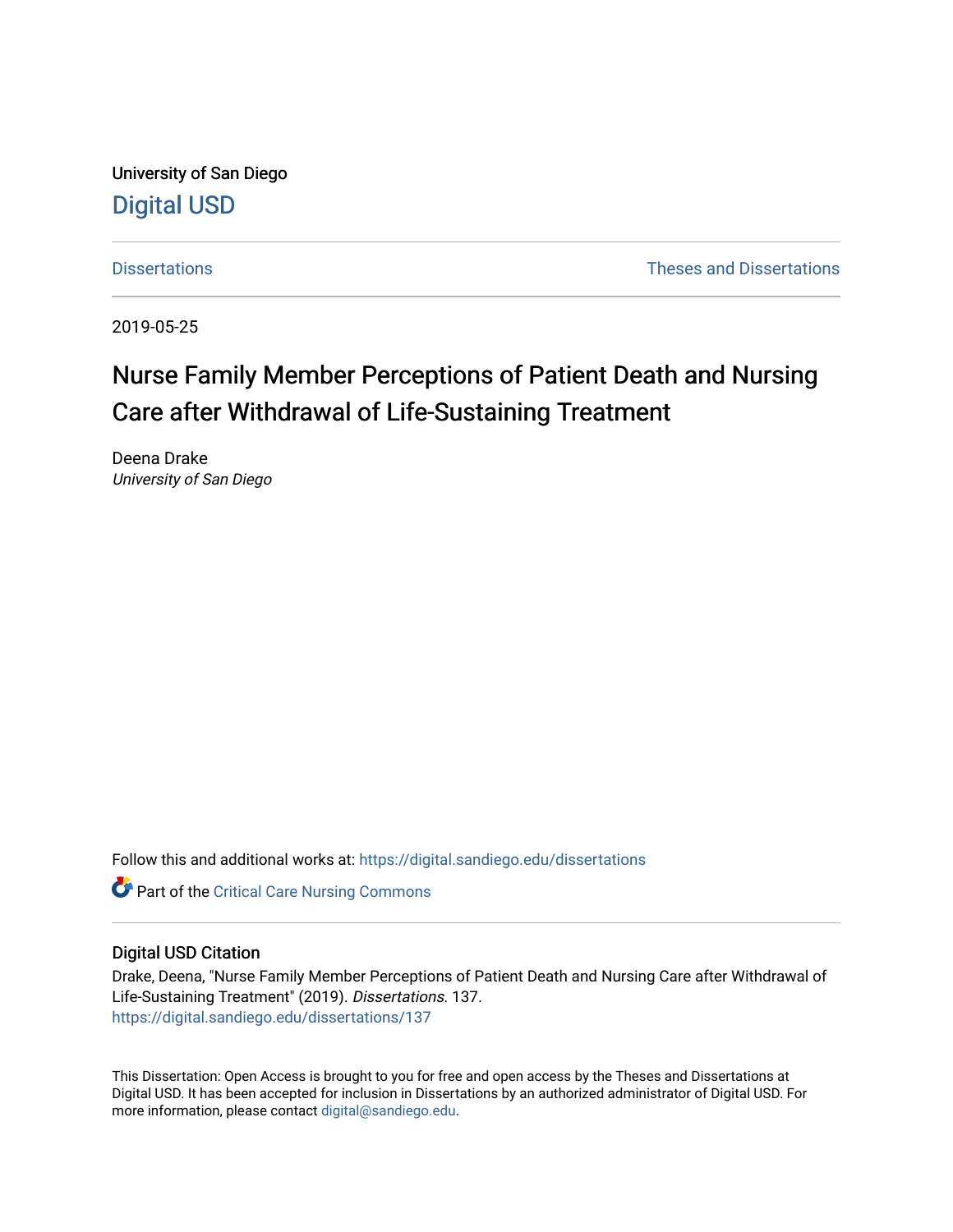# UNIVERSITY OF SAN DIEGO

# Hahn School of Nursing and Health Science

# DOCTOR OF PHILOSOPHY IN NURSING

# NURSE FAMILY MEMBER PERCEPTIONS OF PATIENT DEATH AND NURSING CARE AFTER WITHDRAWAL OF LIFE-SUSTAINING TREATMENT

by

# Deena M. Drake, PhD(c), RN, CNS

A dissertation presented to the

# FACULTY OF THE HAHN SCHOOL OF NURSING AND HEALTH SCIENCE UNIVERSITY OF SAN DIEGO

In partial fulfillment of the

requirements for the degree

# DOCTOR OF PHILOSOPHY IN NURSING

April 2019

Dissertation Committee Dr. Ann Mayo, RN; DNSc; Chairperson Dean Jane Georges, RN; PhD Dr. Caroline Etland, RN; PhD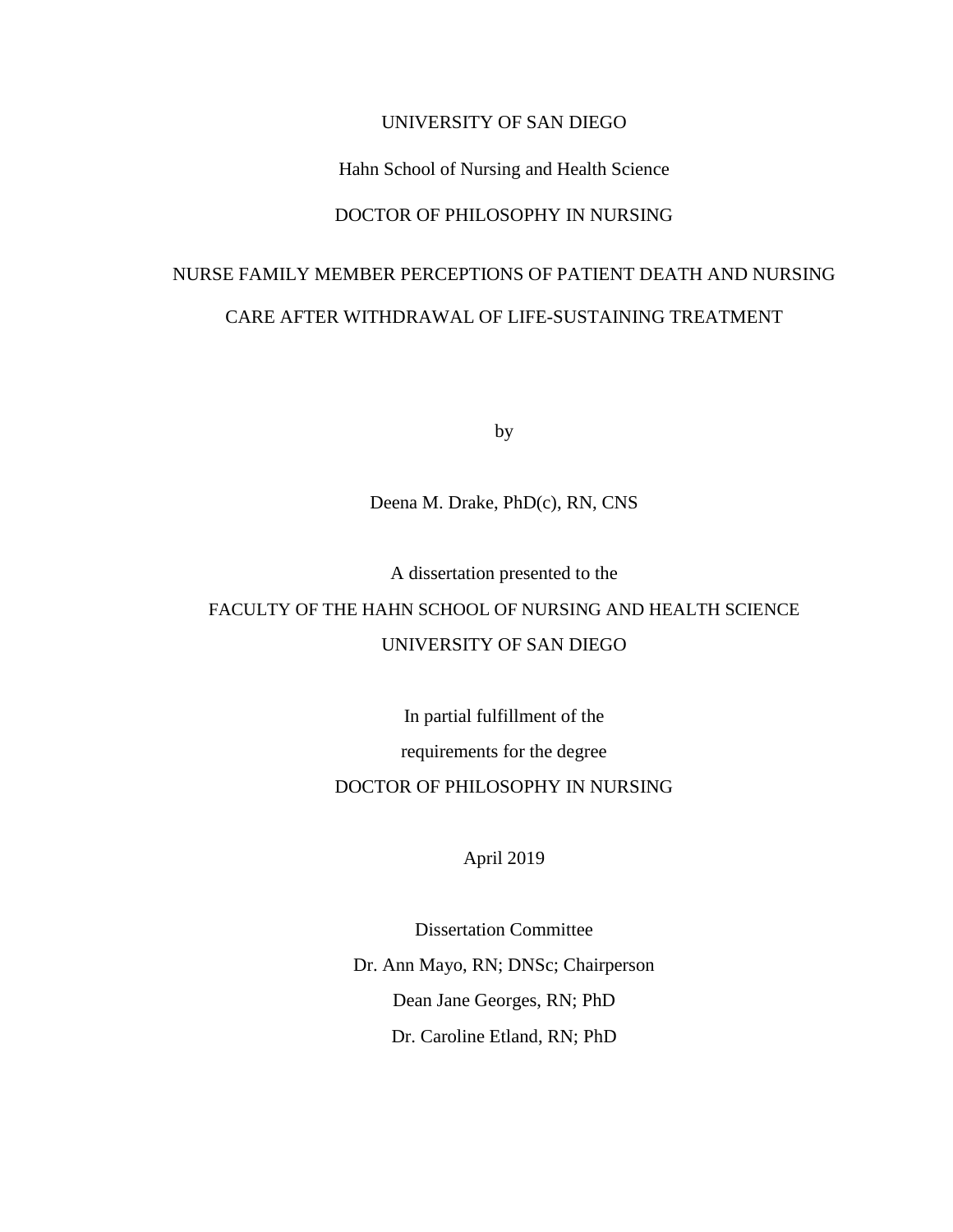# UNIVERSITY OF SAN DIEGO

# Hahn School of Nursing and Health Science

# DOCTOR OF PHILOSOPHY IN NURSING

# CANDIDATE'S

NAME: Deena M. Drake

# TITLE OF

DISSERTATION: Nurse Family Members Perceptions of Patient Death and Nursing Care after Withdrawal of Life-Sustaining Treatment

DISSERTATION COMMITTEE:

Ann M. Mayo, RN; DNSc; FAAN, Chair

Jane Georges, RN; PhD

Caroline Etland, RN; PhD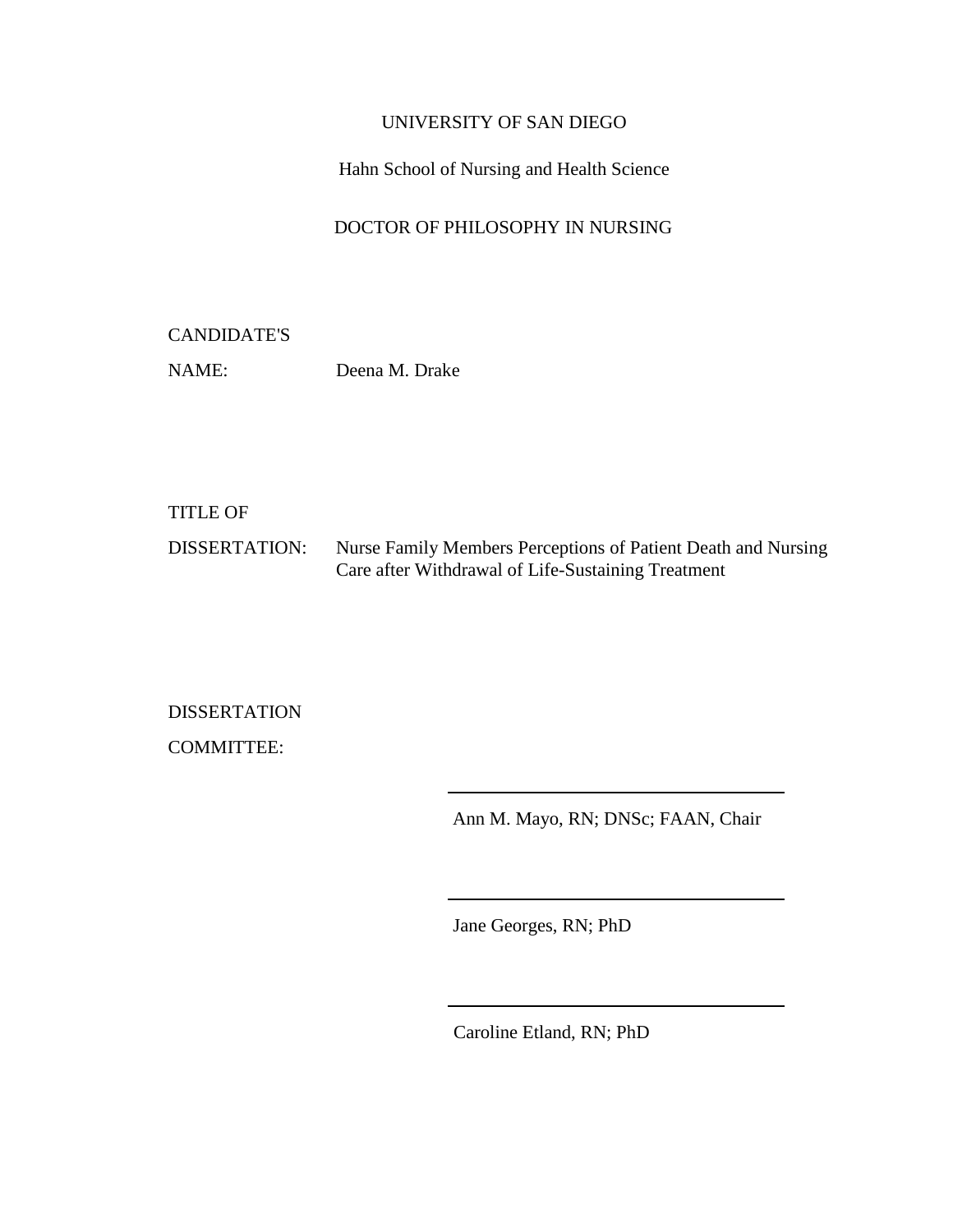# **ABSTRACT**

Purpose/Aims: This pilot study explored nurse family member perceptions of nursing care and patient quality of death and dying during and after withdrawal of life-sustaining treatment within Intensive Care Units (ICU).

Rationale: Past research that examined physician, nurse, and family member experiences of End-of-Life (EOL) care within the ICU found significant differences between the three groups.

Background: Approximately 500,000 people die within an ICU each year in the United States. End-of-Life and Palliative Care programs focused primarily on physician interventions to improve quality of EOL care have had little impact on family member perceptions of quality of care or patient death, with nurses rating quality lower than family or physicians.

Methods: This descriptive study examined the perceptions of nursing care and patient quality of death and dying using the family member version of the Quality of Death and Dying (QODD) instrument and Family Satisfaction in the ICU (FS-ICU). Qualitative data related to the nurse family member experience was elicited through additional openended questions.

Findings: Respondents  $(N=17)$  tended to view the quality of patient death somewhat favorably with a total QODD mean score of 60.75 (*SD =* 21.05) on a scale of 1-100. Results also indicated a moderate level of satisfaction with care within the ICU, with a total FS-ICU mean score of  $67.75$   $(SD = 21.51)$  on a scale of 1-100. The FS-ICU care subscale total mean score was  $67.82$  ( $SD = 21.05$ ), while the FS-ICU decision-making subscale mean score was  $69.30$  ( $SD = 23.48$ ), indicating the highest level of satisfaction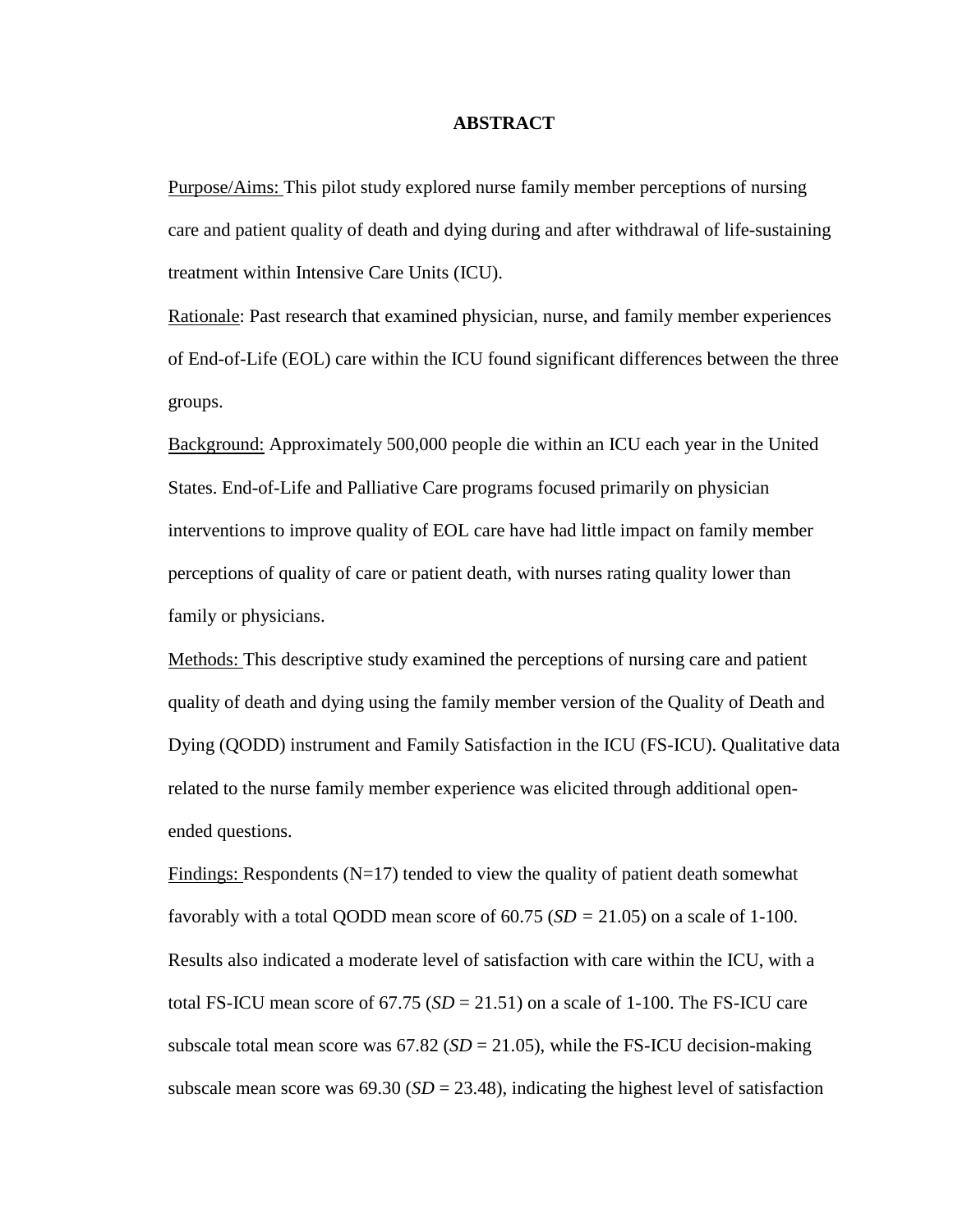was with decision making within the ICU. Qualitative extreme positive and negative data supported total QODD, total FS-ICU, and FS-ICU subscale scores. In comparison to previous research, nurse family member satisfaction with care and perceptions of quality of patient death and dying tended to align with nurse rather than family member scores. Implications: Nurse family members perceive the quality of care and patient death and dying differently than non-nursing family members. To improve their experience of EOL care, further examination of the particular needs of nurse family members is warranted.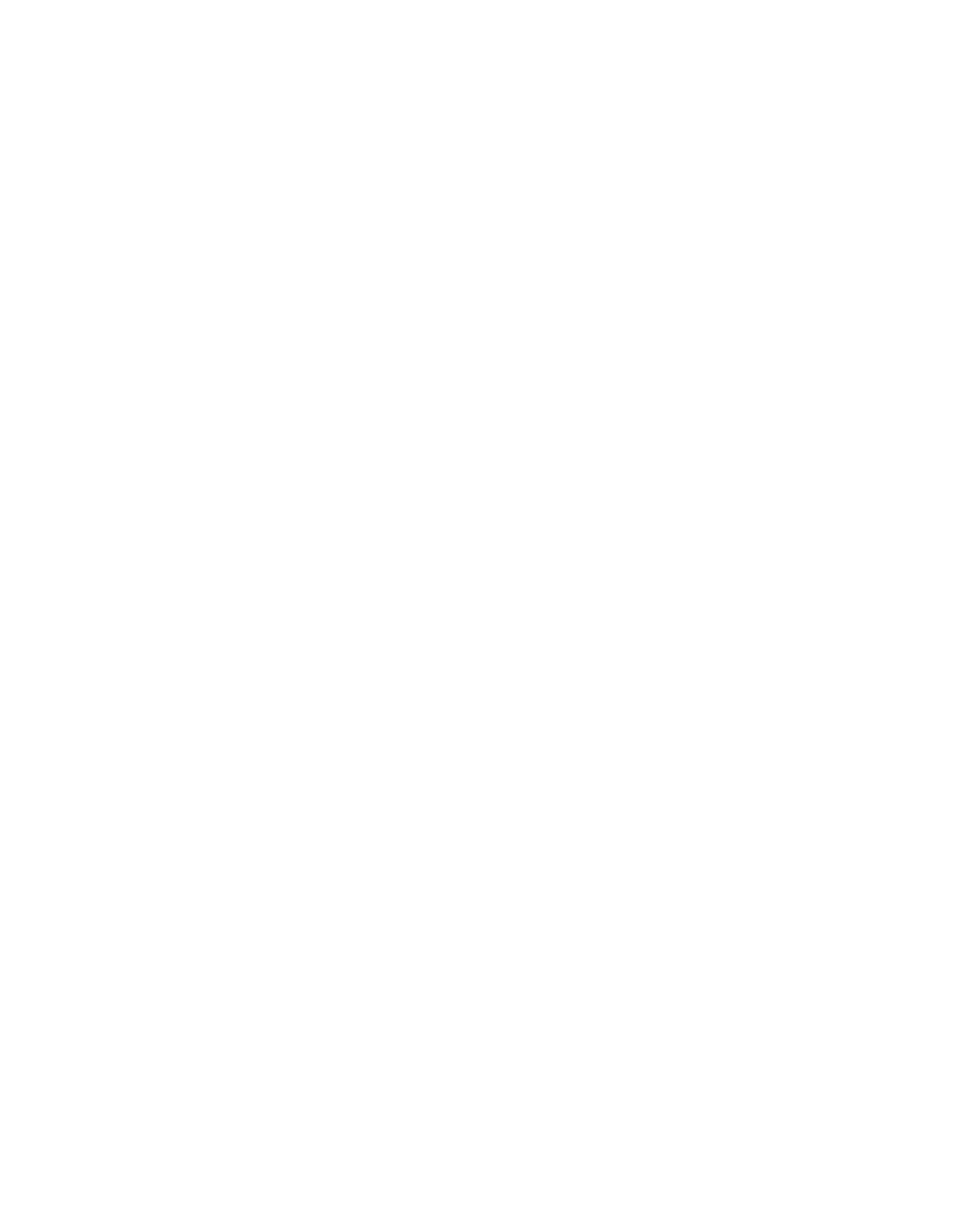# **DEDICATION**

<span id="page-6-0"></span>This work is dedicated first and foremost to my incredible wife Lori Stewart, whose love, never-ending patience, and encouragement supported me through the long years of my doctoral journey. Her commitment to life-long learning, self-reflection, and compassion for others continue to inspire and challenge me to be the best version of myself.

Secondly, this work is dedicated to my late grandmother, June Virginia Hoapili. Her love, support, and belief in my potential carried me through the darkest years of my life. Prior to her death, she insisted I would return to school for an advanced degree, an idea I rebelled against at the time. As was the case many times, Grandma was right and I am forever grateful to her for planting that seed.

Lastly, I dedicate this work to all the patients and families I've cared for at End-of-Life throughout the years of my nursing career. Their trust in me, the access they afforded me to the most intimate aspects of their lives, humbled me and broke open my heart. The desire to deliver the best possible care to patients and families during critical illness, up to and including care at the time of death, has been the driving passion behind my academic work and my professional nursing career.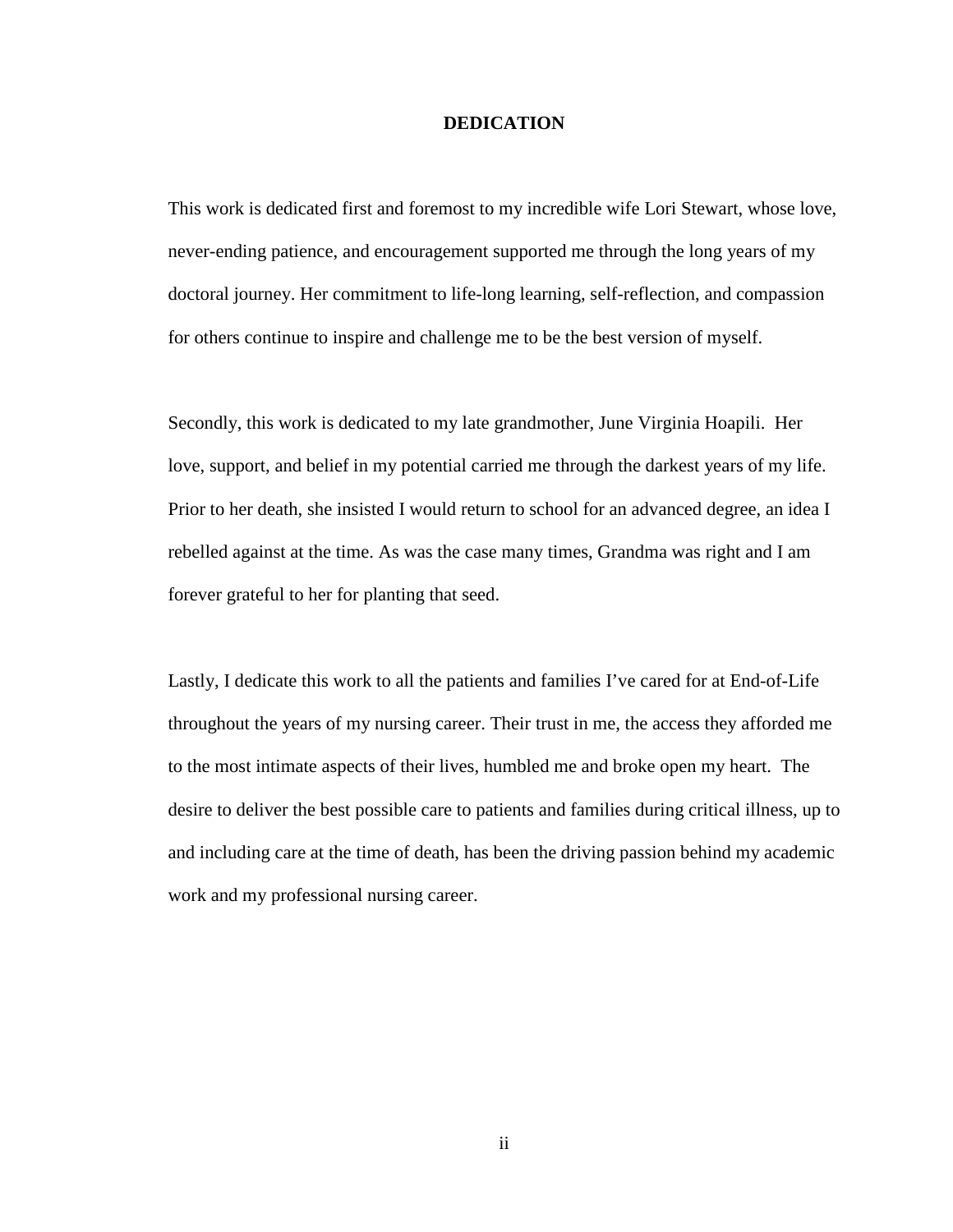# **ACKNOWLEDGEMENTS**

<span id="page-7-0"></span>No successful student makes the doctoral journey alone. I have been incredibly blessed to have the support and encouragement of literally scores of friends, family, and professional nurse scientists. My deepest heartfelt thanks extend to the following:

My doctoral committee Chair, Dr. Ann Mayo. From our very first meeting, when she convinced me becoming a Clinical Nurse Specialist would best suit my personality and skill set, Dr. Mayo has continually mentored and supported me through both my Masters and Doctoral programs. Dr. Mayo, you have and always will be an inspiration to me. I cannot thank you enough for all the wisdom you have shared with me over the years.

My committee member, Dean Jane Georges, who has nurtured countless budding nurse scientists with her kindness, encouragement, and love of nursing science. Dean Georges, I am forever grateful for your support and guidance.

My committee member, Dr. Caroline Etland who shares my passion for Palliative and End-of-Life care. Dr. Etland is an amazing nurse leader, nurse scientist, and role model whose wicked sense of humor kept my spirits up through long afternoons of lecture and chart abstraction. Dr. Etland, your support and mentorship have been invaluable, I cannot thank you enough.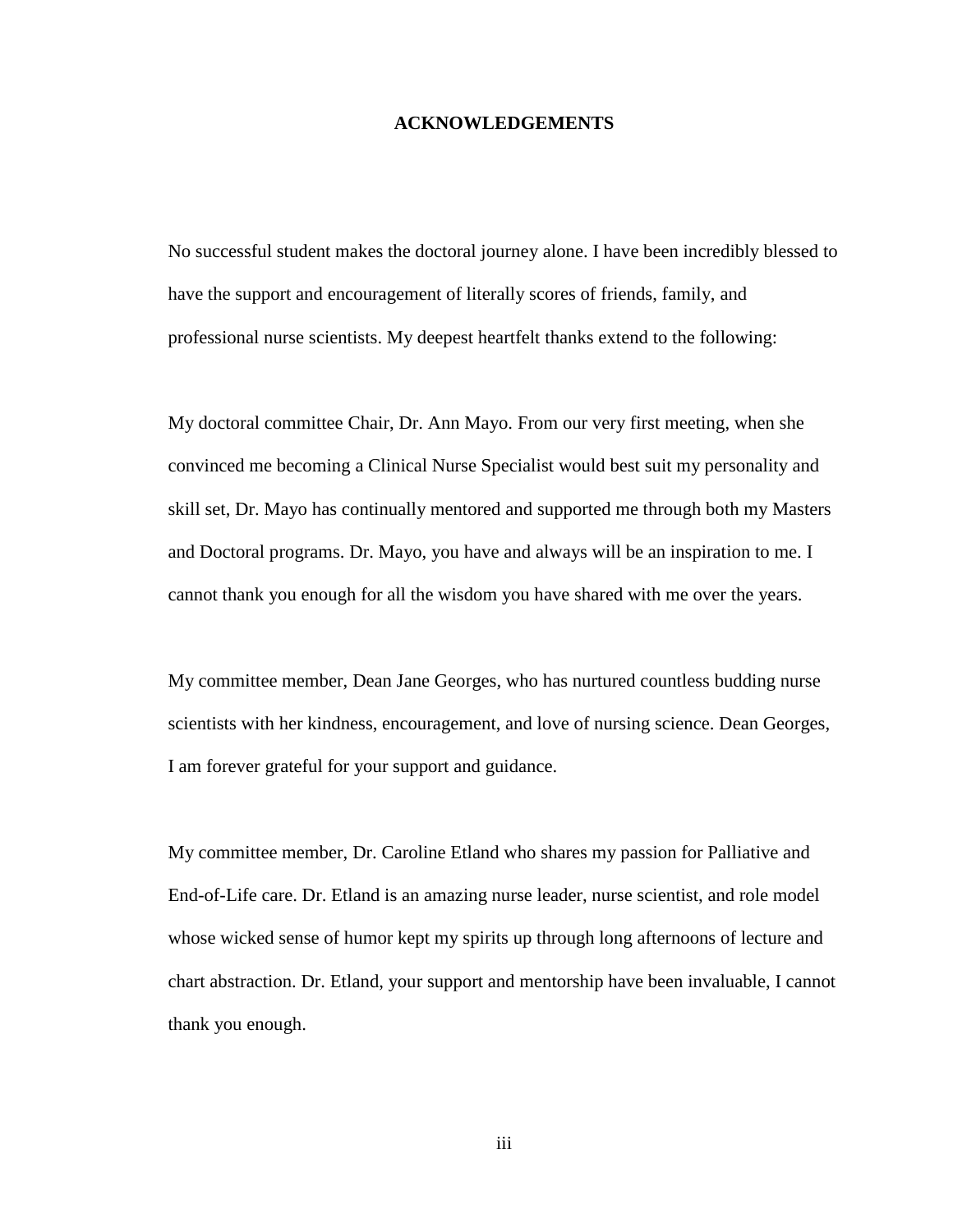Many thanks to Dr. Donna Agan who hired me fresh out of my Clinical Nurse Specialist program and supported me through my doctoral studies. Dr. Agan, thank you for your Hail Mary statistical refresher course, your zany sense of humor, and for helping numerous doctoral nursing students over the years. You are a treasure!

Thank you to my amazing doctoral cohort of accomplished nurse leaders. I am forever grateful for the time we spent together laughing, learning, and stressing out over assignments. I am certain you are all setting the nursing research world on fire!

Thank you to my students at San Diego Aikikai who put up with a tired, stressed out teacher for too many years. I could not have survived this journey without my aikido practice and the support of my dojo community.

Thank you to my colleagues at Scripps Mercy Hospital and Scripps Healthcare who supported me through my doctoral program, looked the other way when I came into work exhausted from working all night on my dissertation, and continue to challenge me to be a better nurse professional.

Lastly, thank you to the American Association of Critical Care Nurses for allowing me to list my study on their national website and all the nurses who participated in my research.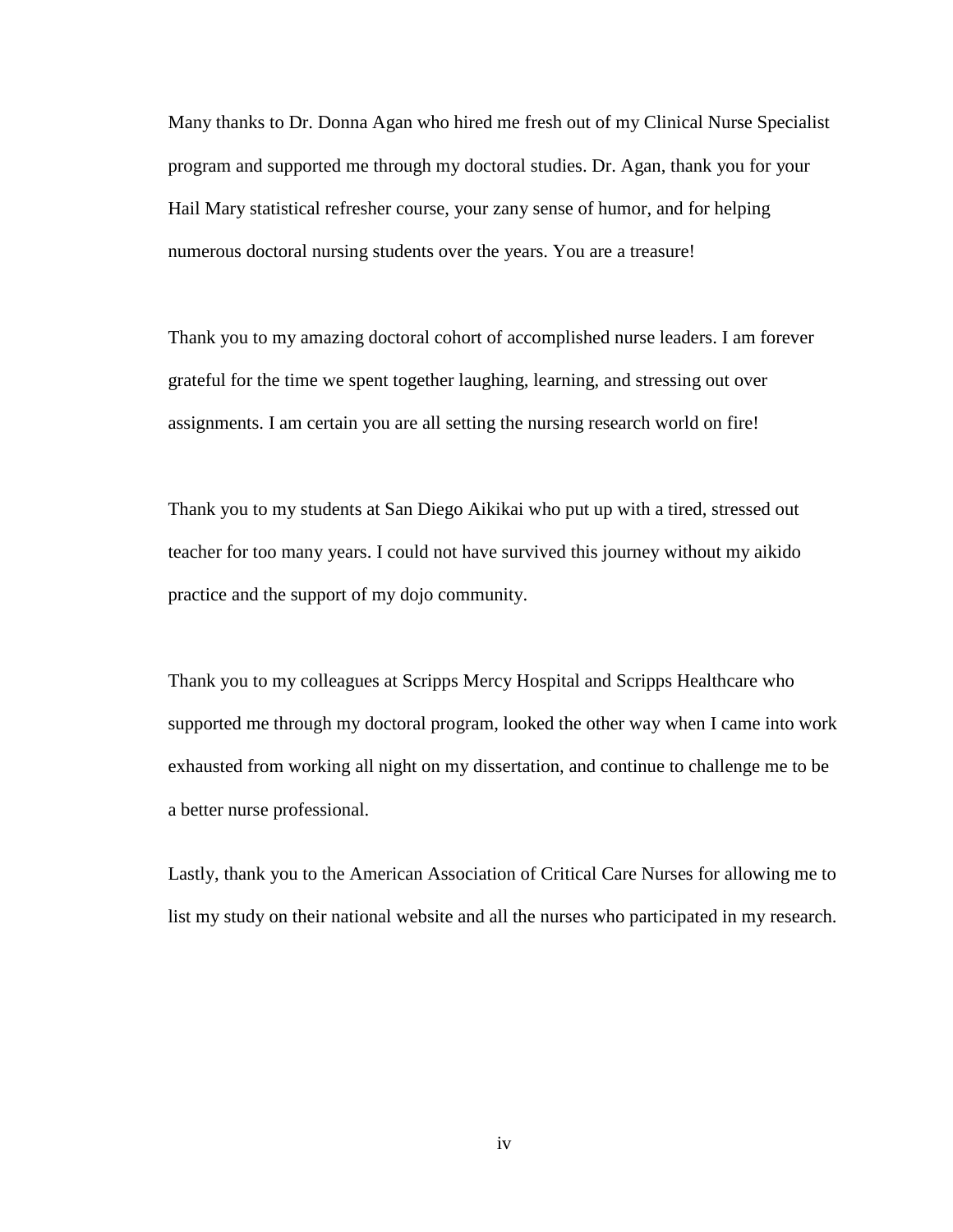| Nursing Research on Family Satisfaction with Nursing Care at End-of-Life 15 |
|-----------------------------------------------------------------------------|

# **Table of Contents**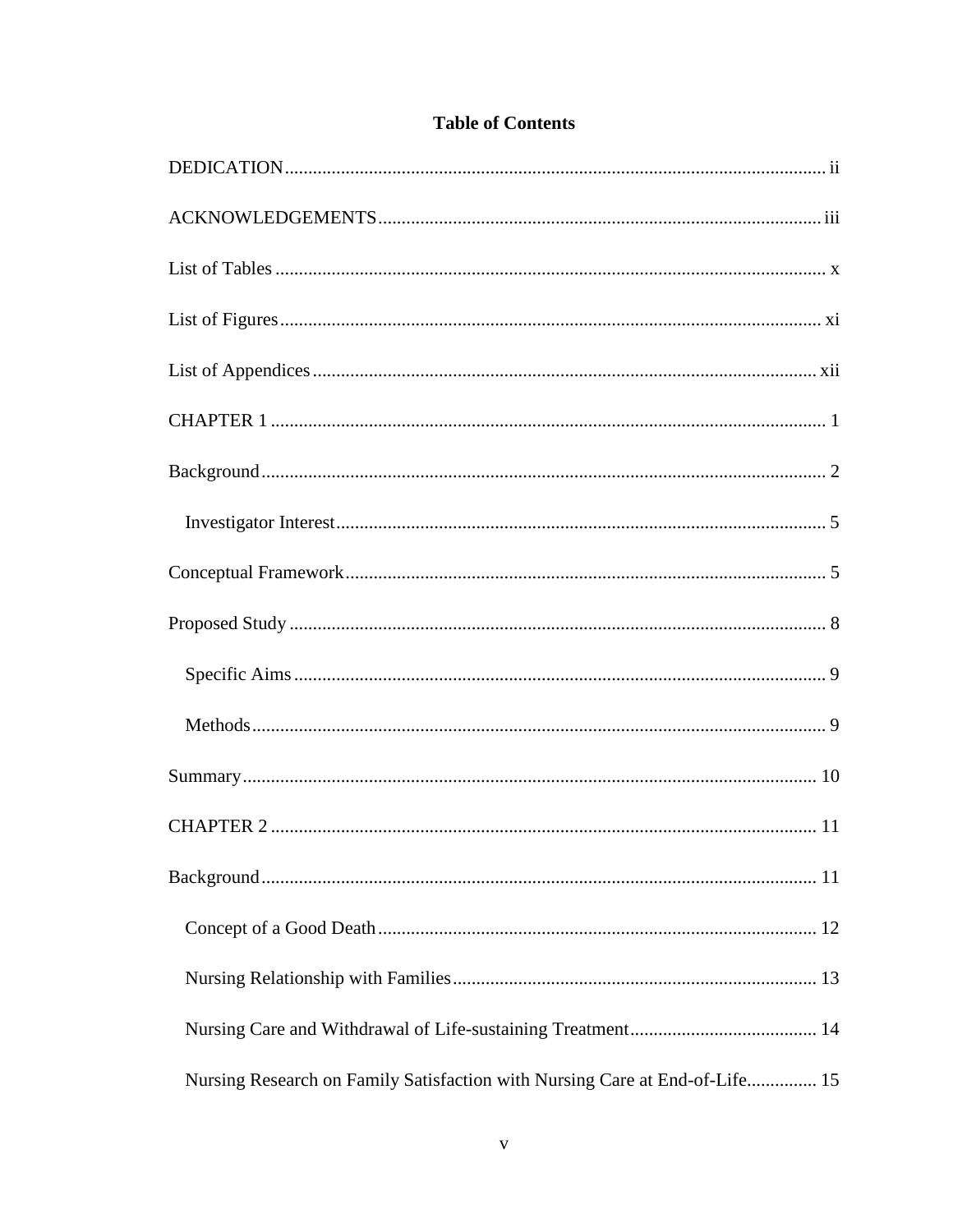| Family satisfaction and perceptions of nursing care at end-of-life.  17 |  |
|-------------------------------------------------------------------------|--|
|                                                                         |  |
|                                                                         |  |
|                                                                         |  |
|                                                                         |  |
|                                                                         |  |
|                                                                         |  |
|                                                                         |  |
|                                                                         |  |
|                                                                         |  |
|                                                                         |  |
|                                                                         |  |
|                                                                         |  |
|                                                                         |  |
|                                                                         |  |
|                                                                         |  |
|                                                                         |  |
|                                                                         |  |
|                                                                         |  |
|                                                                         |  |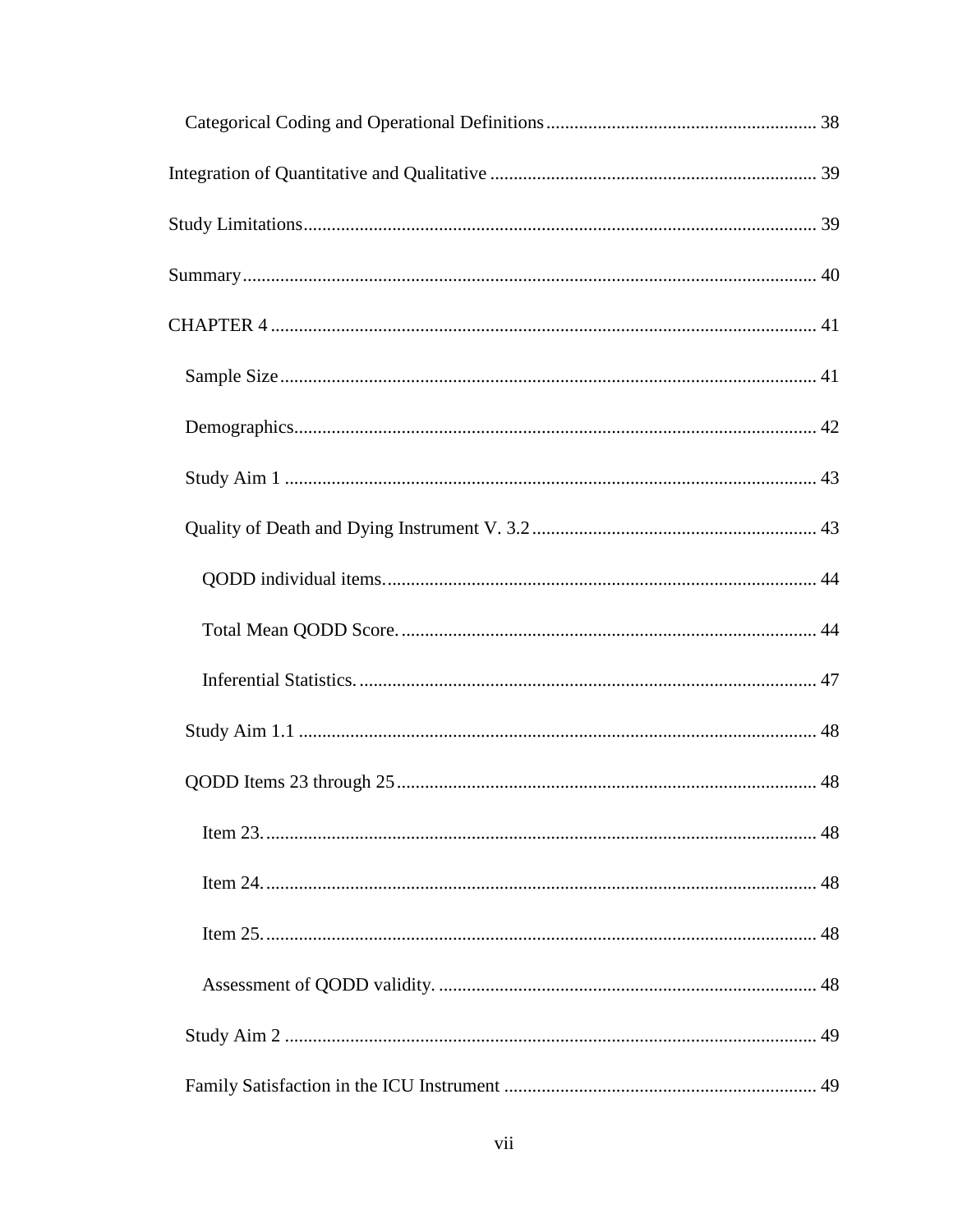| Perceptions of Patient Death and Dying and the Concept of Good Death  58             |  |
|--------------------------------------------------------------------------------------|--|
|                                                                                      |  |
| Family, nursing, and physician perspectives of death and dying using the QODD. 60    |  |
| Family Satisfaction with Care in the Intensive Care Unit during and after Withdrawal |  |
|                                                                                      |  |
|                                                                                      |  |
|                                                                                      |  |
| Perceptions of Quality of Patient Death and Dying and Family Satisfaction in the     |  |
|                                                                                      |  |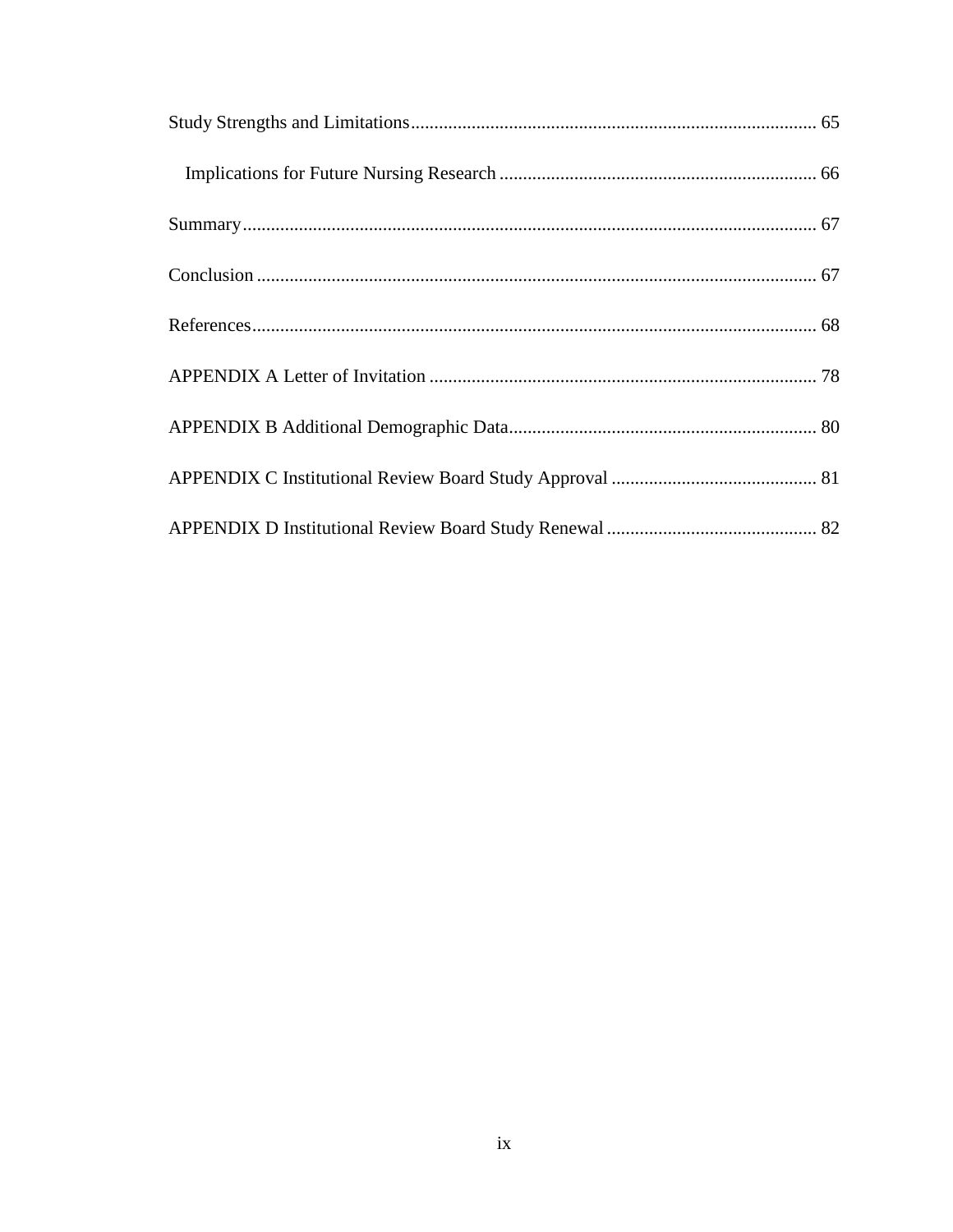# **List of Tables**

<span id="page-14-0"></span>

| Table 1 Reported psychometric properties of various QODD family member versions 30      |  |
|-----------------------------------------------------------------------------------------|--|
|                                                                                         |  |
|                                                                                         |  |
| Table 4 Family Satisfaction in the ICU Individual Item, Total, and Subscale Mean scores |  |
|                                                                                         |  |
|                                                                                         |  |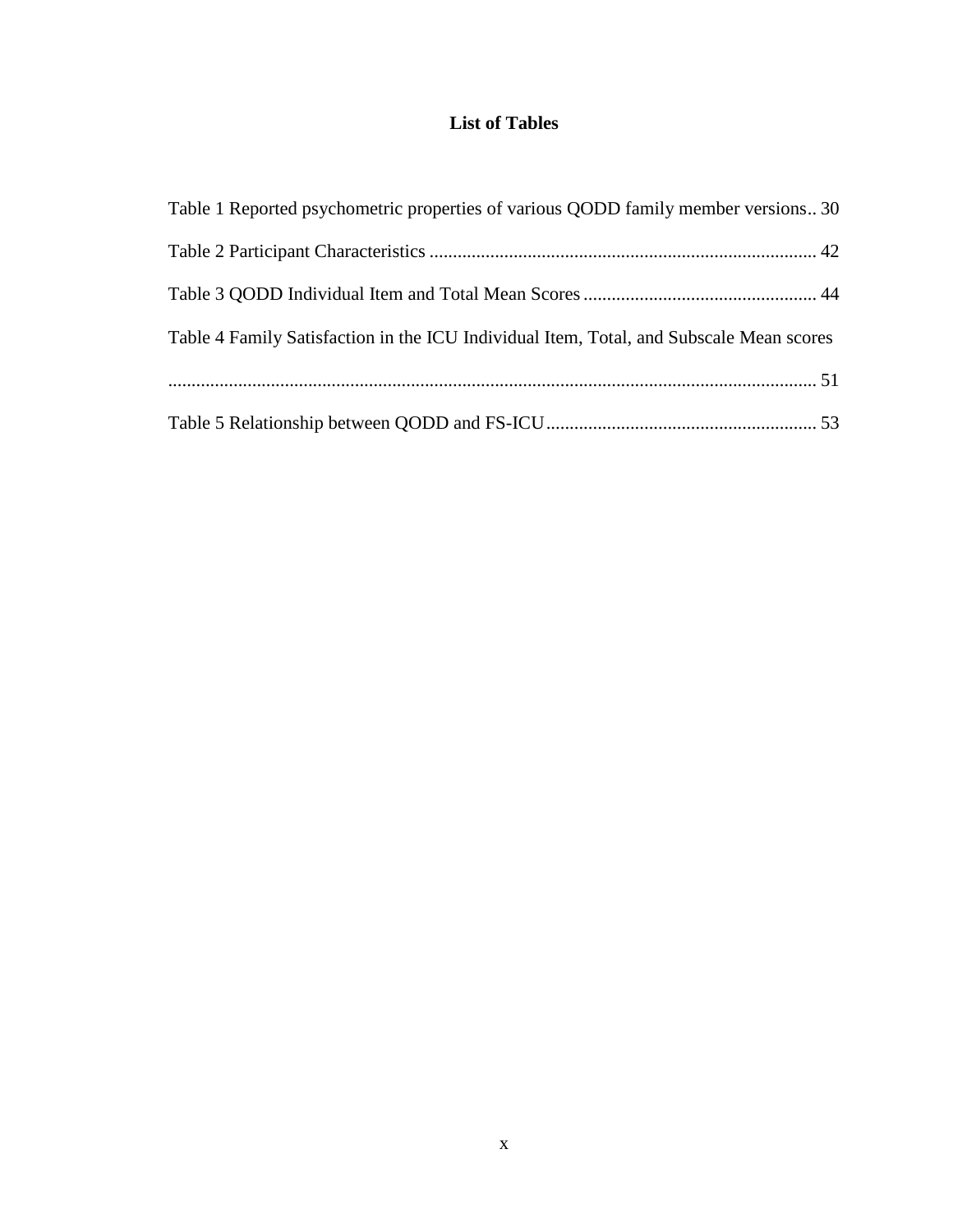# **List of Figures**

<span id="page-15-0"></span>

| Figure 1. Visual representation of the impact of satisfaction/dissatisfaction with nursing |
|--------------------------------------------------------------------------------------------|
|                                                                                            |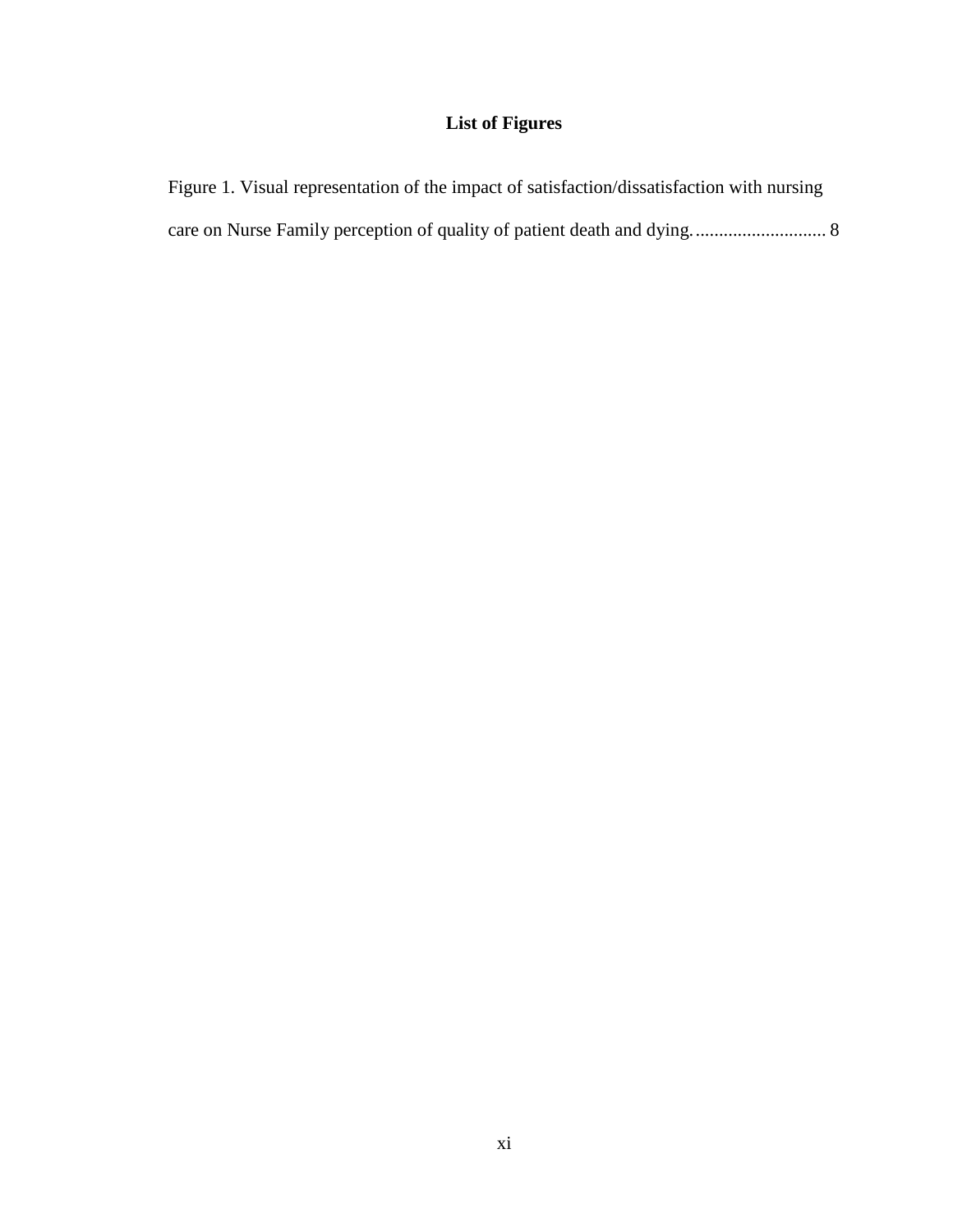# **List of Appendices**

<span id="page-16-0"></span>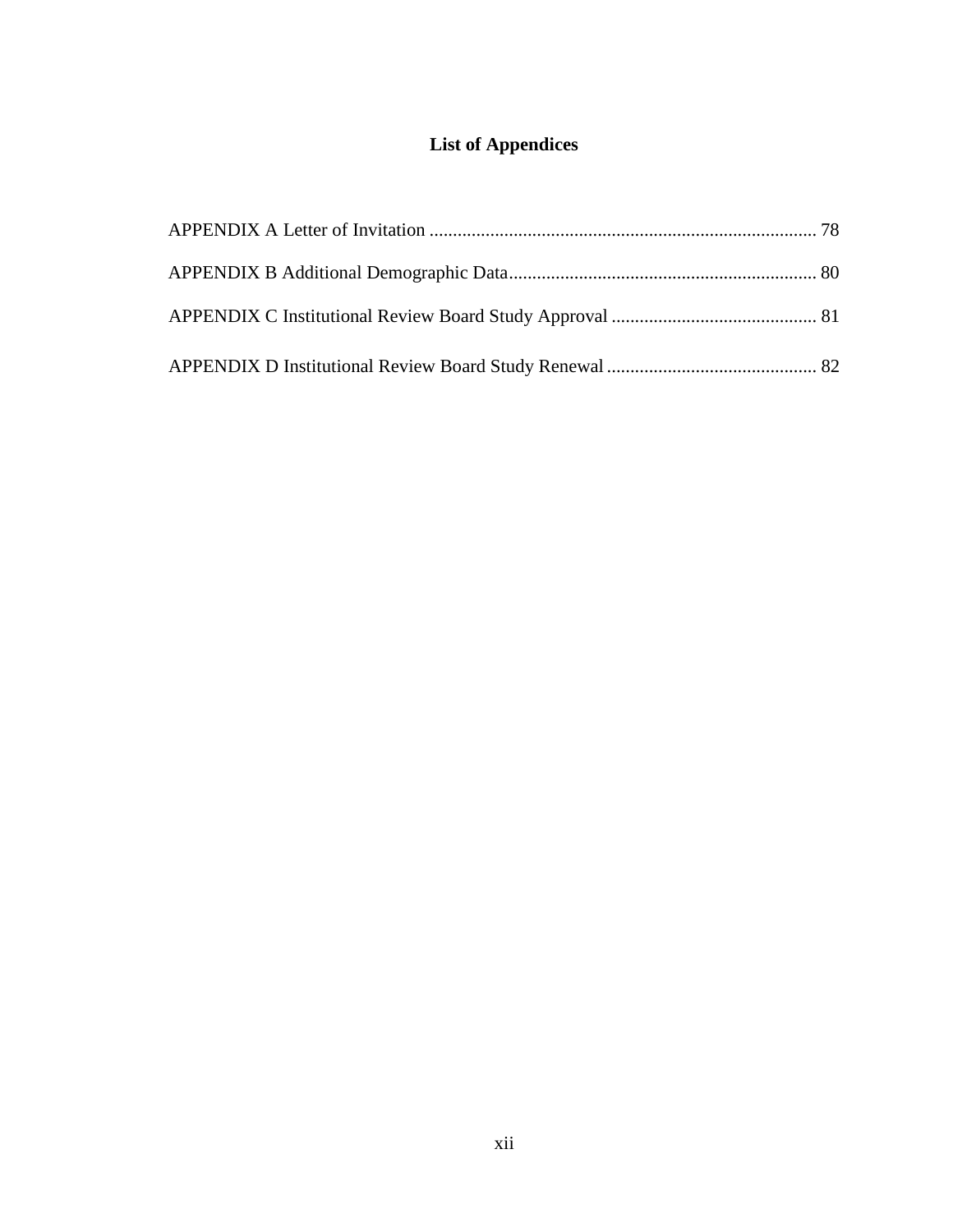# **CHAPTER 1**

# **INTRODUCTION**

<span id="page-17-0"></span>In 2002, the Centers for Medicare and Medicaid Services (CMS) began working with the Agency of Healthcare Research and Quality (AHRQ) to develop a scientifically rigorous survey to measure patient perceptions of hospital care with the goal of incentivizing healthcare organizations to improve care delivery to the consumer (CMS, 2013). In October of 2006, the first surveys were distributed to recently discharged hospital patients and results first publically reported in March of 2008. Since that time, American hospitals have attempted to measure patient and family satisfaction with hospital services, as well as medical treatments and nursing care in a myriad of ways. Only one healthcare consumer perspective has been systematically excluded from these surveys, that of the families of patients who die within the hospital.

As hospitals and government agencies seek to improve every aspect of the patient and family experience of healthcare, they continue to neglect family perceptions of the care provided at end-of-life (EOL) and the quality of the patient's death. Despite the fact the majority of Americans express a desire to die at home, 63% of deaths within the United States occur in hospitals or skilled nursing facilities and approximately 20% of these deaths occur within intensive care units (Angus et al. 2004; Hall, Levant, &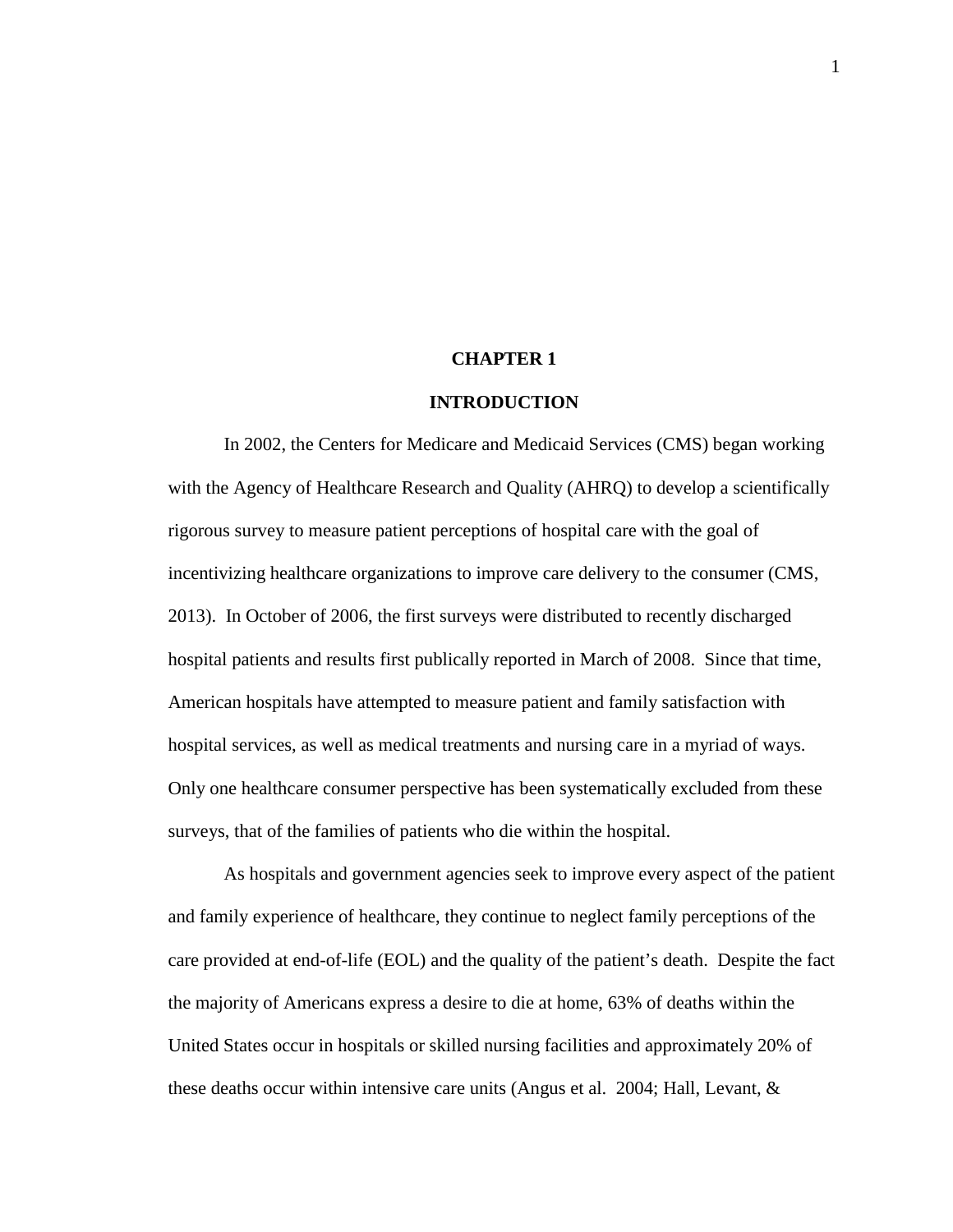DeFrances, 2013). In 2014, a report released by the Institute of Medicine (IOM) stated, "…a person-centered, family-oriented approach that honors individual preferences and promotes quality of life through the end of life should be a national priority" (Institute of Medicine [IOM], 2014). To achieve the IOM's goal, EOL research must be focused on the needs of the patient and family, from both the medical and nursing perspective.

Intensive care units (ICUs) offer the most technologically advanced medical and nursing care available to critically ill patients. Critical care nurses are often required to provide care that is ultimately futile and past research has indicated their perceptions of the quality of care delivered at EOL are significantly less than those of physicians and families (Galanos et al. 2012; Gerritsen et al. 2013). Nurses have also been shown to hold strong beliefs regarding what constitutes a good or peaceful death (Beckstrand et al. 2006) and frequently experience distress when they are powerless to provide their patients with care that aligns with those beliefs. What happens when nurses find themselves in the role of family member, with a loved one dying in an ICU? How do their professional experiences inform their perceptions of nursing care and family member death and dying?

#### **Background**

<span id="page-18-0"></span>The landmark 1995 Study to Understand Prognoses and Preferences for Outcomes and Risks of Treatment (SUPPORT) was one of the first examinations of patient EOL care within the acute-care hospital setting conducted in the United States (SUPPORT Principal Investigators, 1995). The authors identified three significant issues with EOL care that had implications for further research: (1) a significant number of terminally ill patients died in moderate to severe pain, (2) patients were not being treated in ways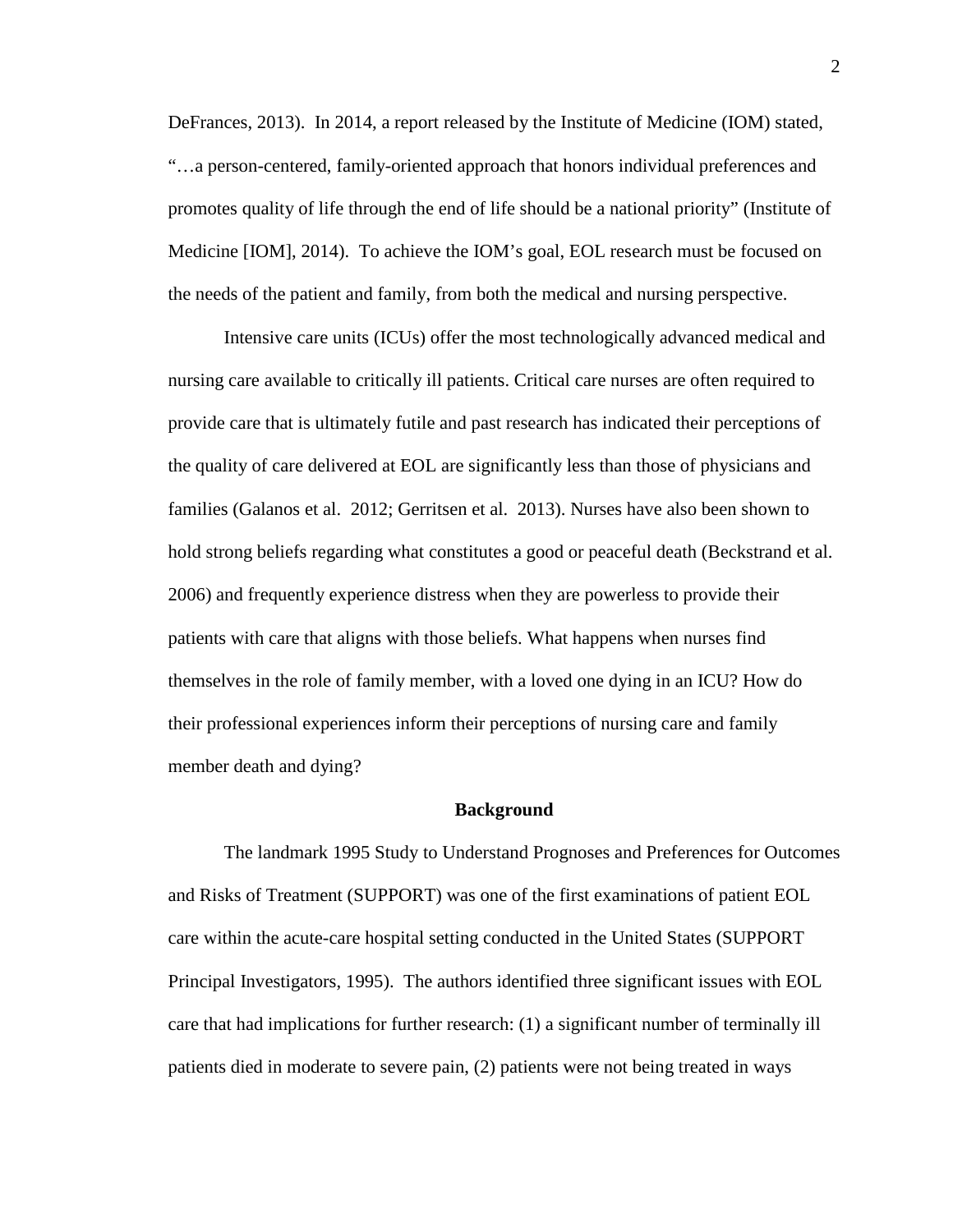consistent with their wishes, and (3) physicians were largely unaware of their patients' preferences regarding EOL care (Curtis, 2005). Despite almost 25 years of research and the implementation of palliative care programs within the acute care setting, studies continue to show little improvement in these key aspects of EOL care and significant differences in the quality of EOL care between hospitals (Aslakson, Curtis, and Nelson, 2014; DeCato et al. 2013).

The vast majority of medical research regarding EOL in the years following the SUPPORT trial has focused on evaluating clinician barriers to providing quality EOL care, improvement of pain and symptom management, and interventions to reduce patient ICU length of stay through evidence-based interventions (Curtis et al. 2008). Nursing research, on the other hand, has tended to focus on exploring the emotional impact of caring for dying patients and identifying barriers to providing quality EOL nursing care (Costello, 2005; Beckstrand, Callister, & Kirchhoff, 2006; Hansen, Goodell, DeHaven, & Smith, 2009). It has only been in the last few years that any attempt has been made to engage family members of patients who died in the hospital setting in efforts to improve EOL care.

#### **Withdrawal of Life-sustaining Treatment**

The decision to withdraw life-sustaining treatment (WOLST) for a loved one is often one of the most difficult choices a person will make in their lifetime. When given the difficult choice by healthcare providers between "doing everything" and "letting go", families struggle with their own grief, the desire to honor the wishes of the patient, and wanting to provide a good or peaceful death for their loved one. This transition from intensive, invasive medical interventions to palliative care is difficult for both families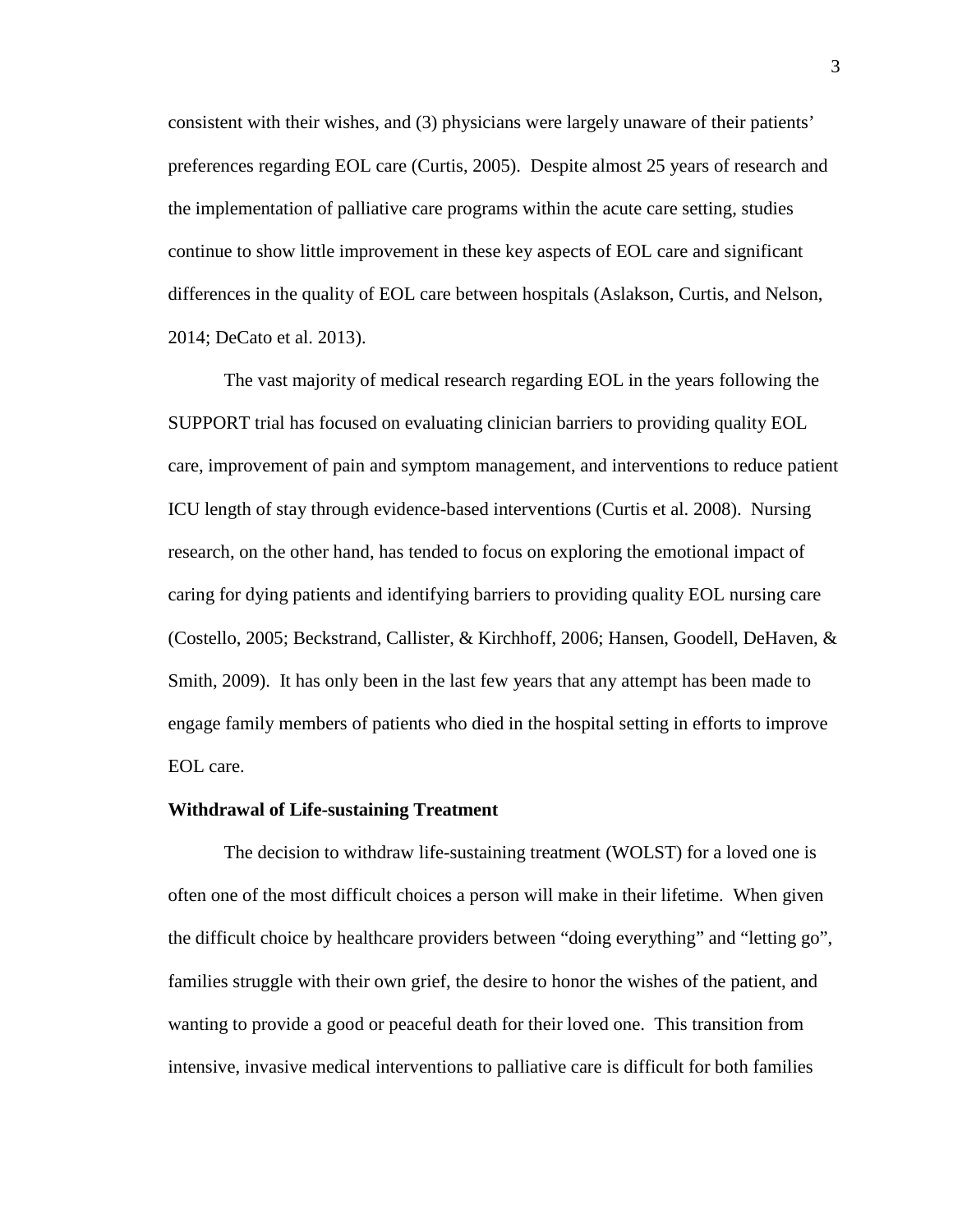and healthcare professionals and recent studies have indicated a "good death" is of equal importance to patients, families, nurses, and physicians (Steinhauser et al. 2000; Kring, 2006).

When the decision is made to withdraw treatment from a patient in the Intensive Care Unit, the majority of physician orders are discontinued except pain and symptom management. Due to the pressing needs of other critically ill patients, the medical team frequently reduces their involvement in the care of the dying and focuses their energies on salvageable patients. It is at this time the bedside nurse must set aside the technical aspects of critical care and simply practice the art of nursing to provide a good, peaceful death for their patient while simultaneously supporting the emotional needs of the family.

# **Good Death**

A good death is defined by the Institutes of Medicine (IOM) as one that is, "free from avoidable distress and suffering for patients, families, and caregivers; in general accord with patients' and families' wishes; and reasonably consistent with clinical, cultural, and ethical standards" (Field & Cassel, 1997). Patients, families, and healthcare professionals are in agreement about what constitutes a good death: pain and symptom management, having a sense of control, and reconciliation with others (Steinhauser et al. 2000; Granda-Cameron & Houldin, 2012; Kring, 2006; DelVechio-Good et al. 2004; Shneidman, 2007). Nurses have a strong desire to provide patients with a good death (Kehl, 2006) and consider pain management, clear communication with the patient and family, honoring a patient's EOL wishes, and the presence of loved ones at the time of death as key attributes of a good death (Granda-Cameron & Houldin, 2012; Miyashita et al. 2007; Kring, 2006).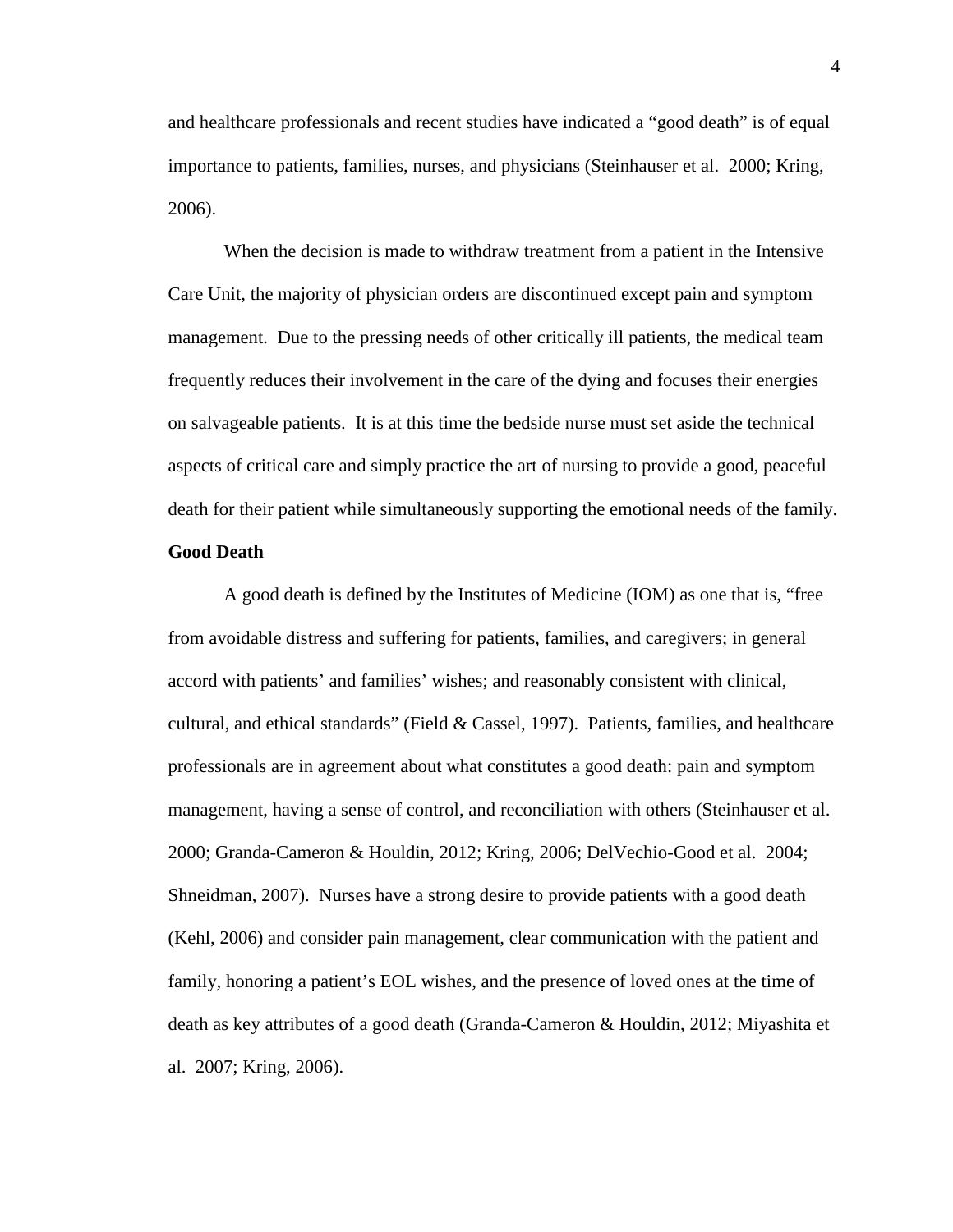For the family of a patient dying in the hospital, having a sense of control is important and contributes to their perceptions of a good death for their loved one (Kehl, 2006). Control includes shared decision-making, clear communication with healthcare providers, having decisions regarding their loved one's EOL care honored, and control over the location, timing, and circumstances of death (Steinhauser et al. 2000; Hattori, McCubbin, & Ishida, 2006; Kehl, 2006; Watts, 2012). Although there is congruity in the language nurses and families use in describing good death, in reality nurses often describe the unrealistic expectations and demands of the family as barriers to providing quality EOL care to the patient (Espinosa, Young, & Walsh, 2008).

# <span id="page-21-0"></span>**Investigator Interest**

The investigator has been a critical care nurse for over 15 years and has had numerous personal experiences of "good" and "bad" deaths during that time. After witnessing the suffering of families and the discomfort and emotional distress of nurses caring for dying patients with little or no education or training in EOL care, a passionate interest in improving the nursing care delivered to patients and their families was sparked. The investigator made the decision to withdraw treatment on her mother, and was present at the time of her death in an ICU several years ago. This personal experience highlighted how traumatic the EOL process can be and how the actions and communication used by the primary nurse can lessen or heighten the emotional burden of the family.

#### **Conceptual Framework**

<span id="page-21-1"></span>Clinicians, nurses, patients, and their families may differ in assigning importance to the aspects of a good death (Galanos, Morris, Pieper, Poppe-Ries, & Steinhauser,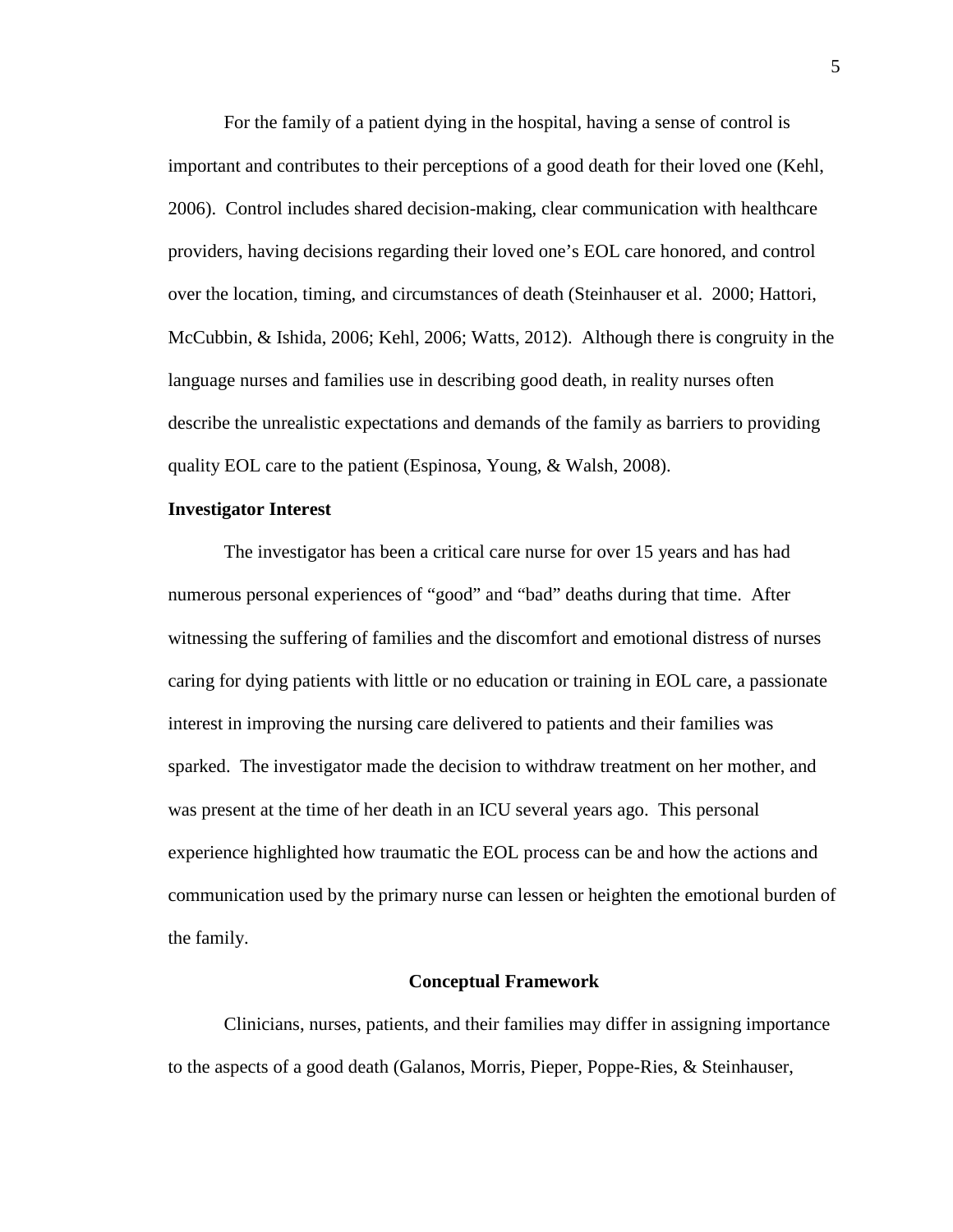2012), yet there is little disagreement regarding the essential components of a good death (Steinhauser et al. 2000; Downey, Curtis, Lafferty, Herting, & Engelberg, 2009). Due to the fact the majority of deaths in the U.S. occur in hospitals, many aspects of a patient's death experience are beyond their control or the control of their family and it is often the healthcare delivery system that ultimately determines whether perception of patient death is good or bad.

This study will use the four theorized empirical domains of the Quality of Death and Dying (QODD) instrument as its conceptual framework (Downey et al. 2009). These four domains include: a) symptom control, b) preparedness, c) connectedness, and d) transcendence. Examples of issues pertaining to each domain are as follows:

Symptom control – having pain under control, having control over what was going on, and being able to breathe comfortably;

Preparedness – having the means to hasten death, if desired, visiting with a spiritual advisor, having funeral arrangements in order, avoiding life support, and having health care costs covered;

Connectedness – sharing physical expressions of affection, and spending time with family and friends;

Transcendence – feeling unafraid of dying, feeling at peace with dying, and feeling untroubled about strain on loved ones.

In response to concerns the QODD lacked theoretical foundations, the four domains of the QODD were developed and devised using Symbolic Interactionism (via Identity Theory) and Existential Psychology (Downey, et al. 2009). In combining these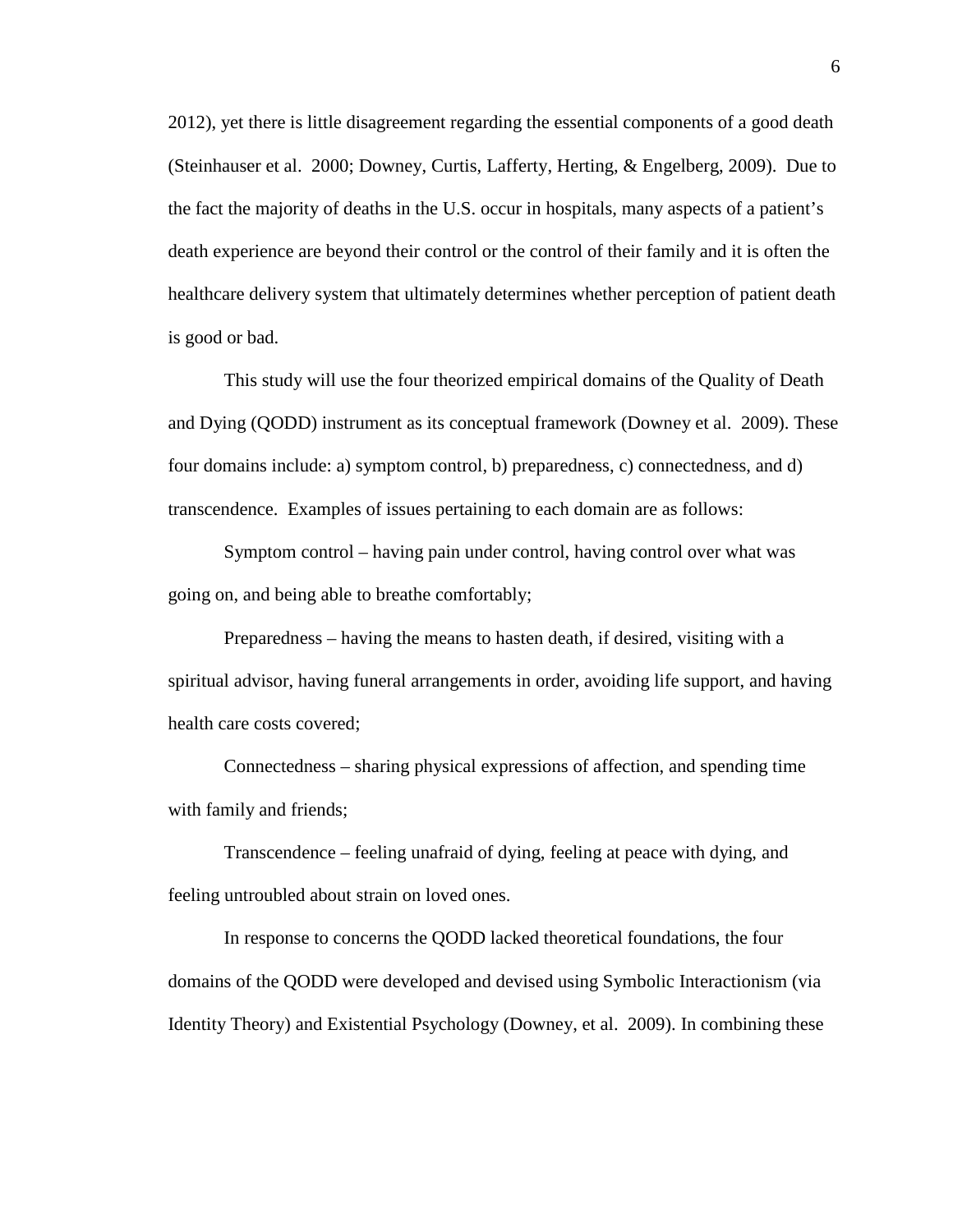theories, the authors attempted to address concerns regarding lack of theoretical framework in end-of-life research. As Downey, et al. stated:

Identity Theory and Existential Psychology converge in their emphasis on identity issues, the importance of reflection and the construction of meaning, the role others play in assigning meanings, changes that occur in relative importance of specific aspects of the self-concept over time, and the effects of personal agency versus outside influence on identity formation and integration. (2009, p. 6)

Throughout a person's life, numerous identities are developed (e.g., mother, wife, scientist, runner, etc.) that comprise only parts of the person's whole being. When faced with terminal or critical illness, the "dying person" identity is created and often becomes the dominant identity, eclipsing all others. This may especially be true in the acute care setting where typically a person's identity is subsumed by their status as "patient".

Families also go through identity transitions when a loved one is dying in the ICU. A person caring for a chronically ill family member is relegated to a spectator when an ICU nurse assumes all caregiver responsibilities of the critically ill patient. The role of wife, husband, or daughter may be supplanted by that of patient advocate. If a member of the family is a nurse, do they abandon or maintain this role and how does their professional experience inform their personal experience? It is important for nurses caring for critically ill patients to understand and recognize they are essentially surrogate caregivers, standing in for family members who are either unable to navigate the complexities of modern healthcare or are emotionally unable to care for their dying loved one.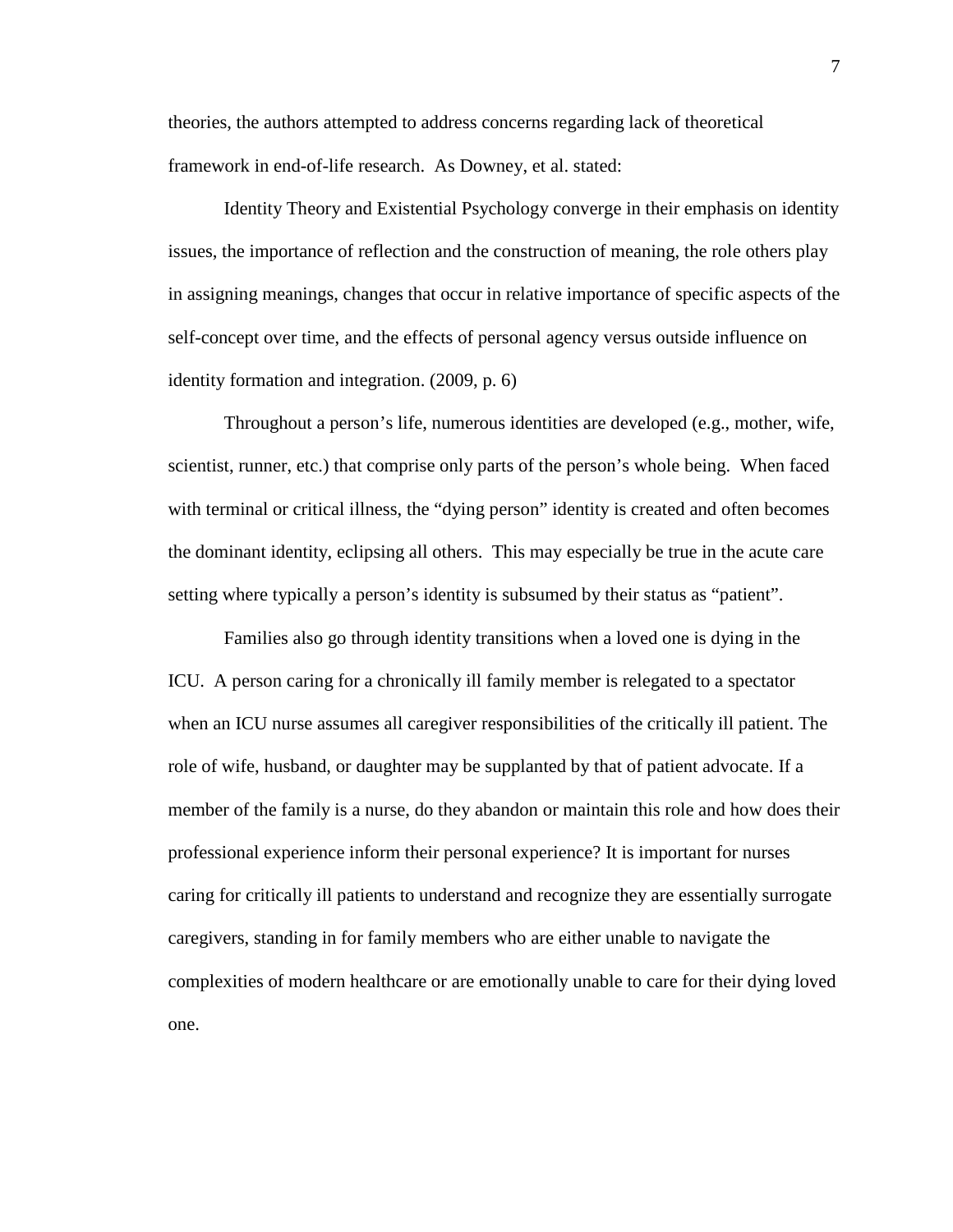The ICU nurse is a lens through which family view the death and dying process of their loved one. Family perceptions of nursing behaviors, actions, and communication can positively or negatively impact their overall satisfaction with the care delivered in the ICU and more importantly, their experience and perceptions of the patient's quality of dying and death. An ICU nurse caring for a patient during and after WOLST may facilitate or become a barrier to perceptions of a good death depending on their comfort level with death and dying and their connection to the patient and their family.



<span id="page-24-1"></span>

# **Proposed Study**

<span id="page-24-0"></span>The purpose of this proposed study is to explore perceptions of nursing care during and after withdrawal of life-sustaining treatment and perceptions of patient quality

of death and dying in an attempt to determine in what ways nursing care might be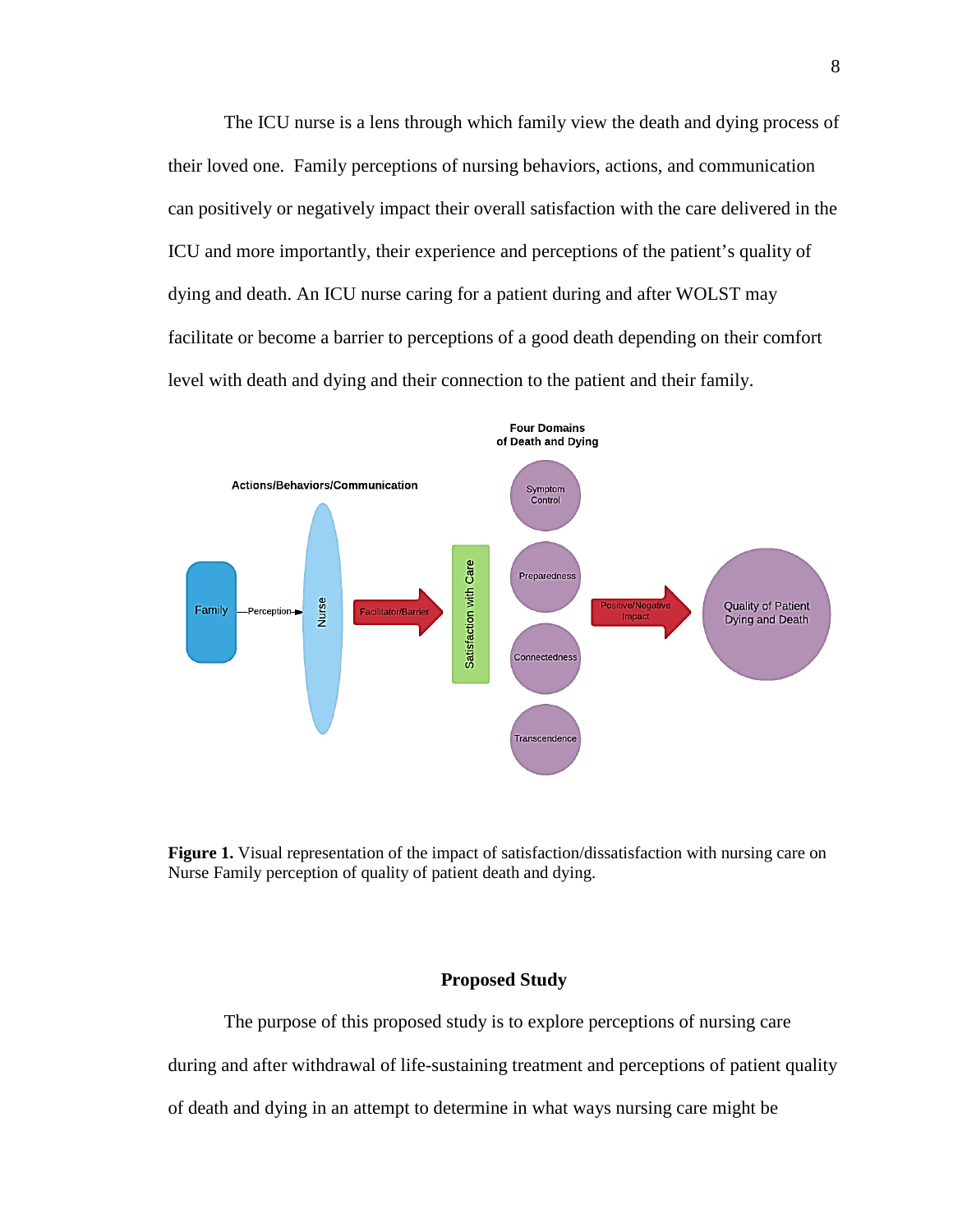improved during this critical time period. This study proposes a quantitative approach to examine nurse perceptions of the quality of nursing care and family member death and dying after WOLST within the ICU. In addition to quantitative data, three open-ended questions will be employed to elicit further detail regarding participant's perceptions of the experience of their family member's death as a nurse.

# <span id="page-25-0"></span>**Specific Aims**

The specific aims of this study are to: (1) describe nurse family member perceptions of patient quality of death and dying, (2) describe nurse family member satisfaction with nursing care of the dying patient during and after WOLST within the ICU, and (3) describe the relationship between family perceptions of quality of patient death and dying and satisfaction with nursing care during and after WOLST.

# <span id="page-25-1"></span>**Methods**

This proposed study will use purposive sampling of American Association of Critical Care nurses who have had a family member die in an ICU after WOLST. A cross-sectional descriptive survey design will be used to capture quantitative data regarding family perceptions of nursing care and quality of the patient's death and dying. Quantitative data will be collected using two valid and reliable instruments, the Quality of Death and Dying (QODD) V 3.2 and the Family Satisfaction in the ICU (FS-ICU). Family member and patient demographic data will also be collected. Descriptive and inferential statistics will be used to analyze the quantitative data.

Three open-ended questions will also be collected to provide further detail and a richer description of the experience of nurses whose family member died after WOLST in an ICU. Participants will be asked three questions: (1) how do you feel your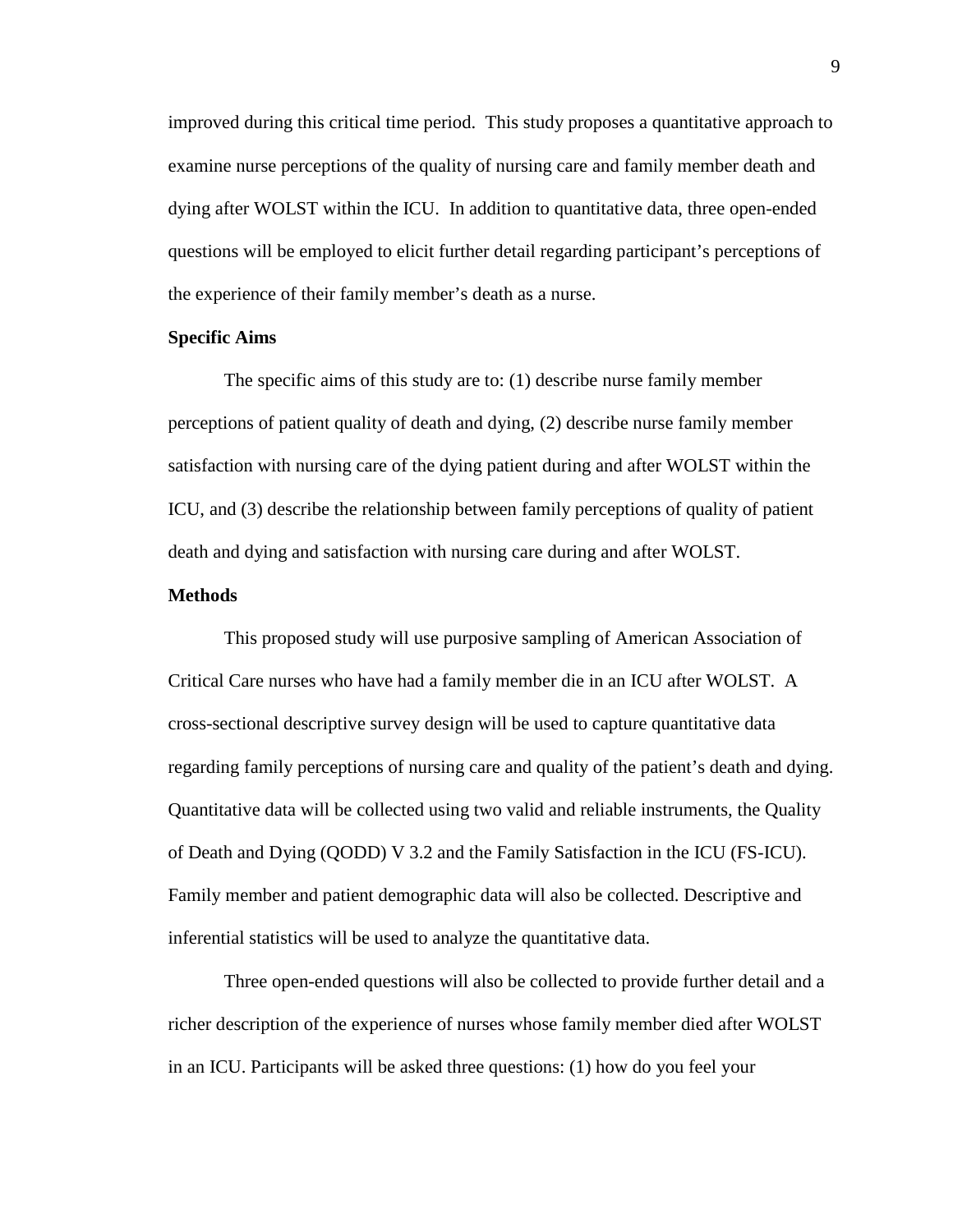experience as a nurse influenced your perceptions of your family member's death, (2) what was your perception of the nursing care of your family member during and after the withdrawal of treatment, and (3) do you believe your family member had a "good death"? Why, or why not?

Directed content analysis will be used to analyze the data collected from the three open-ended questions for common themes related to nursing care and perceptions of patient death. Directed content analysis is used when prior research exists on a subject but further description would be beneficial to the understanding of the phenomena (Hsieh & Shannon, 2005).

#### **Summary**

<span id="page-26-0"></span>The decision to withdraw life-sustaining treatment for a loved one is a traumatic event for families and often occurs within an ICU after aggressive, yet ultimately futile medical interventions. By the nature of the care they provide, nurses frequently build strong, trusting relationships with patients and their families and for this reason, their actions and communication before, during, and after WOLST play an important role in the family's perception of the quality of the patient's death. Any attempt to study EOL care within the hospital setting must involve all participants in the care delivery but must focus on the perceptions of patients and their families first and foremost. Metrics such as ICU length of stay, presence of Do Not Resuscitate orders in place at time of death, and physician and nursing perceptions of quality of patient death only capture the upstream view. To improve EOL care to patients and reduce the emotional burden of hospital death on families, researchers must carefully yet diligently seek the participation of the recipients of that care.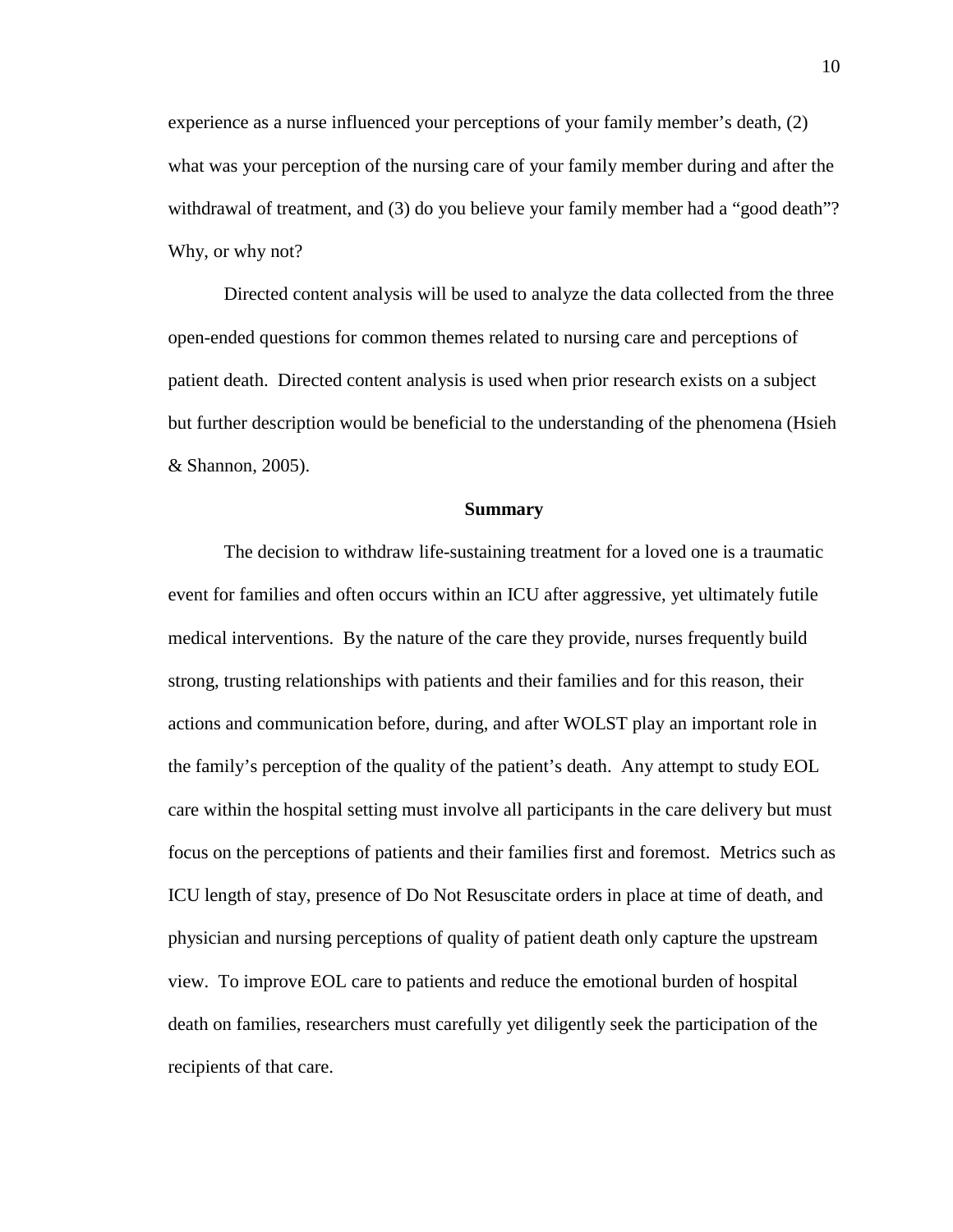#### **CHAPTER 2**

# **LITERATURE REVIEW**

<span id="page-27-0"></span>The historical background and central concepts of the proposed study are examined in this chapter. Specifically, the historical context and concept of a good death, the role of ICU nurses during and after WOLST, family perceptions and satisfaction with EOL nursing care, and nurse perceptions of family member death are explored. Studies focusing on family perspectives of the quality of patient death and dying as well as differences between family, nurse, and clinician perspectives will be discussed. Finally, gaps in the literature will be detailed.

# **Background**

<span id="page-27-1"></span> Prior to the 1960's, the term 'good death' was often associated with euthanasia or physician-assisted suicide. Advances in medical technology meant the vast majority of Americans were born and died in hospitals and use of hospice care was in its infancy. Glaser & Strauss's *Awareness of Dying* and Kübler-Ross's *On Death and Dying* brought the experience of dying and death in American hospitals out of the shadows, into public awareness, and initiated a discussion within the medical community regarding treatment of dying patients and what constitutes a 'good' hospital death (Glaser & Strauss, 1965; Kübler-Ross, 1969).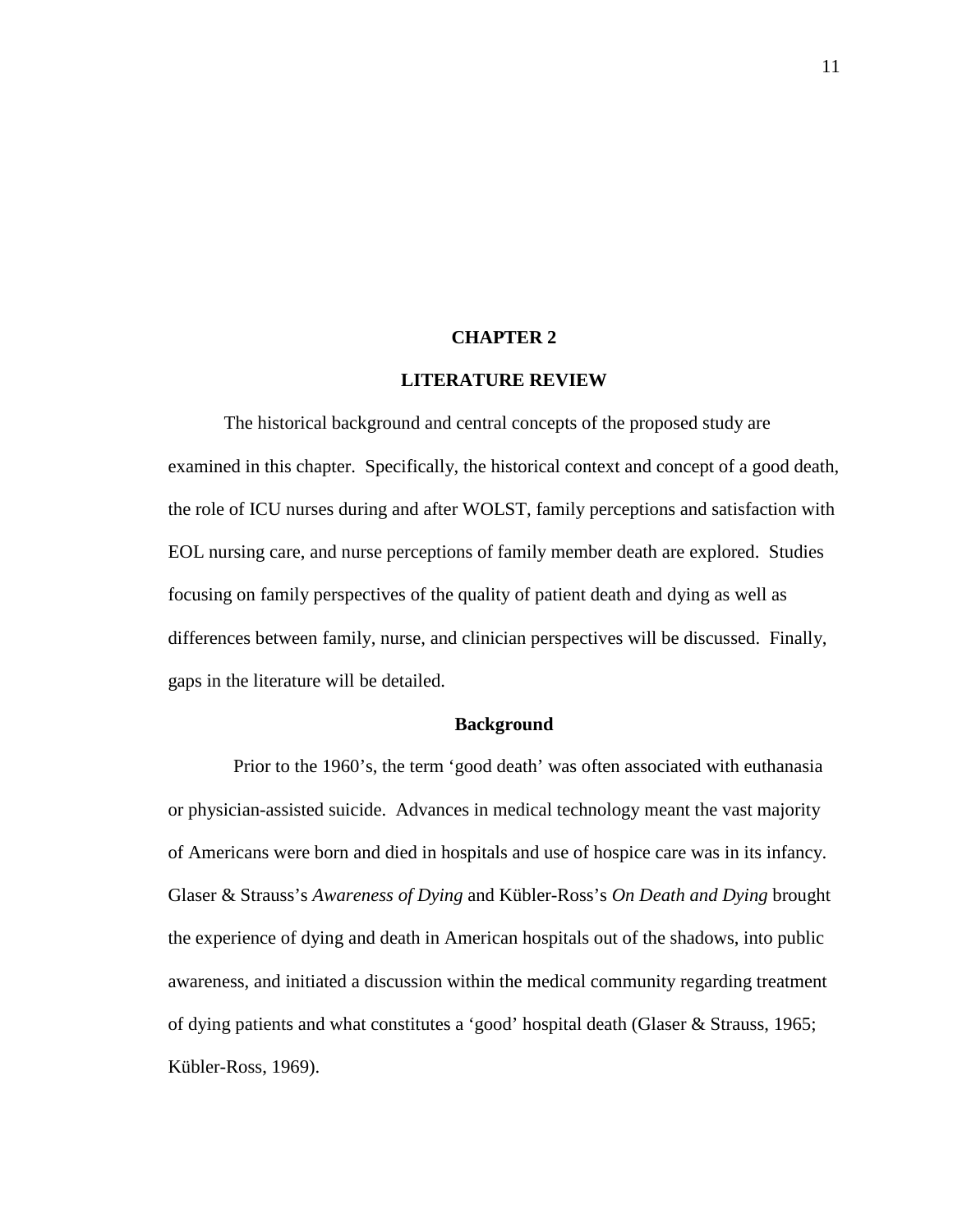# <span id="page-28-0"></span>**Concept of a Good Death**

In 1997, the Institute of Medicine (IOM) defined good death as, "one that is free from avoidable death and suffering for patients, families and caregivers in general accordance with the patients' and families' wishes" (Institute of Medicine [IOM], 2014). In the same way that a patient's level of pain is whatever they say it is, what constitutes a good death is whatever the patient or family considers important at that specific moment in time and may change dramatically from one moment to the next. Researchers have examined cultural determinants, clinician, family, and patient perspectives, sociological, theological, and psychological concepts of a good death (Beckstrand et al. 2006; Bratcher, 2010; Espinosa et al. 2010; Shneidman, 2007). Under what circumstances can a hospital death, especially one in which life-sustaining treatment is withdrawn, be considered a good death?

Patients, nurses, and physicians have been able to agree upon 12 attributes that must be present in order for a death to be considered good (Kehl, 2006):

Being in control Being comfortable Having a sense of closure Affirmation/value of the dying person recognized Trust in care providers Recognition of impending death Beliefs and values honored Burden minimized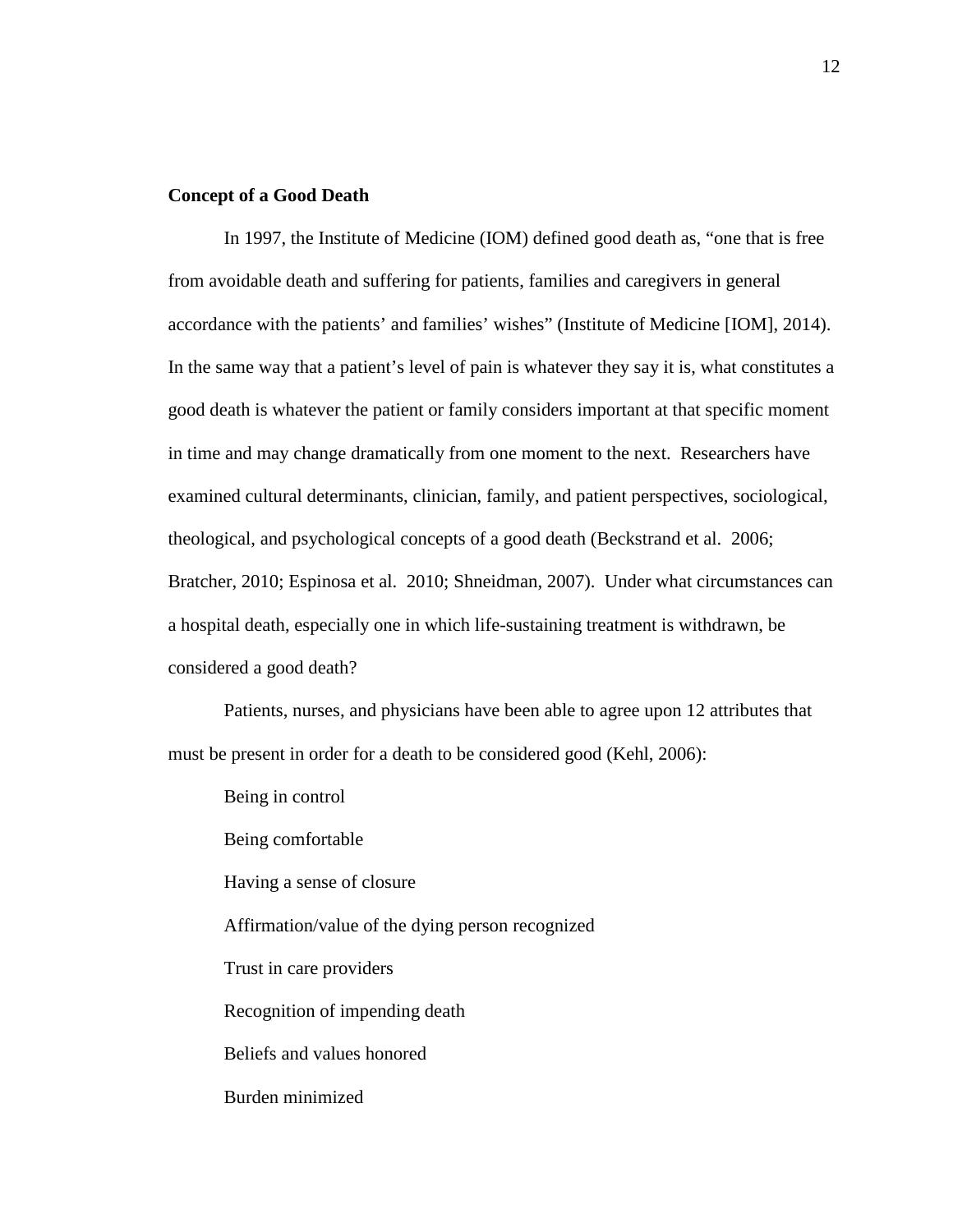Relationships optimized

Appropriateness of death

Leaving a legacy

Caring for the family

Even under the best of circumstances, few patients or families are able to achieve their conceptualization of a good death in the hospital setting. Modern medical technological advances add to the difficult and complex choices families are frequently forced to make when terminally or critically ill loved ones are receiving intensive and invasive treatment that is ultimately futile. The shift from aggressive treatment to 'comfort care' can be jarring and traumatic for families as well as the nurses caring for the patient.

## <span id="page-29-0"></span>**Nursing Relationship with Families**

As the primary caregivers at end-of-life, nurses often have a close, trusting, and personal relationship with patients and their families (Zomorodi & Lynn, 2010). Intensive Care nurses are in a unique position to witness the emotional, spiritual, and ethical struggles families often go through while their loved one is dying due to the extensive hours they spend at the bedside and the intimate nature of the care they provide. For families who decide to withdraw life support, the actions of the ICU nurse can positively or negatively impact the experience of a loved one's death and may lead to complicated grieving (Bussmann et al. 2013; Nelson et al. 2010). While nurses often believe their actions are beneficial to the patient and family, only a handful of studies have attempted to capture the family's experience of nursing care within the ICU prior to the decision to end life-sustaining treatment (Gutierrez, 2012; Robichaux & Clark, 2006).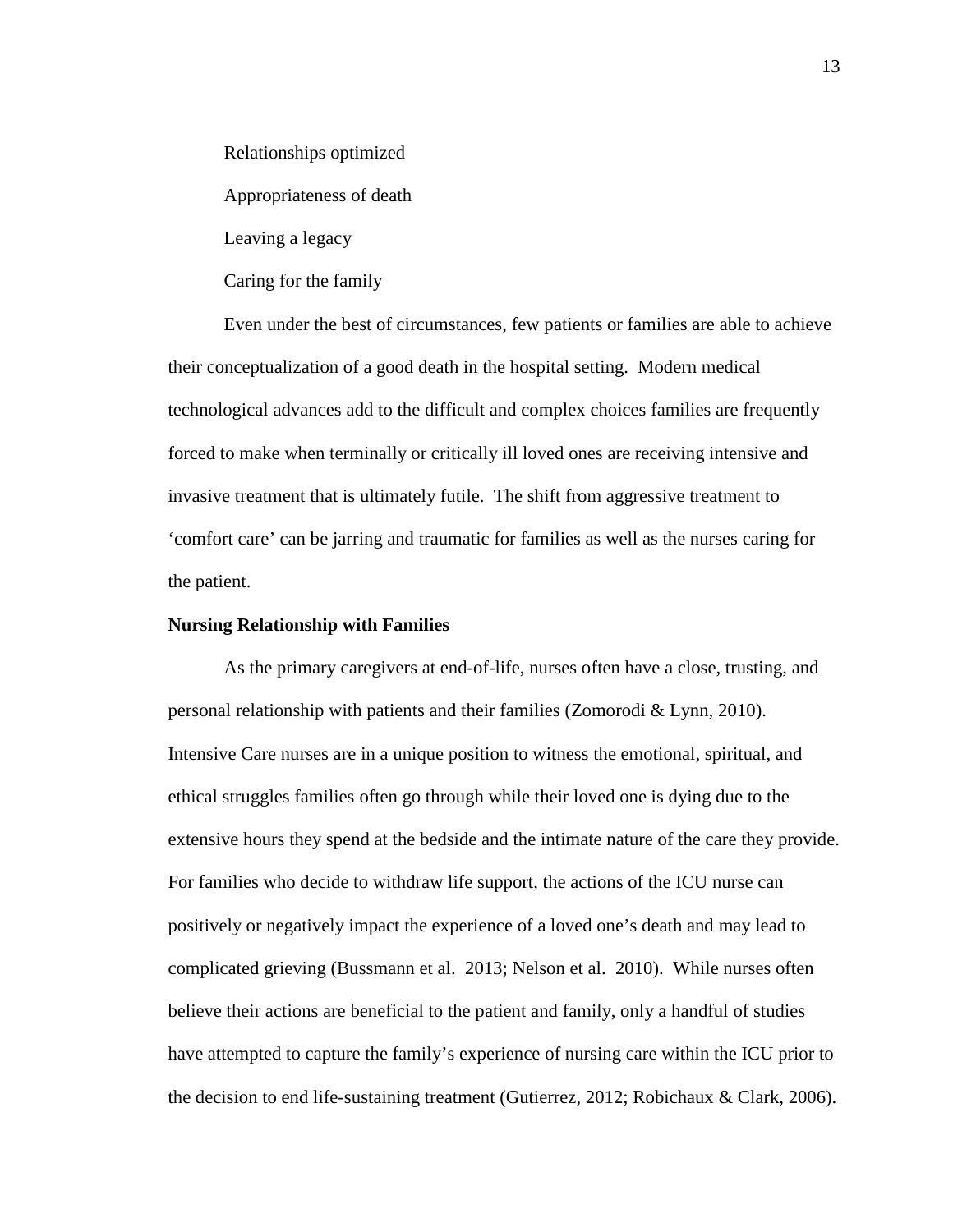Even fewer studies have examined the impact of nursing communication and actions on the family after the decision to withdraw treatment has been made.

#### <span id="page-30-0"></span>**Nursing Care and Withdrawal of Life-sustaining Treatment**

Research indicates nurses are at the bedsides of patients before, during, and after the WOLST more than any other healthcare provider (Kirchhoff & Kowalkowski, 2010). When a physician writes the order for "comfort care" for a critically ill patient and discontinues all orders except for pain and symptoms management medications, it is the responsibility of the ICU nurse to withdraw all life-sustaining treatments (Espinosa et al. 2010). Withdrawal of life-sustaining treatment often includes weaning and cessation of mechanical ventilation with the assistance of a respiratory therapist, discontinuation of vasopressors, tube feedings, and all other non-essential curative treatments. At the same time, the nurse may be administering and titrating up analgesic and sedative medications. These actions are frequently carried out with the grieving family at the bedside, bearing witness to the final moments of life after WOLST.

In 2005, a preeminent EOL researcher published an exhaustive state of the science paper regarding "interventions designed to improve the quality of care for patients undergoing withdrawal of life-sustaining treatments" (Curtis, 2005, p. S-116). After reviewing the literature, the author endorsed 6 evidence-based interventions to improve EOL care: (1) routine ethics consultations, (2) routine palliative care consultations, (3) standardized order form for withdrawal of life-sustaining therapies, (4) family conferences, (5) quality improvement projects, and (6) a family informational pamphlet (Curtis, 2005, p. S-119). Despite the fact ICU nurses are at the bedside of the critically ill patient 24 hours a day, nursing care is mentioned only briefly by the author,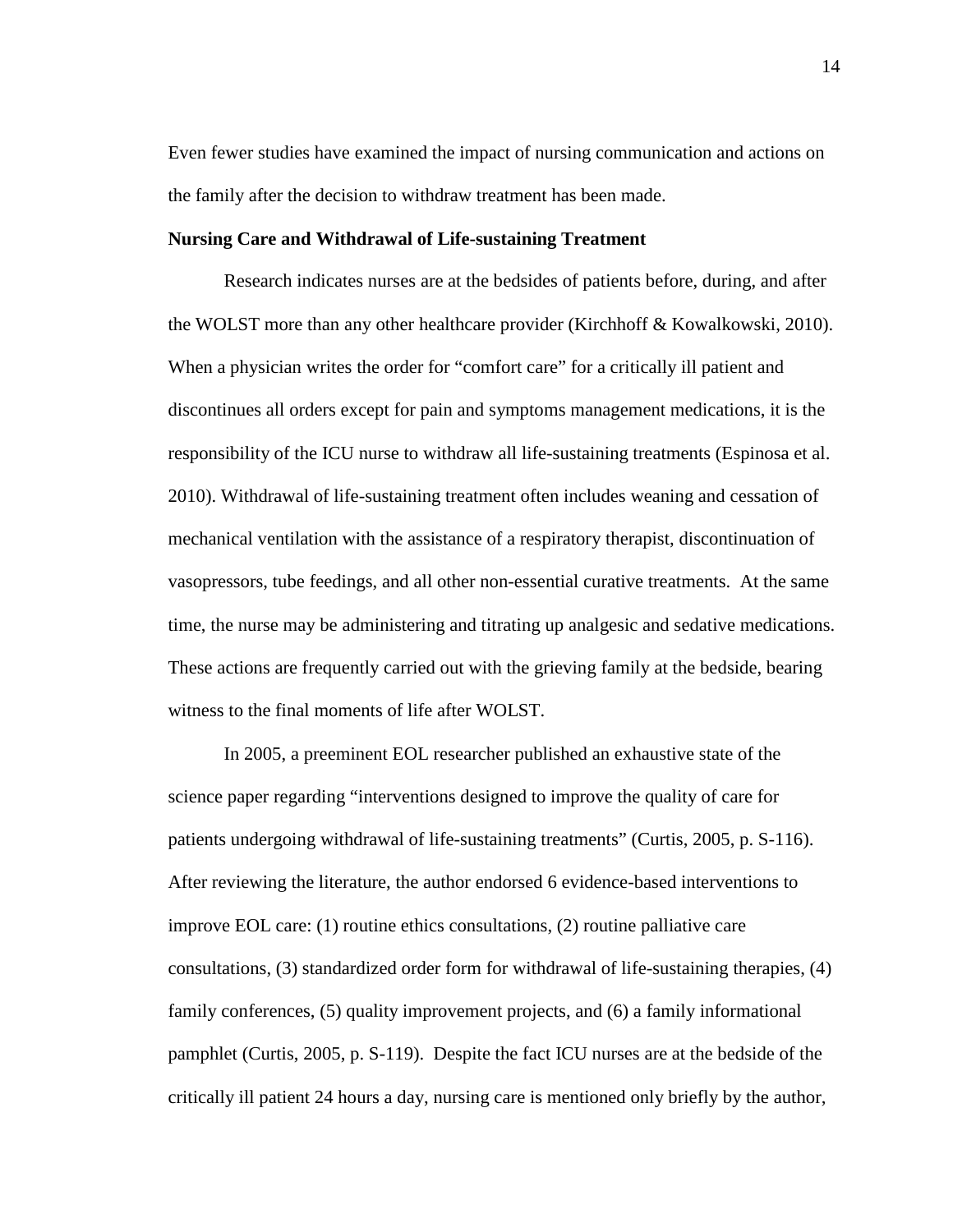who states "critical care nurses provide an important component of the care for patients undergoing WOLST and will likely be an important part of successful interventions to improve this care (Curtis, 2005, p. S-124).

A more recent study conducted in Germany suggested ICU nurses should play a more important role in communicating with family regarding EOL care as a way to decrease family anxiety (Hartog, et al. 2015). This recommendation is supported by previous research that has identified clear, honest communication by caregivers (both nurses and physicians) as integral to family satisfaction with EOL care within the ICU (Kaufer, Murphy, Barker, & Mosenthal, 2008; Lind, Lorem, Nortvedt, & Hevrøy, 2012; Nelson, et al. 2010).

# <span id="page-31-0"></span>**Nursing Research on Family Satisfaction with Nursing Care at End-of-Life**

Nurse scientists began studying EOL care in the mid-to-late 1990's. Initial research focused on dying patients in the hospice setting and identification of patient, family, and provider perceptions of a good death (Kring, 2006; Steinhauser, 2000). After studies indicated the least amount of family satisfaction with EOL care within the acute care setting, researchers turned their attention to hospital deaths and the intensive care unit in particular, where aggressive, invasive EOL treatments are the norm. Due to a variety of constraints, these early studies tended to focus on physician and nurse perceptions of EOL care and quality of patient death.

There are very few studies that have attempted to elucidate specific nursing actions or behaviors that facilitate family perception of quality EOL care. Instead, the vast majority of studies have explored nursing perceptions of a good death. Two separate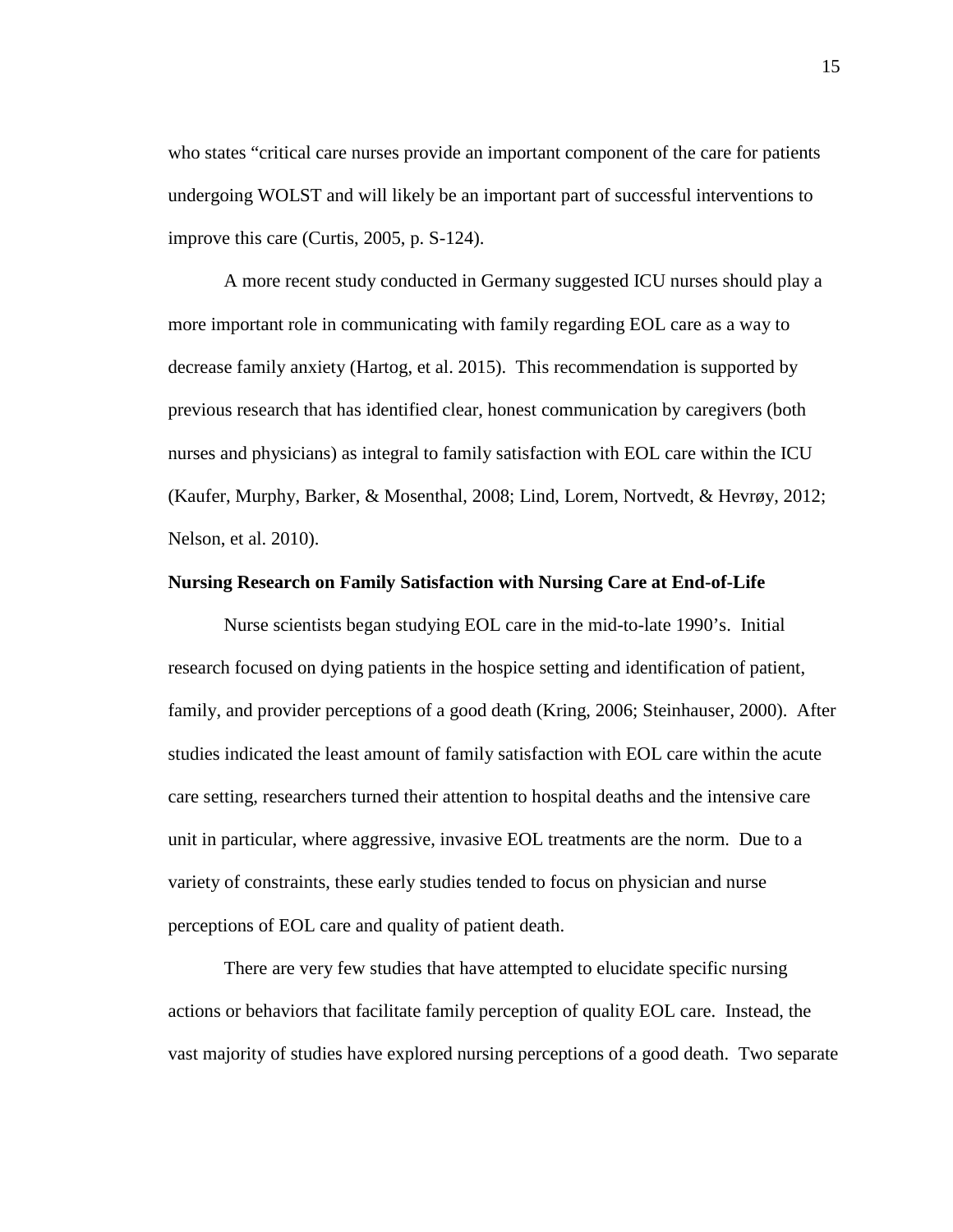studies by the same principal investigator attempted to capture ICU nurses' perceptions of facilitating/supportive behaviors during EOL care.

The first study used quantitative methods to examine the frequency and intensity of supportive behaviors and found family member issues (e.g., family members acceptance of patient dying) ranked highest in both categories (Beckstrand & Kirchhof, 2005). The second study used qualitative methods to capture explicit nursing actions that facilitated quality EOL care (Beckstrand et al. 2006, p. 41). These included:

- Making environmental changes to promote dying with dignity
- Being present
- Managing patient's pain and discomfort
- Knowing and following a patient's wishes for end-of-life care
- Promoting earlier cessation of treatment or not initiating aggressive treatment at all
- Communicating effectively as a healthcare team

Research has demonstrated attending physicians, residents, nurses, and families tend to perceive patient deaths differently (Gerritsen et al. 2013; Friedenberg, Levy, Ross, & Evans, 2012; Levy et al. 2005). Nurses are caught between advocating for the patient's wishes, caring for the family, supporting the medical team, and their own feelings of distress at not being able to do what they think is right for the patient, which is perhaps why they are more critical of the care delivered to dying patients and their families and tend to rate the quality of their death and dying lower than families or physicians (Gerritsen et al. 2013; Galanos et al. 2012). Given these competing and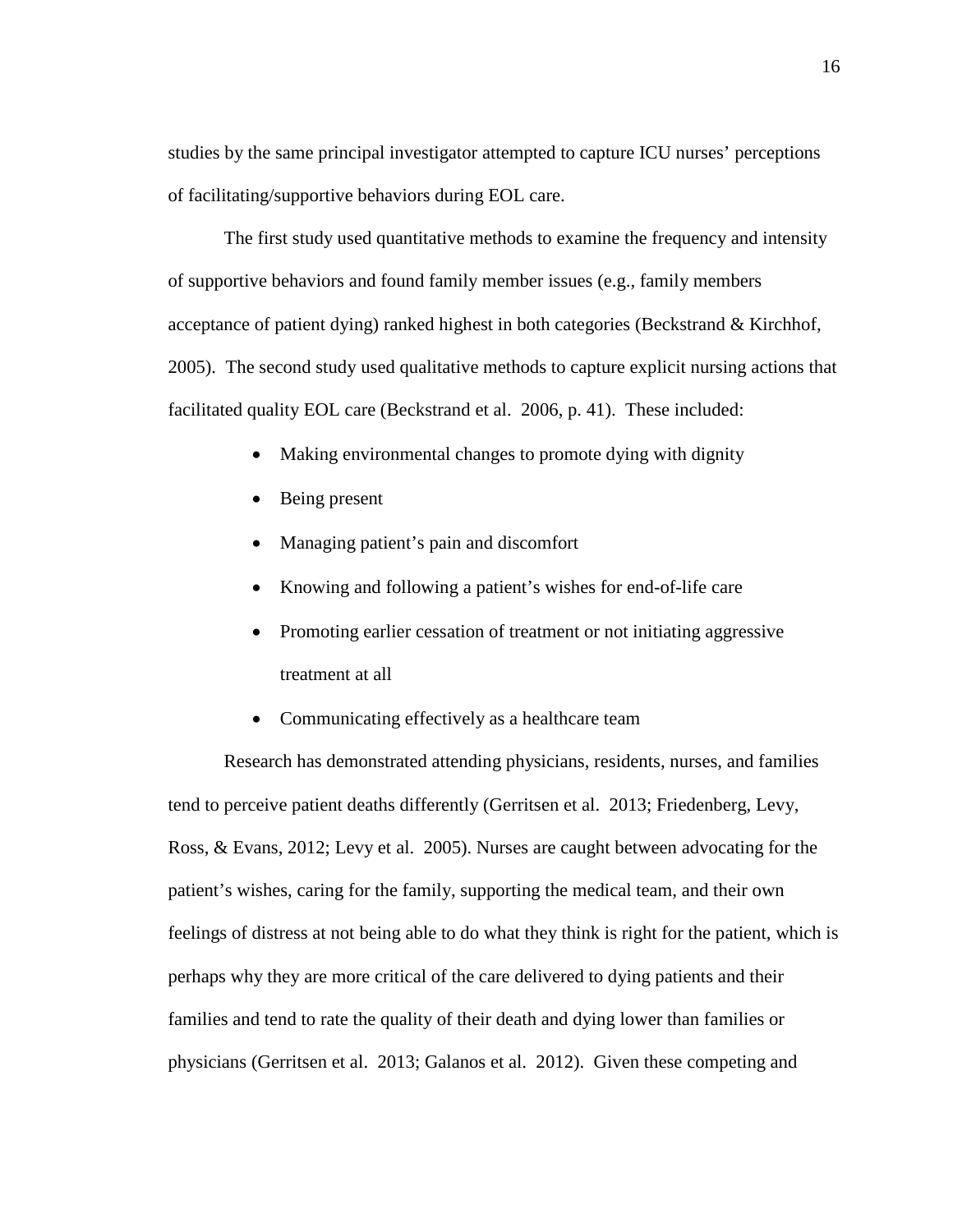complex motivations, the use of nurse perceptions of patient quality of death and dying might not provide an adequate proxy for the patient or family perceptions.

<span id="page-33-0"></span>**Family satisfaction and perceptions of nursing care at end-of-life.** Studies focused solely on family perceptions of nursing care at end-of-life in the ICU setting are sparse (Nelson et al. 2010). The Centers for Medicare and Medicaid Services excludes families who's loved one died within the hospital from consumer surveys and few healthcare systems actively seek feedback on the care provided to patients who have died. This aversion to evaluating family perceptions of EOL care within the ICU may have its roots in the concept of death as a failure of medical science rather than a natural consequence of life (Chapple, 2010). From a research perspective, grieving families are considered particularly vulnerable and access to this population is often difficult to obtain.

Past research has found families primarily value nurses who provide their loved one comfort while dying (Nelson et al. 2010). Comfort includes managing pain, maintaining the patient's dignity, and treating the patient as a whole person (Nelson et al. 2010; Bussmann et al. 2013). While respecting the technical expertise of ICU nurses, families desire and value a nurse who demonstrates caring in action as well as words.

Research has also found families have a need to feel they are on equal footing with healthcare providers in terms of EOL decision-making (Wiegand, 2006). To accomplish this, there must be clear, honest, and frequent communication by key members of the healthcare team with the family (Nelson et al. 2010). Vague communication or failure to disclose information in regard to patient prognosis or test results by otherwise competent ICU nurses threatens to damage their relationship with

17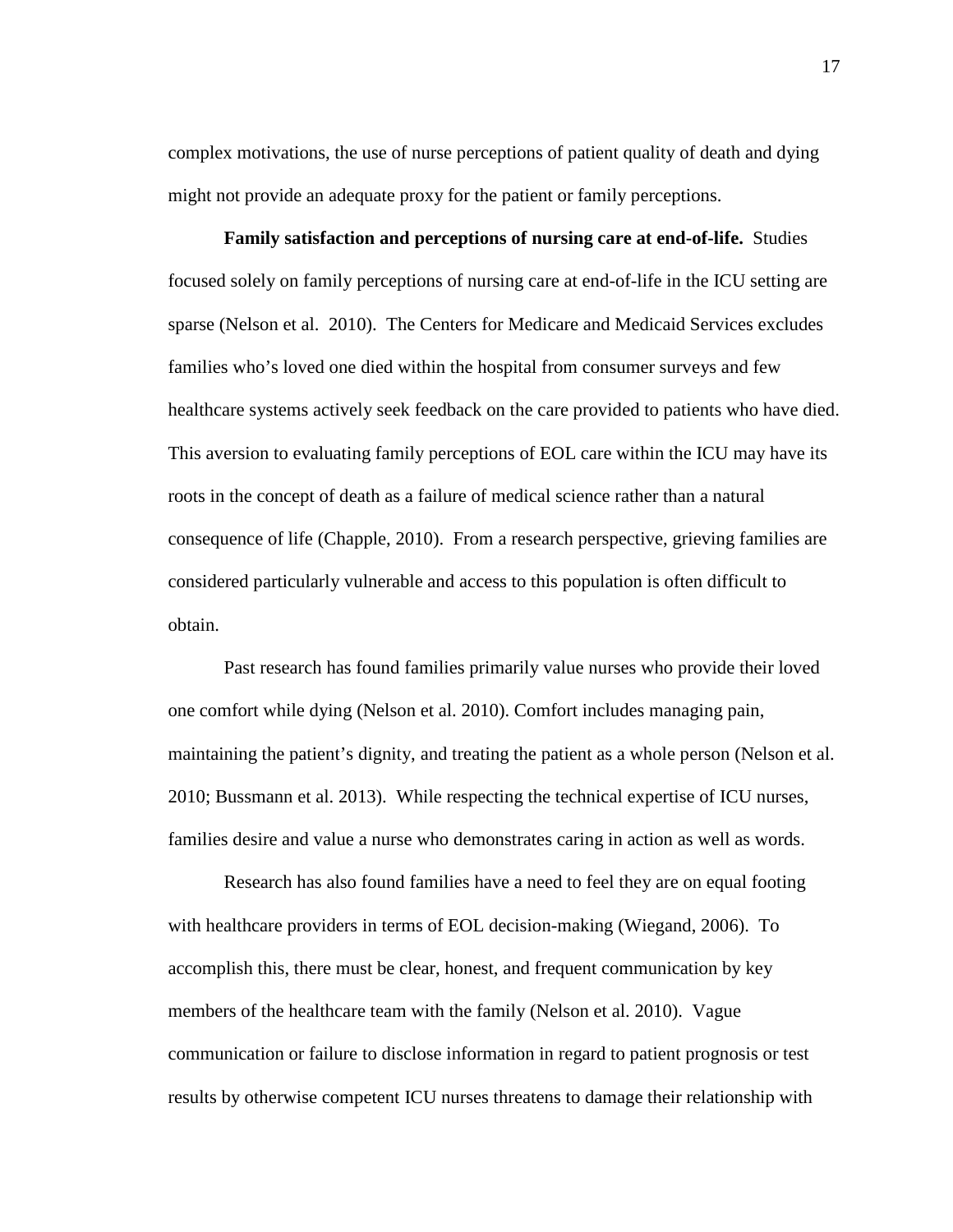families (Lind, et al. 2012). In fact, more frequent communication is likely to improve family satisfaction with nursing care than clinical skills (Kaufer, et al., 2008).

<span id="page-34-0"></span>**Family satisfaction in the intensive care unit.** A recent systematic review of instruments measuring family satisfaction in intensive care units determined only two instruments were thoroughly researched and demonstrated strong psychometric properties – the Critical Care Family Needs Inventory (CCFNI) and the Family Satisfaction in the ICU (FS-ICU) (Van den Broek et al. 2015). Of these two instruments, only the FS-ICU specifically measured family *satisfaction* with care. The FS-ICU has been used in 32 published studies and has demonstrated moderate to strong correlation with the family version of the Quality of Death and Dying instrument (Wall, Engelberg, Downer, Heyland, & Curtis, 2007).

A 2014 systematic review of factors associated with family satisfaction with EOL care in the ICU found only 14 studies that met inclusion criteria that included family satisfaction, ICU, and EOL (Hinkle, Bosslet, & Torke, 2015). Of the 14 studies reviewed, 7 included an interventional arm while the remaining 7 were descriptive. No qualitative studies were included.

The greatest contributor to family satisfaction identified by the review was good communication (Hinkle et al. 2015). Identified components of good communication included:

- a. Expressions of empathy and non-abandonment by members of the healthcare team
- b. Enquiring about the need for spiritual care and the provision of that care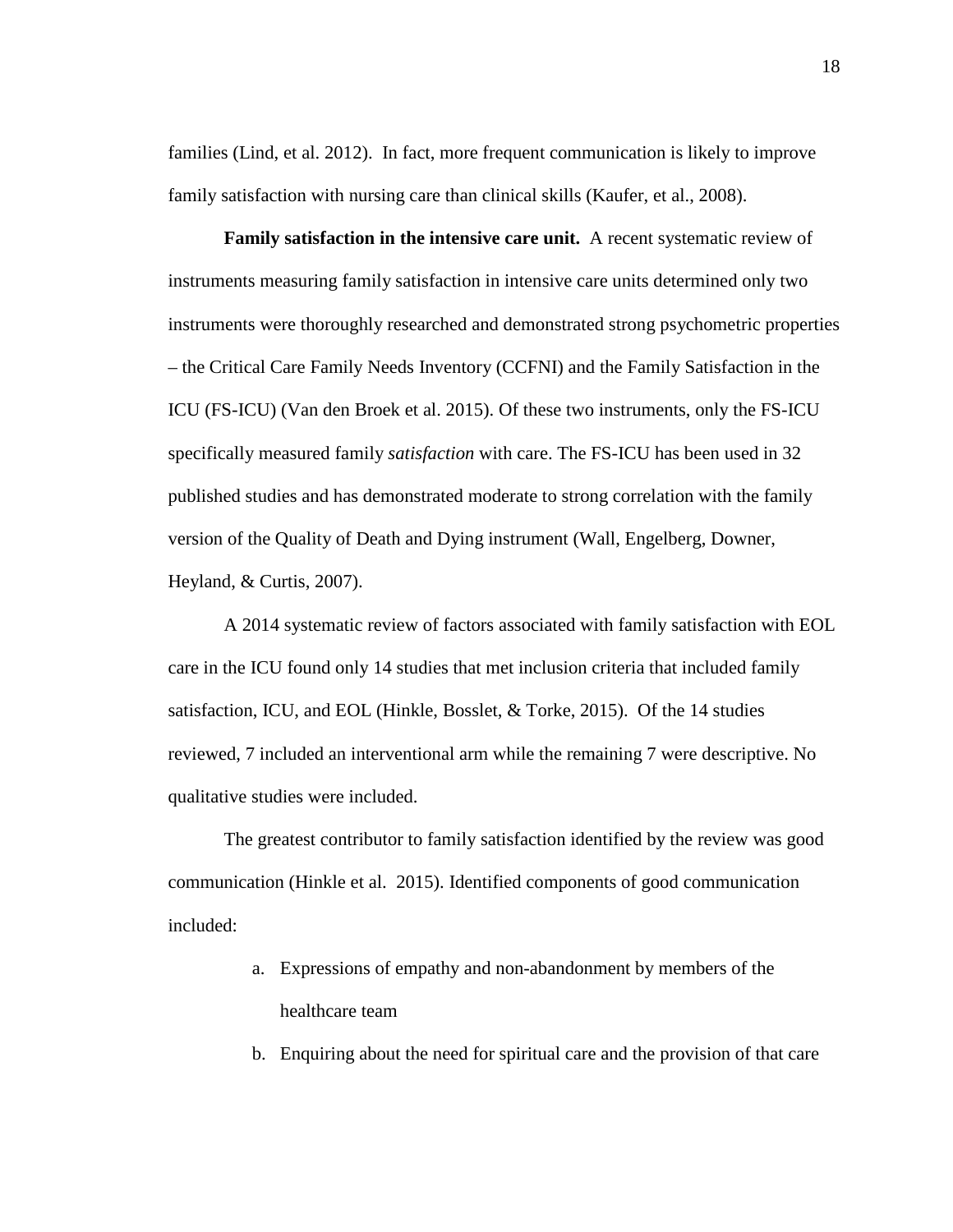c. Knowing what to expect during the withdrawal of life-sustaining treatment and death

Other key components of increased family satisfaction were:

- a. Symptom management
- b. Extubation prior to death
- c. Family presence at time of death
- d. Shared decision-making
- e. Absence of CPR in the last hour of life
- f. Comfort care orders in place at the time of death

While the authors of the review did not have specific implications or recommendations for nursing EOL care in the ICU, it is clear the overarching themes could be applied to nursing practice as well as medicine. Focusing on the contributions of one discipline to family satisfaction, to the exclusion of the others is problematic. It denies the reality of the ICU environment and the strong, trusting relationships nurses have with patients and their families as well as the collaborative relationship that exists between many critical care physicians and nurses.

# <span id="page-35-0"></span>**Quality of Death and Dying**

In a review of current quality of death and dying instruments, a palliative model with five aspects of care including a) physical, b) psychological, c) social, d) spiritual, and e) organization and structure was used to determine how well instruments captured previously agreed upon salient aspects of EOL care (Mayland, Williams, & Ellershaw, 2008). The Quality of Death and Dying (QODD) instrument was found to cover all 5 aspects of care, although physical aspects of care were limited to pain and dyspnea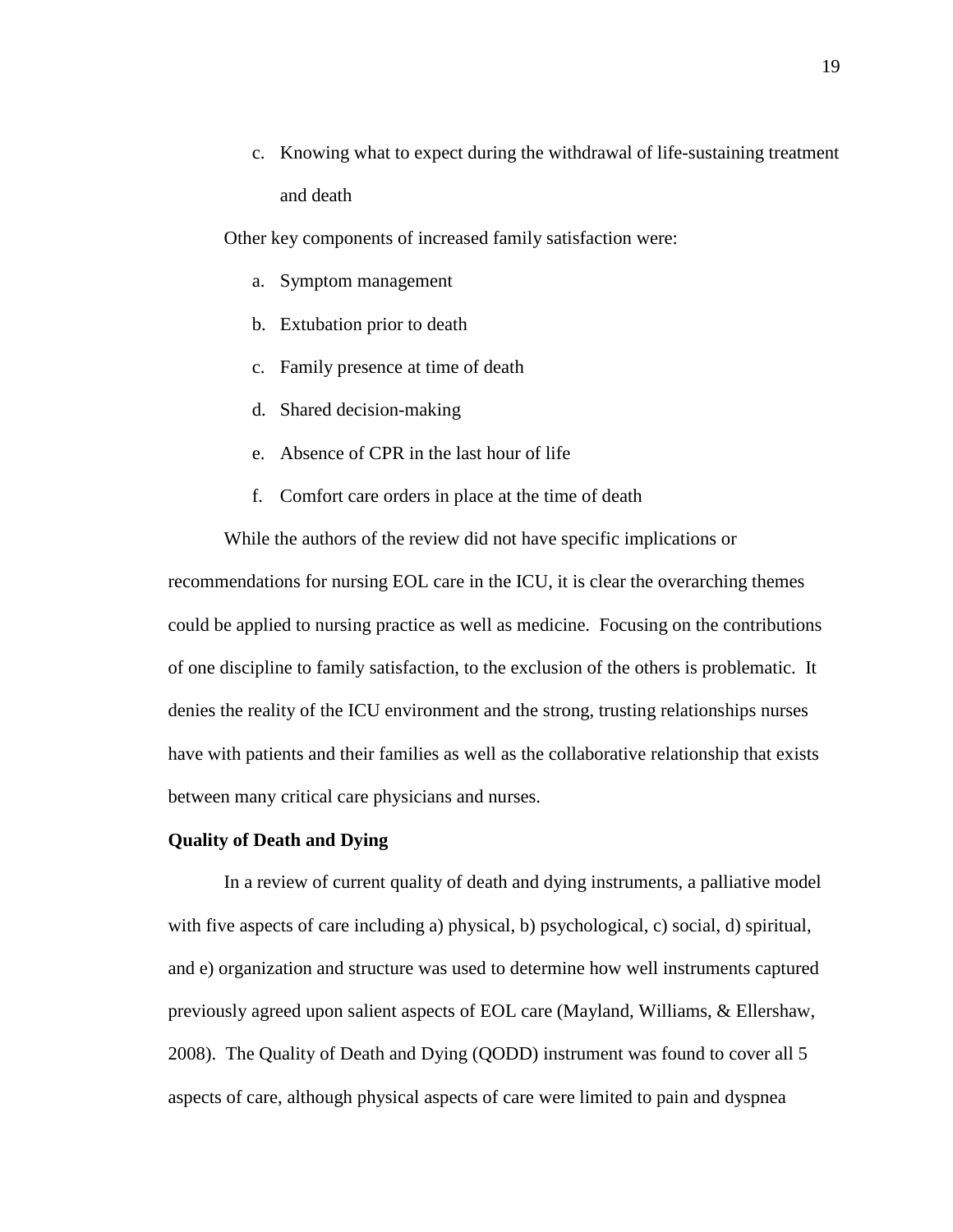symptom management. Perhaps most importantly, the QODD was found to have no questions related to the family experience of care (Mayland et al. 2008). Despite this limitation, the QODD is considered the most reliable multi-item measure producing valid scores available for EOL research and (Hales, Zimmermann, & Rodin, 2010; Mayland et al. 2008).

A literature search conducted in PubMed and CINAHL Plus using the terms, 'QODD', 'family', and 'ICU' for studies published between 2005 and 2018 returned a total of 9 articles meeting the search criteria, demonstrating a paucity of rigorous research regarding family perceptions of patient quality of death and dying in ICUs. Although family, clinician, and nursing versions of the QODD exist, it has been most frequently used to assess nurse and physician perceptions of patient quality of death and dying and as detailed above, perspectives differ significantly between groups (Gerritsen et al. 2013; Levy et al. 2005).

**Family perceptions of patient quality of death and dying.** If the goal of palliative or comfort care is to provide a patient with a good death, can family perceptions of the quality of death be used as an acceptable proxy? While family members are able to provide objective descriptions of care delivered to a dying patient, their ability to subjectively assess the patient's response is more problematic (Hales et al. 2010; Mayland et al. 2008). Indeed, a 2004 study suggested little agreement between different members of the same family regarding their perceptions of the quality of a patient's death, calling into question the validity of the QODD and its overall usefulness as an instrument for improving quality of EOL care (Mularski et al. 2004).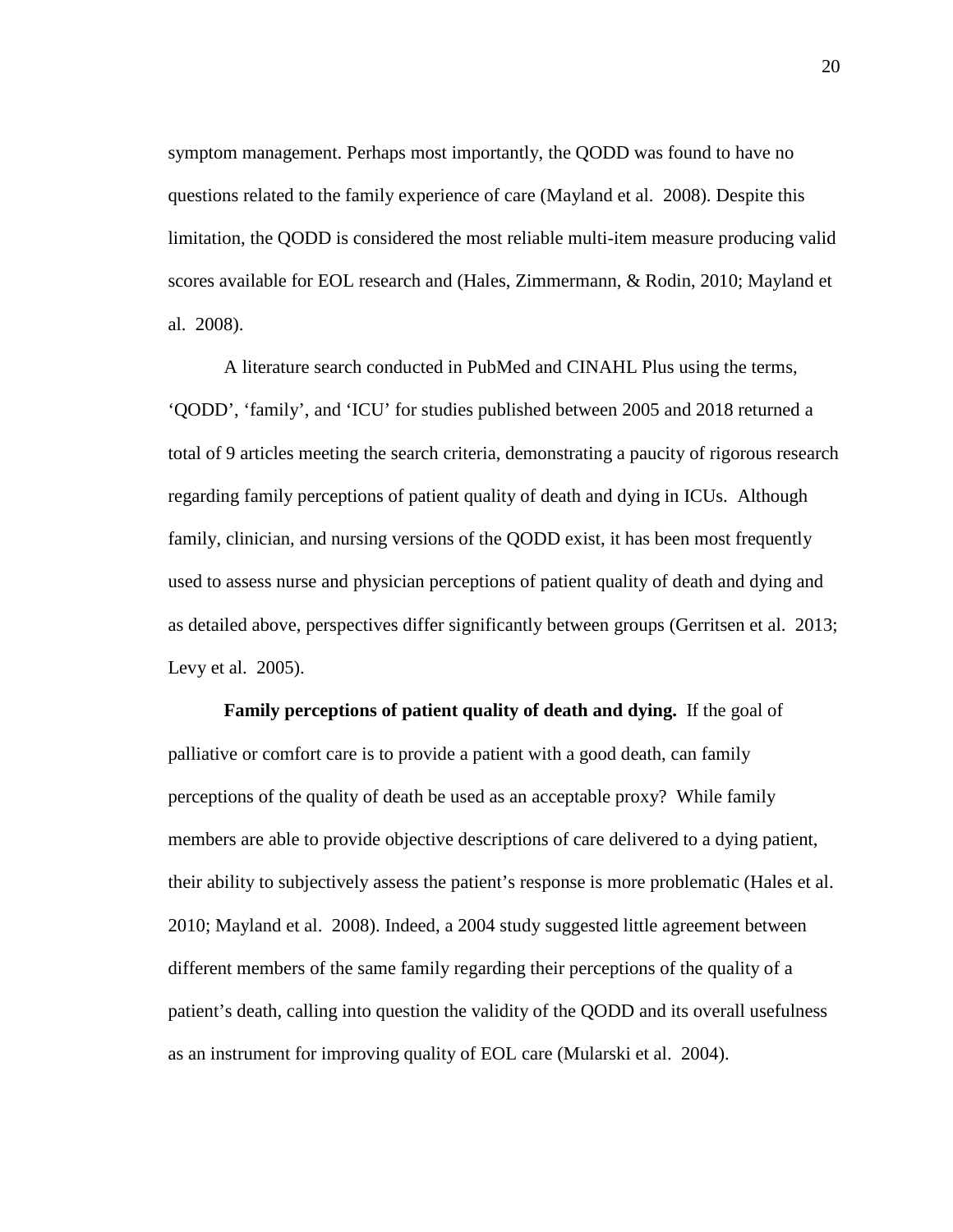A more recent study attempted to address this concern by using cognitive interviewing methodology to examine the cognitive processes that influence family members QODD scoring (Hales, Gagliese, Nissim, Zimmermann, and Rodin, 2012). Interviews were conducted to determine the judgment strategies family members used when scoring QODD items. Results of this study indicated family members frequently scored items based on a particular perspective (e.g., patient, caregiver, family member) when answering a question, with many respondents using multiple perspectives to score a single item rather than solely their own perspective (Hales et al. 2012). In addition, family members' biases or personal conceptions of a good death often played a more significant role in how they scored questions than did the patient's own priorities or directly stated wishes. An example of this was provided by the authors and described the widow of a patient who welcomed visits by friends and family, viewing them as a source of comfort and support. The patient however expressed irritation with these visits. Despite her knowledge of the patient's feelings, the widow scored the QODD item pertaining to time with family higher than the patient would have based on the importance she placed on that particular aspect of a good death (Hales et al. 2012, p. 200).

**Nurse perceptions of family member death and dying.** Very few studies have focused on nurse family member perceptions of patient care. In 2014, Giles and Hall conducted a systematic review of qualitative research focused on the needs and experiences of nurse family members of critically ill patients which included seven studies. Two major themes were identified in the studies included for review: (1) dual role conflicts, and (2) competing expectations.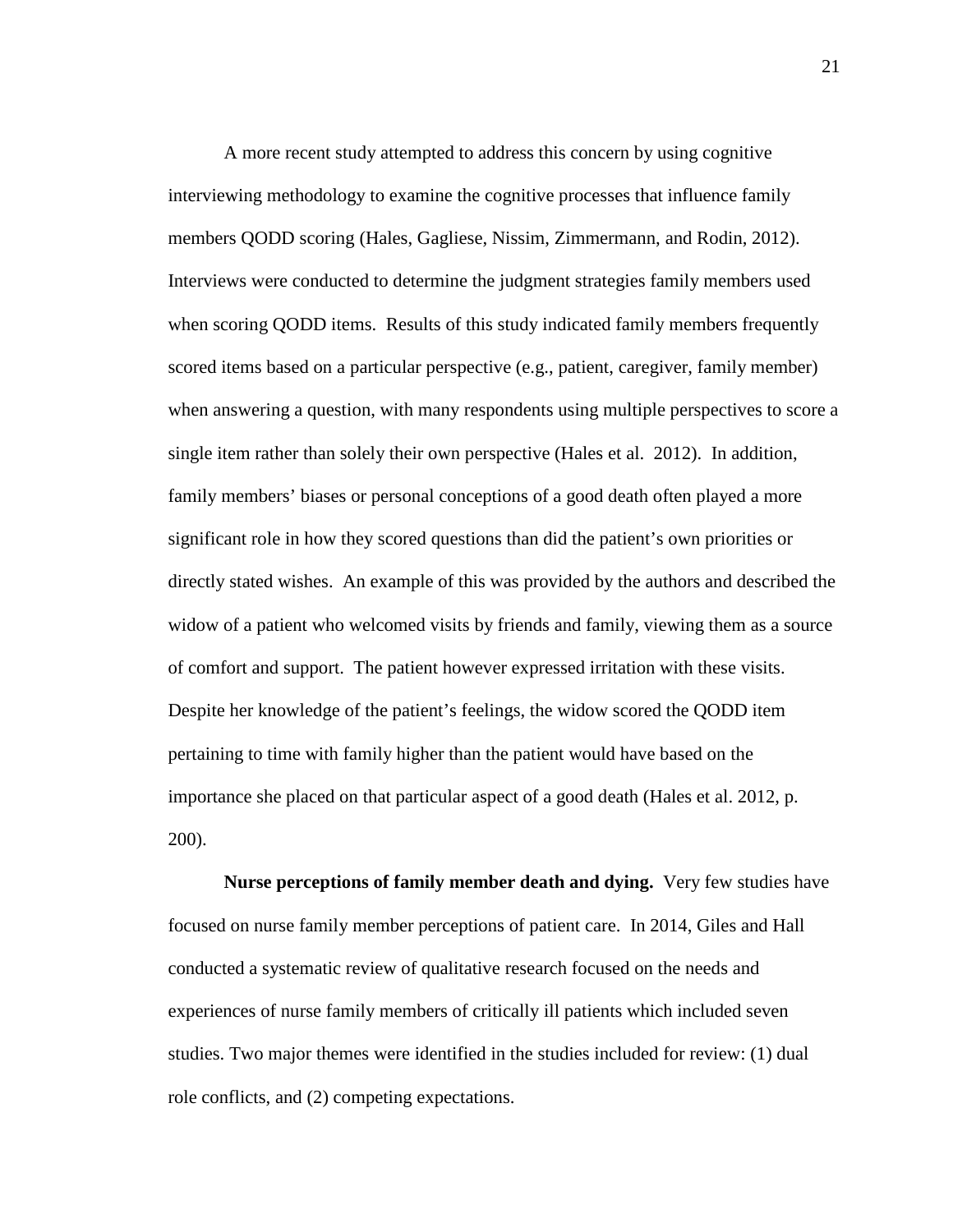Nurse family members often feel a conflict between their identity as *nurse* and as *family member* (Giles and Williamson, 2015). When a loved one is critically ill, it is nearly impossible for the nurse family member to turn off their "nurse self" and just be daughter, husband, mother, or sibling (Giles & Hall, 2014, p. 1458). The nurse identity quickly emerges in reaction to poor or inattentive care, family member distress, or the need to be in control.

Family, healthcare providers, and the nurses themselves, often have competing expectations of nurse family members (Giles & Williamson, 2015, p. 3103). With their professional knowledge of both medical treatment and nursing care, the nurse family member is often placed in the position of advocating for the patient, monitoring their progress or decline, explaining tests and procedure results to other family members, and generally being "in control" (Giles & Hall, 2014, p. 1459). While some family members expect the nurse to be their conduit to understanding what is happening with their loved one and ensure the patient is receiving good care, others may condemn them for being emotionally detached if they assume the *nurse* role. Conversely, a healthcare provider might resent a *nurse* questioning their treatment plan while it would be perfectly reasonable for a *family* member to do so. These competing and shifting expectations often take a heavy emotional toll on the nurse family member.

A literature search conducted on November 12, 2018 on Ovid MEDLINE® and Cinahl (keywords: nurse, family, death, dying, nurse-family member, and critical), returned a total of 14 studies, all of which were qualitative in nature. Of the 14, none focused on the perception of patient death and dying, nursing care, or the WOLST.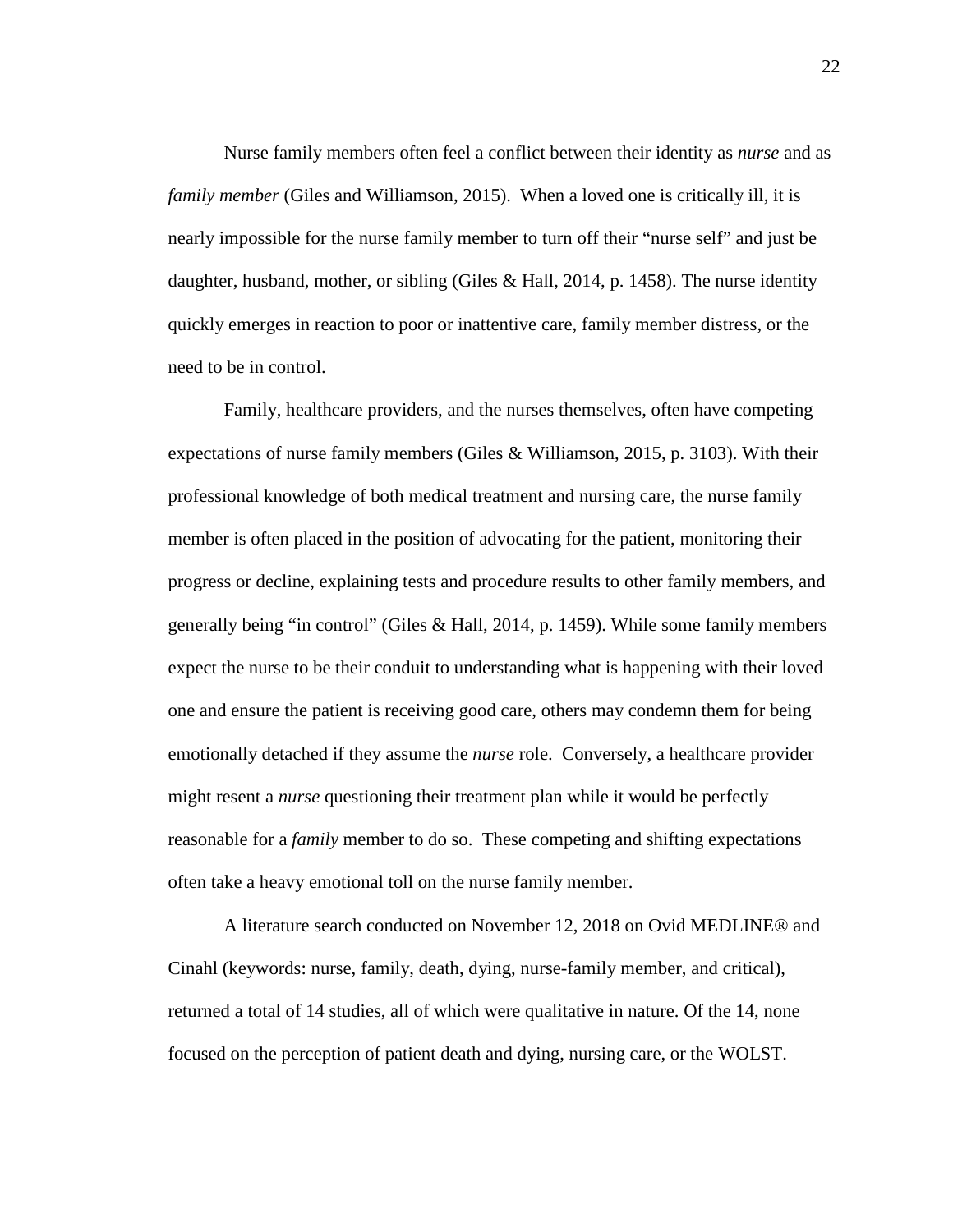### **Summary**

This chapter has reviewed the literature in regard to End-of-Life (EOL) research. It began with a background of the historical concept of good death. Next, the nurse's relationship with family and nursing care in the context of WOLST was examined. Early and later nursing research regarding family satisfaction with ICU care and perceptions of nursing care during patient EOL were presented. Next, research pertaining specifically to family satisfaction with care in the ICU was reviewed and research regarding the quality of patient death and dying both from the healthcare professional and family perspective was presented. Lastly, research specifically focused on the experience of nurse family members was reviewed.

#### **Gaps in the Literature**

Both nursing and medical research into EOL care within the ICU have neglected the voice of the family in the past; instead relying on clinician perceptions of patient quality of death. While the family perspective has slowly been woven into the body of knowledge, some significant gaps continue to exist.

First and foremost is the role nurses and nursing care in particular play in the family's perceptions of the patient's quality of death and dying. As highlighted by the 2015 systematic review of family perceptions of EOL care in the ICU, little attention has been focused solely on the nursing aspects of EOL care (Hinkle et al. 2015). While the QODD and FS-ICU instruments have been used in past research (separately and together), no studies have attempted to use them to focus in exclusively on the nursing care provided to dying patients.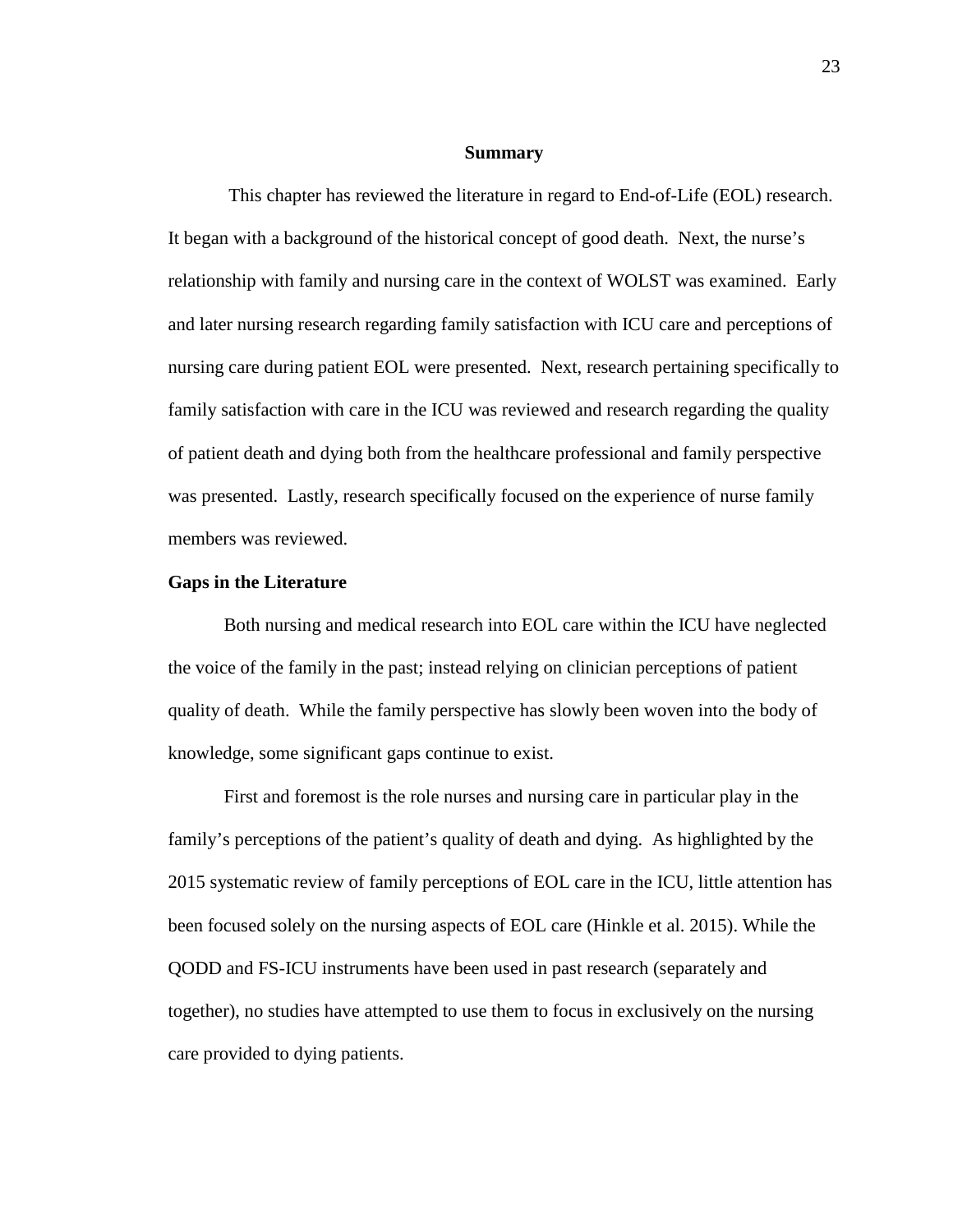Secondly, while EOL research has become more prevalent, few studies have focused on care during and after withdrawal of life-sustaining treatment. This period of time is often the most potentially traumatic, emotionally charged for families of a dying patient. Nursing care can literally make or break the family's perception of the quality of the patient's death and dying. It is vitally important to determine if certain nursing behaviors, actions, and communication facilitate or are barriers to family satisfaction with EOL care and positive perceptions of the patient's quality of death and dying.

# **Conclusions**

The first scientifically rigorous examination of EOL care in the acute care setting was the landmark trial titled Study to Understand Prognoses and Preferences for Outcomes and Risks of Treatment (SUPPORT) (The SUPPORT Principal Investigators, 1995). Since the SUPPORT findings were published, researchers have focused on improving communication between healthcare providers and the patient and family, pain and symptom management, and reduction of ICU length of stay through reduction of futile treatment (Curtis, 2005). Unfortunately, recent studies have shown little improvement in these key aspects of EOL care and significant differences in quality of care between hospitals (DeCato et al. 2013).

Scientifically rigorous research into EOL care within the acute care setting has tended to focus on the role of the physician in improving the experience both for the patient and their family. The reality is that EOL care is at its core, nursing care. While it is the physician who ultimately takes responsibility for the order to withdrawal lifesustaining treatment, it is the nurse who will carry out those orders and provide the patient with symptom and pain management during their last hours. It is the nurse who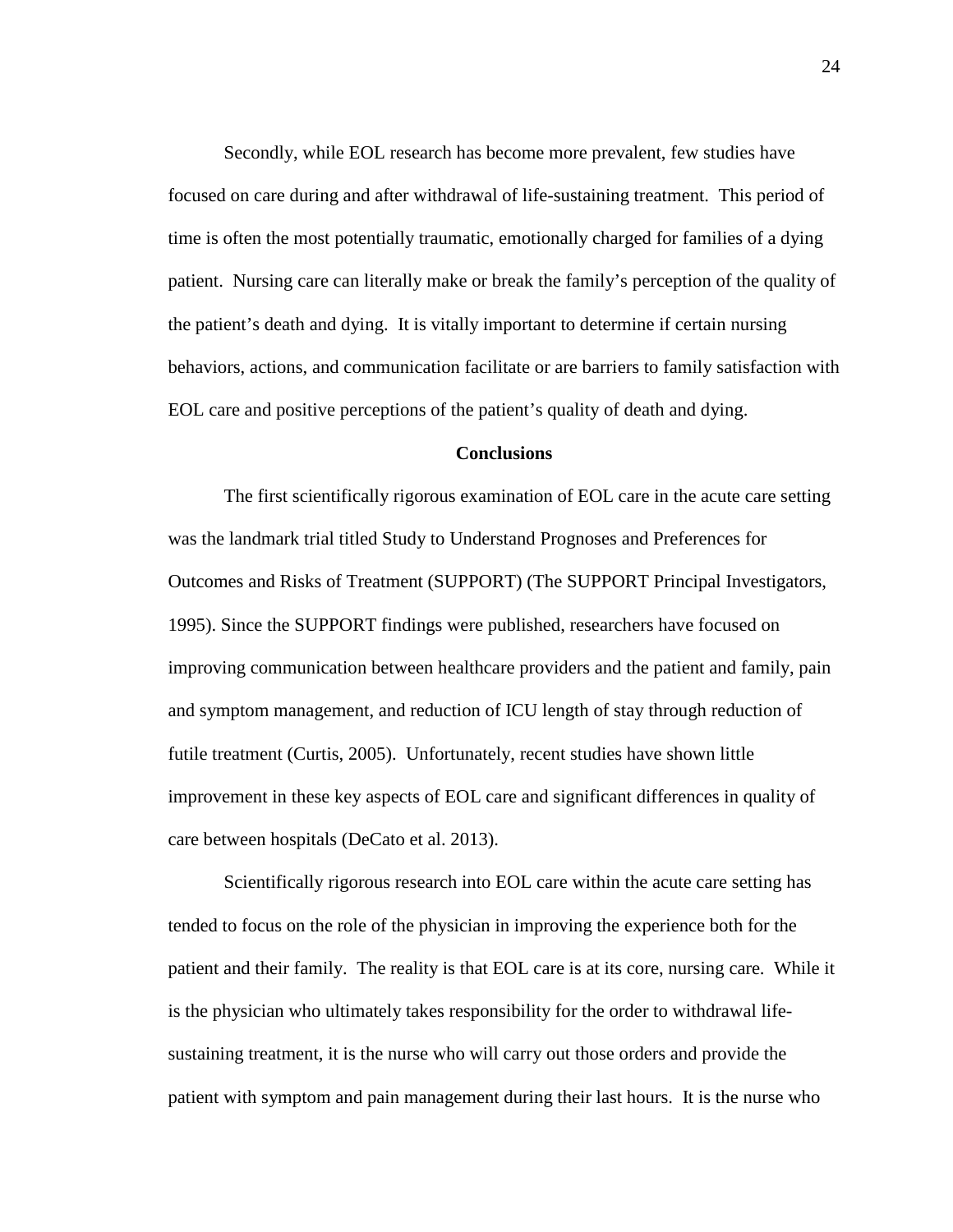will comfort and support the family through the patient's dying process. It is the nurse who will be at the bedside with the family when the patient takes their last breath. What a nurse does and does not do at this critical time has a strong and lasting impact on a families' perception of the patient's death.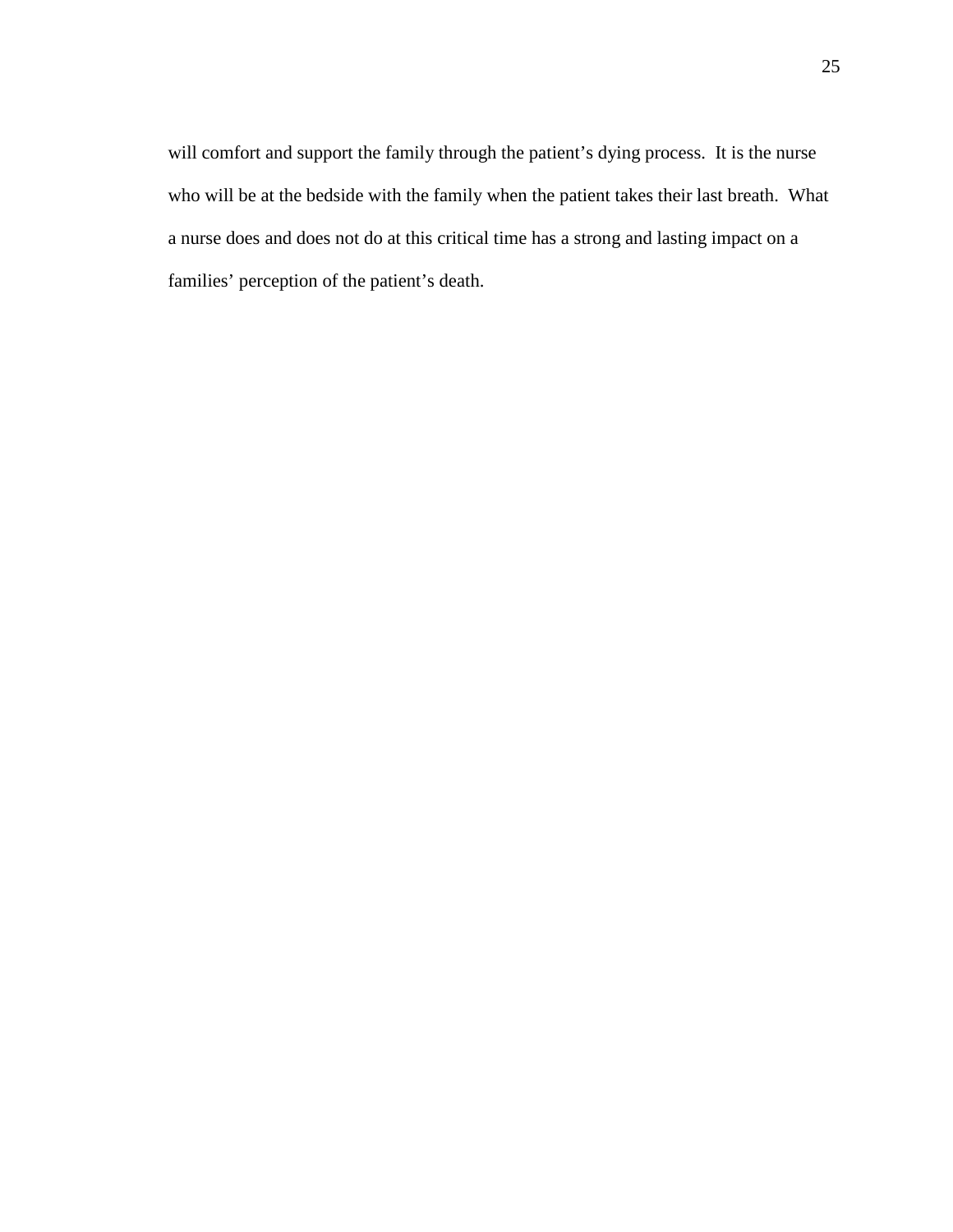#### **CHAPTER 3**

# **METHODOLOGY**

# **Introduction**

The purpose of this study was to examine the relationship between nurse family member perceptions of the quality of patient death and dying and nursing care provided during and after withdrawal of life-sustaining treatment (WOLST) within the ICU. This chapter includes a description of sampling and recruitment, sample inclusion and exclusion criteria, instruments used, and data collection. The specific aims of this study include:

*Aim 1* Describe family perceptions of patient quality of death and dying by quantitative methods using the Quality of Death and Dying (QODD) V. 3.2 instrument and three open-ended questions.

*Aim 1.1* Describe the relationship between items 23-25 of the Quality of Death and Dying (QODD) V. 3.2 instrument and the total mean QODD score by quantitative methods.

*Aim 2* Describe family satisfaction with nursing patient care during and after WOLST within the ICU by quantitative methods using the Family Satisfaction in the ICU (FS-ICU) and three open-ended questions.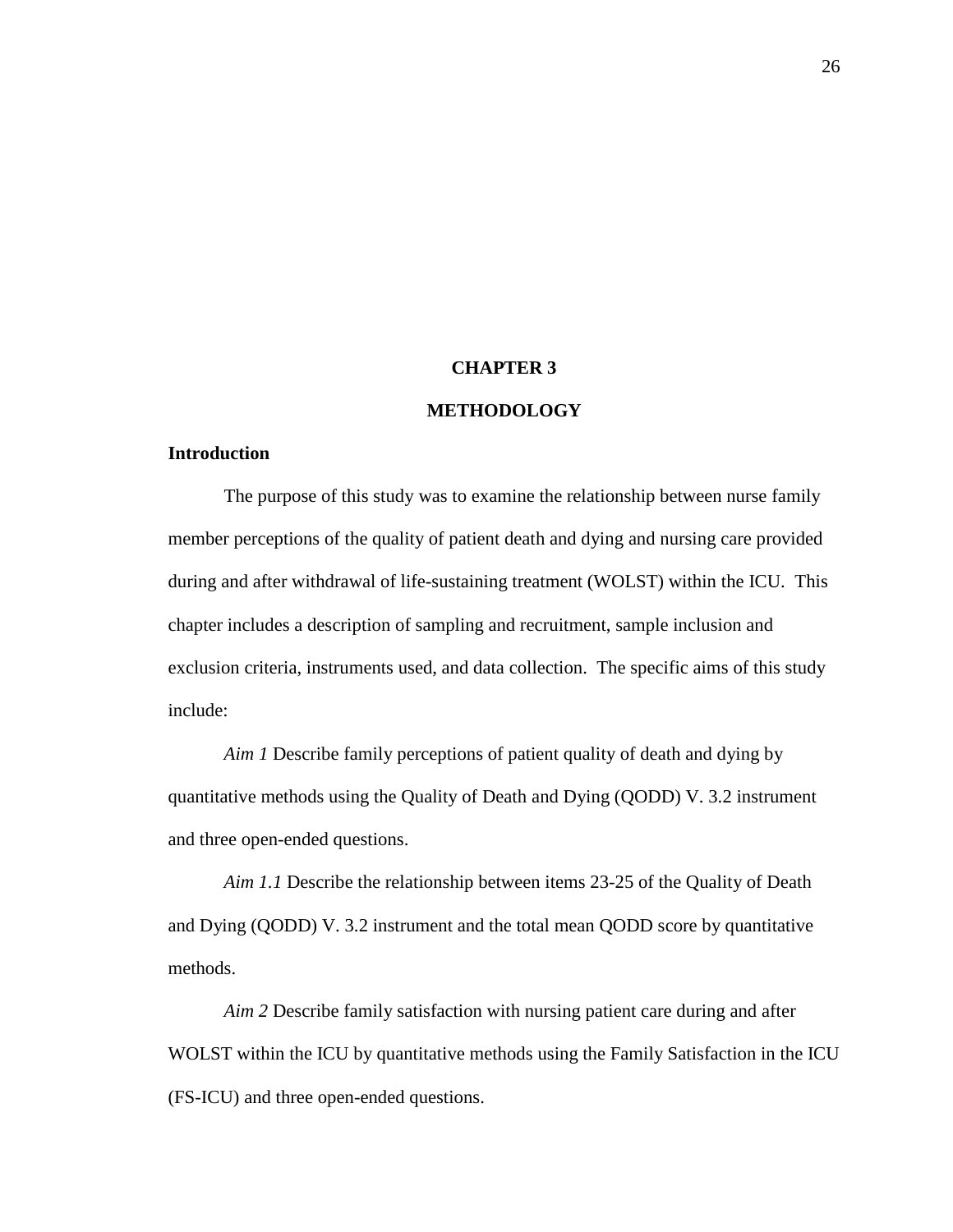*Aim 3* Describe the relationship between family satisfaction with nursing care and family perceptions of quality of death and dying after WOLST within the ICU.

# **Research Design**

A prospective cross sectional descriptive survey design was used to study nurse perceptions of family member death. Survey methodology is appropriate for capturing both quantitative and qualitative family perceptions of EOL care. Quantitative research methods were predominantly employed in this study. Recent studies have examined the interpretive quality of the QODD instrument and concluded family perceptions of a patient's death experience are complex, nuanced, and not easily captured (Downey et al. 2009; Hales et al. 2012). No studies have been identified that focus on the impact of satisfaction with nursing care during and after WOLST on the families' perception of the patient's quality of death and dying. For this reason, three open-ended questions were also used to identify themes and characteristics of nursing care that positively and negatively impacted the family.

The quantitative portion of the study used reliable instruments that are known to produce valid data to examine family perception of the quality of death and dying (QODD) and family satisfaction with care within the ICU (FS-ICU) after the patient has expired.

# **Sampling and Recruitment**

After receiving University of San Diego Institutional Review Board level of oversight for the conduct of the study, the investigator recruited members of the American Association of Critical Care Nurses (AACN) through the National Organization's Research Opportunities webpage. A link on the webpage directed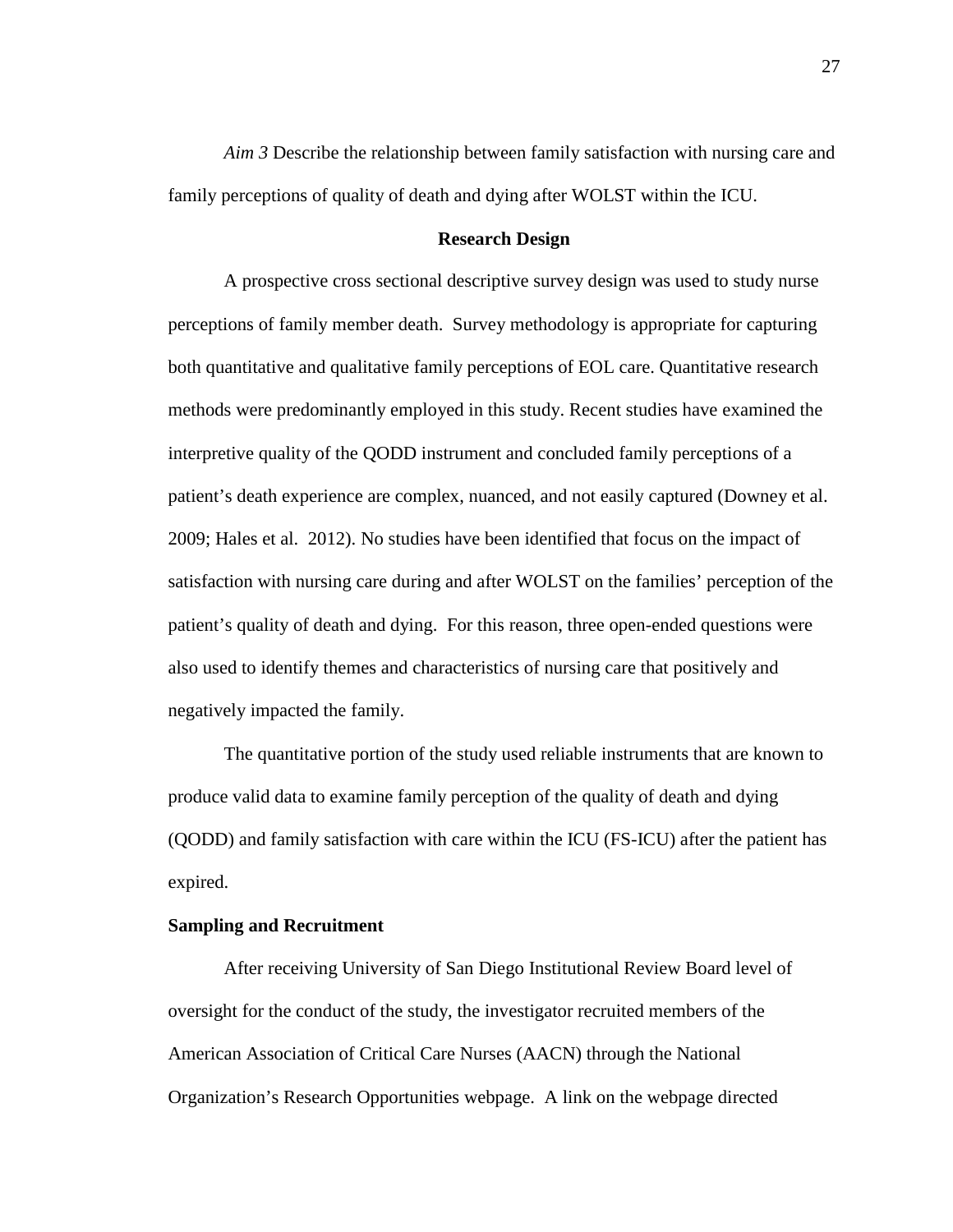potential participants to an invitation letter (see Appendix A) which prefaced the on-line survey (Survey Monkey). The letter included e-mail and phone contact information for the investigator should the potential participant want to communicate via either of those methods.

# **Inclusion and Exclusion Criteria**

Participants chosen for inclusion in the study were nurses who had experience of a family member death after WOLST in the ICU. A family member was defined as a person with a close, personal relationship with the patient and not restricted to blood relatives. To assess family perception of the quality of death and EOL nursing care, eligible participants must have been present during and/or after WOLST and have experience of the nursing care provided to the patient. Potential participants must have been able to read English and have access to the Internet.

### **Quantitative Inquiry**

A systematic review of measures for quality of death and dying published in 2010 found 18 instruments being used in current EOL research (Hales et al. 2010). Of the measures reviewed, the QODD had the most reliability and validity testing and was based on a conceptual framework derived from previous qualitative EOL research.

## **Instrumentation**

This study used two instruments to assess family perceptions of quality of patient death and dying and satisfaction with care in the ICU. The Quality of Death and Dying (QODD) and Family Satisfaction with Care in the ICU (FS-ICU) instruments have high reliability, are known to produce valid data in this area of inquiry, and are well suited to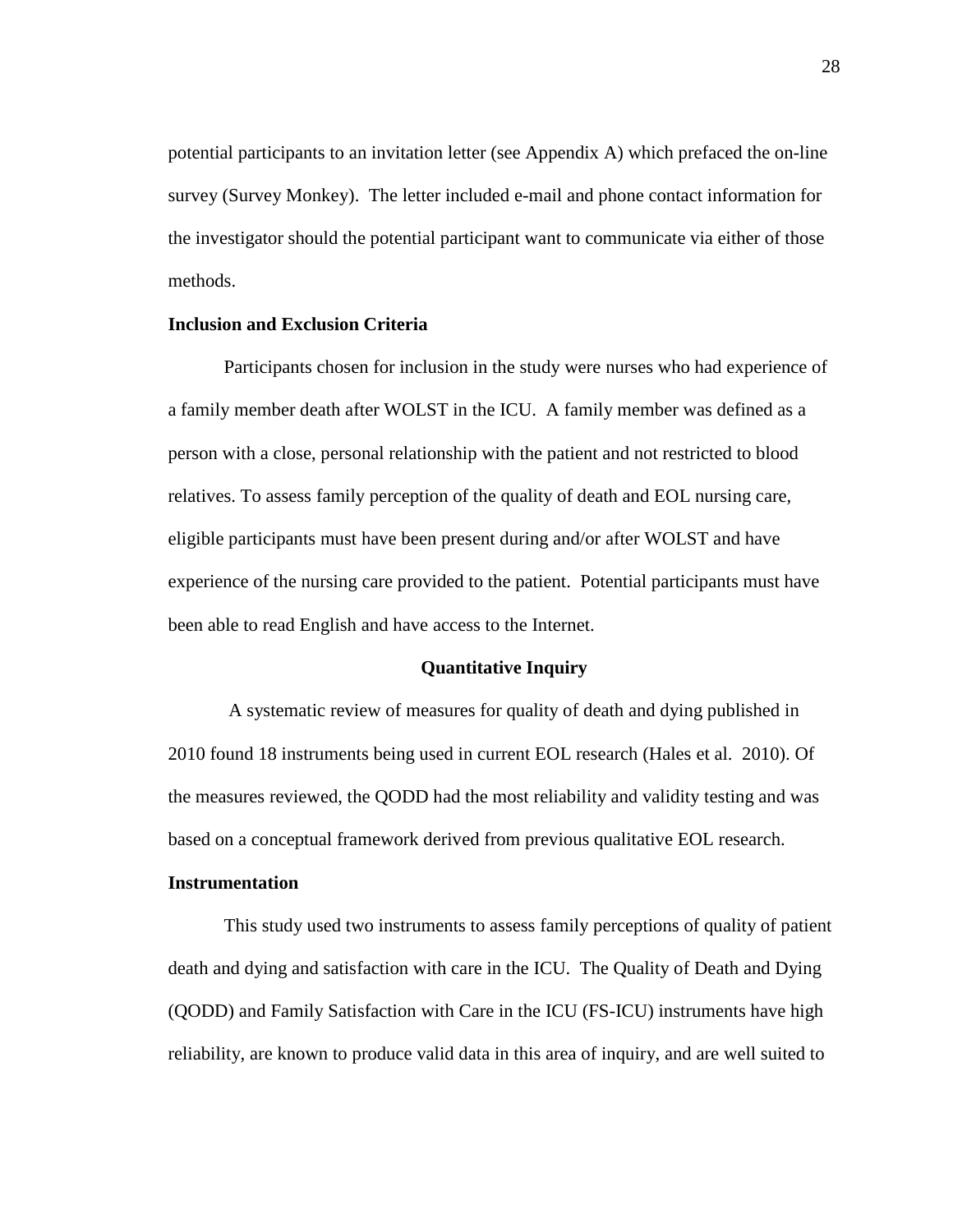this study's aims. Following is a detailed description of the psychometric properties of each instrument.

**QODD.** The QODD measures family symptom burden, patient-clinician communication, and quality of care. Select participant and patient demographics are also included in the QODD (e.g., age, race, level of education).

Since 2002 there have been multiple versions of the instrument utilized in research. One version of the instrument is completed by family members, significant others, or friends of the dying person, while another version is completed by nurses and other healthcare professionals. The original family version (1.0) has been revised over time to improve instrument psychometrics and has been adapted specifically for patients who die in the ICU. The current family member version of the QODD (version 3.2A) has been deemed the most reliable instrument known to produce valid data measuring family perceptions of patient quality of death and dying within the ICU (Hales et al. 2010) (see Table 1). The family version is available in several languages, including Spanish. The total time to complete the QODD averages less than 10 minutes.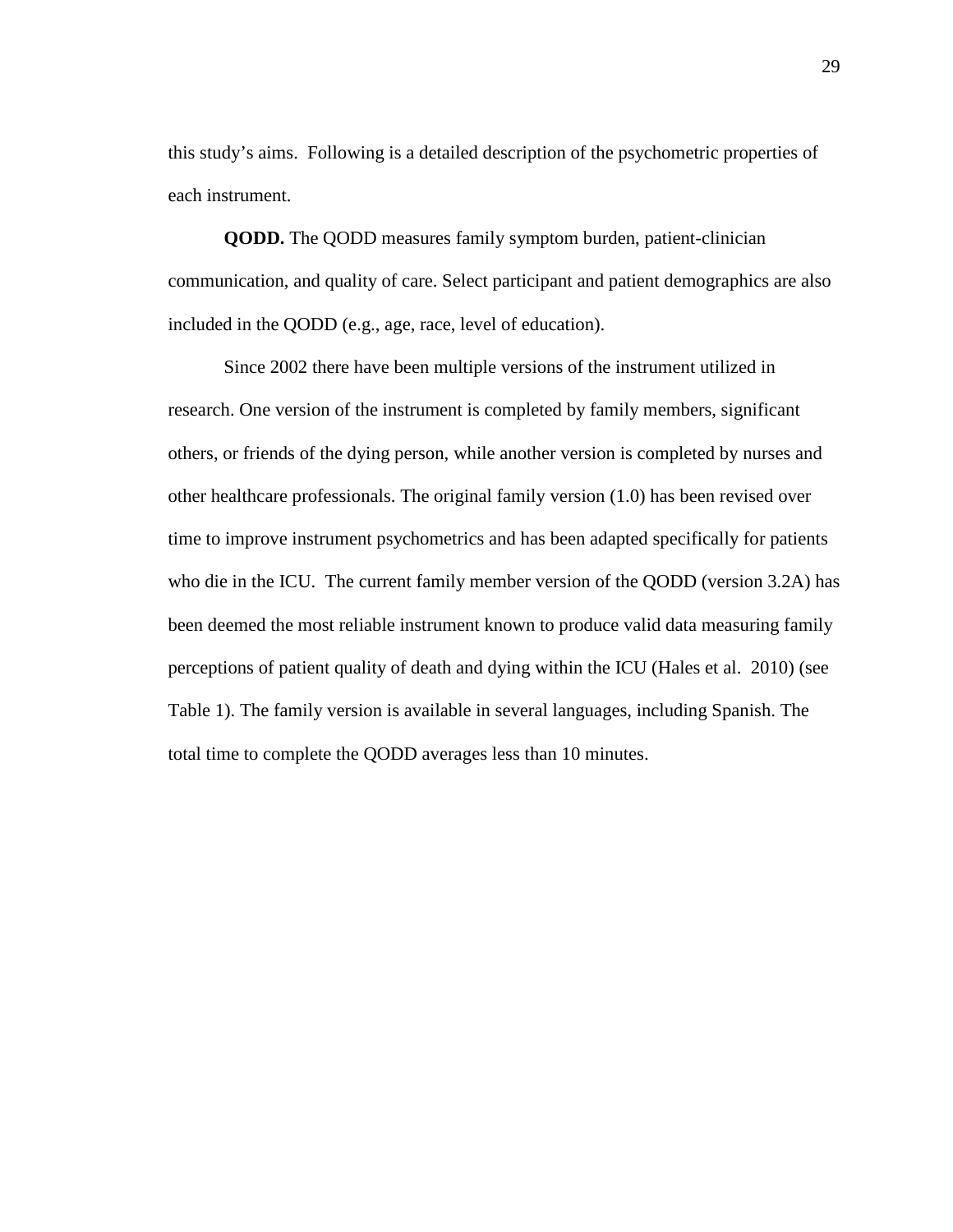| <b>QODD</b>      | Reliability             | Validity        | Exploratory/                           |
|------------------|-------------------------|-----------------|----------------------------------------|
| Version          |                         |                 | <b>Confirmatory Factor</b><br>Analysis |
| 31-item          | Good internal           | Good construct  | N/A                                    |
| Version,         | consistency             | validity in     |                                        |
| (Curtis, et al.  | (Cronbach's alpha       | measures of     |                                        |
| 2002)            | 0.86)                   | symptom burden  |                                        |
|                  |                         | and patient-    |                                        |
|                  |                         | clinician       |                                        |
|                  |                         | communication   |                                        |
|                  |                         | about treatment |                                        |
|                  |                         | preferences     |                                        |
| 29-item          | N/A                     | N/A             | Significant departure                  |
| Version,         |                         |                 | from fit. $(\gamma 2 = 274.296)$ ,     |
| (Downey, et.     |                         |                 | $df = 79$ , $P = 0.000$ , CFI          |
| al., $2010$ )    |                         |                 | $= 0.848$ , TLI $= 0.898$ ,            |
|                  |                         |                 | $RMSEA = 0.110$                        |
| 22-item          | N/A                     | N/A             | N/A                                    |
| Version 3.2A     |                         |                 |                                        |
| (ICU specific)   |                         |                 |                                        |
| 21-item          | Moderate inter-rater    | N/A             | N/A                                    |
| Version,         | reliability, interclass |                 |                                        |
| (Mularski et al. | coefficient (ICC) 0.54  |                 |                                        |
| 2004)            | for frequency scoring   |                 |                                        |
|                  | and 0.32 for quality    |                 |                                        |
|                  | scoring. High internal  |                 |                                        |
|                  | consistency             |                 |                                        |
|                  | (Cronbach's alpha       |                 |                                        |
|                  | 0.96)                   |                 |                                        |
| 13-item          | N/A                     | N/A             | Well-fit model. $(\gamma2=$            |
| Version          |                         |                 | 47.293, df = 35, P =                   |
| (Downey, et.     |                         |                 | $0.080;$ CFI = $0.984;$ TLI            |
| al., 2010)       |                         |                 | $= 0.988$ ; RMSEA $=$                  |
|                  |                         |                 | 0.044)                                 |

**Table 1** *Reported psychometric properties of various QODD family member versions*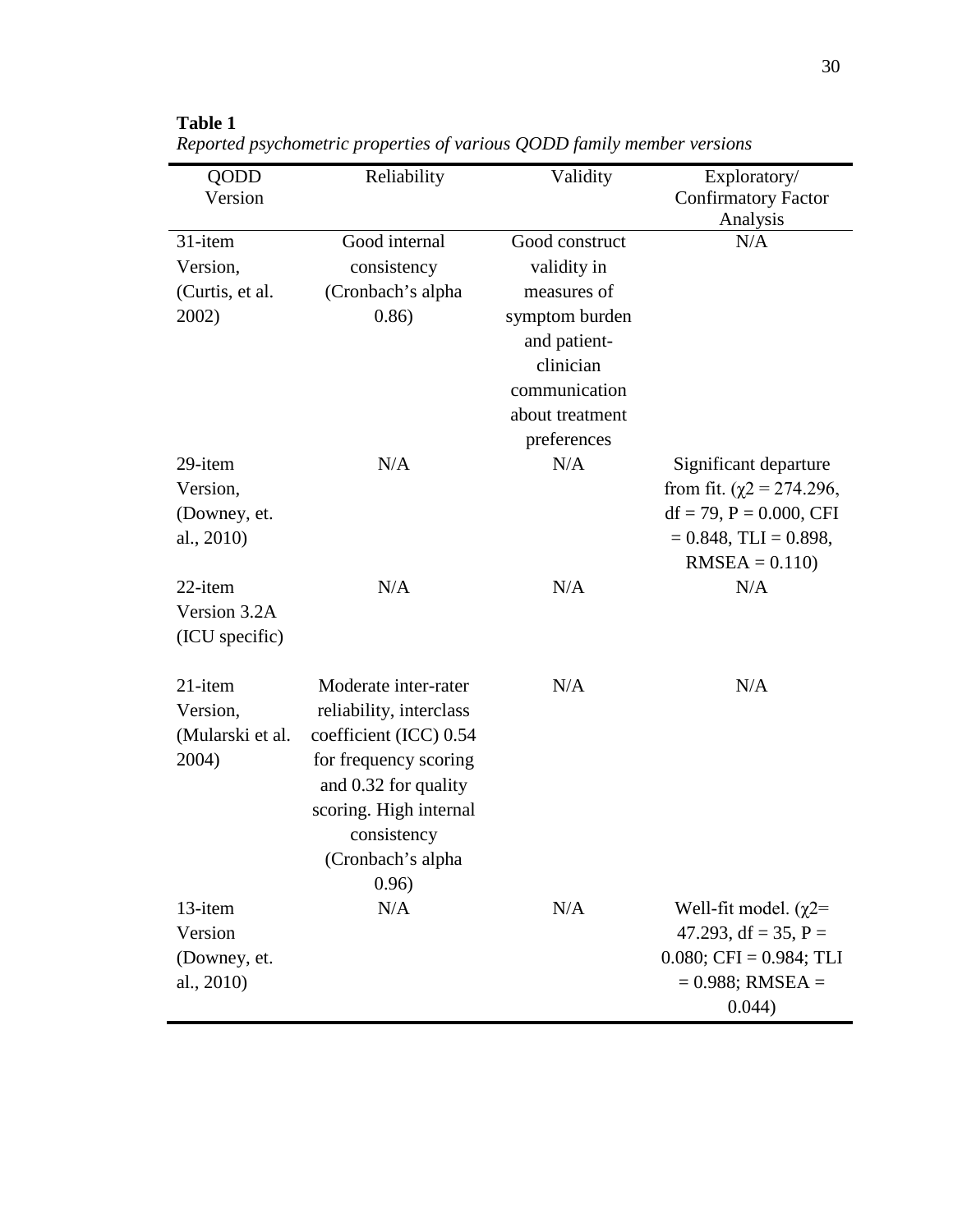The current family member version of the QODD (22-item, version 3.2A) is the only version available that is specifically designed for family members of patients who died in the ICU setting and is recommended by one of the instrument's authors for the purposes of this study (L. Downey, personal communication, October 30, 2015). While no psychometric properties have been reported for this particular version, all previous QODD versions have good demonstrated reliability and validity. The 22-item version QODD will provide quantitative data to describe family perceptions of patient quality of death and dying. This data, in combination with three open-ended questions, will provide a nuanced assessment of family perceptions of patient death and dying in the ICU after WOLST.

The current family member QODD is a self-administered instrument. The first 22 items of the instrument are organized into two parts (frequency and experience), both generating ordinal levels of data (Curtis et al. 2002).

Part one of items 1-22 asks for frequency of certain experiences (e.g., having pain under control, breathing comfortably) with item level responses ranging from 0 (none of the time) to 5 (all of the time), or 6 (don't know).

Part two of item 1-22 asks, in relation to part one (e. g., having pain under control, breathing comfortably) for a rating of the family's experience of that aspect of the loved one's dying. Part two item level responses range from 0 to 10; with 0 being a "terrible experience" and 10 being an "almost perfect experience" (Curtis et al. 2002).

Additional items are added to the QODD V. 3.2 by the instrument's authors for validity testing and are not calculated into the total QODD score. These items were included in this study for validity testing as well. The first item (23) asks the respondent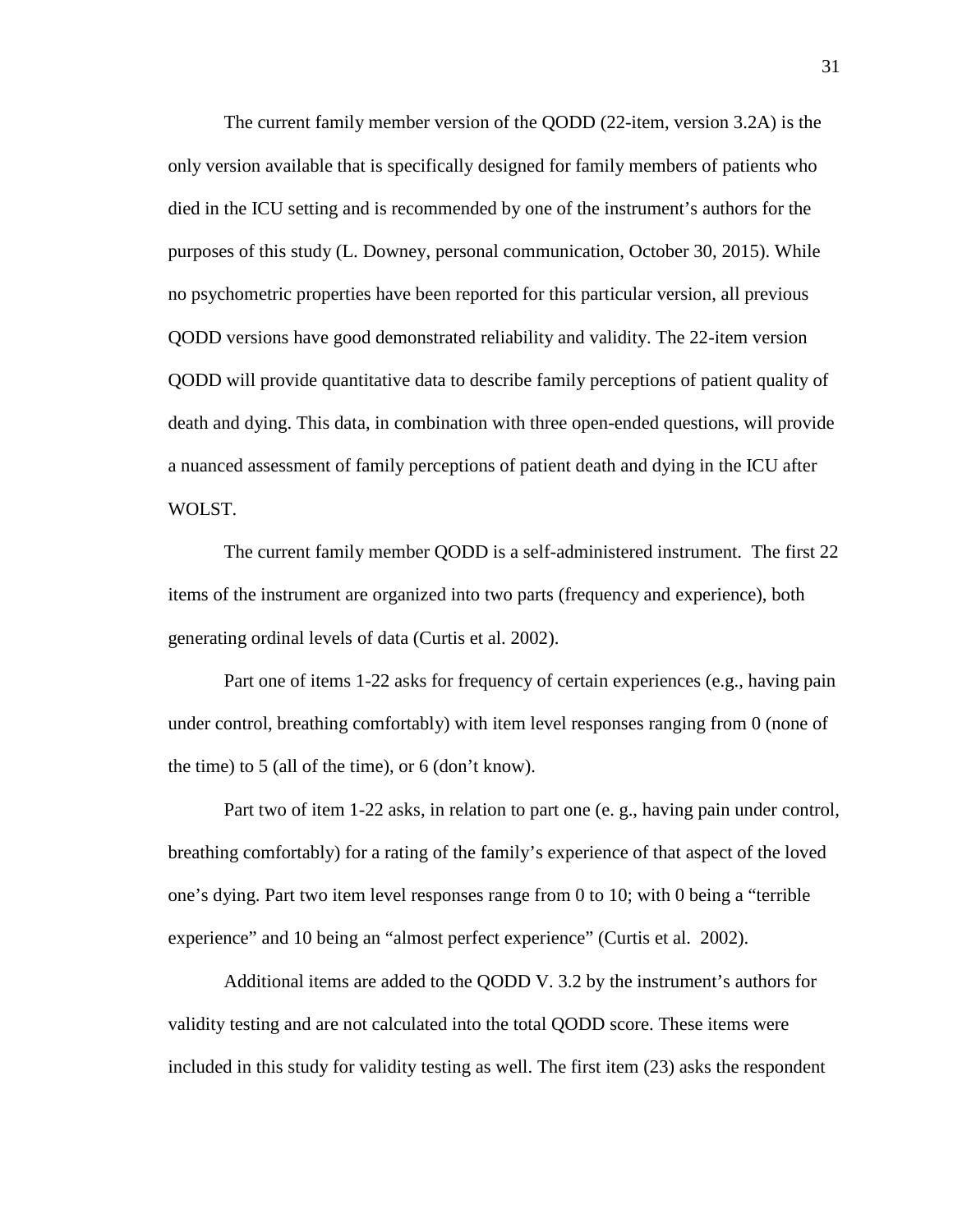to rate the quality of the loved one's dying on a scale of 0 to 10 (terrible to almost perfect). The second item (24) asks the respondent to rate the care provided by all providers during the last days in the ICU on a scale of 1 to 10 (worst health care possible to best health care possible). The third item (25) asks the respondent to rate the care provided by the physician during the last days in the ICU on a scale of 1 to 10 (worst health care possible to best health care possible).

The total score of the QODD is calculated in a series of steps. First, all part two (experience) responses are summed. Second, a mean score is calculated by dividing the sum of part two responses by the total number of valid part two responses. Lastly, the mean score is divided by the total range of responses (10) and then multiplied by 100. Part one of items 1-22 are not factored in the total QODD score. The QODD total score ranges from 0 to 100, with total scores on the higher end indicating a better perceived quality of death and dying experience. Per the authors, the creation of a total QODD score is due to preliminary factor analysis not supporting subscale construction (Curtis et al. 2002, p. 19). An additional Likert-10 ordinal scale is included in the QODD to assess the burden of completing the survey (with 0 being no burden, to 10 being a great burden). It was included in the on-line survey to examine the burden of participating in the study.

Two open-ended questions supplemented the QODD data with exemplars of family perceptions of patient death and dying (discussed below).

**FS-ICU.** The FS-ICU measures total family satisfaction with care in the intensive care unit as well as subscale constructs of satisfaction with decision-making and care. Select participant and patient demographic data is included in the FS-ICU (e.g., age, gender, relation to patient).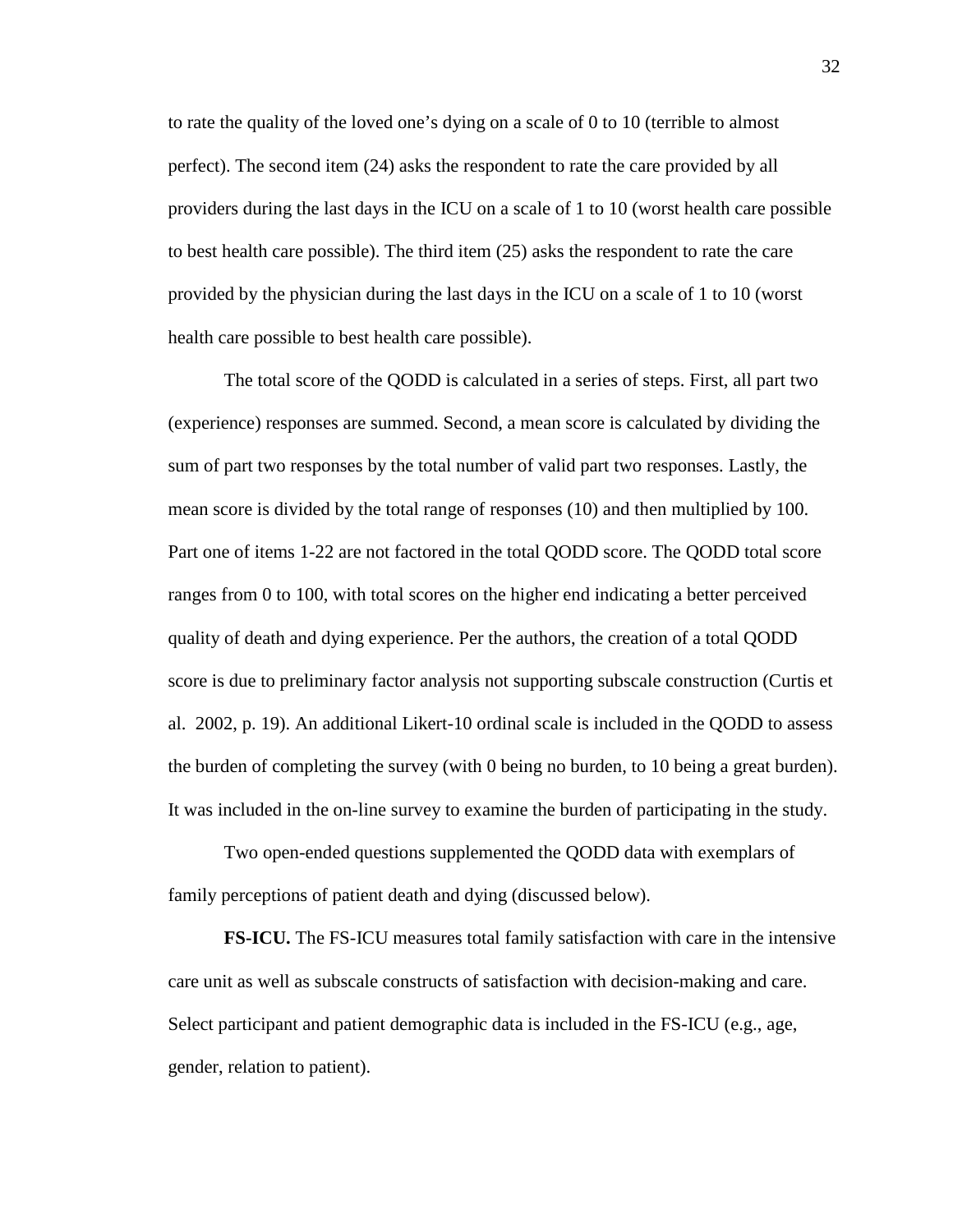The original version of the instrument was developed in 2003 with a Canadian population and contained 34 items (Heyland and Tanner, 2001). In 2006, American and Canadian cohorts were used in a study to refine and determine if the instrument could produce valid data in an US sample, leading to the current 24-item FS-ICU (Wall et al. 2007). The FS-ICU has been translated into several languages including Spanish, German, Chinese, Hebrew, and French. The total time to complete the FS-ICU averages less than 15 minutes.

The 24-item FS-ICU is a self-administered instrument generating total satisfaction and two subscale scores: satisfaction with care (14 items) and satisfaction with decisionmaking (10 items). An additional 3 items (25-27) are not included in the FS-ICU total or subscale scores. These items deal specifically with perceptions of care if the patient died while in the ICU.

The 14-item satisfaction with care subscale uses a Likert-5 ordinal response scale (e.g.,  $1 = Excellent$ ,  $5 = Poor$ ). Five items of the 10-item satisfaction with decision-making subscale use Likert-5 ordinal response scales (e.g.,  $1 =$ Excellent,  $5 =$ Poor) while the remaining five items have discontinuous responses. Four of the discontinuous items have 5-item nominal response scales (e.g., feeling totally overwhelmed to feeling totally supported), while the remaining item has a two-item nominal response scale.

The FS-ICU total score is calculated first by recoding the 5 discontinuous items into ordinal scales and then transforming them to have the same response values as the rest of the FS-ICU items. Next, all items are linearly transformed by subtracting the lowest possible item value from the actual item value, dividing it by the possible item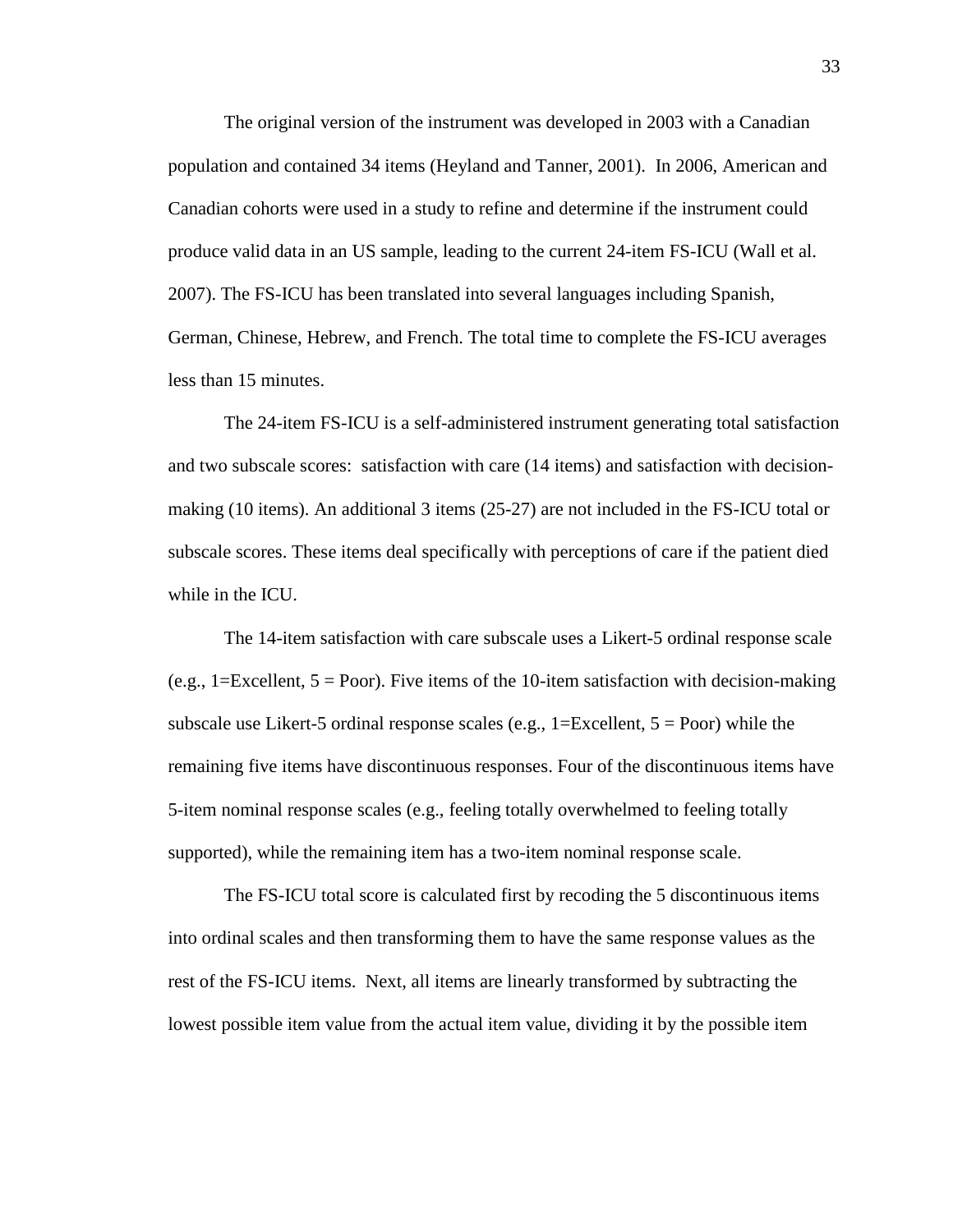range, and then multiplying by 100. The subscale scores are calculated in the same manner.

Both total and subscale FS-ICU scores range from 0-100, with 0 indicating least satisfied and 100 indicating most satisfied. Higher total scores indicate greater satisfaction with care (Wall, et al. 2007).

To address the issue of using ordinal scales for calculating mean scores and other statistical tests requiring a continuous distribution, the instrument authors stated, "because factor analysis can be biased when variables are on an interval scale, we based our analyses on polychoric correlations, which assume that interval level data are representative of an underlying, continuous distribution" (Wall, et al. 2007, p.272). In other words, per previous work conducted the instrument authors, using the assumption of a continuous distribution allows for the use of statistical procedures normally only applicable for continuous data. For purposes of this study, items 25-27 were reported in mean, median, and percentages (see Chapter 4).

The FS-ICU has documented strong reliability with Cronbach  $\alpha$  = 0.94 for total satisfaction, 0.92 for satisfaction with care, and 0.88 for satisfaction with decisionmaking. Moderate correlation is demonstrated between the 2 subscales (Spearman's ρ  $0.73\rho$ ,  $\rho$  < 0.001). In addition, the FS-ICU total satisfaction with care and both subscale scores have demonstrated strong correlation with the Family version of the QODD (Wall et al. 2007).

Factor analysis of the 24-item FS-ICU determined the 2-subscale factors explain 61.3% of observed variance with minimal improvement when expanded to a 3-factor model (Wall et al. 2007). Similar factor analysis findings were also demonstrated using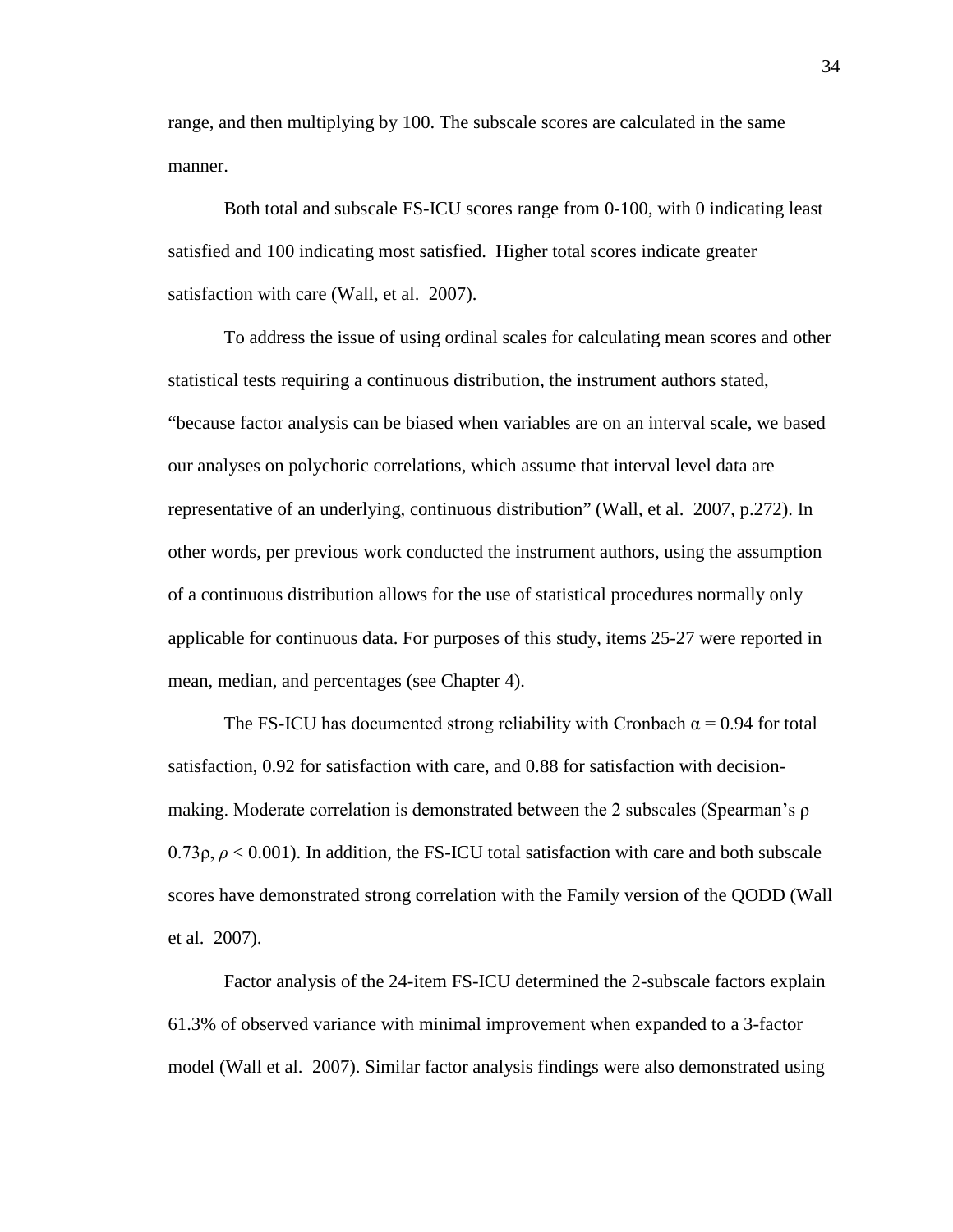an ethnically and racially diverse ICU and therefore is well suited for heterogeneous populations. Regarding missing data in previous studies, analysis using tests of construct validity demonstrated there was no significant differences between respondents and nonrespondents in terms of age and gender (Wall et al. 2007). Select participant and patient demographic data is included in the FS-ICU (e.g., age, race, level of education).

The FS-ICU is considered one of the most reliable instruments for measuring family satisfaction with ICU care. For purposes of this study, the FS-ICU provided quantitative data regarding family satisfaction with nursing care within the ICU during and after WOLST. An open-ended question supplemented FS-ICU data with exemplars of perceptions of nursing care (discussed below).

## **Demographic Data**

Patient and nurse family member data were collected for this study. Demographic items for both patient and family member exist in both the QODD and FS-ICU surveys. Redundant demographic data between the two instruments were eliminated for the online survey (all QODD items were retained, while two FS-ICU items were added). Additional nurse family member demographic data collected included: participant's years of nursing experience and primary area of nursing practice (Critical Care or other).

Three open-ended questions were also included in the on-line survey. Responses to these questions were typed into text boxes embedded within the on-line survey. The purpose of this data collection was to obtain the participant's perceptions of family member death in dying and satisfaction with nursing care within the context of being a nurse to supplement the QODD and FS-ICU.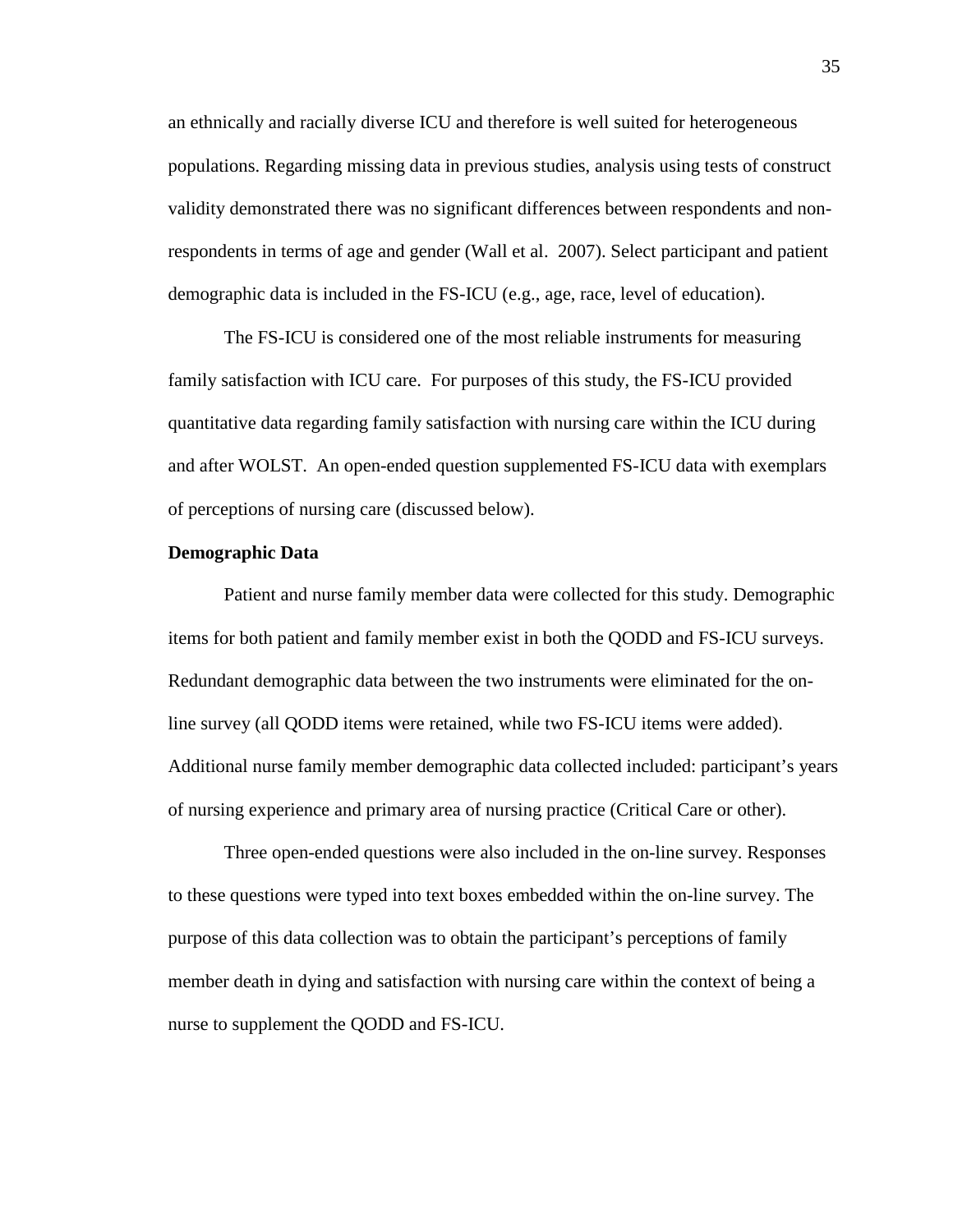Participants were asked three specific questions:

1) How do you feel your experience as a nurse influenced your perceptions of your family member's death?

2) What was your perception of the nursing care of your family member during and after the withdrawal of treatment?

3) Do you believe your family member had a "good death"? Why, or why not?

Although the focus of this study was on the family experience, certain patient characteristics, such as those listed above, may have significantly impacted perceptions of patient death. This data enabled the researcher to place family perceptions within context, thereby allowing for a deeper understanding of each family's experience.

## **Quantitative Data Analysis**

Portions of the three study aims were analyzed using quantitative analytic methods.

*Aim 1 Describe family perceptions of patient quality of death and dying by quantitative methods using the Quality of Death and Dying (QODD) V. 3.2 instrument.* To address aim 1, the total QODD score was calculated and descriptive statistics performed. T-tests were conducted to determine if statistical differences exist between groups (e.g., gender, age, level of education) for the QODD scores.

*Aim 1.1 Describe the relationship between each of the items 23, 24, and 25 of the Quality of Death and Dying (QODD) V. 3.2 instrument and the total mean QODD score*. Aim 1.1 is designed to address the validity of the QODD. To address this aim, the mean scores of each of the items (23, 24, and 25) of the QODD and the total QODD mean score were calculated and bivariate correlations were performed to determine if any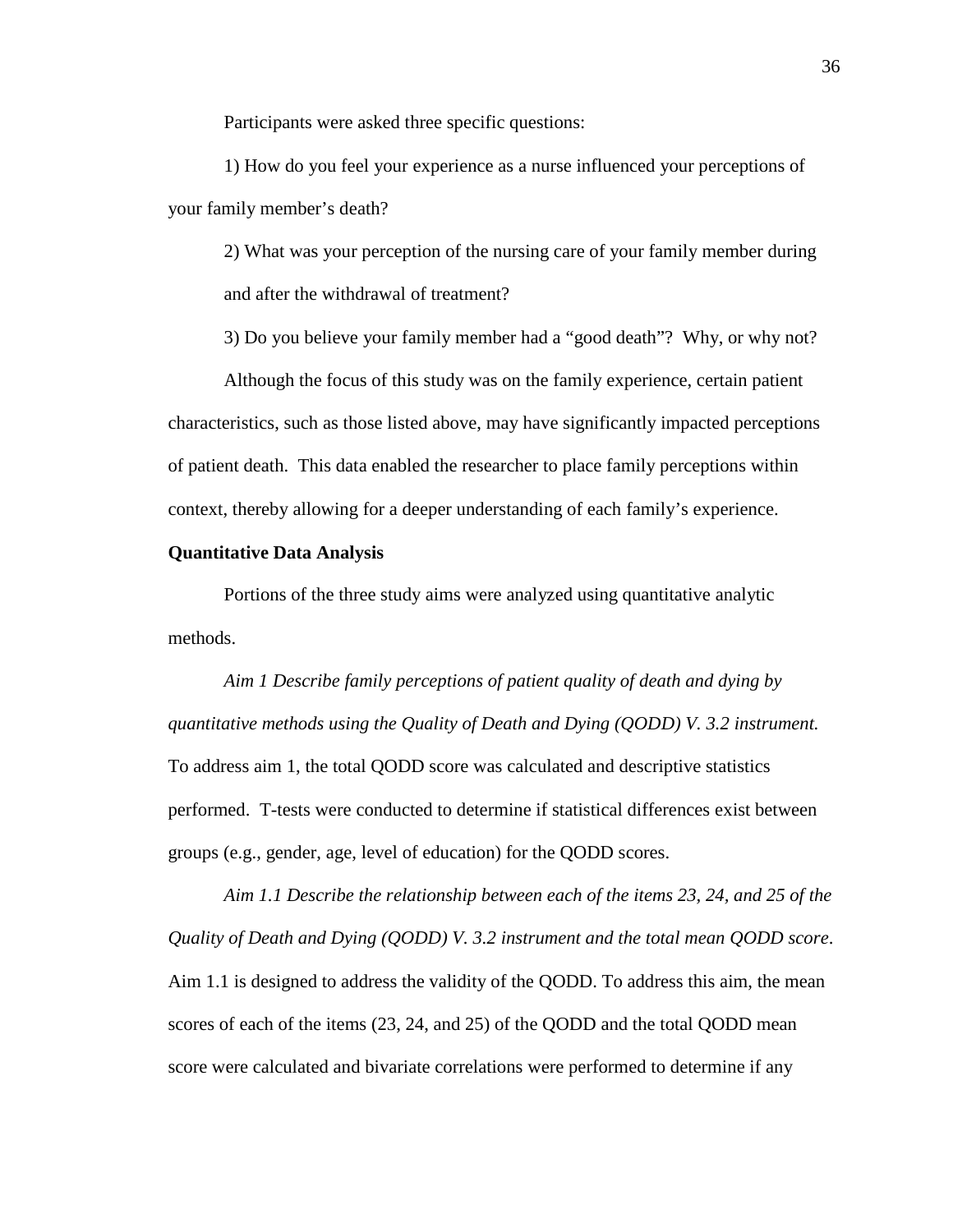association existed between each of the three items mean scores and the total QODD mean score.

*Aim 2 Describe family satisfaction with nursing patient care after WOLST within the ICU by quantitative methods using the Family Satisfaction in the ICU (FS-ICU).* To address aim 2, the total FS-ICU and 2 subscale scores were calculated and descriptive statistics performed. In addition, T-tests were also performed for the FS-ICU scores and demographic variables (e.g., gender, age, level of education) in order to determine if any differences existed between the demographic variable groups.

*Aim 3 Describe the relationship between select demographics, [independent variable (IV)], satisfaction with nursing care (IV), and family perceptions of quality of death and dying [dependent variable (DV)] after WOLST in the ICU.* To address aim 3, bivariate correlations were examined between select demographics, total FS-ICU mean score, each of the 2 FS-ICU subscale mean scores, and the total QODD mean score. Had bivariate correlations been found to be significant, a linear regression model would have been constructed to determine the amount of variance in the dependent variable as determined by the independent variables.

Because the FS-ICU total satisfaction with care scores and both subscale scores have demonstrated strong correlation with the family version of the QODD in previous research (Wall et al, 2007), aspects of multicollinearity would have been considered prior to determining the final fit of a linear regression model.

#### **Qualitative Data Analysis**

Directed content analysis was used to analyze the qualitative data collected from the three open-ended questions included in the on-line survey. Directed content analysis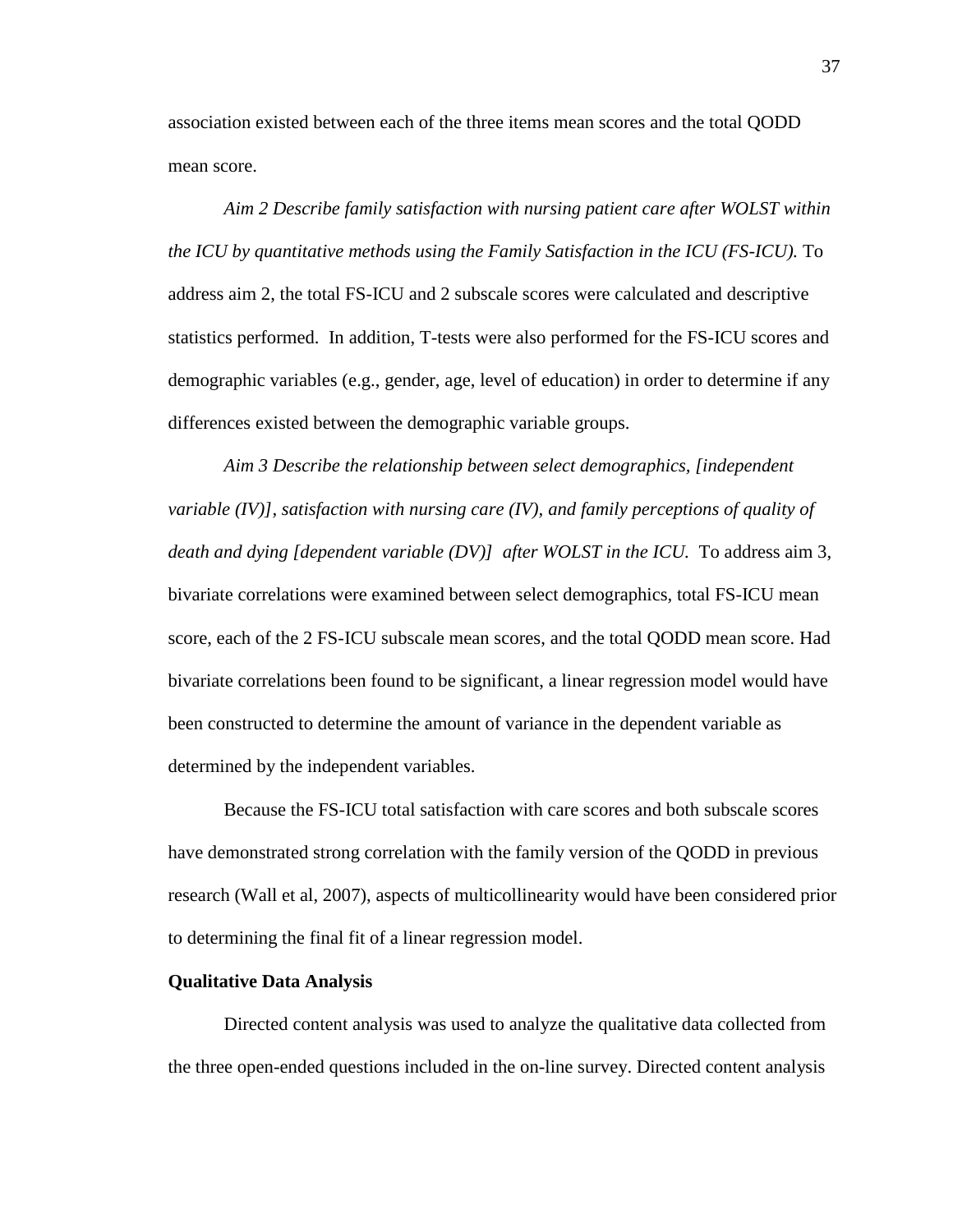is used when prior research exists on a topic but further description would be beneficial to the understanding of the phenomena (Hsieh & Shannon, 2005). Directed content analysis is more structured than summative or conventional content analysis, using previous research and theoretical frameworks to inform initial coding categories and operational definitions.

# **Categorical Coding and Operational Definitions**

Using pre-existing EOL research and theoretical frameworks, the investigator initially identified key concepts or variables as possible a priori coding categories as defined below. Coding categories and operational definitions for the directed content analysis were finally derived from a systematic review by Giles and Williamson (2014) which identified two major themes in the experiences of nurses with critically ill family members.

The categories of *dual role conflict* and *competing expectations* (Giles & Williamson, 2014, 2015) were used for the purpose of examining nurses' perceptions of family member death and dying. Working operational definitions for these categories were:

Dual role conflict – shifting perspectives, nurse-self versus family member-self

Competing expectations – advocating for the patient, monitoring progress or decline, explaining tests and procedure results to other family members, liaison to healthcare team, directing and/or providing care for the patient

The investigator used the following steps to analyze the qualitative data:

Transcripts were read and passages that appeared to represent pre-determined categories of interest were highlighted.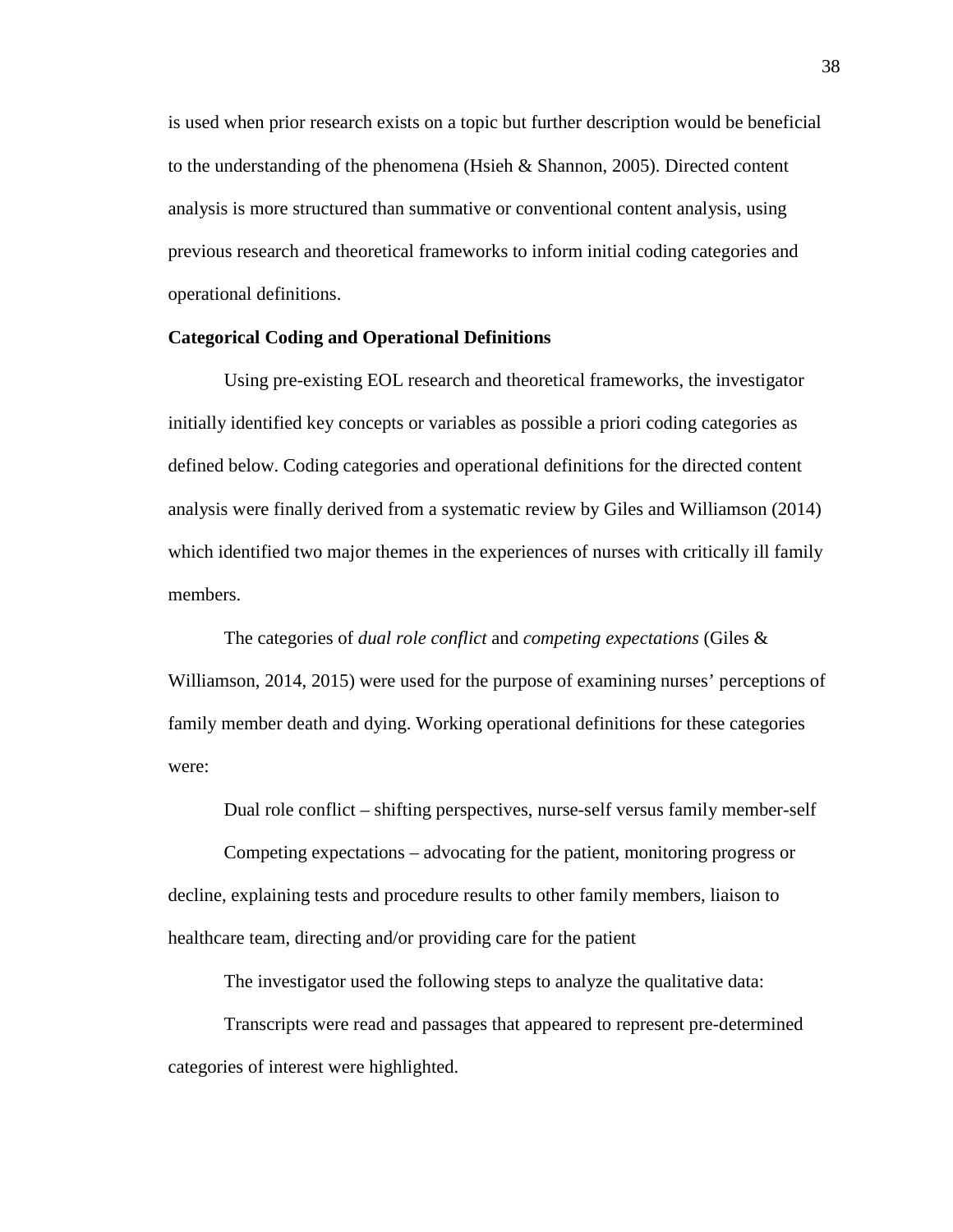Highlighted passages were read again and coded using the pre-determined categories.

# **Integration of Quantitative and Qualitative**

As previously described above, qualitative data gathered from open-ended questions was used to address the study's first and second aims to describe additional family perceptions of the quality of death and dying and nursing care provided during and after WOLST. This data was analyzed using directed content analysis with initial coding categories based upon the two previously identified themes of *dual role conflict* and *competing expectations*.

In order to integrate the quantitative and qualitative results, each participant's total mean QODD total FS-ICU, and subscales mean scores were compared to the ranked qualitative data to determine if they captured any extreme positive or negative experiences expressed by the participant. Qualitative data supporting and/or contradicting participant QODD or FS-ICU scores were examined and presented as exemplars in the write up of results.

#### **Study Limitations**

This study had several limitations. First and foremost, the small sample size does not lend itself to generalization. By limiting participation to nurses only (a predominantly female population), this study does not generalize to other genders or to family members not in the nursing profession. Due to the sensitive and highly personal nature of the phenomenon under study, self-selection bias is a strong possibility. Most importantly, recall of specific events during and after WOLST may be impacted by the passage of time, grief, or other unknown variables.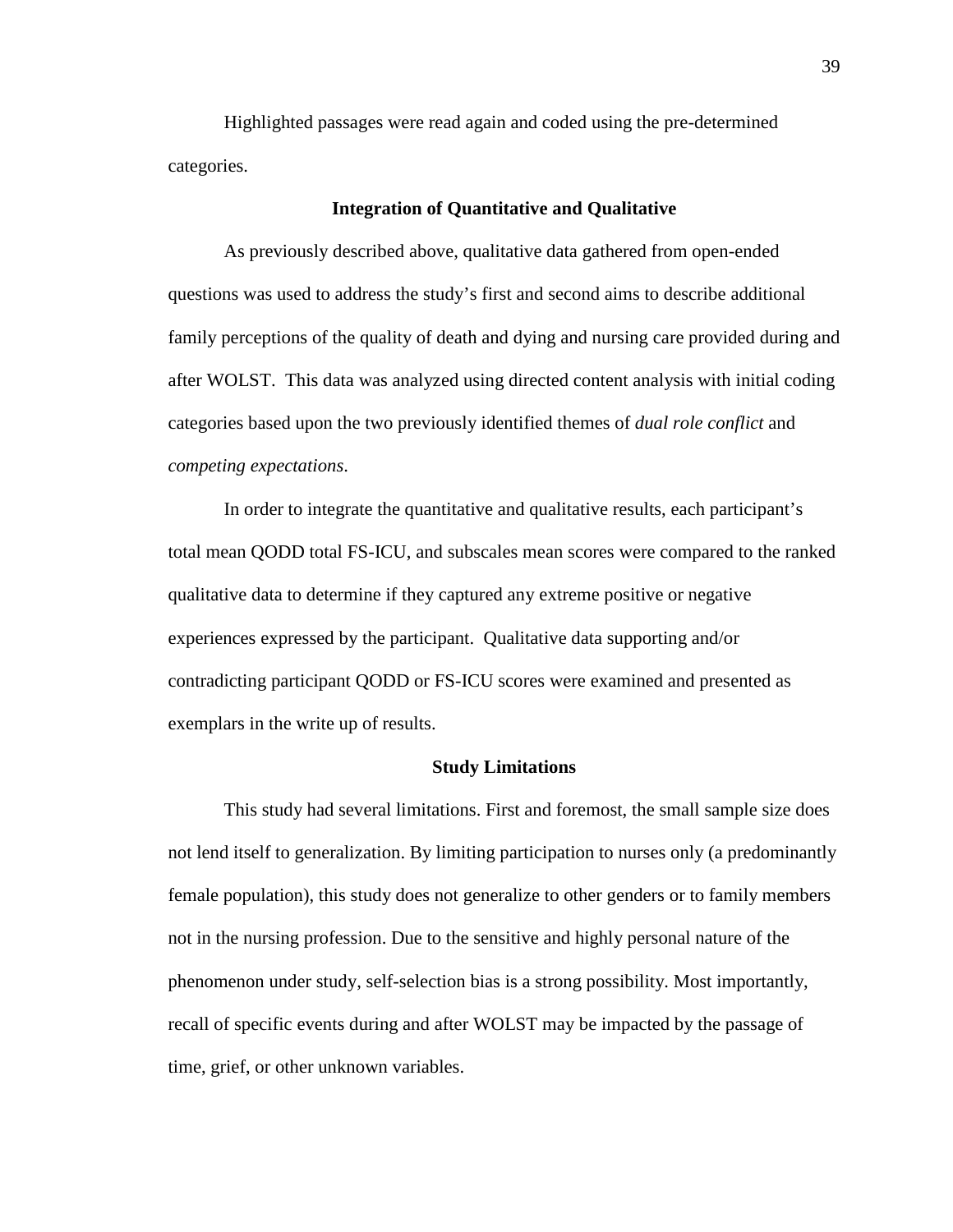# **Summary**

This study adds to the growing body of literature regarding family perceptions of ICU nursing EOL care provided to their family member during and after WOLST. By specifically studying family perceptions of quality of patient death and dying and satisfaction with nursing care, possible testable interventions may be designed for future studies in order to improve family outcomes and decrease their emotional burden. Lastly, qualitative findings regarding nursing care during and after WOLST that were either positively or negatively perceived by the family might be incorporated into nursing EOL education.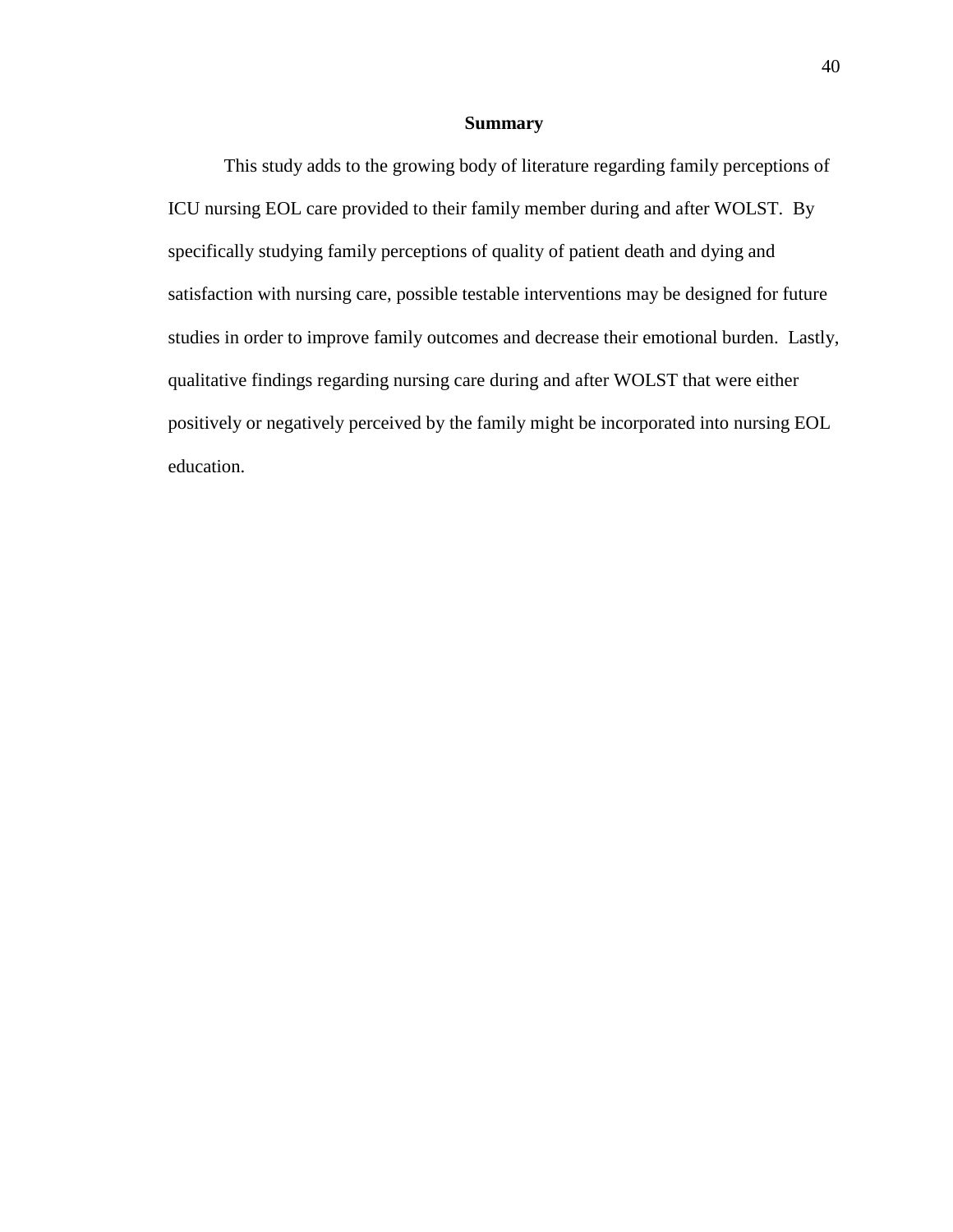## **CHAPTER 4**

# **RESULTS**

The purpose of this cross sectional descriptive research pilot study was to examine nurse family perceptions of patient quality of death and dying and satisfaction with nursing care after WOLST in the Intensive Care Unit (ICU). The Quality of Death and Dying (QODD) V3.2 instrument was used to capture perceptions of patient death and dying, while the Family Satisfaction in the ICU (FS-ICU) instrument was used to capture satisfaction with nursing care. Select participant and patient demographics were also collected to determine if specific factors (e.g., age, gender, level of education, ICU length of stay) were associated with perceptions of care or patient quality of death.

Data collection occurred between December 6, 2018 and March 6, 2019. Participants were recruited through the National American Association of Critical Care (AACN) website under their Research Opportunities page.

# **Sample Size**

Of the approximate AACN membership of 120,000 nurses, only 18 elected to participate in the study. One participant was excluded from data analysis due to a large number of missing responses, leaving a total of 17 participant responses included in the final data analysis. Statistical analyses were performed using IBM Statistical Package for the Social Sciences (SPSS) version 24.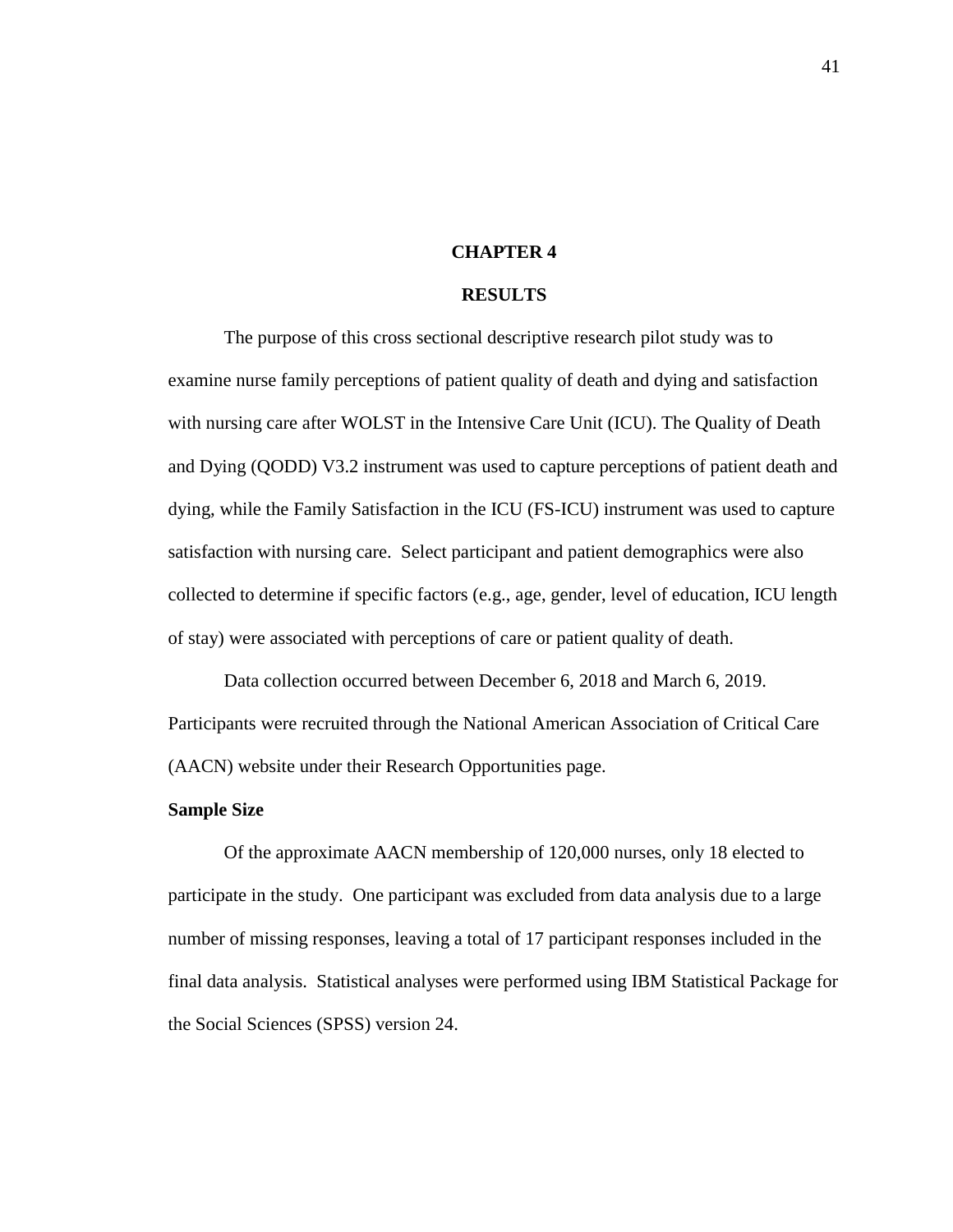# **Demographics**

A total of 16 respondents provided demographic data for this study. The mean age of respondents was 50.1 (*SD* =11.5), with a range of between 27 to 63 years. The majority of respondents were female (n=14, 87.5%), non-Hispanic (n=14, 93.3%), and identified as White or Caucasian (n=10, 66.7%). In terms of nursing experience, the majority of respondents (n=8, 50%) worked within critical care units, while the mean number of years spent in the profession was 18.9 years (*SD*=13.2). In regard to education, three respondents (20.0%) had an Associate's degree, seven (46.7%) had a Bachelor's degree, and five (33.3%) had a Graduate degree or higher. Descriptive statistics for these demographic variables can be found in Table 2.

| N(%)       | Mean (SD)  | Range   |
|------------|------------|---------|
|            |            |         |
| 16         | 50.1(11.5) | $27-63$ |
|            |            |         |
| 14(87.5)   |            |         |
|            |            |         |
| 0(0.0)     |            |         |
| 14(93.3)   |            |         |
| (6.7)<br>1 |            |         |
|            |            |         |
| 3(20.0)    |            |         |
| 10(66.7)   |            |         |
| 2 $(13.3)$ |            |         |
|            |            |         |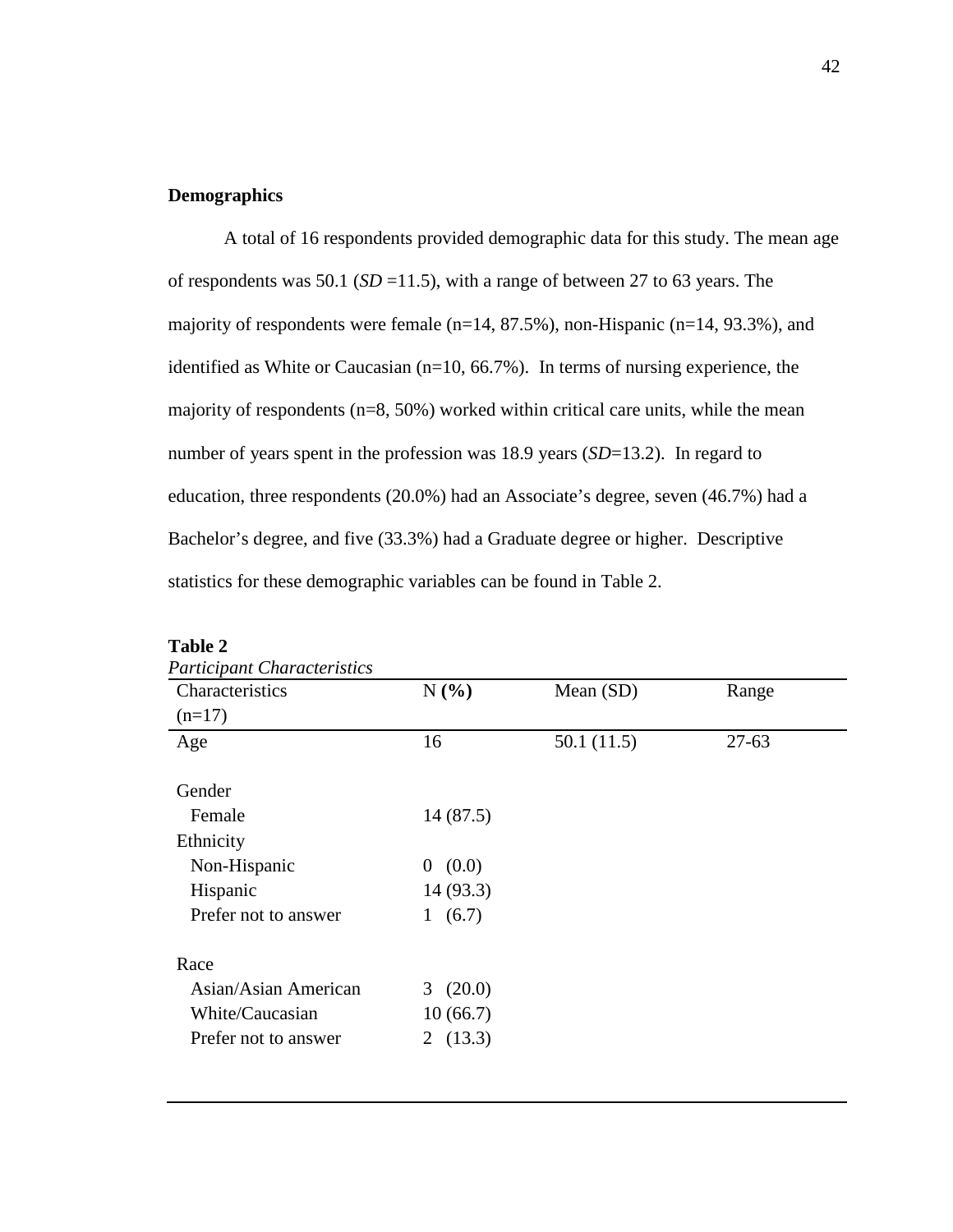| Nursing Experience (Years)  | 14      | 18.9 (13.2) | $2 - 41$ |
|-----------------------------|---------|-------------|----------|
| Level of Education          |         |             |          |
| <b>Associate Degree</b>     | 3(20.0) |             |          |
| <b>Bachelor Degree</b>      | 7(46.7) |             |          |
| <b>Graduate Degree</b>      | 5(33.3) |             |          |
|                             |         |             |          |
| Area of Practice            |         |             |          |
| <b>Critical Care</b>        | 8(50.0) |             |          |
| Progressive Care            | 2(12.5) |             |          |
| Medical/Surgical            | 4(25.0) |             |          |
| <b>Emergency Department</b> | 2(12.5) |             |          |

# **Study Aim 1**

Describe family perceptions of patient quality of death and dying by quantitative methods using the Quality of Death and Dying (QODD) V. 3.2 instrument.

# **Quality of Death and Dying Instrument V. 3.2**

Nurse perceptions of the quality of a family member's death and dying were examined using the 22-item Quality of Death and Dying (QODD) instrument V. 3.2. The methodology for scoring the QODD was fully detailed within Chapter Three.

As a reminder, per instrument scoring instructions, the *frequency* of certain experiences (e.g., having pain under control, breathing comfortably), measured in part one responses of items 1-22 were not calculated into the total QODD score. The total QODD score was calculated by using only the *experience* of the quality of certain aspects of patient's death and dying (e. g., having pain under control, breathing comfortably), which was measured in part two of items 1-22 using a Likert-type scale with responses range from 0 to 10; with 0 being a "terrible experience" and 10 being an "almost perfect experience".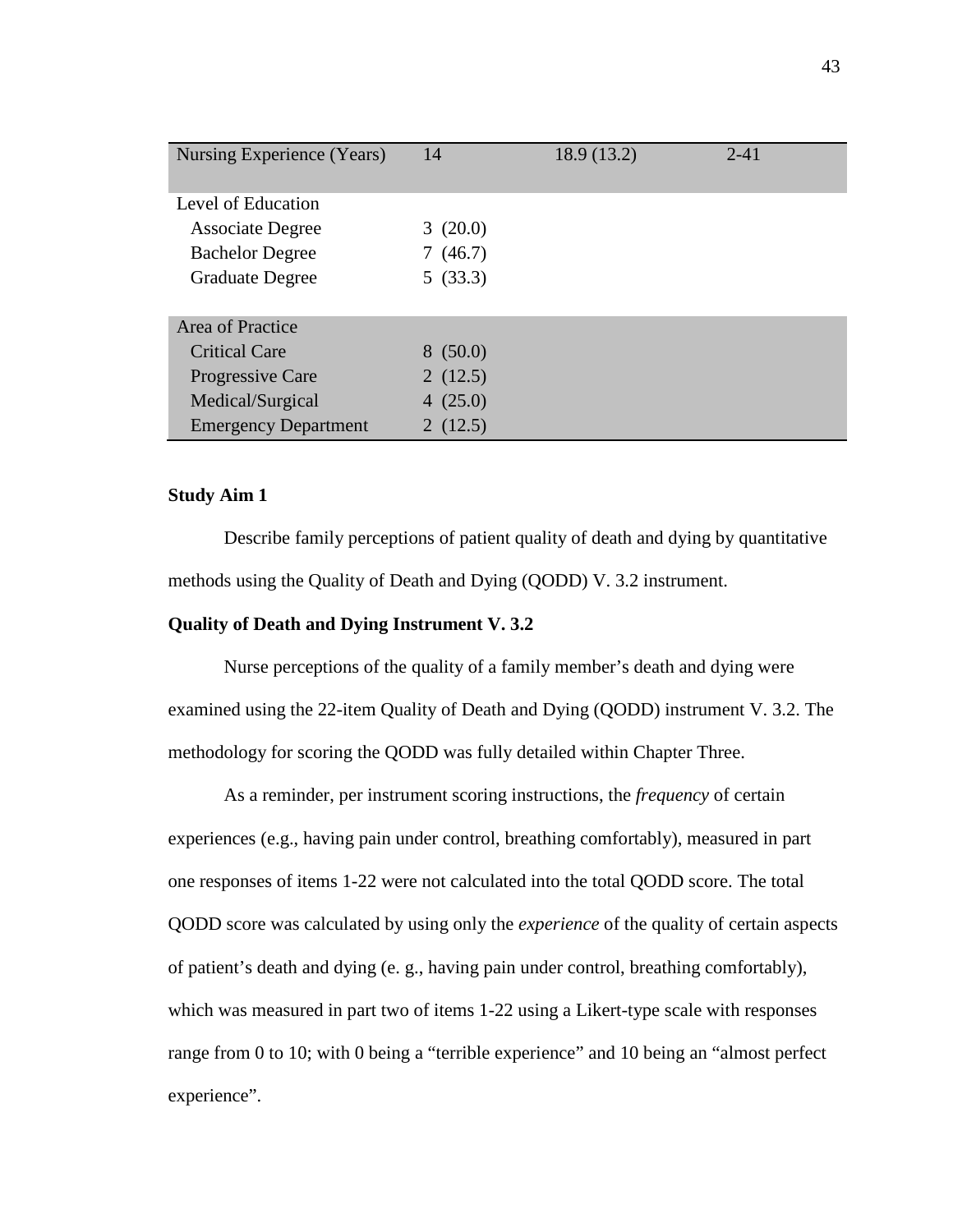**QODD individual items.** Individual item scores were measured on a scale from 0-10, not the 0-100 scale of the total QODD. The perceptions of the quality of a family member's death and dying *experience* scores ranged from 4.88 to 8.12, with a mean score of 6.07 (*SD* = 2.10). The three lowest scoring individual *experience* items were: item 7b, how often the loved one laughed and smiled (m=4.88, *SD* =2.94), item 5b, how often the loved one appeared to breathe comfortably (m=5.12, *SD*=3.16), and item 3b, how often a loved one was able to feed themselves (m=5.20, *SD*=2.76).

The highest scoring individual *experience* items were: items 9b, how often a loved one spent time with family or friends (m=8.12, *SD*=1.73), item 12b, whether all of a loved one's health care costs taken care of (m=7.93, *SD*=3.13), and item 11b, how often a loved one was touched or hugged by family or friends (m=7.76, *SD*=3.10). See Table 3 for each individual item mean score.

**Total Mean QODD Score.** The total QODD mean score was calculated by dividing the sum of part two responses by the total number of valid part two responses. This mean score was then divided by the total range of responses (10), and multiplied by 100 giving a range of scores between 0-100, with higher scores indicating better perceptions of the quality of a patient's death.

The total mean QODD score was  $60.75$  ( $SD = 21.02$ ), which indicated the respondents overall experience of their loved one's death was relatively positive.

| <b>QODD</b> Individual Item and Total Mean Scores |    |       |    |  |  |  |
|---------------------------------------------------|----|-------|----|--|--|--|
| Item                                              | N. | Mean  | SD |  |  |  |
| 1a. How often did your loved one appear to have   |    | -3.71 |    |  |  |  |
| his/her pain under control?                       |    |       |    |  |  |  |

**Table 3**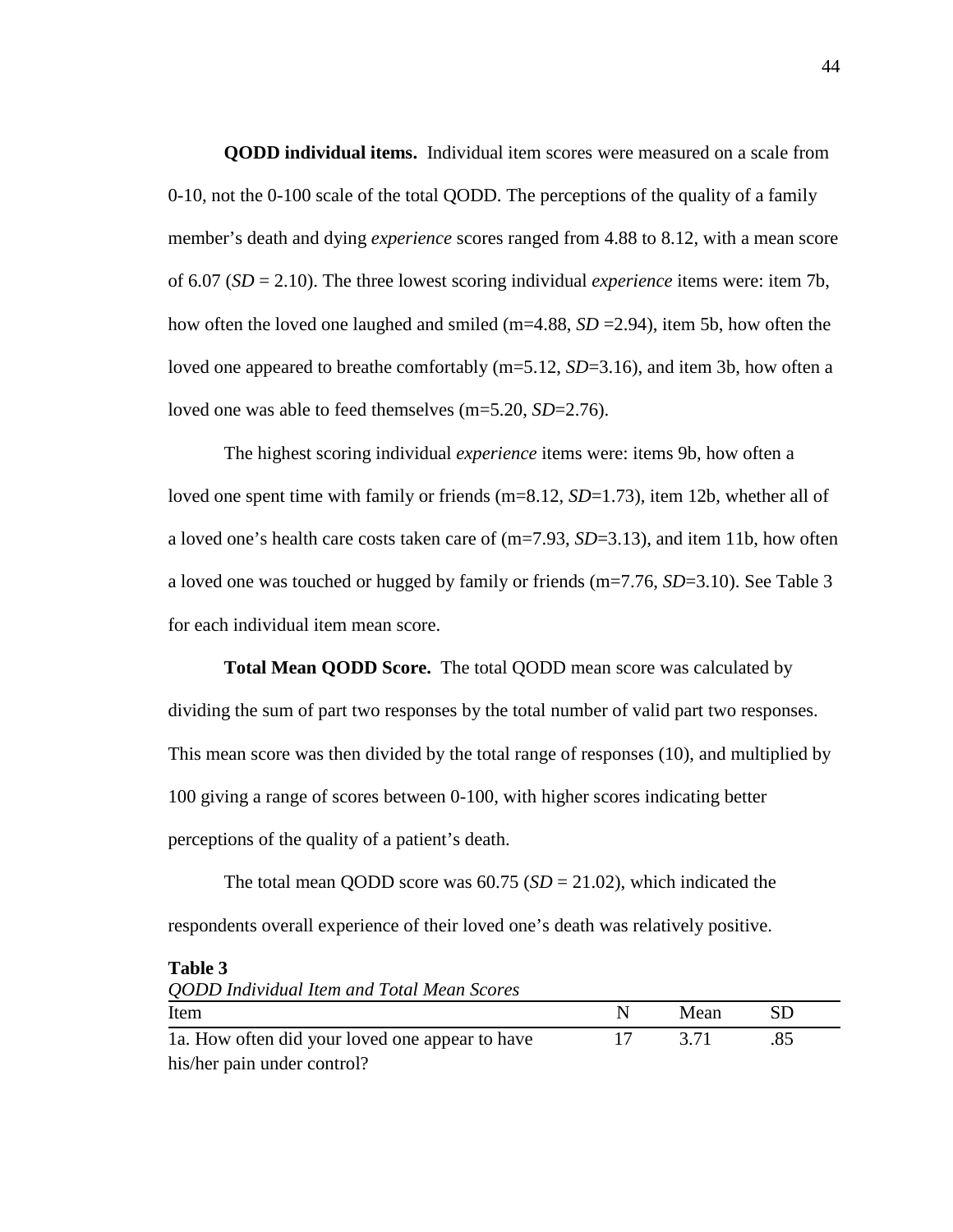| Item                                               | $\mathbf N$ | Mean | <b>SD</b> |
|----------------------------------------------------|-------------|------|-----------|
| 1b. How would you rate this aspect of your loved   | 17          | 7.59 | 1.77      |
| one's dying experience?                            |             |      |           |
| 2a. How often did your loved one appear to have    | 17          | 2.35 | 1.97      |
| control over what was going on around him/her?     |             |      |           |
| 2b. How would you rate this aspect of your loved   | 15          | 6.20 | 2.51      |
| one's dying experience?                            |             |      |           |
| 3a. How often was your loved one able to feed      | 17          | 1.82 | 2.07      |
| her/himself?                                       |             |      |           |
| 3b. How would you rate this aspect of your loved   | 15          | 5.20 | 2.76      |
| one's dying experience?                            |             |      |           |
| 4a. How often did your loved one appear to breathe | 17          | 3.00 | 1.28      |
| comfortably?                                       |             |      |           |
| 4b. How would you rate this aspect of your loved   | 17          | 5.12 | 3.16      |
| one's dying experience?                            |             |      |           |
| 5a. How often did your loved one appear to feel at | 17          | 3.41 | 2.06      |
| peace with dying?                                  |             |      |           |
| 5b. How would you rate this aspect of your loved   | 15          | 6.00 | 3.19      |
| one's dying experience?                            |             |      |           |
| 6a. How often did your loved one appear to be      | 17          | 3.18 | 2.35      |
| unafraid of dying?                                 |             |      |           |
| 6b. How would you rate this aspect of your loved   | 14          | 5.71 | 3.52      |
| one's dying experience?                            |             |      |           |
| 7a. How often did your loved one laugh and smile?  | 17          | 1.47 | 1.81      |
| 7b. How would you rate this aspect of your loved   | 16          | 4.88 | 2.94      |
| one's dying experience?                            |             |      |           |
| 8a. How often did your loved one appear to keep    | 17          | 2.35 | 1.87      |
| his/her dignity and self-respect?                  |             |      |           |
| 8b. How would you rate this aspect of your loved   | 16          | 6.06 | 2.46      |
| one's dying experience?                            |             |      |           |
| 9a. How often did your loved one spend time with   | 17          | 4.24 | .83       |
| his/her family or friends?                         |             |      |           |
| 9b. How would you rate this aspect of your loved   | 17          | 8.12 | 1.73      |
| one's dying experience?                            |             |      |           |
| 10a. How often did your loved one spend time       | 17          | .82  | .88       |
| alone?                                             |             |      |           |
| 10b. How would you rate this aspect of your loved  | 17          | 6.12 | 3.48      |
| one's dying experience?                            |             |      |           |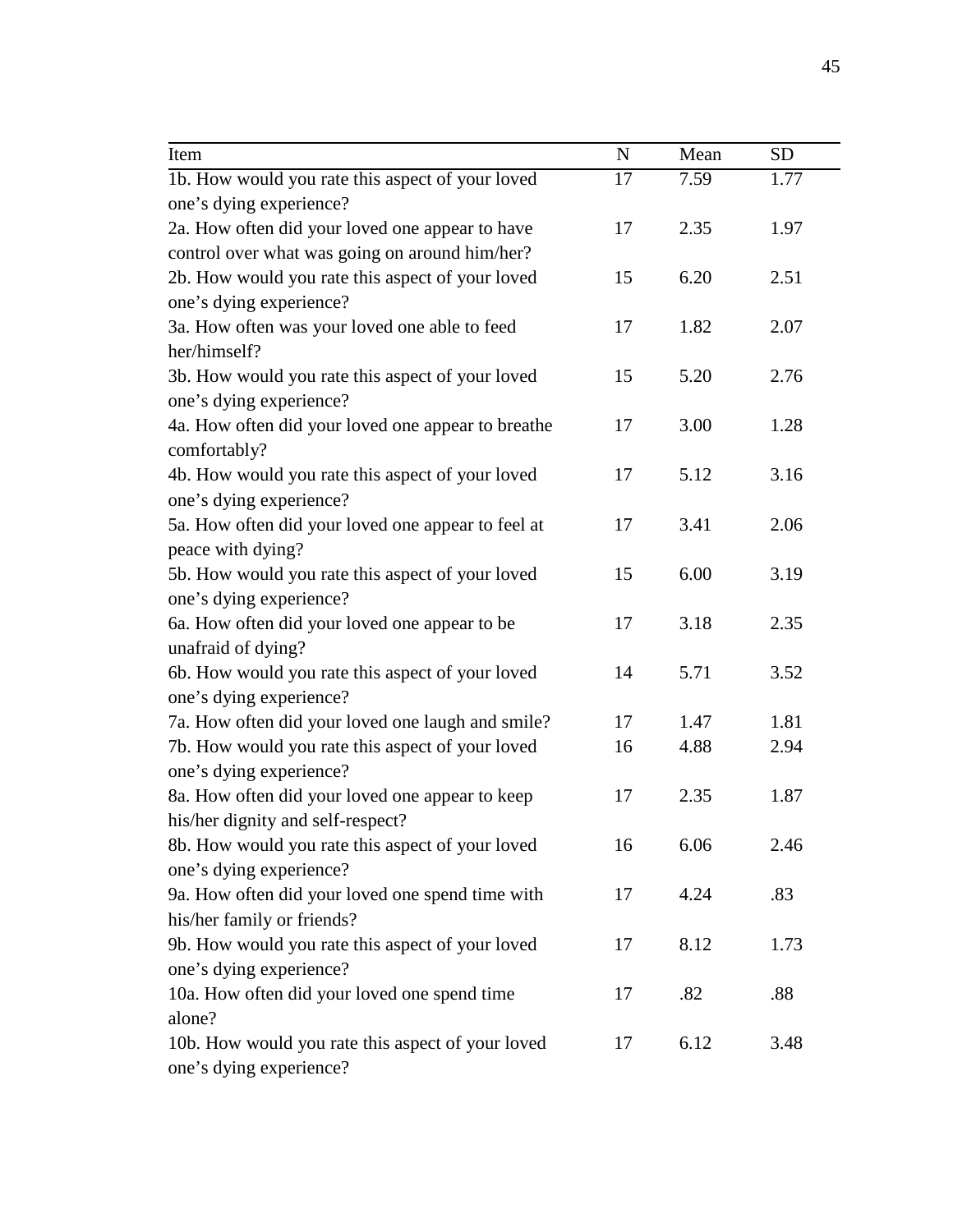| Item                                                  | $\mathbf N$ | Mean | <b>SD</b> |
|-------------------------------------------------------|-------------|------|-----------|
| 11a. Was your loved one touched or hugged by          | 17          | 1.35 | 1.22      |
| his/her loved ones?                                   |             |      |           |
| 11b. How would you rate this aspect of your loved     | 17          | 7.76 | 3.01      |
| one's dying experience?                               |             |      |           |
| 12a. Were all of your loved one's health care costs   | 17          | 1.41 | .80       |
| taken care of?                                        |             |      |           |
| 12b. How would you rate this aspect of your loved     | 14          | 7.93 | 3.13      |
| one's dying experience?                               |             |      |           |
| 13a. Did your loved one say goodbye to loved ones?    | 17          | 2.35 | .86       |
| 13b. How would you rate this aspect of your loved     | 11          | 5.91 | 3.75      |
| one's dying experience?                               |             |      |           |
| 14a. Did your loved one clear up any bad feelings     | 17          | 2.24 | .90       |
| with others?                                          |             |      |           |
| 14b. How would you rate this aspect of your loved     | 12          | 5.83 | 3.59      |
| one's dying experience?                               |             |      |           |
| 15a. Did your loved one have one or more visits       | 17          | 1.18 | .53       |
| from a religious or spiritual advisor?                |             |      |           |
| 15b. How would you rate this aspect of your loved     | 16          | 7.56 | 3.01      |
| one's dying experience?                               |             |      |           |
| 16a. Did your loved one have a spiritual service or   | 17          | 1.65 | .70       |
| ceremony before his/her death?                        |             |      |           |
| 16b. How would you rate this aspect of your loved     | 14          | 7.43 | 3.25      |
| one's dying experience?                               |             |      |           |
| 17a. Did your loved one receive a mechanical          | 17          | 1.53 | .51       |
| ventilator (respirator) to breathe for him/her?       |             |      |           |
| 17b. How would you rate this aspect of your loved     | 16          | 6.25 | 3.59      |
| one's dying experience?                               |             |      |           |
| 18a. Did your loved one receive dialysis for his/her  | 17          | 1.94 | .24       |
| kidneys?                                              |             |      |           |
| 18b. How would you rate this aspect of your loved     | 13          | 7.62 | 3.10      |
| one's dying experience?                               |             |      |           |
| 19a. Did your loved one have his or her funeral       | 17          | 1.76 | .56       |
| arrangements in order prior to death?                 |             |      |           |
| 19b. How would you rate this aspect of your loved     | 16          | 6.31 | 3.09      |
| one's dying experience?                               |             |      |           |
| 20a. Did your loved one discuss his or her wishes for | 17          | 1.82 | .73       |
| end of life care with his/her doctor -- for example,  |             |      |           |
| resuscitation or intensive care?                      |             |      |           |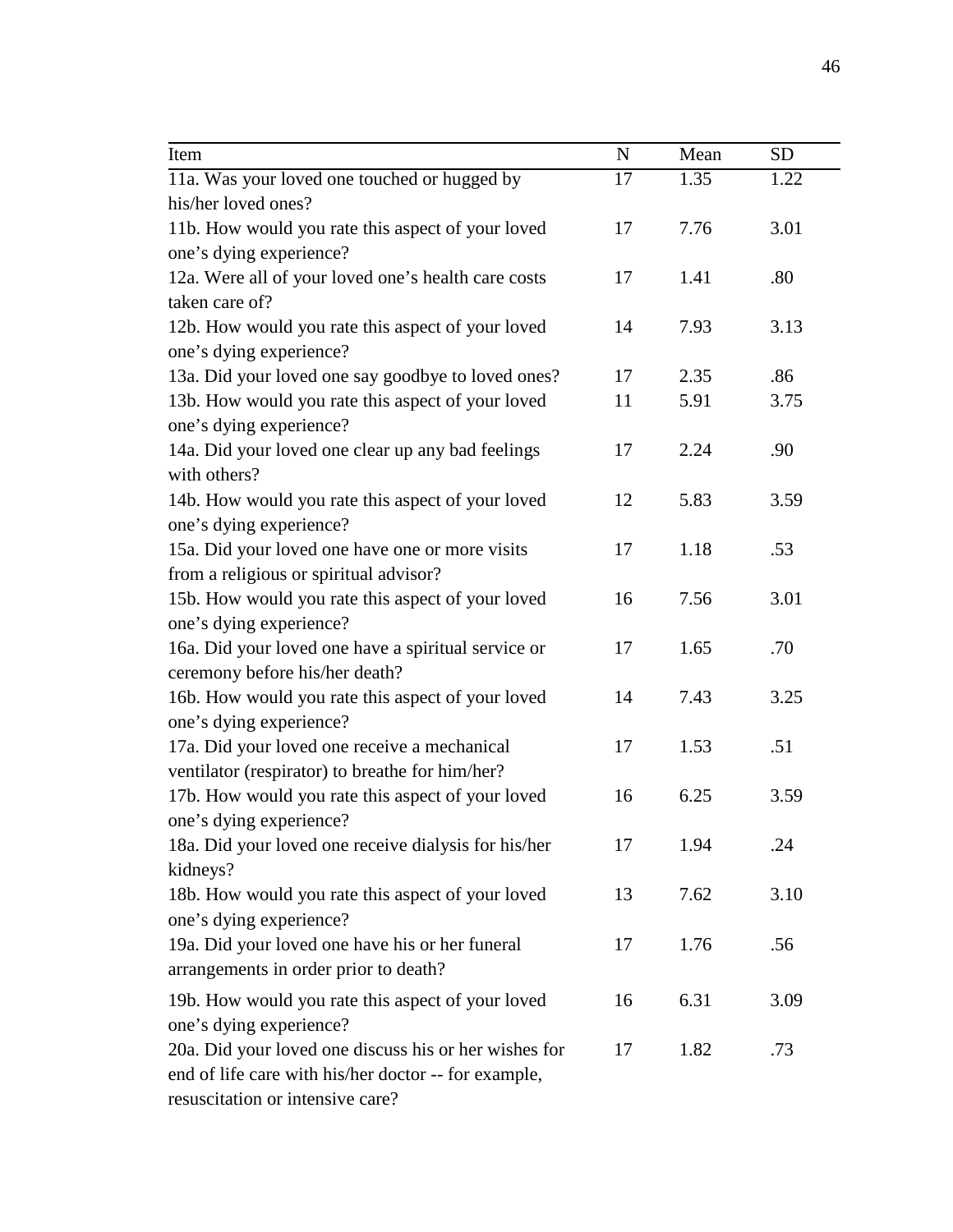| Item                                                   | $\mathbf N$ | Mean  | <b>SD</b> |
|--------------------------------------------------------|-------------|-------|-----------|
| 20b. How would you rate this aspect of your loved      | 14          | 5.79  | 3.36      |
| one's dying experience?                                |             |       |           |
| 21a. Was anyone present at the moment of your          | 17          | 1.24  | .56       |
| loved one's death?                                     |             |       |           |
| 21b. How would you rate this aspect of your loved      | 17          | 7.69  | 3.18      |
| one's dying experience?                                |             |       |           |
| 22a. In the moment before your loved one's death,      | 17          | 2.59  | .71       |
| was he/she: (awake, asleep, in a coma or               |             |       |           |
| unconscious)                                           |             |       |           |
| 22b. How would you rate this aspect of your loved      | 17          | 6.35  | 3.22      |
| one's dying experience?                                |             |       |           |
| 23. Overall, how would you rate the quality of your    | 17          | 6.76  | 2.66      |
| loved one's dying?                                     |             |       |           |
| 24. Rate the care your loved one received from         | 16          | 8.63  | 1.50      |
| nurses during the last several days of his or her life |             |       |           |
| while in the ICU.                                      |             |       |           |
| 25. Rate the care your loved one received from his or  | 17          | 7.53  | 2.38      |
| her doctor during the last several days of his or her  |             |       |           |
| life while in the ICU.                                 |             |       |           |
| <b>Total QODD Mean Score</b>                           | 17          | 60.75 | 21.02     |

**Inferential Statistics.** Independent Samples T-tests were performed on select demographic variables (race, relationship to patient, education level, years of nursing practice, area of practice, and both hospital and ICU length of stay) to determine if any statistical differences existed between any of the QODD mean scores by groupings within those variables. Due to the small sample size for each grouping, a number of groups within each of the demographic variables were collapsed and recoded. The results indicated there were no statistically significant differences between any groups for each of the variables.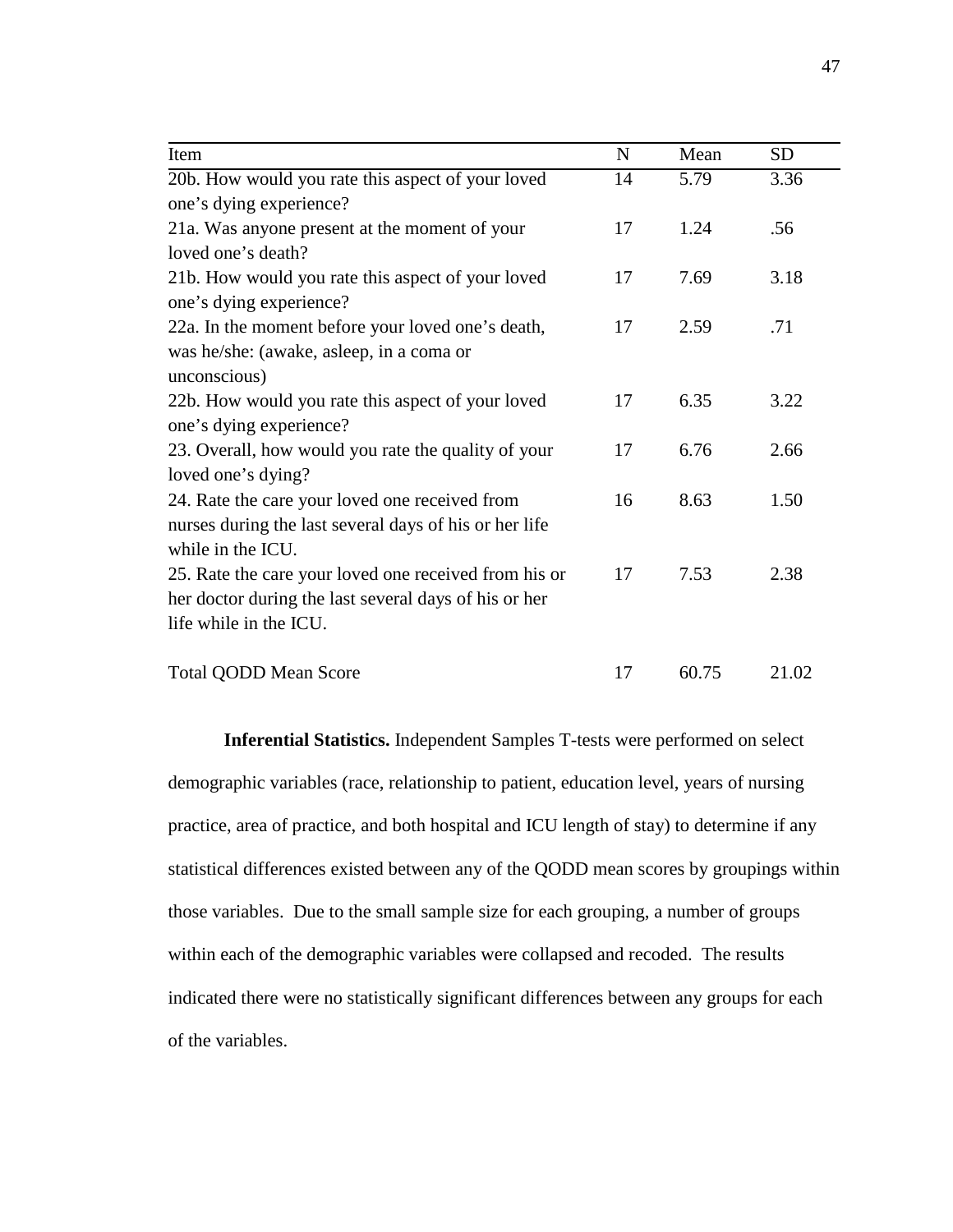## **Study Aim 1.1**

Describe the relationship between items 23-25 of the Quality of Death and Dying (QODD) V. 3.2 instrument and the total mean QODD score by quantitative methods. This aim addressed the validity of the QODD.

## **QODD Items 23 through 25**

**Item 23.** Item 23 asked the respondent to rate the quality of the loved one's dying on a scale of 0 to 10 (terrible to almost perfect). The mean score of all respondents' experience of the quality of their loved one's death (item 23) was  $6.76$  (*SD* = 2.66), which strongly correlated with the overall mean score (6.07, *SD*=2.10) of the individual items  $(r = .749; p = .001)$ .

**Item 24.** Item 24 asked the respondent to rate the care provided by nurses during the last days in the ICU on a scale of 1 to 10 (worst health care possible to best health care possible). The mean score of all respondents' experience of care provided by nurses (item 24) was  $8.63$  *(SD = 1.50)*, which demonstrated a weak correlation with the mean individual item score  $(r = 0.274; p = 0.30)$ .

**Item 25.** Item 25 asked the respondent to rate the care provided by the physician during the last days in the ICU on a scale of 1 to 10 (worst health care possible to best health care possible. The mean score of all respondents' experience of the care provided by physicians was  $7.53$  ( $SD = 2.38$ ), which had a moderate correlation with the individual item mean score ( $r = .639$ ;  $p = .006$ ).

**Assessment of QODD validity.** Items 23, 24, and 25 were used to assess the validity of the QODD. Item 23, which assessed the overall perception of the quality of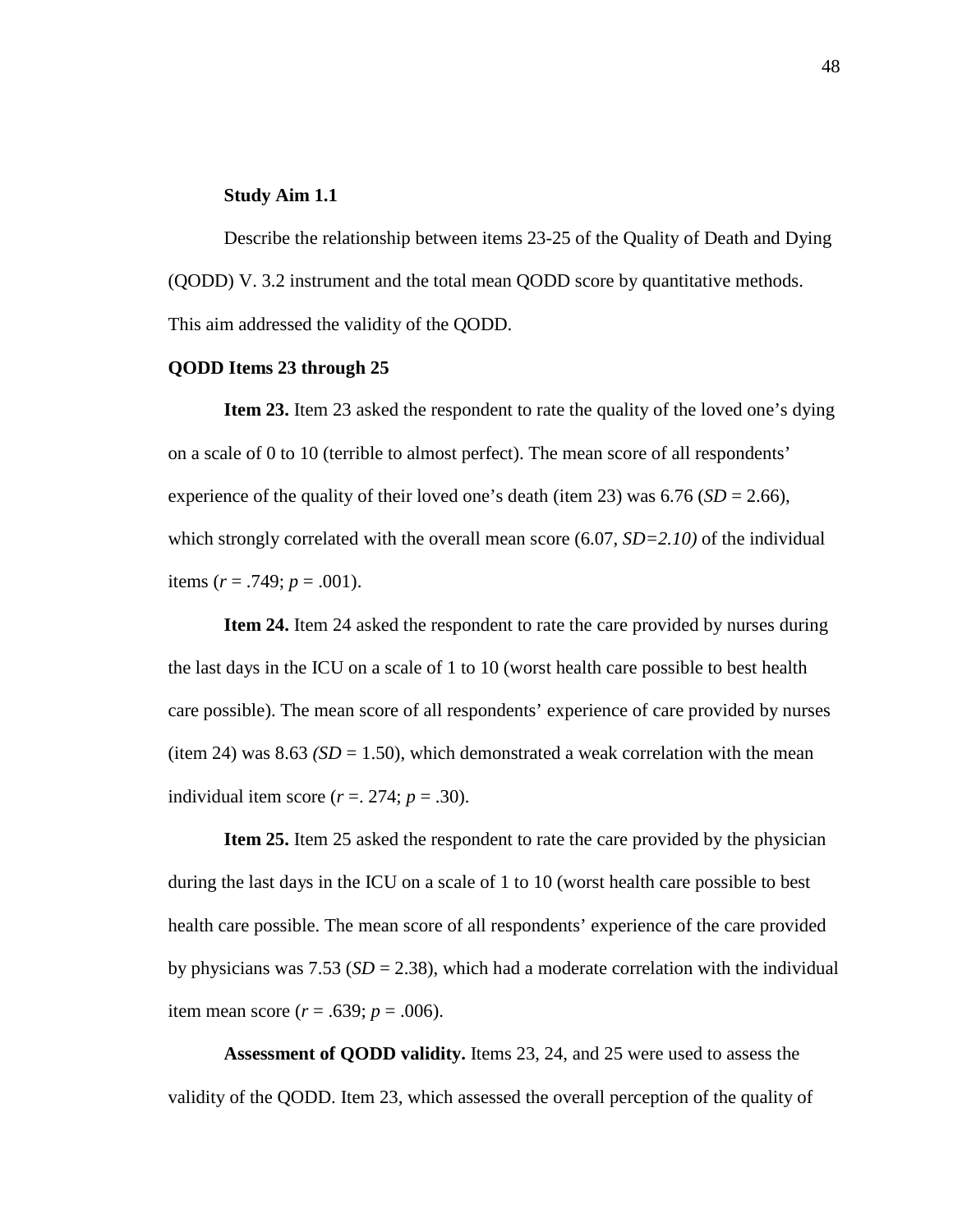death, strongly correlated with the total QODD mean score, whereas care provided by physicians and nurses had only moderate to low correlation (respectively) to the total QODD mean score. As this instrument was developed to assess perceptions of the quality of patient death and dying and not perceptions of care provided, items 24 and 25 do not alter the instrument's validity.

# **Study Aim 2**

Describe family satisfaction with nursing patient care after WOLST within the ICU by quantitative methods using the Family Satisfaction in the ICU (FS-ICU).

# **Family Satisfaction in the ICU Instrument**

Nurse satisfaction with the quality of a family member's care was examined using the 24-item Family Satisfaction in the ICU (FS-ICU) instrument. Mean scores were calculated for total family satisfaction with care in the ICU as well as the subscale constructs of satisfaction with decision-making and care in the manner described in Chapter 3.

**FS-ICU Individual Items.** Family satisfaction with care and decision-making mean scores ranged from 50.00 to 83.82, with a mean score of  $68.22$  ( $SD = 7.43$ ). The three lowest scoring individual items were item 13 (atmosphere of the ICU waiting room) with a mean of  $50.00$  ( $SD = 31.01$ ), item 15 (how often physicians communicated with family) with a mean of 54.41 ( $SD = 36.70$ ), and item 5 (how well ICU staff supported the emotional needs of family) with a mean of  $58.33$  ( $SD = 34.93$ ).

The highest scoring individual mean items were item 21 (inclusion in decisionmaking) with a mean of  $83.82$  ( $SD = 27.87$ ), item 9 (how well nurses cared for the family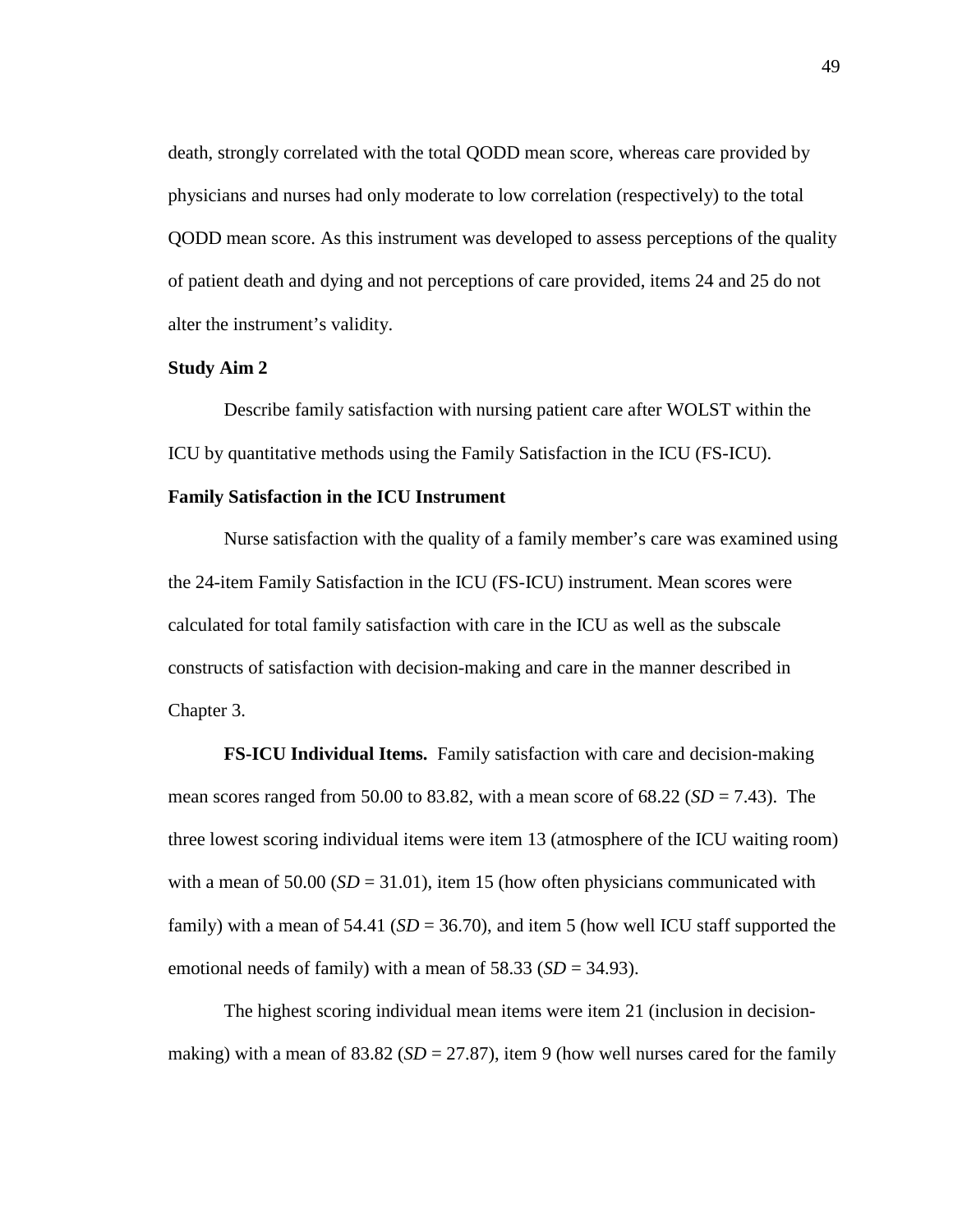member) with a mean of 79.41 ( $SD = 18.19$ ), and item 23 (feeling in control of the care of the family member) with a mean of  $77.94$  ( $SD = 26.34$ ).

**Family satisfaction in the ICU total and subscale mean scores.** The total mean score for FS-ICU was  $67.75$  ( $SD = 21.51$ ), indicating a moderate level of satisfaction with care in the ICU using a scale of 0-100 (with 0 indicating least satisfied and 100 indicating most satisfied). The 14-item satisfaction with care subscale total mean score was 67.82  $(SD = 21.05)$ , while the 10-item satisfaction with decision-making subscale mean score was  $69.30$  ( $SD = 23.48$ ), indicating the highest level of satisfaction was with decision making within the ICU. See table 4 for individual item, total, and subscale mean scores.

**Additional items.** Items 25-27 of the FS-ICU are specific to patients who died while in the ICU and were not calculated into the total FS-ICU or subscale scores per instructions of the instrument authors. Item 25 employed a nominal scale to assess whether the respondent felt their family member's life was prolonged or shortened unnecessarily (with 1 being prolonged unnecessarily and 5 being shortened unnecessarily). The median score for item 25 was 50.00, with the majority of respondents (76.5%) indicating they felt their family member's life was neither prolonged nor shortened unnecessarily.

Item 26 employed a nominal level scale to assess whether the respondent felt the family member was comfortable in the final hours of their life (with 1 being very uncomfortable and 5 being totally comfortable). The median score for item 26 was 75.00, with the majority of respondents (76.4%) indicating their family member was either mostly, very, or totally comfortable.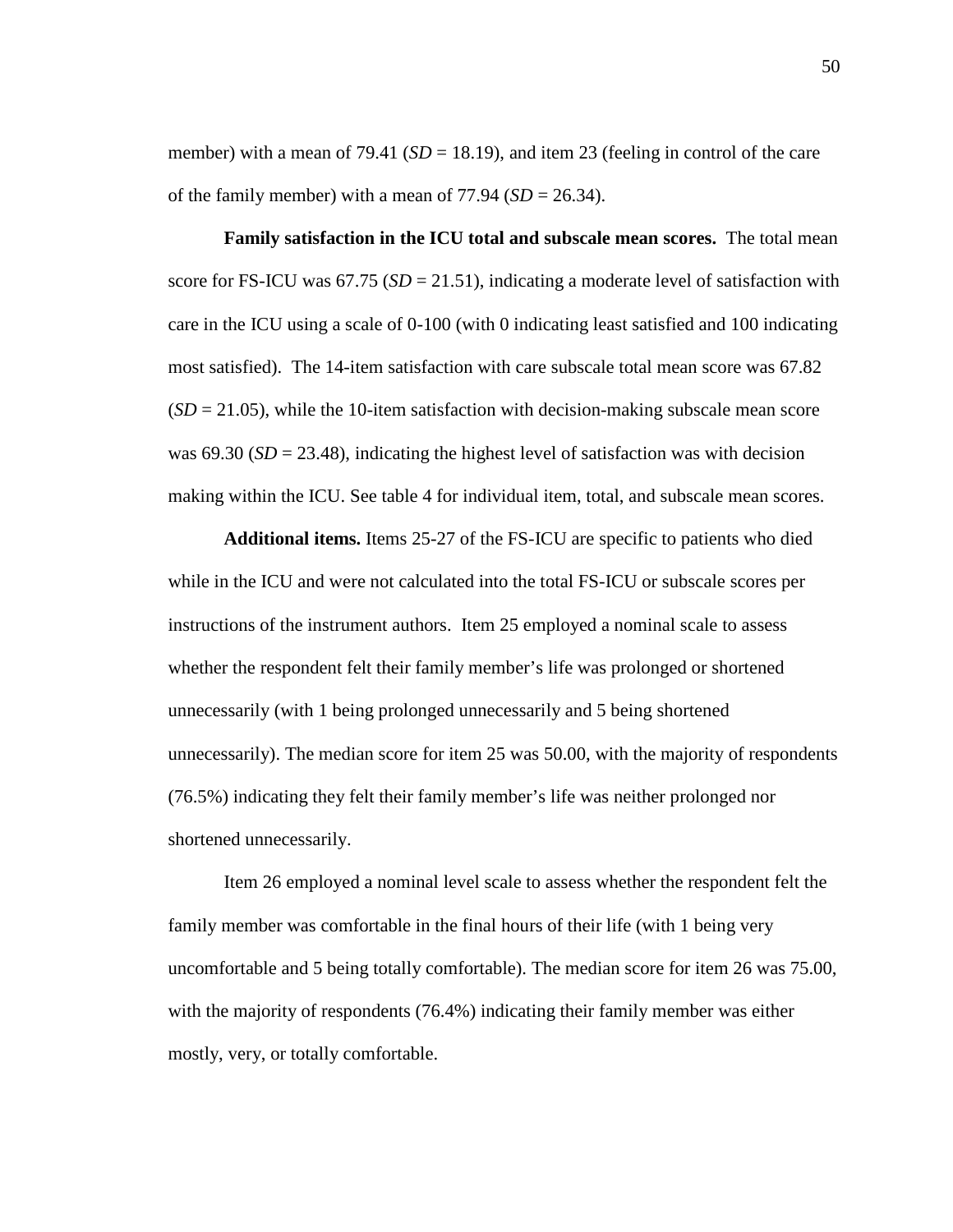## Lastly, item 27 employed a nominal scale to assess whether the respondent

whether they felt abandoned or supported by the healthcare team in the last few hours

prior to their family member's death (with 1 being very abandoned and 5 being very

supported). The median score for item 26 was 75.00, with the majority of respondents

(76.5%) indicating they felt either supported or very supported by the healthcare team in

the last few hours of their family member's life.

**Table 4**

*Family Satisfaction in the ICU Individual Item, Total, and Subscale Mean scores* Item N Mean SD

| Item                                                          | N  | Mean  | SD.   |
|---------------------------------------------------------------|----|-------|-------|
| 1. The courtesy, respect and compassion your family           | 16 | 73.44 | 24.35 |
| member (the patient) was given                                |    |       |       |
| 2. How well the ICU staff assessed and treated your family 16 |    | 75.00 | 24.15 |
| member's pain                                                 |    |       |       |
| 3. How well the ICU staff assessed and treated your family 15 |    | 66.67 | 27.82 |
| member's breathlessness                                       |    |       |       |
| 4. How well the ICU staff assessed and treated your family 12 |    | 66.67 | 30.77 |
| member's agitation                                            |    |       |       |
| 5. How well the ICU staff showed an interest in your needs 16 |    | 65.63 | 32.76 |
| in terms of consideration                                     |    |       |       |
| 6. How well the ICU staff showed an interest in your needs 15 |    | 58.33 | 34.93 |
| in terms of emotional support                                 |    |       |       |
| 7. The teamwork of all the ICU staff who took care of your 16 |    | 71.88 | 23.94 |
| family member                                                 |    |       |       |
| 8. The courtesy, respect and compassion you were given by 16  |    | 70.31 | 29.18 |
| <b>ICU</b> staff                                              |    |       |       |
| 9. How well the nurses cared for your family member           | 17 | 79.41 | 18.19 |
| 10. How often nurses communicated to you about your           | 17 | 69.12 | 28.66 |
| family member's condition                                     |    |       |       |
| 11. How well doctors cared for your family member             | 17 | 66.18 | 26.43 |
| 12. The atmosphere of the ICU was?                            | 16 | 64.06 | 20.35 |
| 13. The atmosphere of the ICU waiting room was?               | 14 | 50.00 | 31.01 |
| 14. How satisfied were you with the LEVEL or amount of        | 17 | 70.59 | 20.22 |
| health care your family member received in the                |    |       |       |
| ICU?                                                          |    |       |       |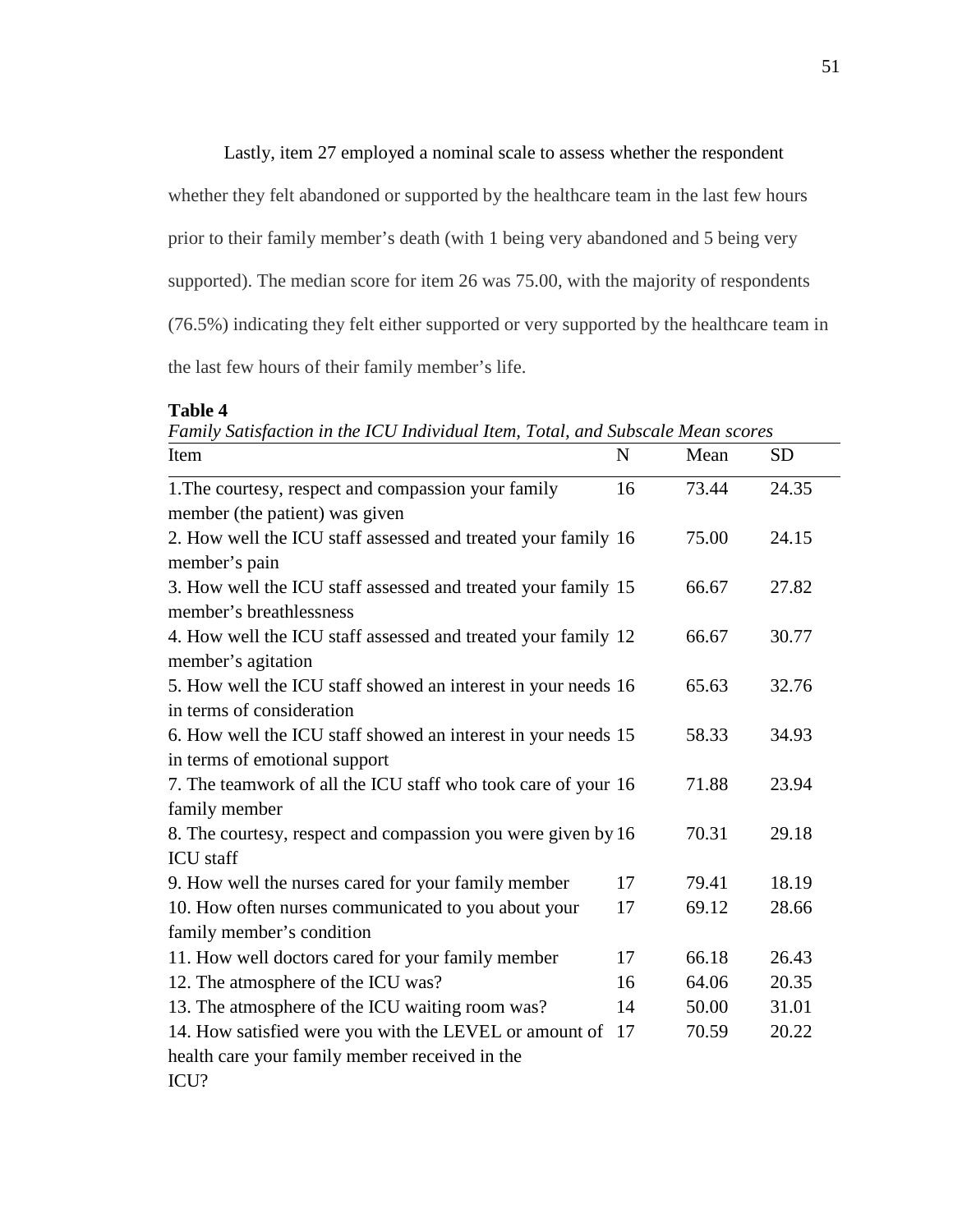| Item                                                         | N  | Mean               | <b>SD</b> |
|--------------------------------------------------------------|----|--------------------|-----------|
| 15. How often doctors communicated to you about your         | 17 | $\overline{54.41}$ | 36.70     |
| family member's condition                                    |    |                    |           |
| 16. Willingness of ICU staff to answer your questions        | 16 | 67.19              | 25.36     |
| 17. How well ICU staff provided you with explanations        | 15 | 65.00              | 28.03     |
| that you understood                                          |    |                    |           |
| 18. The honesty of information provided to you about your 17 |    | 69.12              | 24.25     |
| family member's condition                                    |    |                    |           |
| 19. How well ICU staff informed you what was happening 15    |    | 66.67              | 26.13     |
| to your family member and why things were being done         |    |                    |           |
| 20. The consistency of information provided to you about     | 17 | 67.65              | 27.62     |
| your family member's condition (Did you get a similar        |    |                    |           |
| story from the doctor, nurse, etc.)                          |    |                    |           |
| 21. Did you feel included in the decision-making process?    | 17 | 83.82              | 27.87     |
| 22. Did you feel supported during the decision-making        | 17 | 73.53              | 27.20     |
| process?                                                     |    |                    |           |
| 23. Did you feel you had control over the care of your       | 17 | 77.94              | 26.34     |
| family member?                                               |    |                    |           |
| 24. When making decisions, did you have adequate time to 17  |    | 64.71              | 49.26     |
| have your concerns addressed and questions answered?         |    |                    |           |
| <b>FS-ICU Total Mean Score</b>                               | 16 | 67.75              | 21.51     |
| <b>FS-ICU Care Subscale Mean Score</b>                       | 16 | 67.82              | 21.05     |
| FS-ICU Decision-Making Subscale Mean Score                   | 17 | 69.30              | 23.48     |
| <b>Additional items</b>                                      |    |                    |           |
| 25. Did you feel your family member's life was               | 17 | 51.47              | 22.48     |
| prolonged or shortened unnecessarily?                        |    |                    |           |
| 26. During the final hours of your family member's           | 17 | 63.24              | 32.01     |
| life, what was their comfort level?                          |    |                    |           |
| 27. During the last few hours before your family             | 17 | 77.94              | 23.19     |
| member's death, did you feel abandoned or supported          |    |                    |           |
| by the healthcare team?                                      |    |                    |           |

**Inferential Statistics.** Independent Samples T-tests were performed on select demographic variables (race, relationship to patient, education level, years of nursing practice, area of practice, and both hospital and ICU length of stay) to determine if any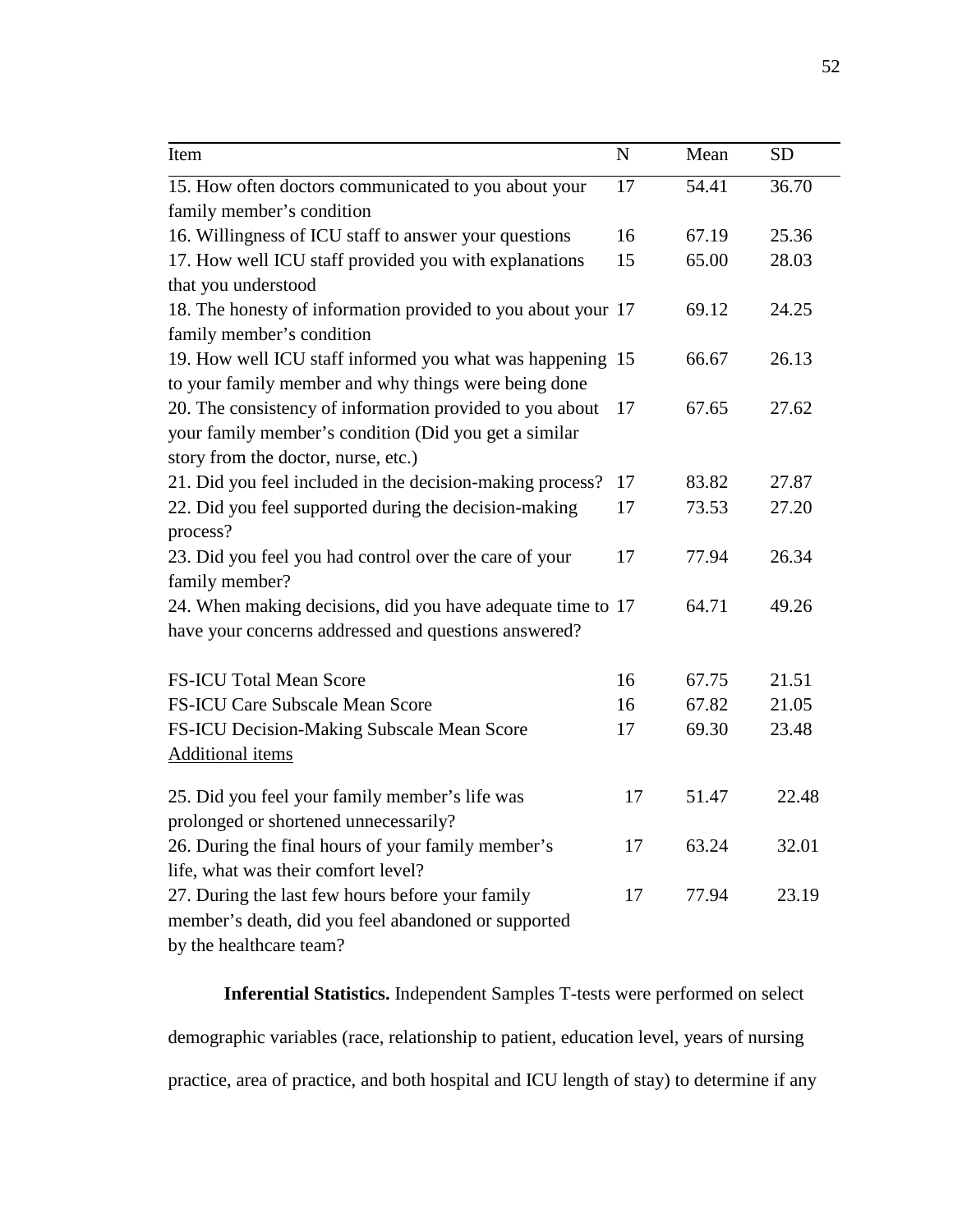statistical differences existed between any of the FS-ICU mean scores by groupings within those variables (e.g., education level: undergraduate vs. graduate). Due to the small sample size for each grouping, a number of variables were collapsed and recoded. The results indicated there were no statistically significant differences between any groups for each of the variables.

# **Study Aim 3**

Describe the relationship between family perceptions of quality of death and dying and satisfaction with nursing care after WOLST in the ICU.

**QODD and FS-ICU.** As a first step to address aim three, bivariate correlations were examined between the total QODD, total FS-ICU, and two FS-ICU subscale scores. While strong correlations were found between the total FS-ICU and its two subscales, no correlation was found between the total QODD, total FS-ICU, and FS-ICU subscale scores (see table 5).

Linear regressions were not performed because there were no significant relationships between the total QODD, total FS-ICU, or total subscale scores.

## **Table 5**

|                     |                            |               |               |               | <b>QUDD</b> |
|---------------------|----------------------------|---------------|---------------|---------------|-------------|
|                     |                            | <b>FS-ICU</b> | <b>FS-ICU</b> | <b>FS-ICU</b> | Total       |
|                     |                            | Total         | Care          | DM            | score       |
| <b>FS-ICU Total</b> | <b>Pearson Correlation</b> |               | .971**        | .955**        | .084        |
|                     | $Sig. (2-tailed)$          |               | .000          | .000          | .757        |
|                     | N                          | 16            | 16            | 16            | 16          |
| <b>FS-ICU Care</b>  | <b>Pearson Correlation</b> | .971**        |               | $.858**$      | .064        |
|                     | $Sig. (2-tailed)$          | .000          |               | .000          | .813        |
|                     | N                          | 16            | 16            | 16            | 16          |
| <b>FS-ICU DM</b>    | <b>Pearson Correlation</b> | .955**        | $.858**$      |               | .152        |
|                     | $Sig. (2-tailed)$          | .000          | .000          |               | .559        |
|                     | N                          | 16            | 16            | 17            | 17          |

*Relationship between QODD and FS-ICU*

QODD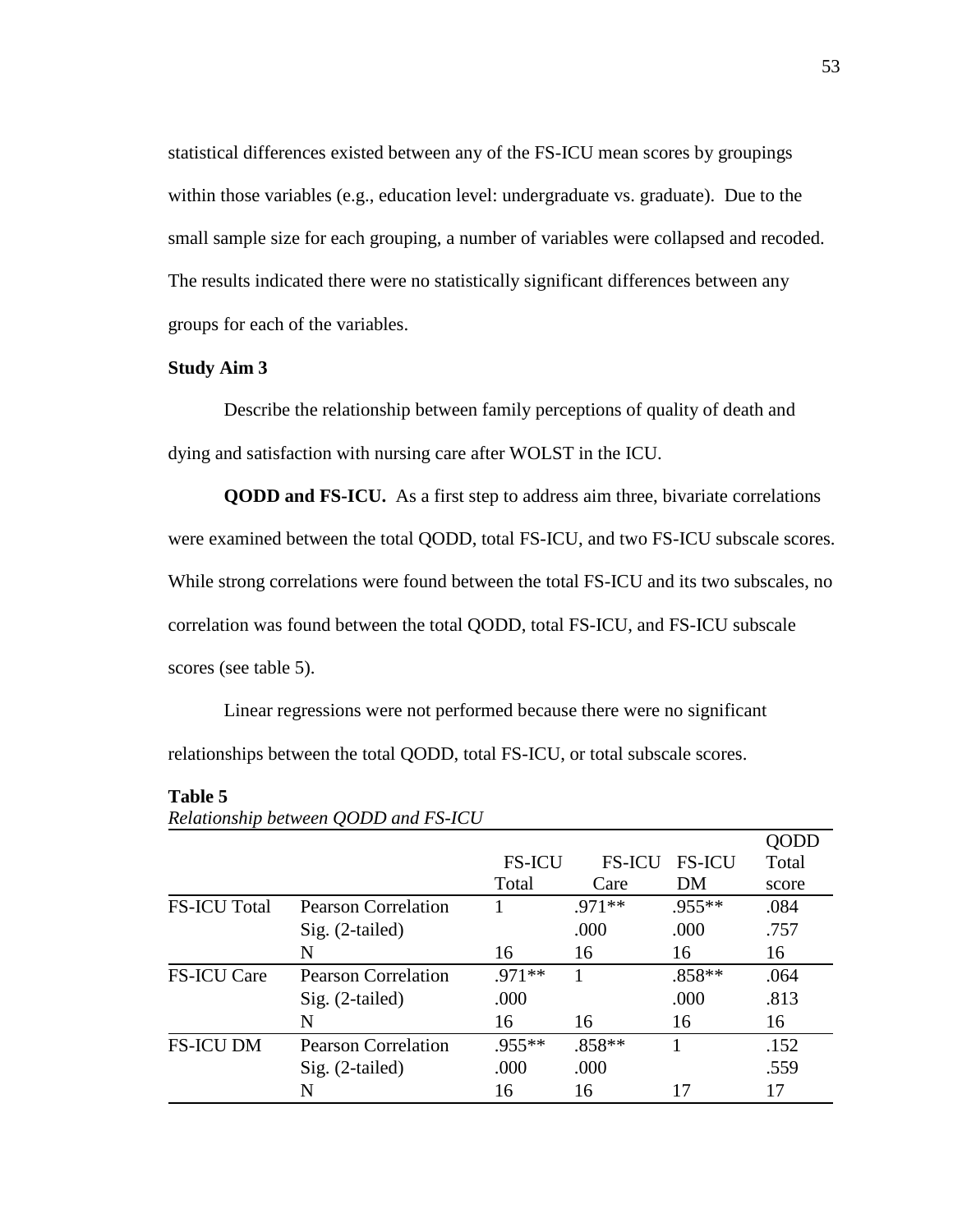| <b>QODD</b> Total | <b>Pearson Correlation</b> | .084           | 064    | .152 |  |  |
|-------------------|----------------------------|----------------|--------|------|--|--|
| score             | $Sig. (2-tailed)$          | .757           | -813   | .559 |  |  |
|                   |                            | $\overline{6}$ | $16 -$ |      |  |  |
|                   |                            |                |        |      |  |  |

\*\*. Correlation is significant at the 0.01 level (2-tailed).

# **Qualitative Data Analysis**

To address the qualitative portions of aims one, two, and three, directed content analysis was performed on participant responses to the three open-ended questions included in the on-line survey. Despite the limited sample size, numerous responses demonstrated the themes of *dual role conflict* and *competing expectations* identified in previous research (Giles & Hall, 2014).

The most common theme present in participants' responses was *competing expectations*, in which the nurse family member is expected (either by other family, the healthcare team, or themselves) to advocate for the patient, monitor and explain test results, or step in to assume care if necessary. One participant described how she supported her family by being a resource, "as a nurse and a member of a family that was dying, it makes a big impact to the family being you can support and explain to your other family members of what's going on".

Another participant described her role as patient advocate as being integral to her mother having a good death, demonstrating both *competing expectations* and *dual role conflict*, "I think part of her good death was related to my advocacy. There was conflict between the physicians and myself, they wanted to keep going despite a new organ failing daily".

In regard to the question of how experience as a nurse influenced perceptions of family member death, one participant stated, "as a nurse I was more aware of my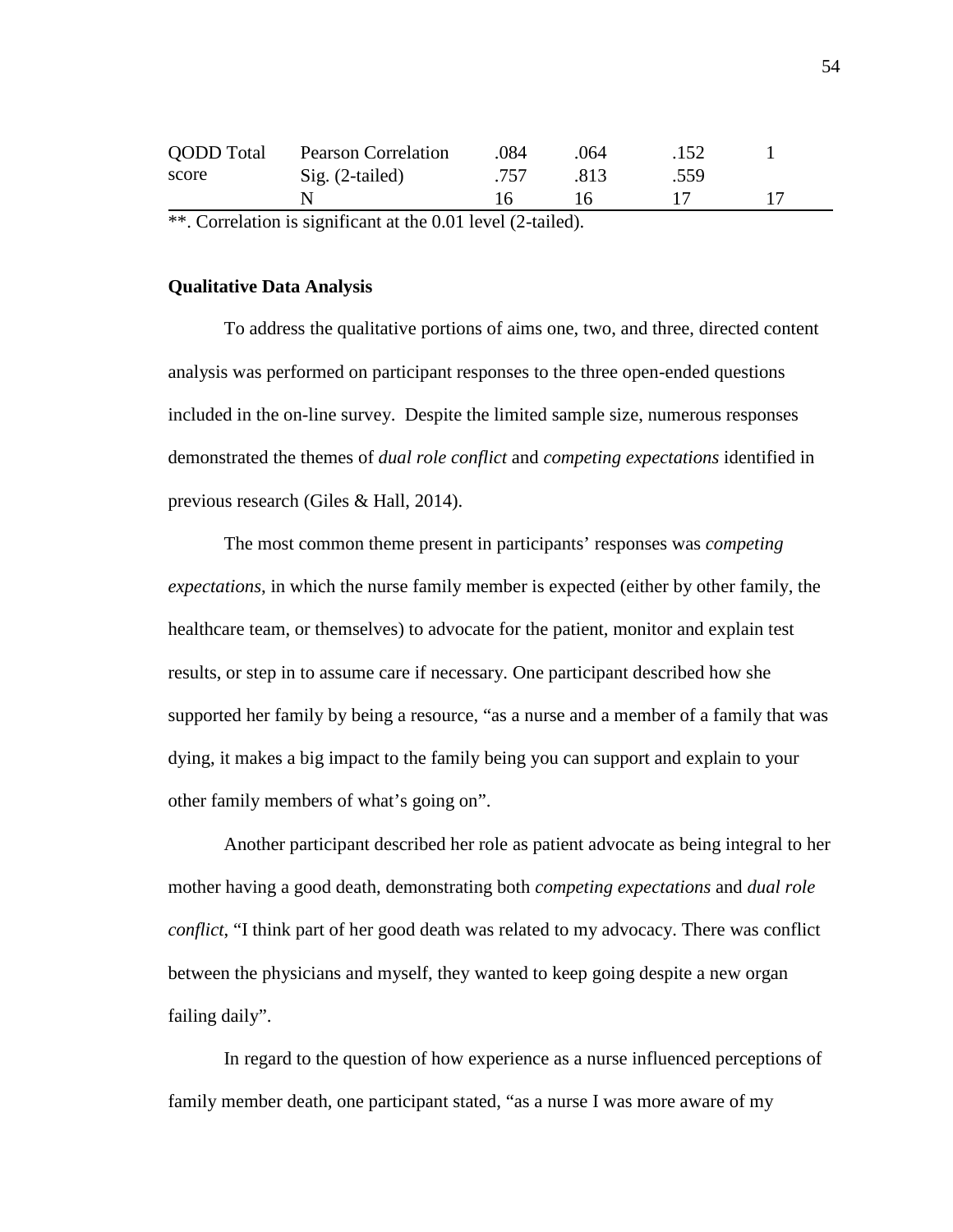mother's needs, understood her condition, and was aware of the resources available for her". There were both benefits and drawbacks to having professional experience however, as one participant noted, "I felt I was more prepared myself compared to other family members. I also felt hyperaware of everything the nursing staff and doctors were doing and could be doing more of", which also demonstrated aspects of *dual role conflict*.

**Quantitative and Qualitative data integration.** Responses related to the quality of nursing care were mixed, with one participant praising the care their family member received, "the nurses were fantastic in explaining everything and making sure we were doing ok emotionally". Despite the positive experience of nursing care and a relatively high score on the total FS-ICU and Care subscale (67.71 and 62.5, respectively), this participant had one of the lowest total QODD scores (38.63), which underscores the weak correlation between nursing care and overall perceptions of the quality of patient death perception detailed previously in this chapter.

Another participant who had an especially traumatic experience with the death of her husband, "I feel very, very sad, angry, and hurt…we didn't get a chance to talk to him for the last time and never get chance to say goodbye" had a total QODD mean score of 11.76, yet had a mean of 92.86 on the FS-ICU Care subscale and 85.42 on the total FS-ICU mean score. Despite the overwhelming shock of the sudden critical illness and subsequent death of her husband, this participant appeared to have completely separated the quality of the care within the ICU from the quality of her husband's death.

Overall, the total mean score of the QODD tended to capture participant's extreme positive and negative experiences as reflected in their responses to the question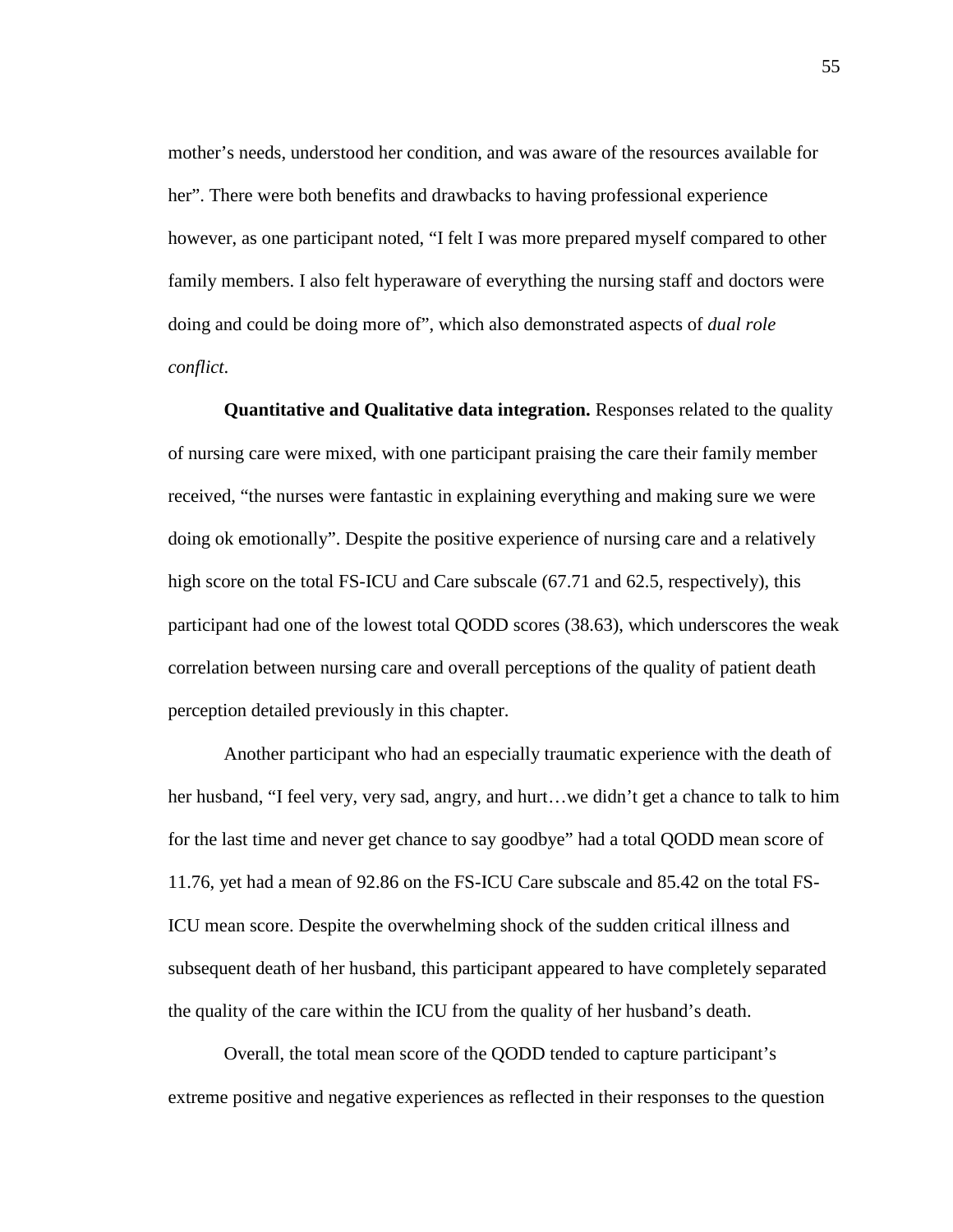of whether or not they believed their family had a *good death*. For example, the participant who responded, "All of our wishes for her were granted… she had a peaceful death", had a total mean QODD of 82.27, while the participant who responded, "Life prolonged needlessly", had a total mean QODD score of 49.44.

In regard to perceptions of nursing care, both total mean FS-ICU and the Care subscale mean score tended to capture participants' extreme positive and negative experiences. For example, the participant who stated, "I felt the staff treated my mother with dignity and respect. They were all professional with all the care and compassion" had a total mean FS-ICU score of 94.79 and a Care subscale mean score of 92.86, while the participant who stated, "after withdrawal, very little contact until pronounced" had a total mean FS-ICU score of 42.05 and a Care subscale mean score of 39.58.

## **Study Burden**

In regard to the burden of participating in the study, on a scale or 0-10, with 0 being no burden, to 10 being a great burden, the mean score was 2.63 (*SD* = 3.14), which indicated a perceived low level of burden.

#### **Summary**

In summary, the total QODD, and total FS-ICU mean scores and qualitative data analysis indicated respondents were moderately satisfied with both the quality of their family member's death and with the care they received during and after WOLST. Despite previous research that demonstrated strong correlation between QODD and FS-ICU total scores, the results of this study demonstrated no statistically significant association between the two instruments. Discussion of findings will be presented in the next chapter.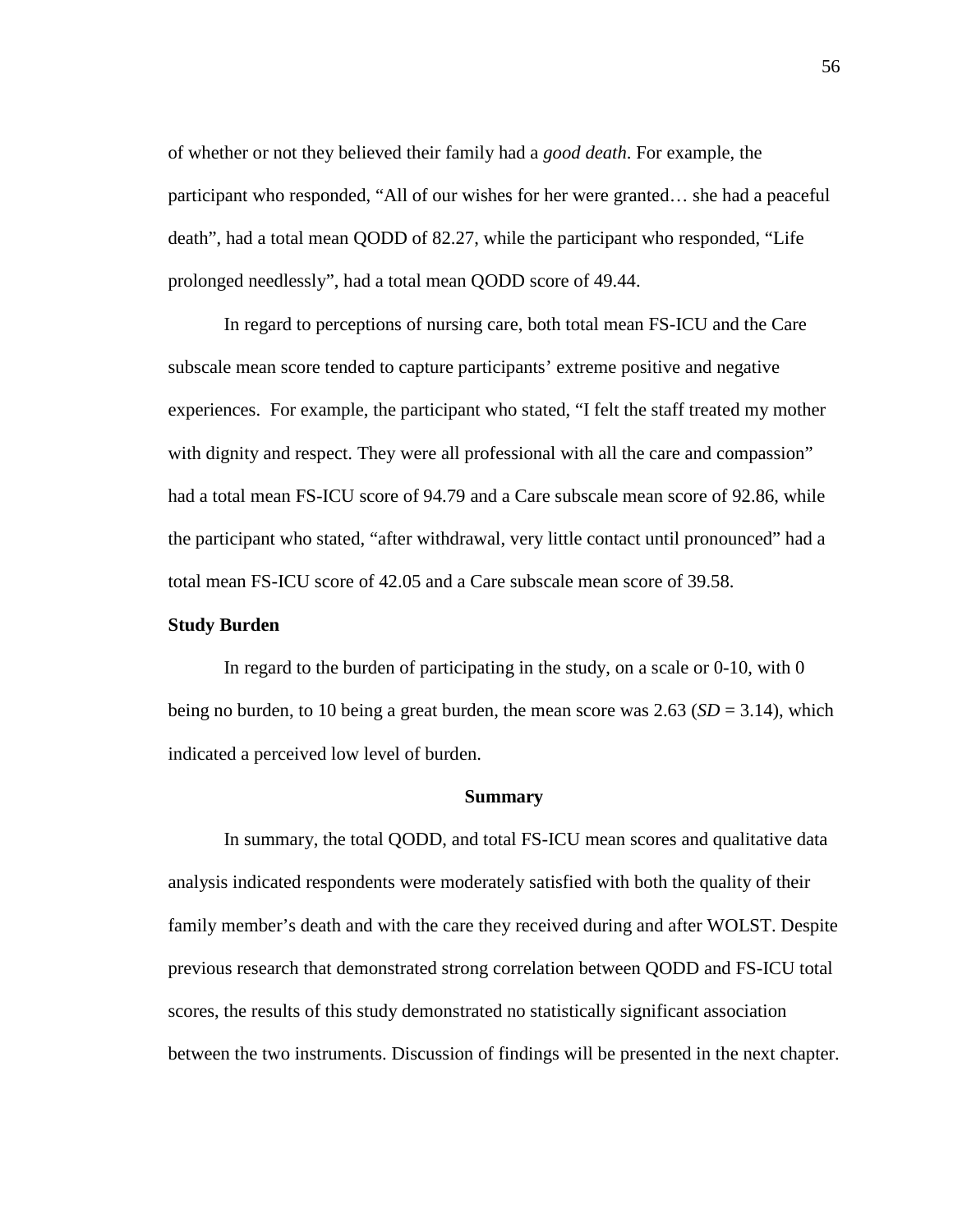#### **CHAPTER 5**

#### **DISCUSSION**

The purpose of this pilot study was to examine nurses' perceptions of the quality of care a family member received during and after the withdrawal of care within the Intensive Care Unit as well as the quality of the family member's death and dying. This chapter summarizes the study findings, explores the differences and similarities to previous research, details the strengths and limitations of the study, and discusses implications for further research.

# **Summary of Study Findings**

This pilot study was unique in several ways. First, it focused on satisfaction with care and the perception of quality of patient death and dying within the context of WOLST in the ICU. Second, participation in the study was limited to nurse family members, a population rarely studied. Lastly, previous studies focused on nurse family members only used qualitative methodology.

As previously detailed in Chapter Four, participants in the study  $(N=17)$  tended to view the quality of their family member's death and dying somewhat positively. On a scale of 1-100, with scores on the higher end indicating a better quality of experience, the total mean score of the QODD for the study sample was  $60.75$  ( $SD = 21.02$ ). In terms of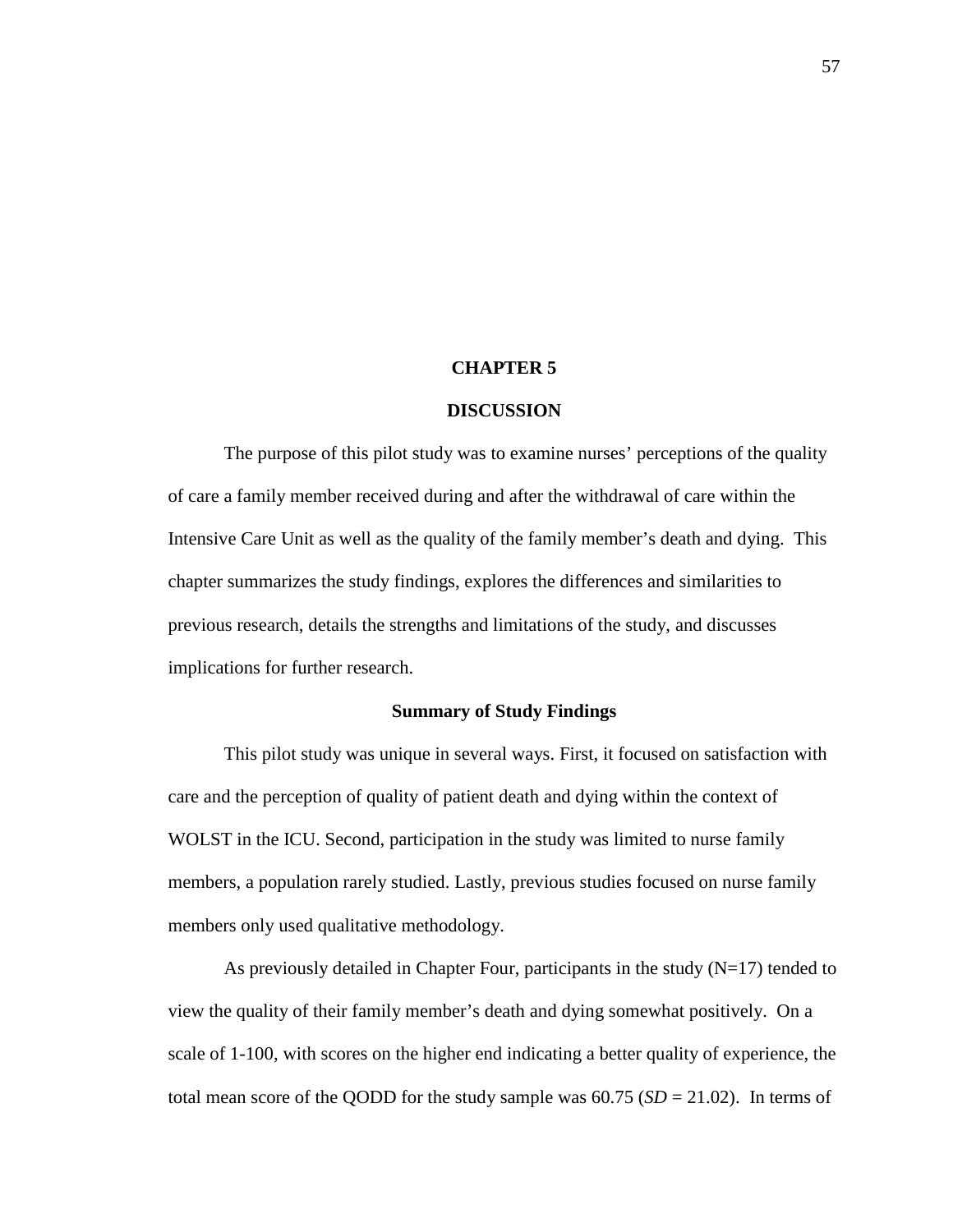the satisfaction with the care received in the ICU, participants again tended to rate their experience relatively positive with a total mean score for the FS-ICU of 66.40 (*SD* = 21.56) on a scale of 1-100. FS-ICU subscale scores demonstrated similar levels of satisfaction, with a Care subscale mean score of 68.97 (*SD* = 20.93) and Decision-Making subscale score of  $69.30$  ( $SD = 23.48$ ). There was no correlation between QODD and FS-ICU (total and subscale) scores.

Qualitative data analysis demonstrated both extreme positive and negative experiences of patient death and dying and were supported by the total QODD mean score. Higher total QODD mean scores (greater than 50.0) tended to reflect participants' perceptions their family member experienced a *good death*, while mean scores less than 50.0 were supported by participants' statements, such as, "life was prolonged needlessly", or "his death is very unexpected".

Similarly, examples of extreme positive and negative perceptions of nursing care were reflected in both the participant's total FS-ICU and Care subscale mean scores. Means scores for the total FS-ICU and Care subscale above 50.0 were associated with positive experiences. for example, the participant who stated, "I felt the staff treated my mother with dignity and respect" had a total mean FS-ICU score of 94.79 and a Care subscale mean score of 92.86, while the participant who stated, "after withdrawal, very little contact until pronounced" had a total mean FS-ICU score of 42.05 and a Care subscale mean score of 39.58.

## **Perceptions of Patient Death and Dying and the Concept of Good Death**

An analysis of the concept of a good death identified 12 attributes that need to be present in order for family to perceive a patient's death as good (Kehl, 2006). The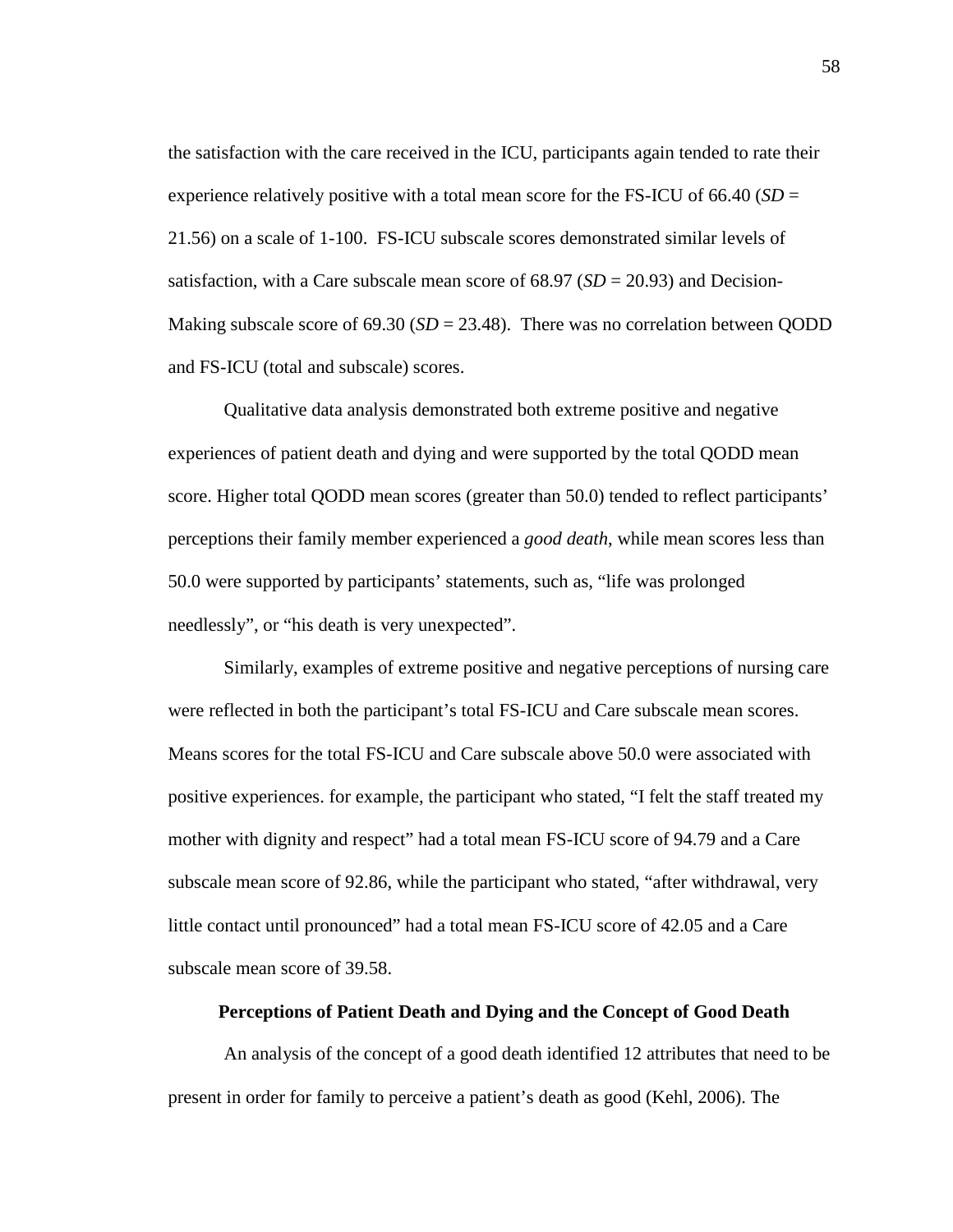Quality of Death and Dying V. 3.2 instrument was developed and refined to align with these key attributes and was intended for use by family members of patients who died in the hospital or ICU setting (Patrick, Engelberg, and Curtis, 2001). This pilot study utilized the aforementioned version of the QODD (V.3.2) to measure nurse family member perceptions of the quality of death and dying. Additional detail regarding why a participant believed their family did or did not have a good death was provided in response to an open-ended question included in the on-line survey.

**Family perspectives on the quality of patient death and dying.** In this pilot study, participants had a moderately positive perception of their family member's death and dying. In response to the question regarding perception of overall quality of loved one's dying (item 23), the mean score for all participants was 6.76 (*SD* = 2.66), with scores ranging from 0-10 (on a 0-10 scale). In regard to the overall perception of quality of death and dying (total QODD score), the mean score for participants was 60.75 (*SD* = 21.02) with scores ranging from 11.76 – 94.54 (on a 0-100 scale).

Fourteen participants provided responses to the question of whether or not their loved one had a good death. Of those 14, three did not perceive their family member's death as good, while the remaining 11 felt their family member did have a good death. Participant responses to this question aligned with their total QODD and item 23 scores, with the most negative experience (unexpected death) supported by a total QODD score of 11.76 and an item 23 score of zero.

The original validation study of the QODD (which used a 31-item version) reported a mean score for the total QODD of 67.36 (*SD* =15.06) (Curtis, et al. 2002). The difference between the mean score of the original study and this pilot study could be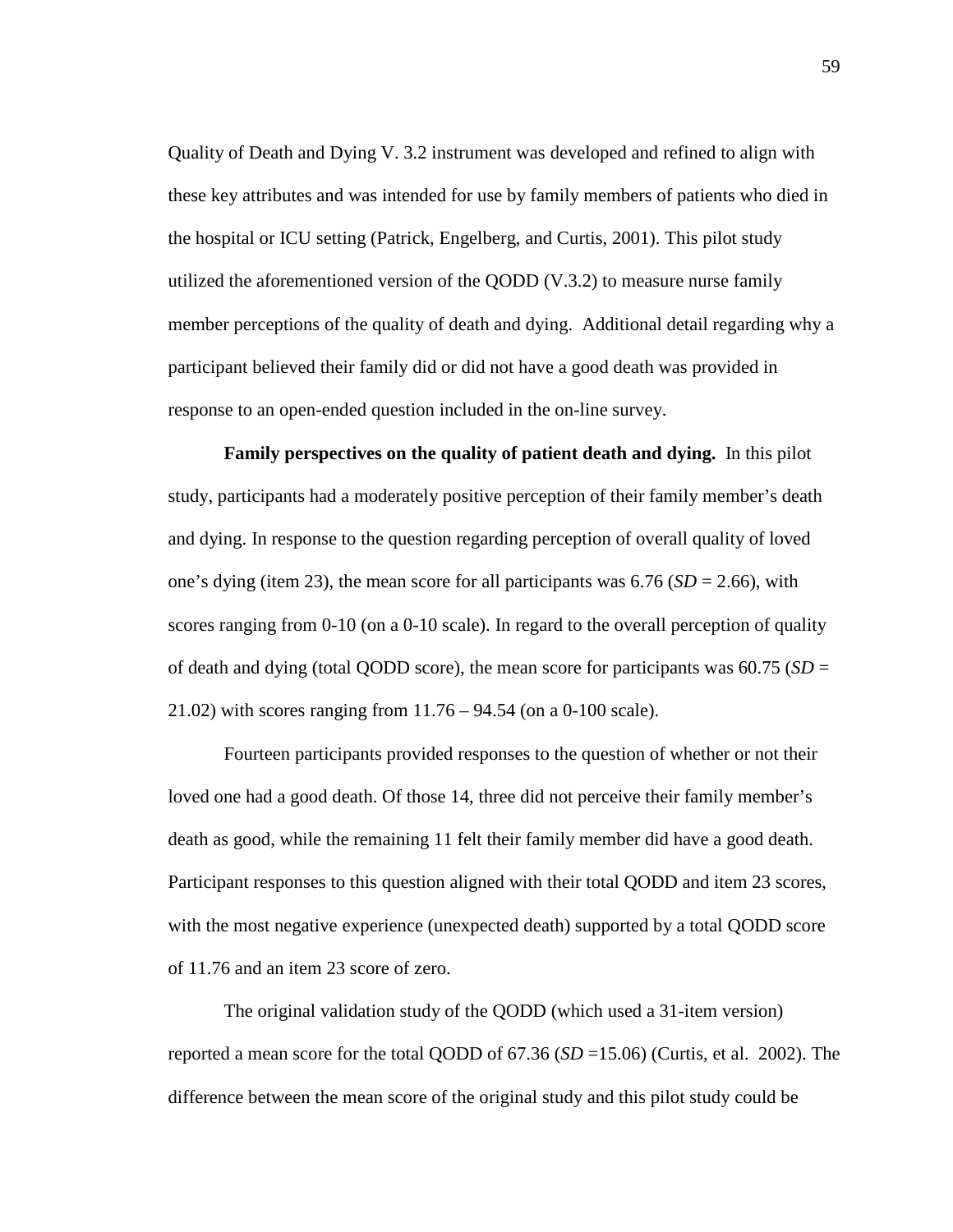attributed to a variety of factors: 1) sample size differences, 2) the original study sample contained family of patients who died at home, 3) differences in the versions of the QODD used, and 4) the participants of this pilot study may have been influenced by their professional experience of nursing.

Subsequent studies conducted in ICUs used various versions of the family QODD (21, 22, 23, and 31-item). The reported total mean QODD scores for these studies ranged from 60 (*SD* = 14.0) (Mularski, et al. 2005) to 77.7 (*SD* = 9.3) (Levy, et al. 2005), demonstrating a high degree of variability in perceptions of quality of death and dying. Differences in mean scores could be attributed to such factors as variability in End-of-Life care at the participating study sites, refinement of the QODD instrument, and population characteristics. In relation to results of these studies, this pilot study's sample total mean QODD score of 60.75 ( $SD = 21.02$ ) is on the lower end of the spectrum in regard to family perceptions of the quality of death and dying and demonstrates greater variability in responses.

**Family, nursing, and physician perspectives of death and dying using the QODD.** Perceptions, or the lived *experience*, of the quality of patient death and dying are nuanced and differ between individual family members (Hales, et al. 2010; Mularski, et al. 2004), physicians, and nurses (Friedenberg, et al. 2012; Gerritsen et al. 2013). While these differences are natural and stem from the unique perspective of the observers, they make quantifying the perception of death and dying difficult to generalize

to any given population.

This pilot study examined *nurse* family member's perceptions of patient death and dying using the family version of the QODD. A systematic review of measures for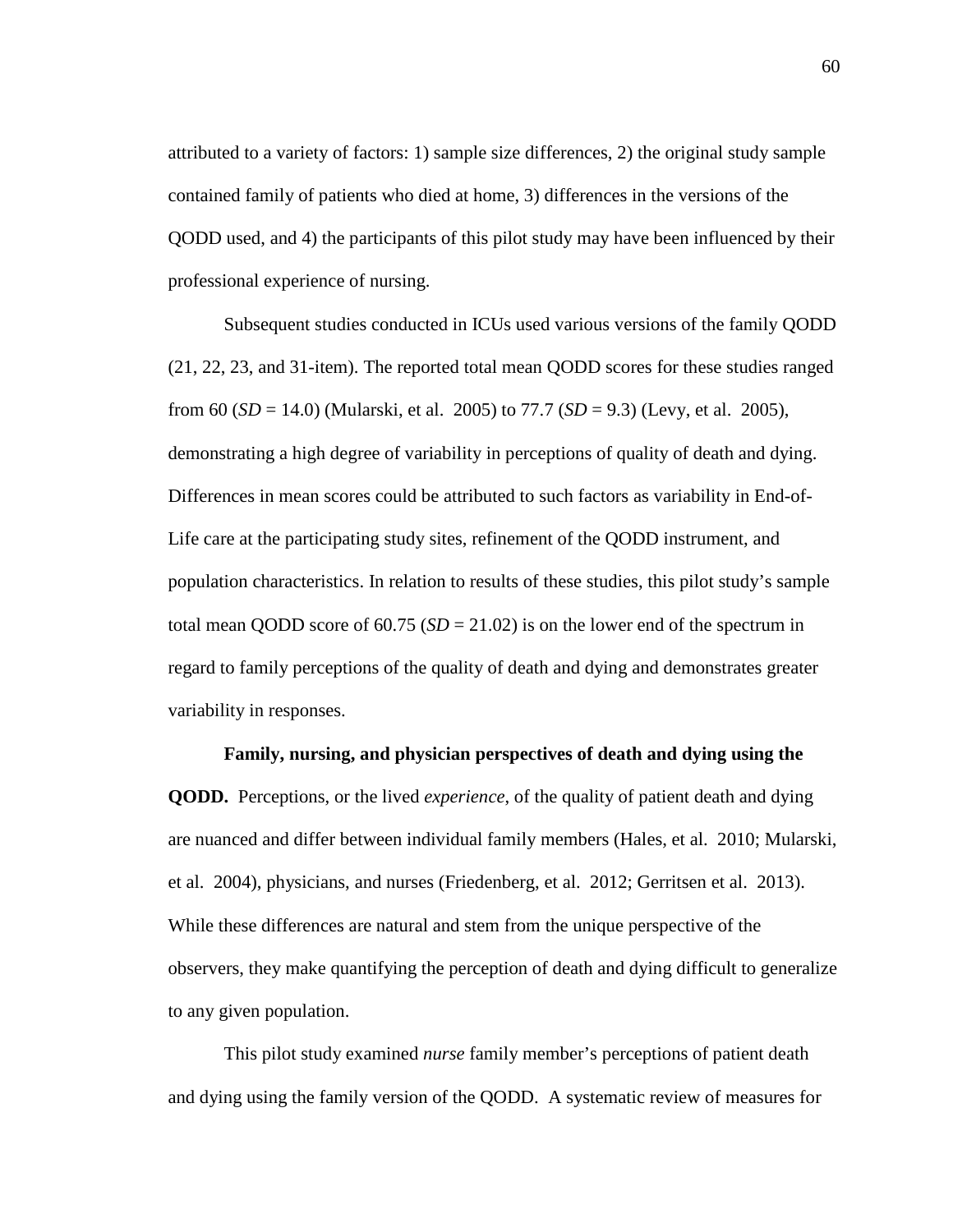quality of dying and death (Hales, et al. 2010) identified four studies of family using the QODD, two studies of ICU nurses (using the ICU nurse version of the QODD), with an additional two studies of both family and nurses. A literature review performed in November 2018 did not reveal any studies that measured nurse family member's perceptions of death and dying using the any version of the QODD.

The QODD was used by Gerritsen, et al. (2013) in the Netherlands to explore the differences between family, nurse, and physician perceptions of patient death and dying. Although the results of the Gerritsen study were found to be statistically different than previous American studies and therefore not generalizable to the American population, median scores of two individual QODD items from this study (not reported in Chapter 4) were compared to the results of the Netherlands' study, which were reported in median Interquartile Range (IQR) (Gerritsen et al. 2013, p.360).

In comparison to the Dutch study, this study's sample tended to rate the overall quality of care provided higher than family members yet rated the overall quality of patient death considerably lower than family, nurses, and physicians.

Although differences do exist between the results of these studies, they cannot be solely attributed to the nurse as family member perspective due to cultural differences between the U.S. and the Netherlands and the professional differences between American and Dutch nurses and physicians. A more recent study by Gerritsen (2017), which compared a previously described U.S. sample to the Dutch sample referenced above, identified the greatest statistical difference in QODD scores between nurses which may explain some of the variation in results between this pilot study and the 2013 study.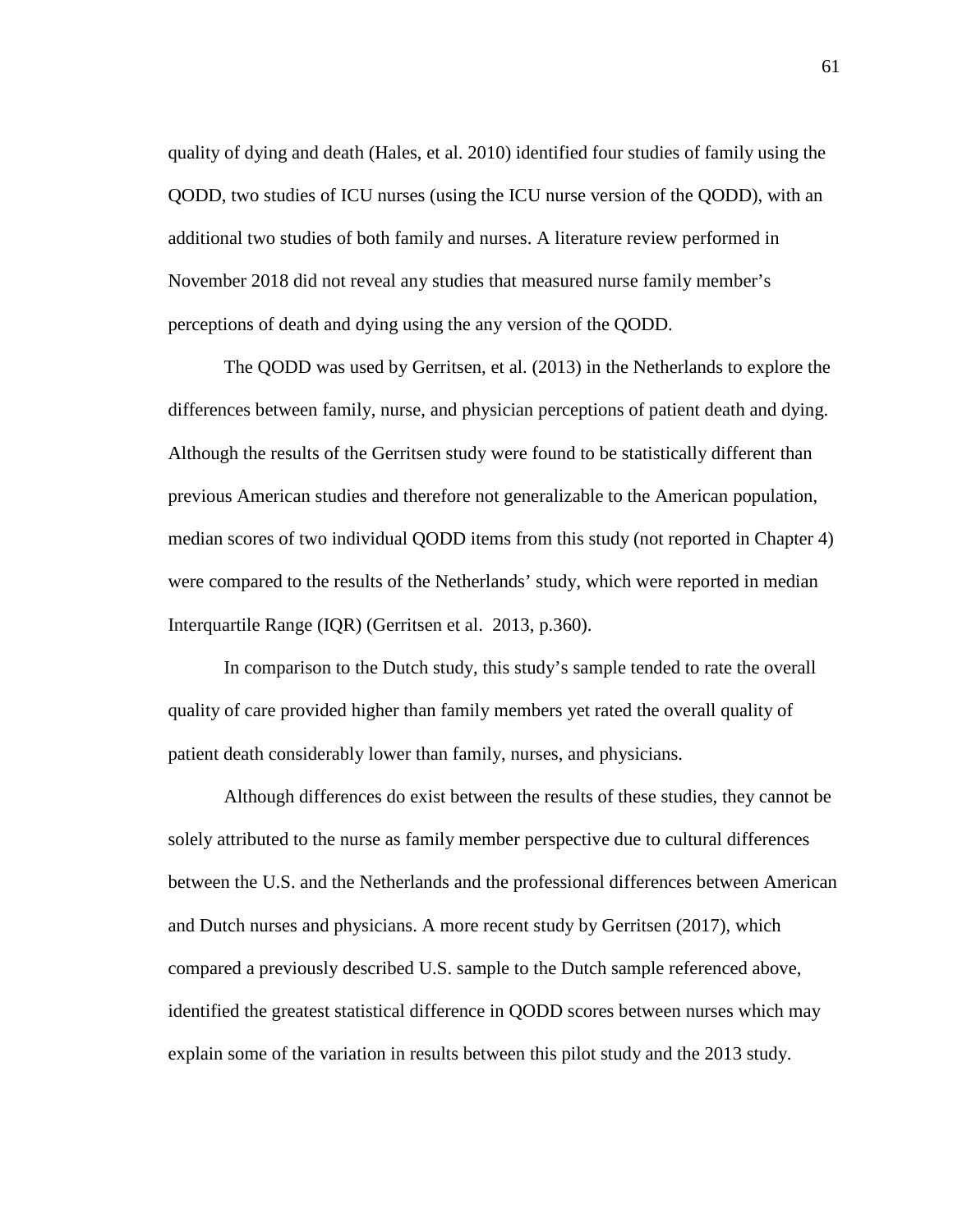In a U.S. study conducted in 2005, family, nurse, attending, and resident physician perceptions of patient death and dying were examined using the newly created 21-item ICU version of the QODD (Levy, et al. 2005). Results of the study demonstrated significant variation between family member total QODD mean scores (m=77.7, *SD* = 9.3) and nurses (m=66.9, *SD* = 16.3). Nurse family member perceptions of patient quality of death and dying in this pilot study (m=60.75,  $SD = 21.02$ ), demonstrating closer alignment with the nurse perceptions rather than family perceptions.

# **Family Satisfaction with Care in the Intensive Care Unit during and after Withdrawal of Life-sustaining Treatment**

Family satisfaction with care during and after WOLST was measured in this pilot study using the FS-ICU 24-item version. The total FS-ICU mean score was  $67.75$  (*SD* = 21.54), the Care subscale score was  $67.82$  (*SD* = 21.05), and the Decision-making subscale score was  $69.30$  ( $SD = 23.48$ ) on a scale from 0-100, with higher scores associated with higher family satisfaction. Additional detail regarding perceptions of nursing care (specifically) was provided in response to an open-ended question included in the on-line survey.

Results of this study indicated moderately positive satisfaction with overall care and decision-making. Extreme positive responses to the open-ended question aligned with higher scores on the total FS-ICU and Care subscale means scores, while extreme negative responses aligned with lower scores (see Chapter 4). In comparison to a larger study ( $n = 1211$ ) conducted in 2012 in Washington state that reported a mean total FS-ICU score of 76.6 ( $SD = 20.6$ ), Care subscale mean of 77.7 ( $SD = 20.6$ ), and Decisionmaking subscale mean of 75.2 (*SD* = 22.6) (Osborn, et al 2012), this study's participants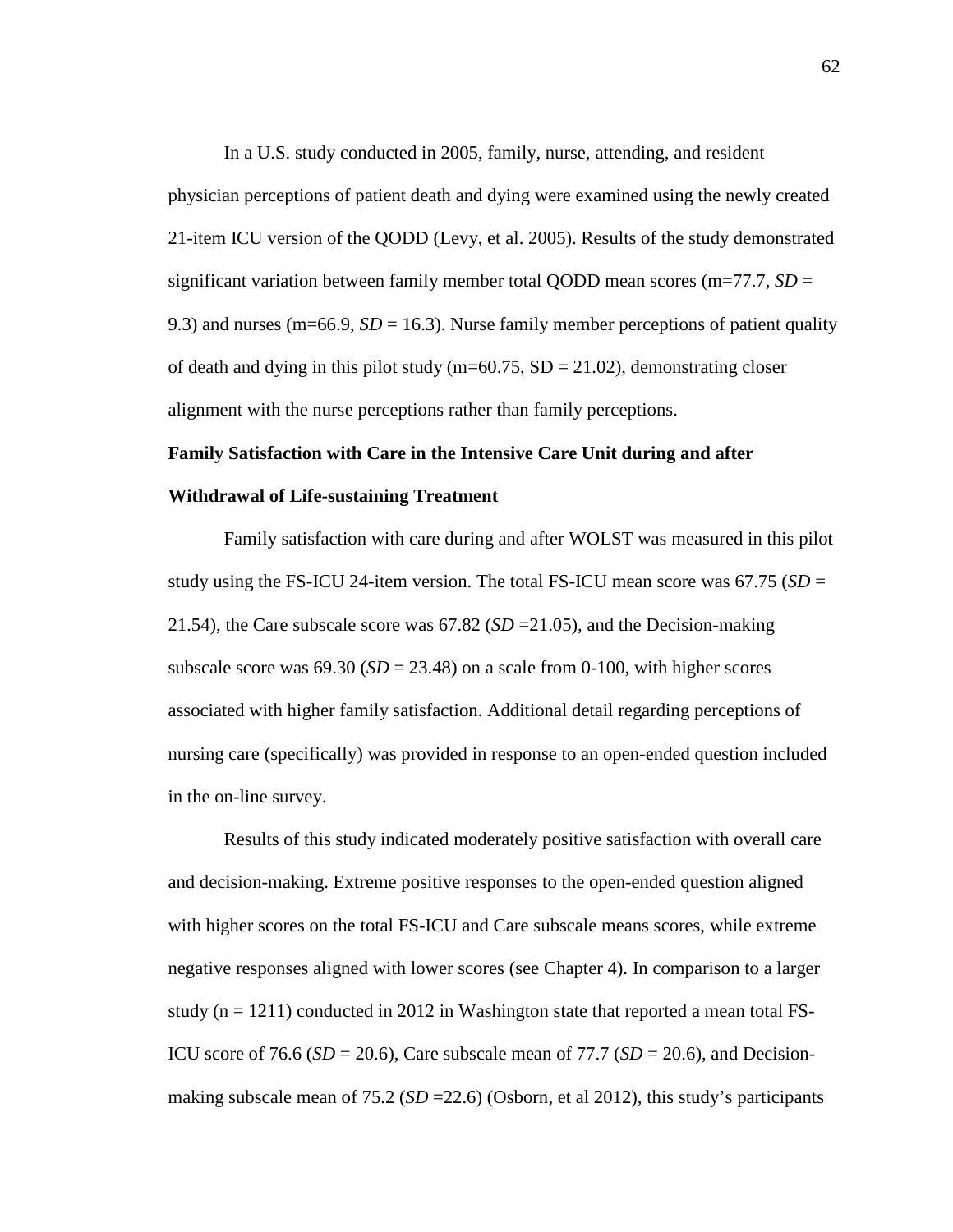tended to have a significantly lower satisfaction with care and decision-making than a more diverse population.

**Components of quality care in the ICU at end of life.** Previous research has identified key components of care at EOL associated with increased family satisfaction (Hinkle, et al. 2015). In regard to nursing care specifically, family members are more satisfied when nurses meet *their* emotional needs rather than when they display technical expertise in caring for the patient (Bussman, et al. 2013; Fox-Wasylyshyn, Maher, and Williamson, 2005). Participants in this study who had extreme positive responses in regard to nursing care uniformly described the care and compassion of the nurses, not their technical or medical knowledge as one participant described. "The nurses were fantastic in explaining everything and making sure we were doing ok emotionally".

In contrast, one participant described the nursing care her mother received in these terms, "I expected to be treated the way I would treat others, especially colleagues. In my situation, I wish the nurses had been more empathetic and involved". The mean score for participants on item 8 (courtesy, respect and compassion you were given by ICU staff), demonstrated moderately high satisfaction (m=70.31,  $SD = 29.18$ ) with this aspect of care, while the mean score on item 6 (how well the ICU staff showed an interest in your needs in terms of emotional support), demonstrated greater variability and somewhat lower satisfaction (m=58.33, *SD* =34.93) with emotional support.

**Communication and satisfaction with care in the ICU.** Various aspects of communication have also been identified as playing a role in satisfaction with care at EOL (Hinkle, et al. 2015). Clearly communicating results of diagnostic exams or labs and their relevance in terms the family can understand, describing procedures, what to expect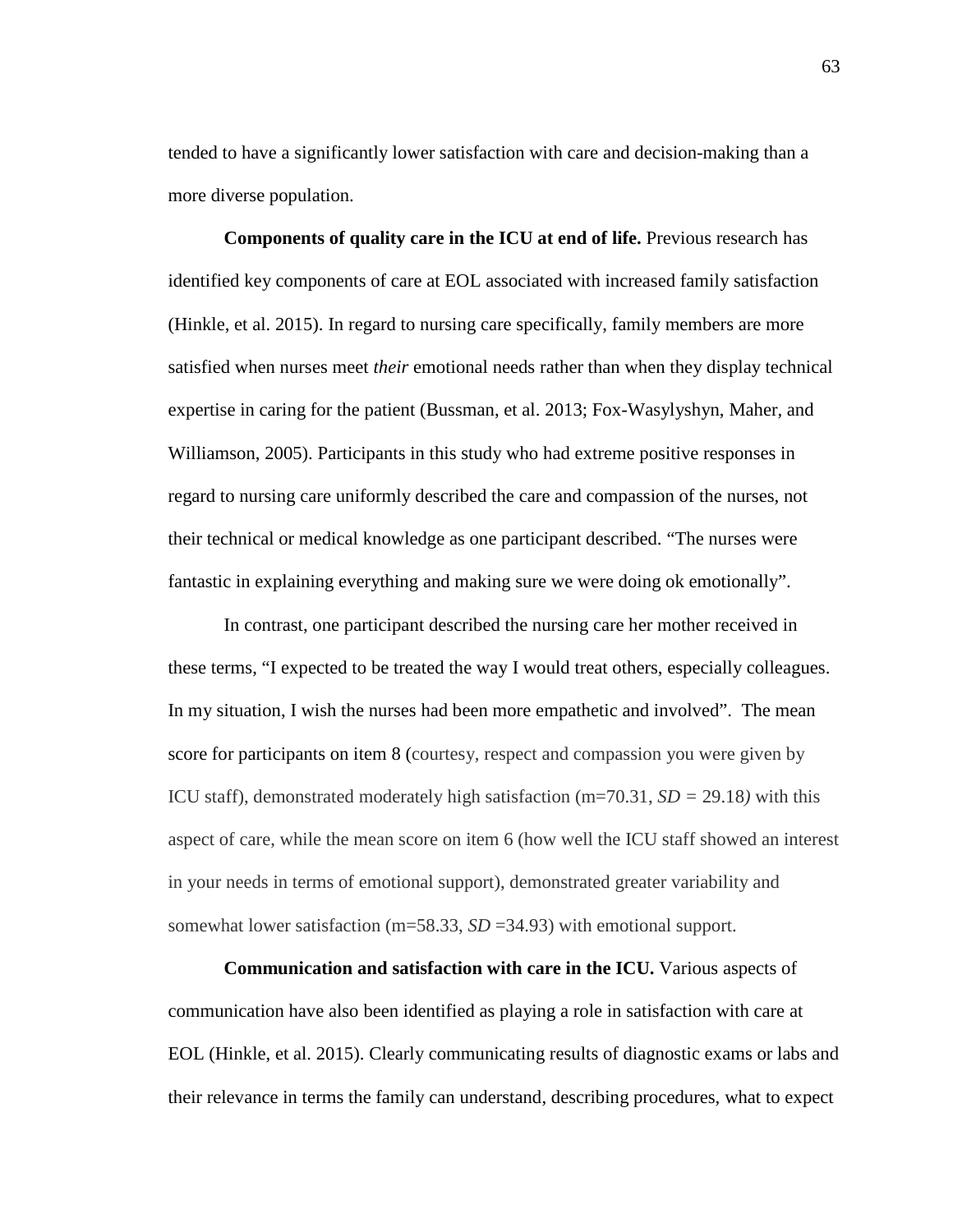during WOLST, and simply talking with the family and getting to know them, improves satisfaction with care (Nelson et al. 2010). See below for individual items on the FS-ICU which address communication:

10. How often nurses communicated to you about your family member's condition (m=69.12, *SD =*28.66*)*

15. How often doctors communicated to you about your family member's condition (m=54.41, *SD =*36.70)

16. Willingness of ICU staff to answer your questions (m=67.19, *SD* = 25.36)

17. How well ICU staff provided you with explanations that you understood  $(m=65.00, SD = 28.03)$ 

18. The honesty of information provided to you about your family member's condition (m=69.12,  $SD = 24.25$ )

19. How well ICU staff informed you what was happening to your family member and why things were being done (m=66.67,  $SD = 26.13$ )

Mean scores on these different aspects of communication (except for the item related to MD communication) closely align with the total FS-ICU mean score of 67.75  $(SD = 21.54)$  and support previous research indicating the importance of communication in family satisfaction with overall care in the ICU.

# **Perceptions of Quality of Patient Death and Dying and Family Satisfaction in the Intensive Care Unit**

Quantitative data analysis conducted for this study and detailed in Chapter 4 revealed no association between participants' total QODD and total FS-ICU mean scores despite previous research which demonstrated strong correlation between the two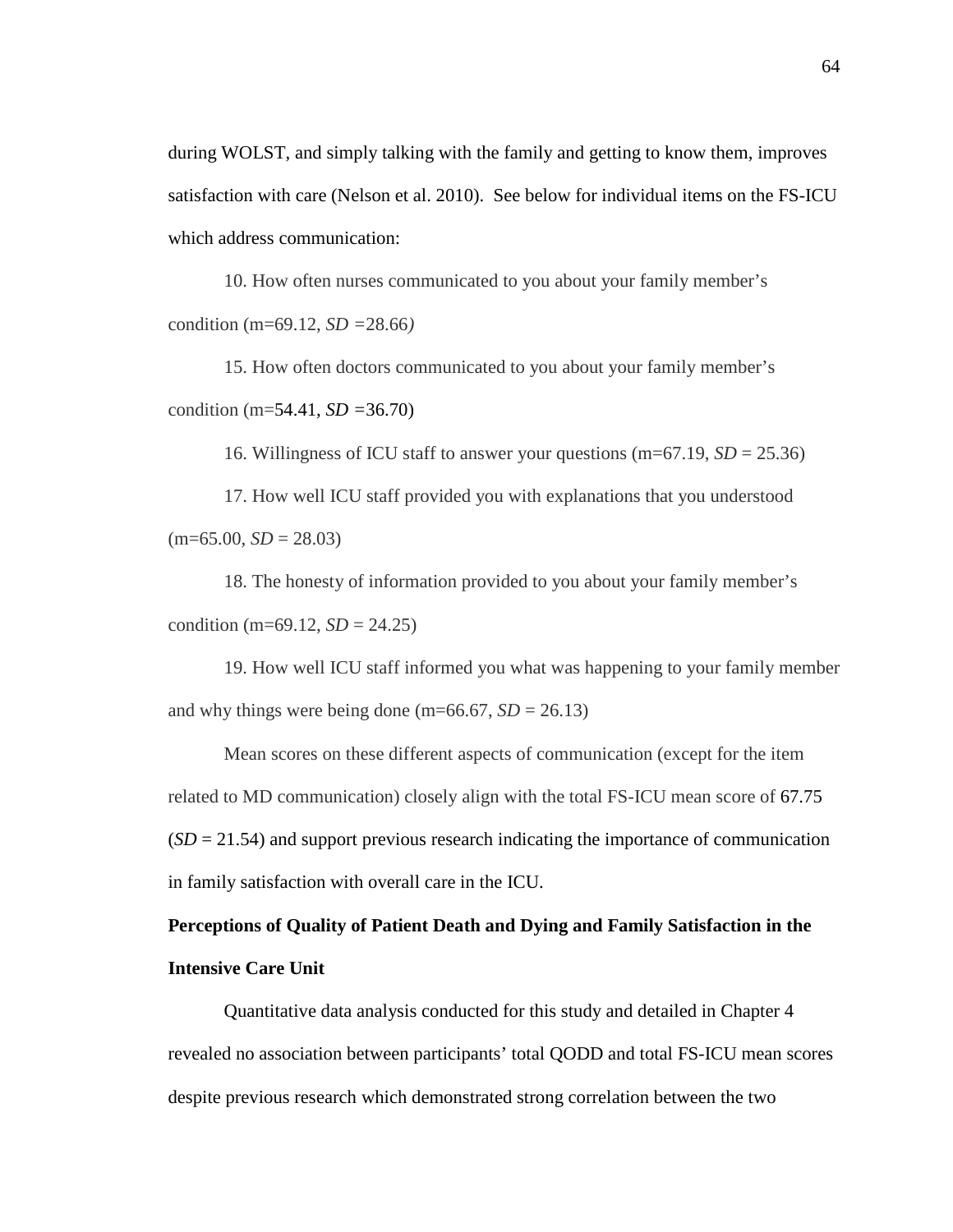instruments (Wall, et al. 2007). Indeed, in many cases, participant's total mean QODD score was markedly higher or lower than their total mean FS-ICU score. Analysis of the qualitative data collected for this study demonstrated similar disparities between perceptions of a good death and satisfaction with nursing care.

There could be several factors that impacted the association between QODD and FS-ICU mean scores. First, participants in this study were *nurse* family members and their professional experience may have biased or influenced their perceptions of both quality of death and care. Second, this study had a small sample size and the extreme negative experience of one participant (m=11.76) may have unduly skewed the results.

#### **Study Strengths and Limitations**

This pilot studied examined nurse family member perceptions of care and the quality of patient death and dying in the ICU after WOLST. Past research of End-of-Life care in the ICU has focused on either the family or nurses, sometimes comparing the two groups to determine differences in perspectives and priorities. This study sought to examine the intersection of these two identities with the family version of the QODD V.3.2 and the FS-ICU instruments as well as open-ended questions. The strengths of this study were its unique sample population and use of the most reliable instruments known to produce valid data for EOL research.

There were several limitations of this pilot study. The most significant limitation is the small sample size of 17 participants which impacts generalizability. Two issues may have impacted study sample size. First, the method of participant recruitment was limited to nurses who visited the American Association of Critical Care Nurses (AACN) website (aacn.org). The study was listed on the "Participate in Research Studies"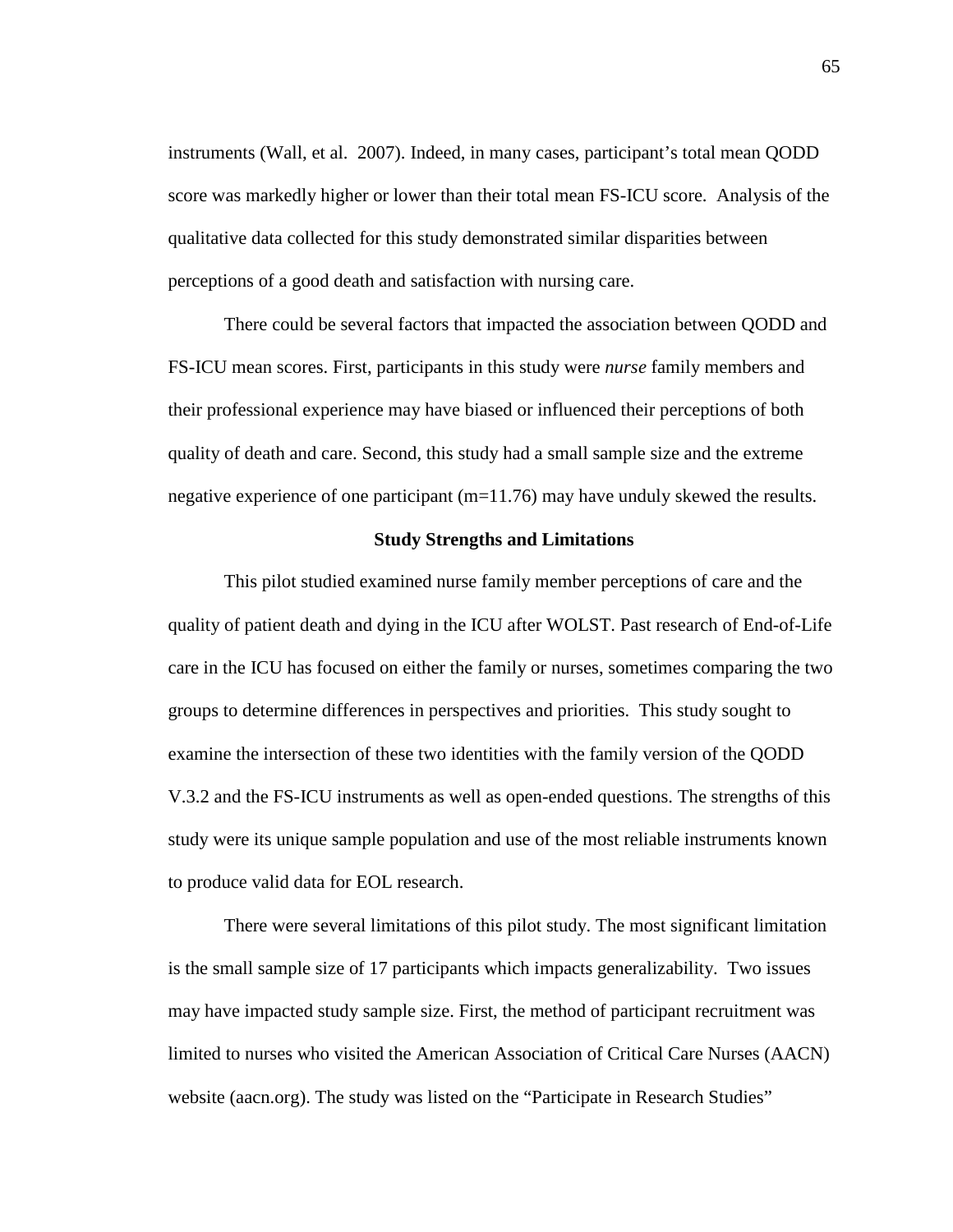webpage, which is not listed on the main page menu and may be difficult to find for casual visitors to the site. Second, the timing of the study listing (beginning of December 2018) may have also been a factor in the low response rate. Another limitation is that the participants were predominantly female (87.5%), Caucasian (66.7%), critical care nurses (50.0%), and chose to participate, all of which may have biased the results. Lastly, participants' recall of the death and dying of their loved one may have been impacted by the passage of time, grief, or other unknown variables.

# **Implications for Future Nursing Research**

Past research has demonstrated nurses tend to view EOL care in the ICU less positively than family members or attending physicians (Gerritsen, et al. 2017, Levy et al. 2005, Levy et al 2012). Results of this study support these findings, with a total QODD mean score for all participants (m=60.75,  $SD = 21.02$ ), near the lowest family OODD mean score reported in any study (m=60.0, *SD* =14.0) (Mularski et al 2005) and a total mean FS-ICU of  $67.75$  ( $SD = 21.54$ ), significantly lower than the total FS-ICU mean score 76.6 (*SD* = 20.6) for a large U.S. study (Osborn et al. 2012).

This pilot study's results demonstrated disparity between nurse family member perceptions of patient death and dying and satisfaction with care in the ICU after the WOLST and lower levels of satisfaction with care than previous larger study populations. Further examination of this phenomena with a larger, more diverse study population would enhance understanding of the differences and similarities between nurse and family perspectives in regard to family member death and nursing care and add to the growing body of EOL research.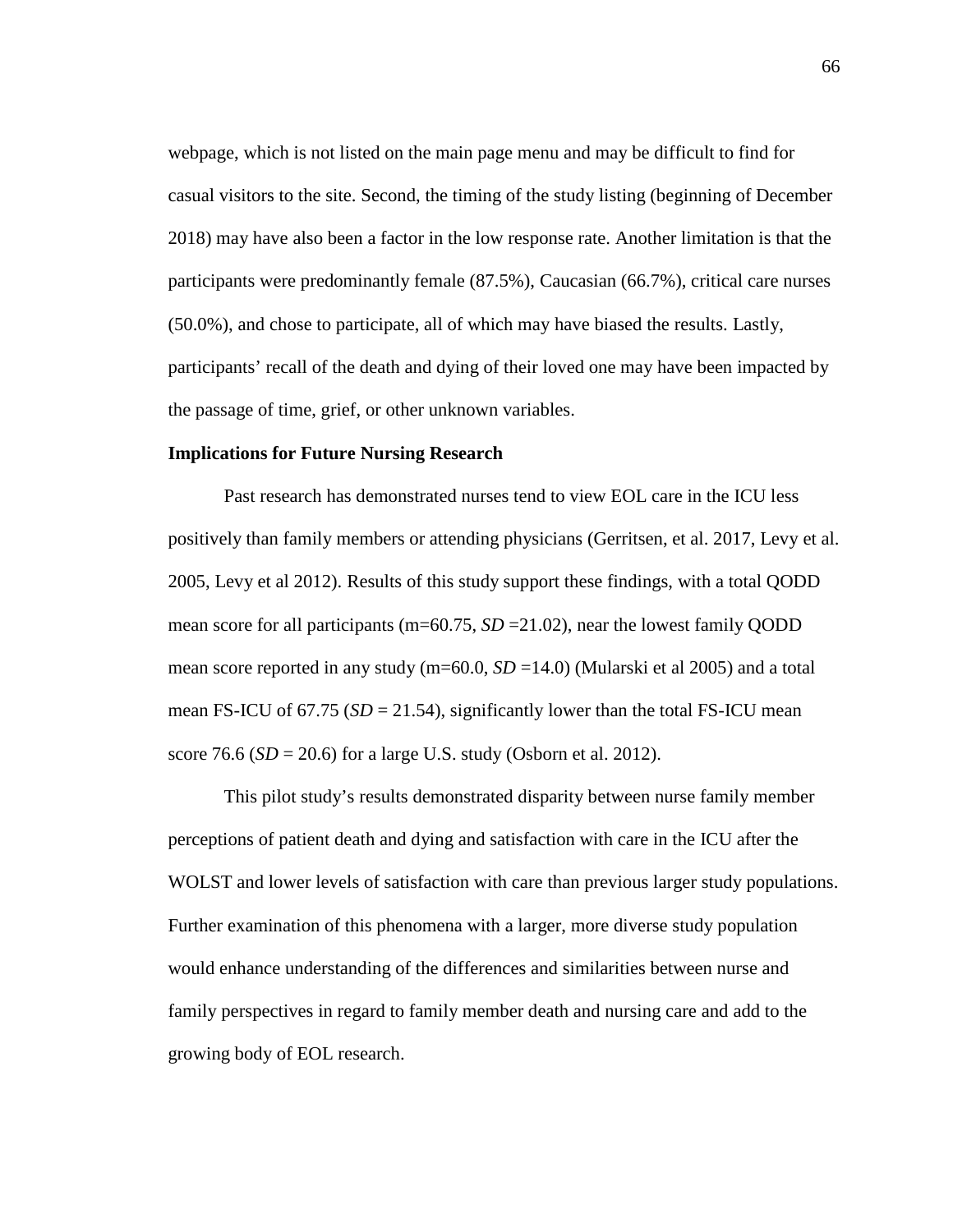#### **Summary**

This pilot study sought to examine nurse perceptions of the quality of family member death and satisfaction with nursing care during and after the WOLST within the ICU setting. Results of this study demonstrated moderate levels of nurse family member satisfaction with care and moderately positive perceptions of the quality of patient death, though significantly lower than family member levels of satisfaction and quality of death reported in earlier research studies. Results of this study also indicated no correlation between satisfaction with care and perceptions of the quality of family member death in contrast to earlier research that found a strong correlation.

## **Conclusion**

Results of this study indicate there are differences in the way nurse family members perceive the quality of a loved one's death, care, and decision-making in the ICU in comparison to family members who are not nurses. These results may provide researchers with potential lines of future inquiry.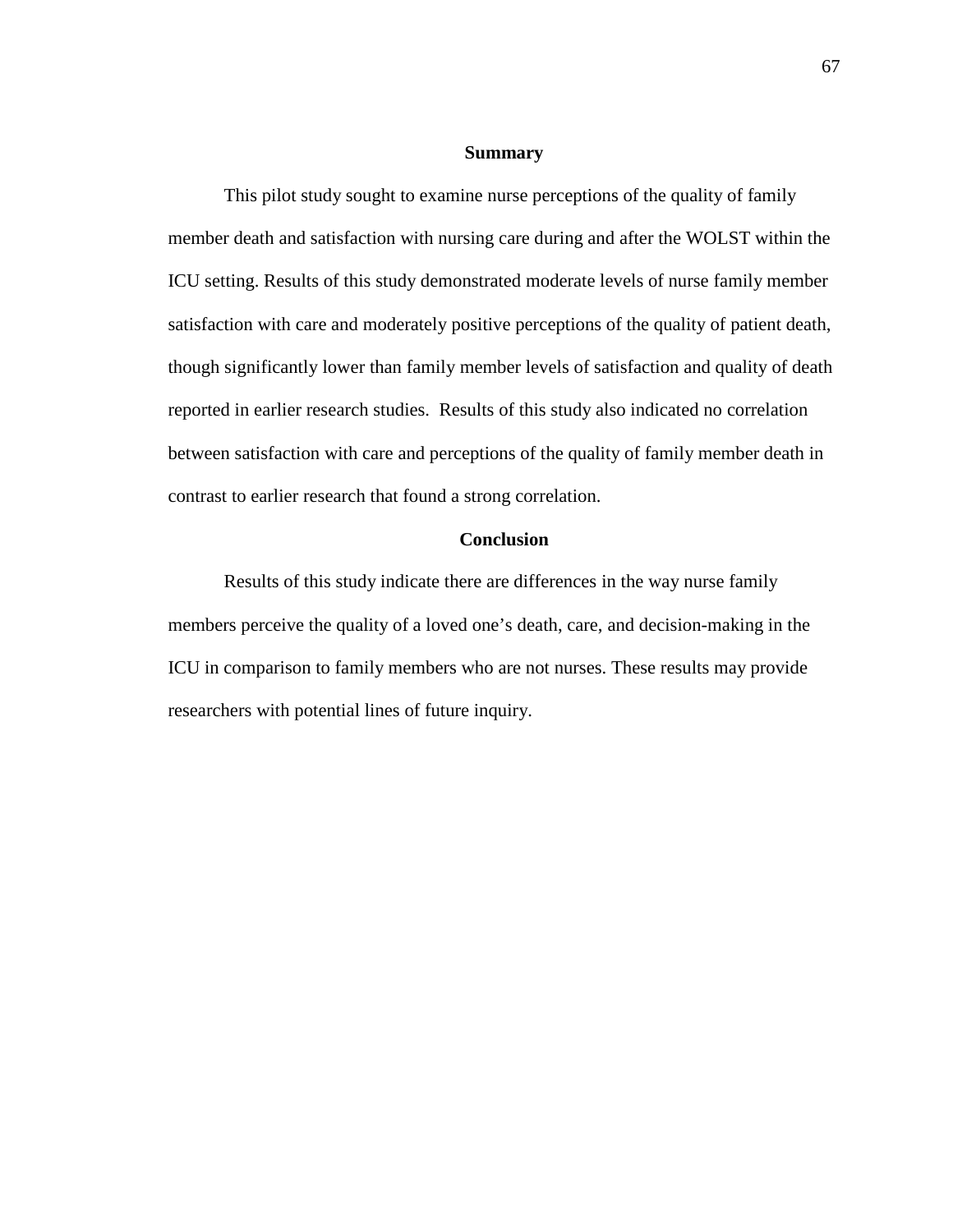#### **References**

- Angus, D. C., Barnato, A. E., Linde-Zwirble, W. T., Walter, T., Weissfield, L. A., Watson, S. R.,...Rubenfeld, G. D. (2004). Use of intensive care at the end of life in the United States: An epidemiologic study. Critical Care Medicine, 32, 638- 643.
- Aslakson, R. A., Curtis, J. R., & Nelson, J. E. (2014). The changing role of palliative care in the ICU. Critical care medicine, 42(11), 2418-28.
- Beckstrand, R. L., Callister, L. C., & Kirchhoff, K. T. (2006). Providing a "good death": Critical care nurses' suggestions for improving end-of-life care. American Journal of Critical Care, 15(1), 38-45. Retrieved from http://0 web.ebscohost.com.sally.sandiego.edu
- Beckstrand, R. L., & Kirchhof, K. T. (2005, September). Providing end-of-life care to patients: Critical care nurses' perceived obstacles and supportive behaviors. American Journal of Critical Care, 14(5), 395-403. Retrieved from http://www.ebscohost.sandiego.edu
- Bratcher, J. R. (2010). How do critical care nurses define a good death in the intensive care unit? Critical Care Nursing Quarterly, 33(1), 87-99. Retrieved from http://0 ovidsp.tx.ovid.com.sally.sandiego.edu
- Bussmann, S., Muders, P., Zahrt-Omar, C. A., Pinzon, L. C., Claus, M., Schildmann, J., & Weber, M. (2013, December 2). Improving end-of-life care in hospitals: A qualitative analysis of bereaved families' experiences and suggestions. American Journal of Hospice and Palliative Medicine, 1-8. http://dx.doi.org/10.1177/1049909113512718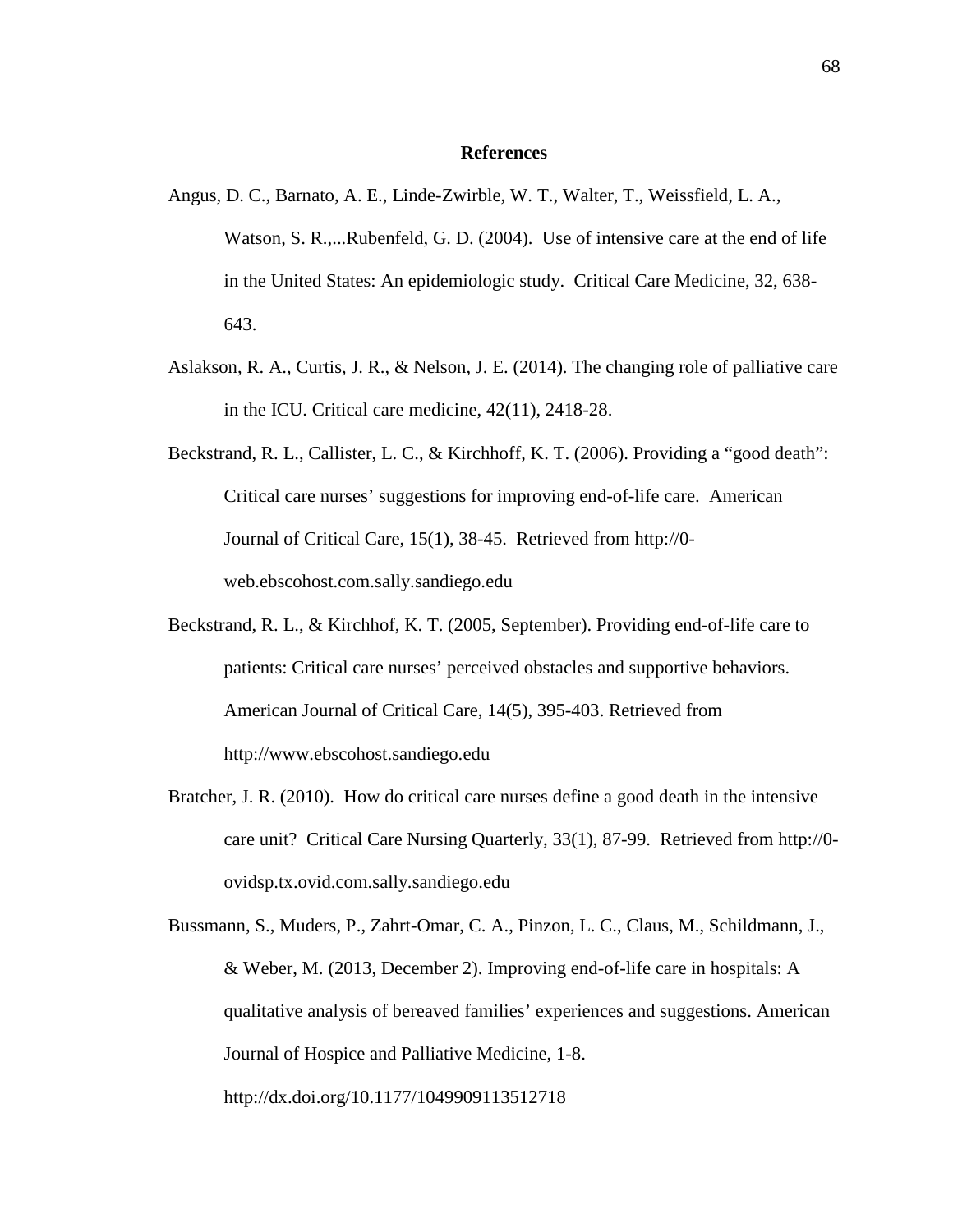- Centers for Medicare and Medicaid Services. (2013). HCAHPS fact sheet. Retrieved from http://www.hcahpsonline.org
- Chapple, H. S. (2010). No place for dying: American hospitals and the ideology of rescue. Walnut Creek, CA: Left Coast Press, Inc.
- Costello, J. (2005). Dying well: Nurses' experience of good and bad deaths in hospital. Journal of Advanced Nursing, 54(5), 594-601. Retrieved from http://0 ovidsp.tx.ovid.com.sally.sandiego.edu
- Cruz-Oliver, D.M., Talamantes, M., Sanchez-Reilly, S. (2014). What evidence is available on end-of-life (EOL) care and Latino elders? A literature review. American Journal of Hospice and Palliative Medicine, 31(1). 87-97. http://dx.doi.org/10.1177/1049909113480841
- Curtis, J. R. (2005). Interventions to improve care during withdrawal of life-sustaining treatments [Supplement]. Journal of Palliative Medicine, 8(1), S-116-S-131. http://dx.doi.org/10.1089/jpm.2005.8.s-116
- Curtis, J. R., Patrick, D. L., Engelberg, R. A., Norris, K. E., Asp, C. H., & Byock, I. R. (2002). A measure of the quality of dying and death: Initial validation using after-death interviews with family members. Journal of Pain and Symptom Management, 24(1), 17-31.
- Curtis, J. R., Treece, P. D., Nielsen, E. L., Downey, L., Shannon, S. E., Braungardt, T., ... Engelberg, R. A. (2008). Integrating palliative and critical care: evaluation of a quality-improvement intervention. American Journal of Respiratory Critical Care Medicine, 178, 269-275. http://dx.doi.org/10.1164/rccm.200802-272OC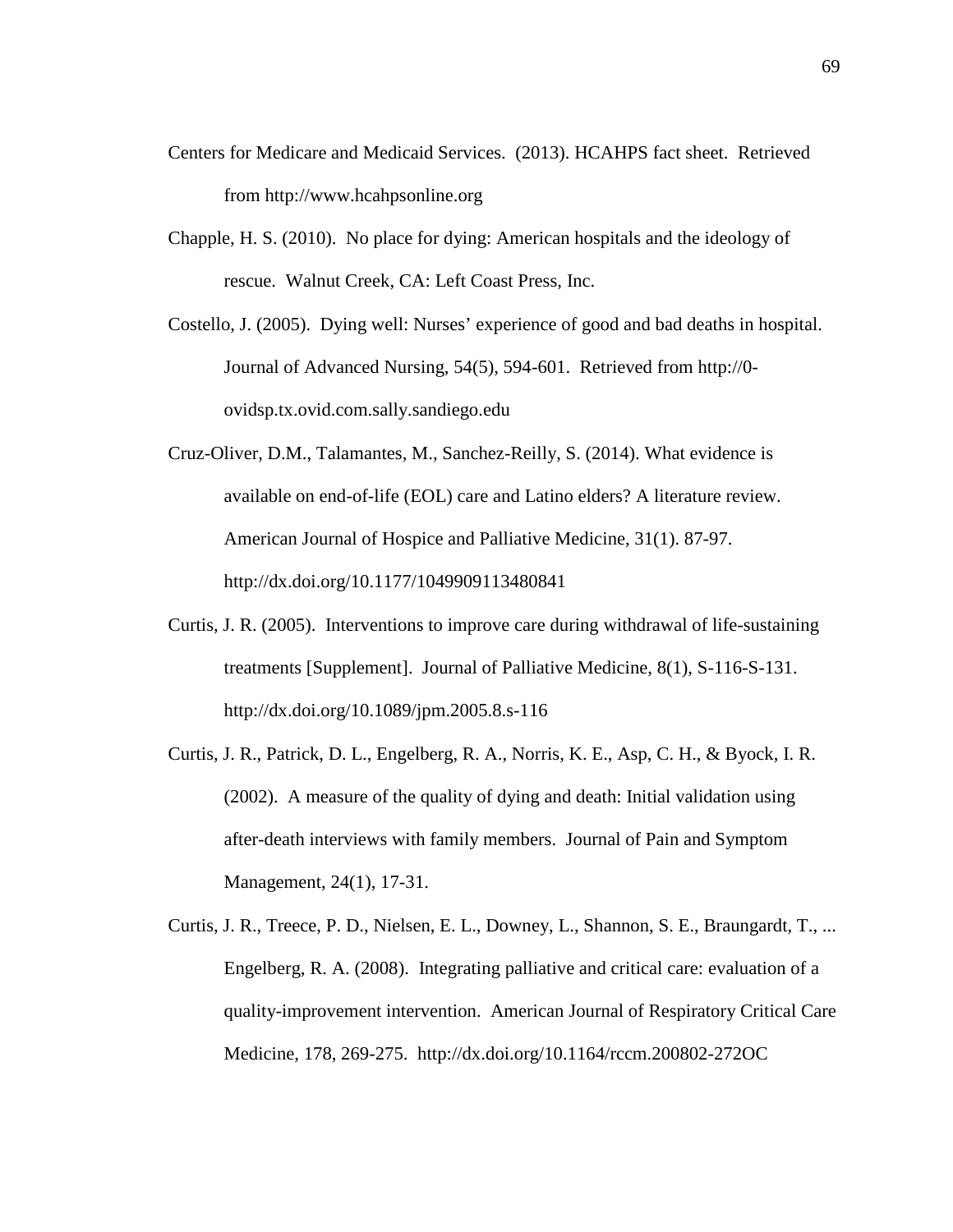- DeCato, T. W., Engelberg, R. A., Downey, L., Neilsen, E. L., Treece, P. D., Back, A. L., ... Curtis, J. R. (2013). Hospital variation and temporal trends in palliative and end-of-life care in the ICU. Critical Care Medicine, 41, 1405-1411. http://dx.doi.org/10.1097/CCM.0b013e318287f289
- DelVechio-Good, M. D., Gadmer, N. M., Ruopp, P., Lakoma, M., Sullivan, A. M., Redinbaugh, E., ... Block, S. D. (2004). Narrative nuances on good and bad deaths: Internists' tales from high-technology work places. Social, Science, & Medicine, 58(5), 939-953. http://dx.doi.org/10.1016/j.socscimed.2003.10.043
- Downey, L., Curtis, J. R., Lafferty, W. E., Herting, J. R., & Engelberg, R. A. (2009). The quality of death and dying questionnaire (QODD): Empirical domains and theoretical perspectives. Journal of Pain and Symptom Management, 39(1), 9-22. http://dx.doi.org/10.1016/j.jpainsymman.2009.05.012
- Espinosa, L., Young, A., Symes, L., Haile, B., & Walsh, T. (2010, July-September). ICU nurses experiences in providing terminal care. Critical Care Nursing Quarterly, 33(3), 273-281. Retrieved from http://www.ebscohost.com.sally.sandiego.edu
- Field, M. J., & Cassel, C. K. (1997). Approaching death: Improving care at the end of life. Washington, DC: National Academy Press.
- Fox-Wasylyshyn, S.M., El-Masri, M.M., Williamson, K.M. (2005, Sept/Oct). Family perceptions of nurses' roles toward family members of critically ill patients: A descriptive study. Heart & Lung, 34(5), 335-344. http://doi.org/10.1016/j.hrtlng.2005.03.001
- Friedenberg, A. S., Levy, M. M., Ross, S., & Evans, L. E. (2012, November 4). Barriers to end-of-life care in the intensive care unit: Perceptions vary by level of training,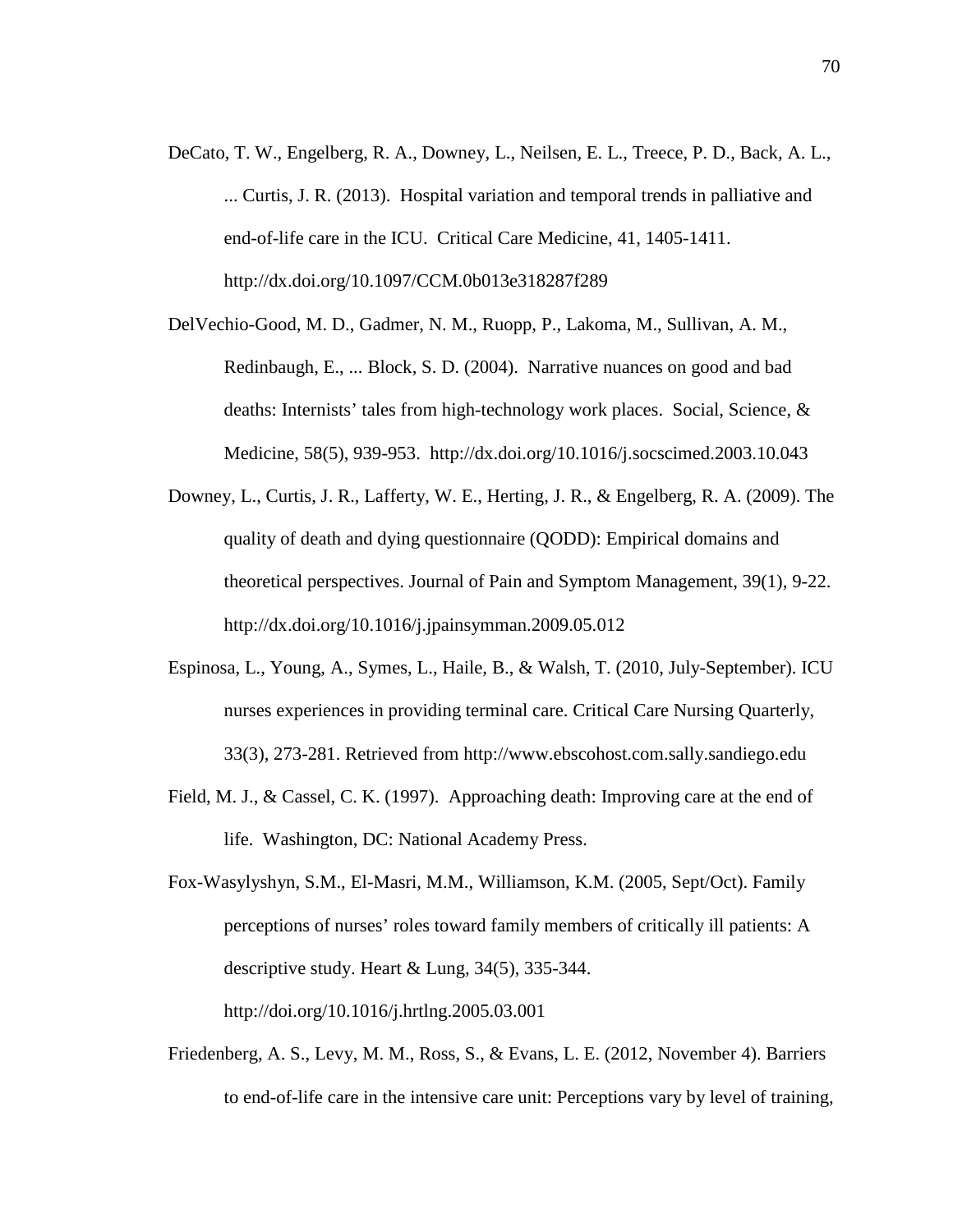discipline, and institution. Journal of Palliative Medicine, 15(4), 404-411. http://dx.doi.org/10.1089/jpm.2011.0261

- Galanos, A. N., Morris, D. A., Pieper, C. F., Poppe-Ries, A. M., & Steinhauser, K. E. (2012). End-of-life care at an academic medical center: Are attending physicians, house staff, nurses, and bereaved family members equally satisfied? Implications for palliative care. American Journal of Hospice & Palliative Medicine, 29(1), 47- 52. http://dx.doi.org/10.1177/1049909
- Gerritsen, R. T., Hofhuis, J. G., Koopmans, M., Van der Woude, M., Bormans, L., Hovingh, A., & Spronk, P. E. (2013, February). Perception by family members and ICU staff of the quality of dying and death in the ICU: A prospective multicenter study in the Netherlands. Chest, 143(2), 357-363. Retrieved from [http://journal.publications.chestnet.org](http://journal.publications.chestnet.org/)
- Gerritsen, R.T., Koopmans, M., Hofhuis, J.G.M., Curtis, J.R., Jensen, H.I., Zijlstra, J.G., Engelberg, R.A., & Spronk, P.E. (2017, February). Comparing quality of dying and death perceived by family members and nurses for patients dying in US and Dutch ICUs. Chest, 151(2), 298-307. http://doi.org/10.1016/j.chest.2016.09.003
- Giles, T.M., Hall, K.L. (2014, July). Qualitative systematic review: the unique experiences of the nurse-family member when a loved one is admitted with a critical illness. Journal of Advanced Nursing, 70(7), 1451-1464. Retrieved from http://ovidsp.tx.ovid.com
- Giles, T.M., Williamson, V. (2015). Torn between dual roles: the experiences of nursefamily members when a loved one is hospitalised in a critical condition. Journal of Clinical Nursing, 24, 3095-3106. http://dxdoi.org/10.1111/jocn.12900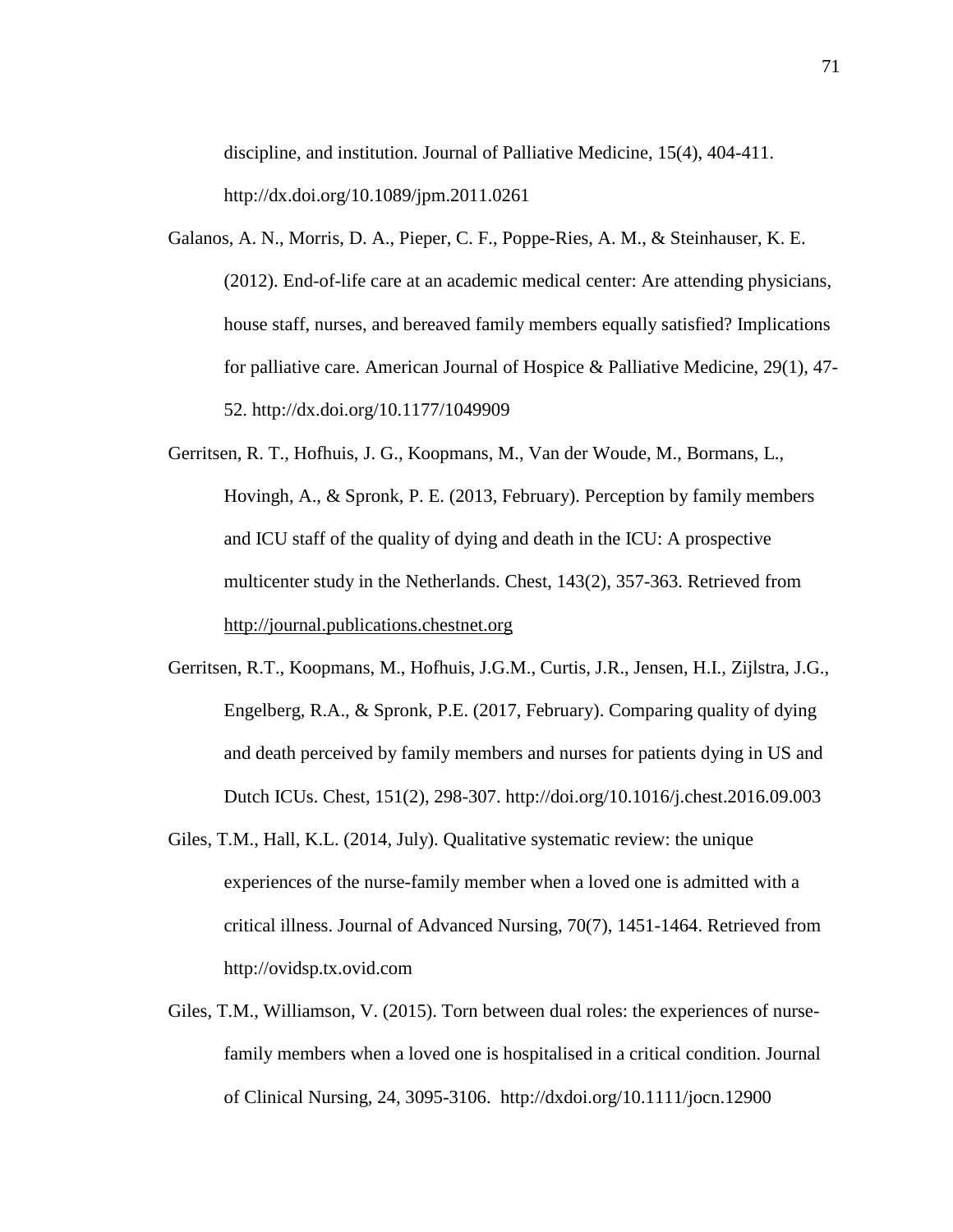Glaser, B. G., & Strauss, A. L. (1965). Awareness of dying. Chicago, IL: Aldine.

- Granda-Cameron, C., & Houldin, A. (2012, February 23). Concept analysis of good death in terminally ill patients. American Journal of Hospice and Palliative Medicine, 29(8), 632-639. http://dx.doi.org/10.1177/1049909111434976
- Gutierrez, K. M. (2012). Prognostic communication of critical care nurses and physicians at end of life. Dimensions of Critical Care Nursing, 31(3), 170-181. http://dx.doi.org/10.1097/DCC.0b013e31824e0022
- Hales, S., Gagliese, L., Nissim, R., Zimmermann, C., & Rodin, G. (2012, February 2). Understanding bereaved caregiver evaluations of the quality of dying and death: An application of cognitive interviewing methodology to the Quality of Dying and Death questionnaire. Journal of Pain and Symptom Management, 43(2), 195- 204. http://dx.doi.org/10.1016/j.jpainsymman.2011.03.018
- Hales, S., Zimmermann, C., & Rodin, G. (2010). The quality of dying and death: a systematic review of measures. Palliative Medicine, 24(2), 127-144. http://dx.doi.org/10.1177/0269216309351783
- Hall, M. J., Levant, S., & DeFrances, C. J. (2013). Trends in inpatient hospital deaths: National hospital discharge survey, 2000-2010 [NCHS data brief, no. 118]. Retrieved from<http://www.cdc.gov/nchs/data/databriefs/db118.htm>
- Hartog, C. S., Schwarzkopf, D., Riedemann, N. C., Pfeifer, R., Guenther, A., Egerland, K., … Reinhart, K. (2015). End-of-life care in the intensive care unit: A patientbased questionnaire of intensive care unit staff perception and relatives' psychological response. Palliative Medicine, 29(4), 336–345. <https://doi.org/10.1177/0269216314560007>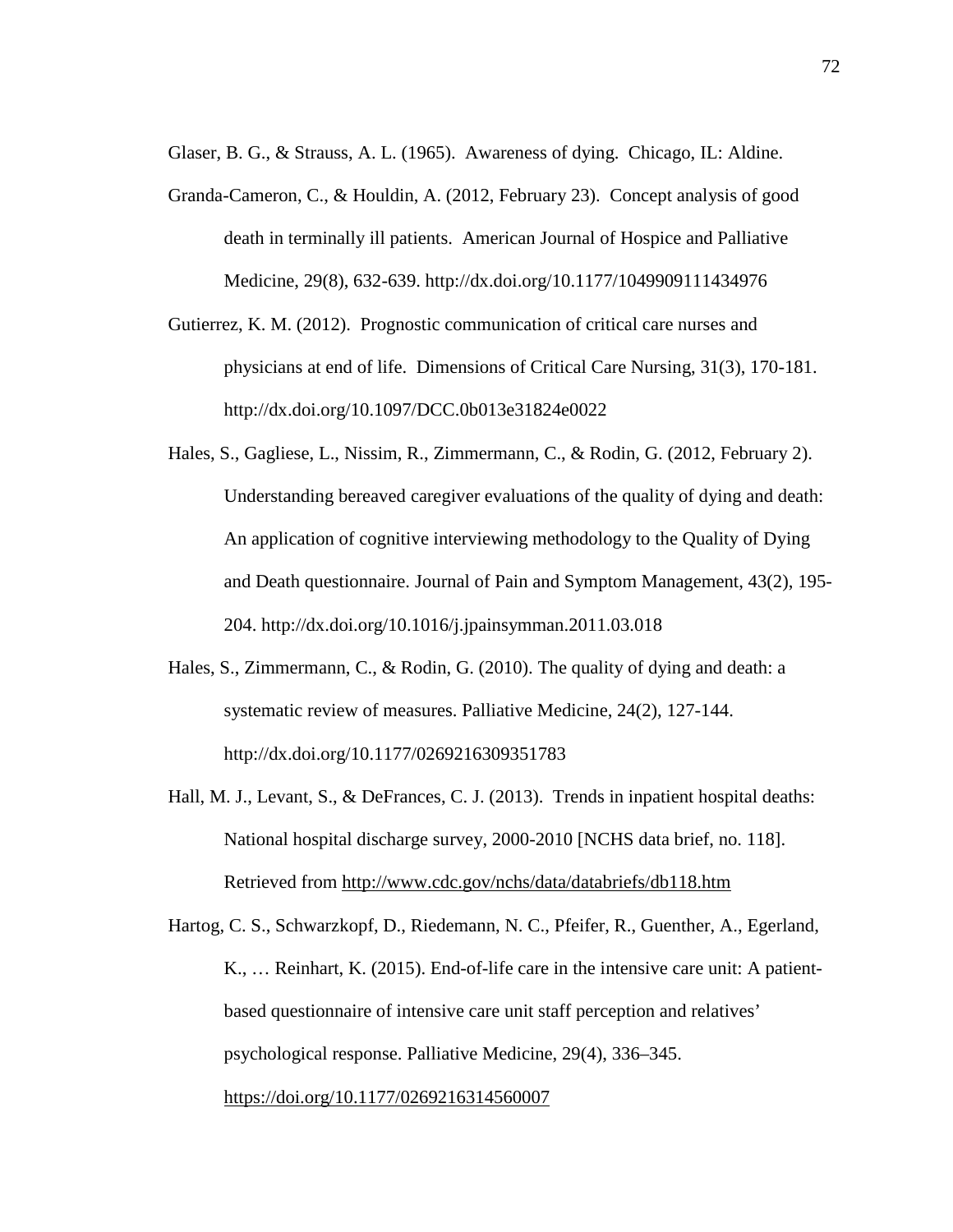- Hansen, L., Goodell, T. T., DeHaven, J., & Smith, M. (2009, May). Nurses' perceptions of end-of-life care after multiple interventions for improvement. American Journal of Critical Care, 18(3), 263-271. http://dx.doi.org/10.4037/ajcc2009727
- Hattori, K., McCubbin, M. A., & Ishida, D. N. (2006). Concept analysis of good death in the Japanese community. Journal of Nursing Scholarship, 38(2), 165-170. Retrieved from http://0-ovidsp.tx.ovid.com.sally.sandiego.edu
- Hinkle, L. J., Bosslet, G. T., & Torke, A. M. (2015, January). Factors associated with family satisfaction with end-of-life care in the ICU: A systematic review. Chest, 147(1), 82-93. http://dx.doi.org/10.1378/chest.14-1098
- Hsieh, H., & Shannon, S. E. (2005). Three approaches to qualitative content analysis. Qualitative Health Research, 15(9), 1277-1288. http://dx.doi.org/10.1177/1049732305276687
- Institutes of Medicine. (2014). Dying in America: Improving quality and honoring individual preferences near the end of life. Washington, DC: The National Academies Press.
- Kaufer, M., Murphy, P., Barker, K., & Mosenthal, A. (2008, August/September). Family satisfaction following the death of a loved one in an inner city MICU. American Journal of Hospice & Palliative Medicine, 25(4), 318-325. http://dx.doi.org/10.1177/1049909108319262
- Kehl, K. A. (2006). Moving toward peace: An analysis of the concept of a good death. American Journal of Hospice and Palliative Medicine, 23(4), 277-286. http://dx.doi.org/10.1177/1049909106290380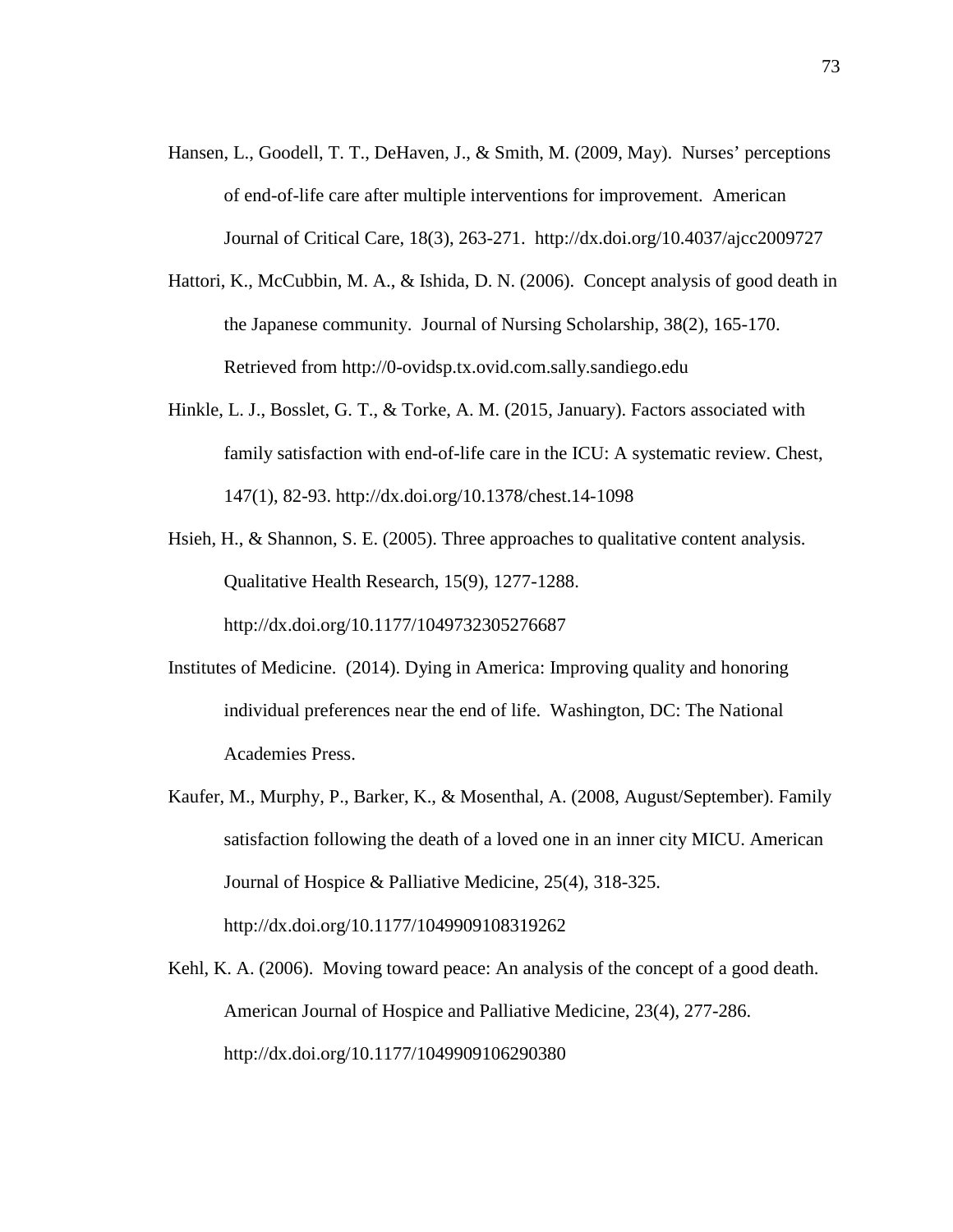- Kirchhoff, K. T., & Kowalkowski, J. A. (2010, November). Current practices for withdrawal of life support in intensive care units. American Journal of Critical Care, 19(6), 532-541. http://dx.doi.org/10.4037/ajcc2009796
- Kring, D. L. (2006). An exploration of the good death. Advances in Nursing Science, 29(3), E12-E24. Retrieved from http://0-ovidsp.tx.ovid.com.sally.sandiego.edu

Kubler-Ross, E. (1969). On death and dying. New York: Macmillan.

- Levy, C. R., Ely, W., Payne, K., Engelberg, R. A., Patrick, D. L., & Curtis, J. R. (2005). Quality of dying and death in two medical ICUs. Chest, 127(5), 1775-1783. http://dx.doi.org/10.1378/chest.127.5.1775
- Lind, R., Lorem, G. F., Nortvedt, P., & Hevroy, O. (2012). Intensive care nurses' involvement in the end-of-life process - perspectives of relatives. Nursing Ethics, 19(5), 666-676. http://dx.doi.org/10.1177/0969733011433925
- Mayland, C. R., Williams, E. M., & Ellershaw, J. E. (2008). How well do current instruments using bereaved relatives' views evaluate care for dying patients? Palliative Medicine, 22, 133-144. http://dx.doi.org/10.1177/0269216307085742
- Miyashita, M., Morita, T., Sato, K., Hirai, K., Shima, Y., & Uchitomi, Y. (2007). Factors contributing to evaluation of a good death from the bereaved family member's perspective. Psycho-Oncology, 17, 612-620. http://dx.doi.org/10.1002/pon.1283
- Mularski, R., Curtis, J. R., Osborne, M., Engelberg, R. A., & Ganzini, L. (2004). Agreement among family members in their assessment of the quality of dying and death. Journal of Pain and Symptom Management, 28(4), 306-315. http://dx.doi.org/10.1016/j.jpainsymman.2004.01.008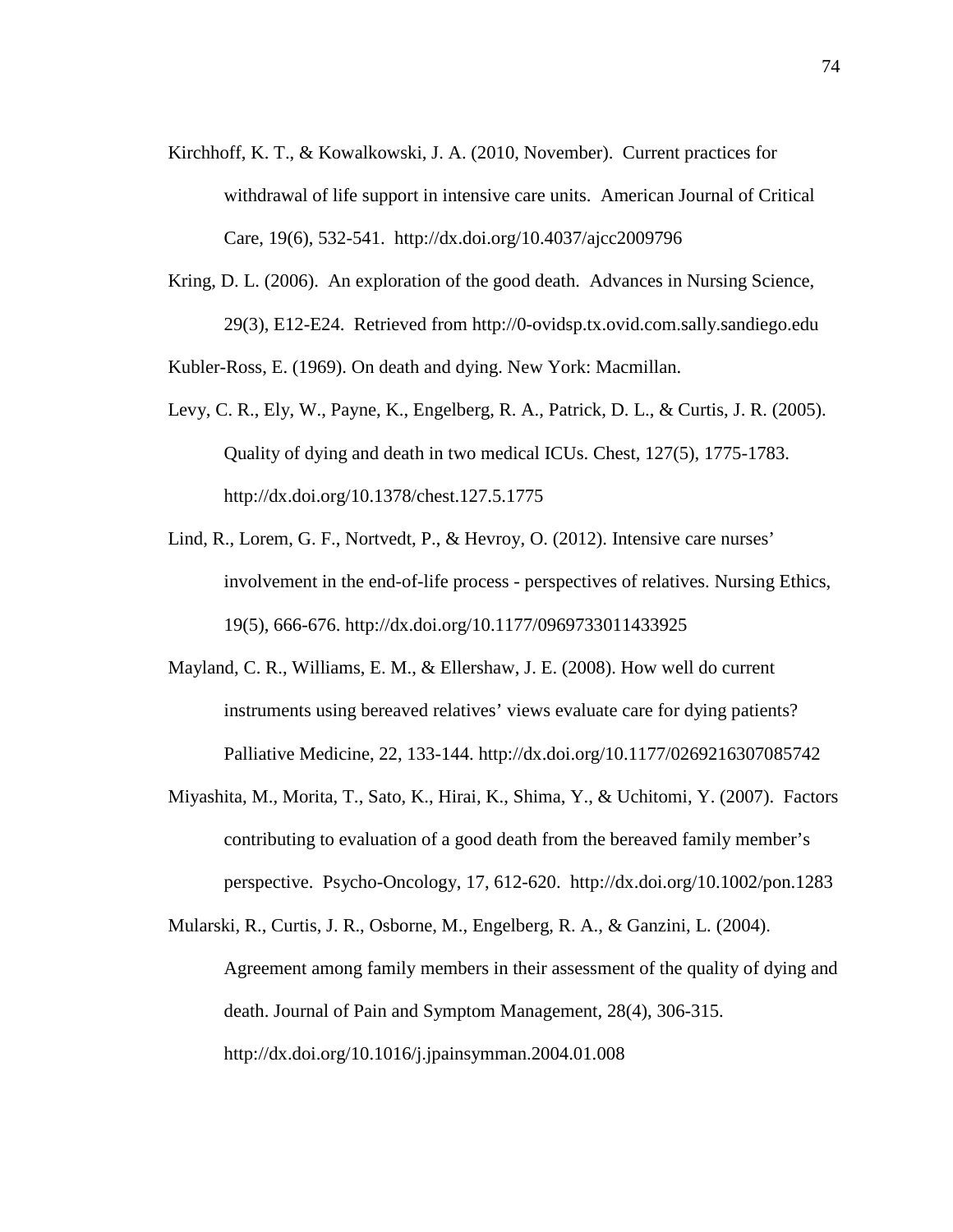- Nelson, J. E., Puntillo, K. A., Pronovost, P. J., Walker, A. S., McAdam, J. L., Ilaoa, D., & Penrod, J. (2010, March). In their own words: Patients and families define highquality palliative care in the intensive care unit. Critical Care Medicine, 38(3), 808-818. Retrieved from [http://www.ncbi.nlm.nih.gov](http://www.ncbi.nlm.nih.gov/)
- Osborn, T. R., Curtis, J.R., Nielsen, E.L., Back, A.L., Shannon, S.E., & Engelberg, R.A. (2012, November). Identifying elements of ICU care that families report as important but unsatisfactory: decision-making, control, and ICU atmosphere. Chest, 142(5), 1185-1192. doi: 10.1378/chest.11-3277
- Polit, D. F., & Beck, C. T. (2012). Nursing research: Generating and assessing evidence for nursing practice (9th ed.). [Kindle DX].
- Robichaux, C. M., & Clark, A. P. (2006). Practice of expert critical care nurses in situations of prognostic conflict at the end of life. American Journal of Critical Care, 15(5), 480-489.
- SUPPORT Principal Investigators (1995). A controlled trial to improve care for the seriously ill hospitalized patients. The study to understand prognoses and preferences for outcomes and risks of treatments (SUPPORT). JAMA, 274(20), 1591-1598. Retrieved from http://www.ncbi.nlm.nih.gov/pubmed/
- Shneidman, E. (2007). Criteria for a good death. Suicide and Life-Threatening Behavior, 37(3), 245-247. Retrieved from http://0 ovidsp.tx.ovid.com.sally.sandiego.edu
- Steinhauser, K. E., Clipp, E. C., McNeilly, M., Christakis, N. A., McIntyre, L. M., & Tulsky, J. A. (2000). In search of a good death: Observations of patients,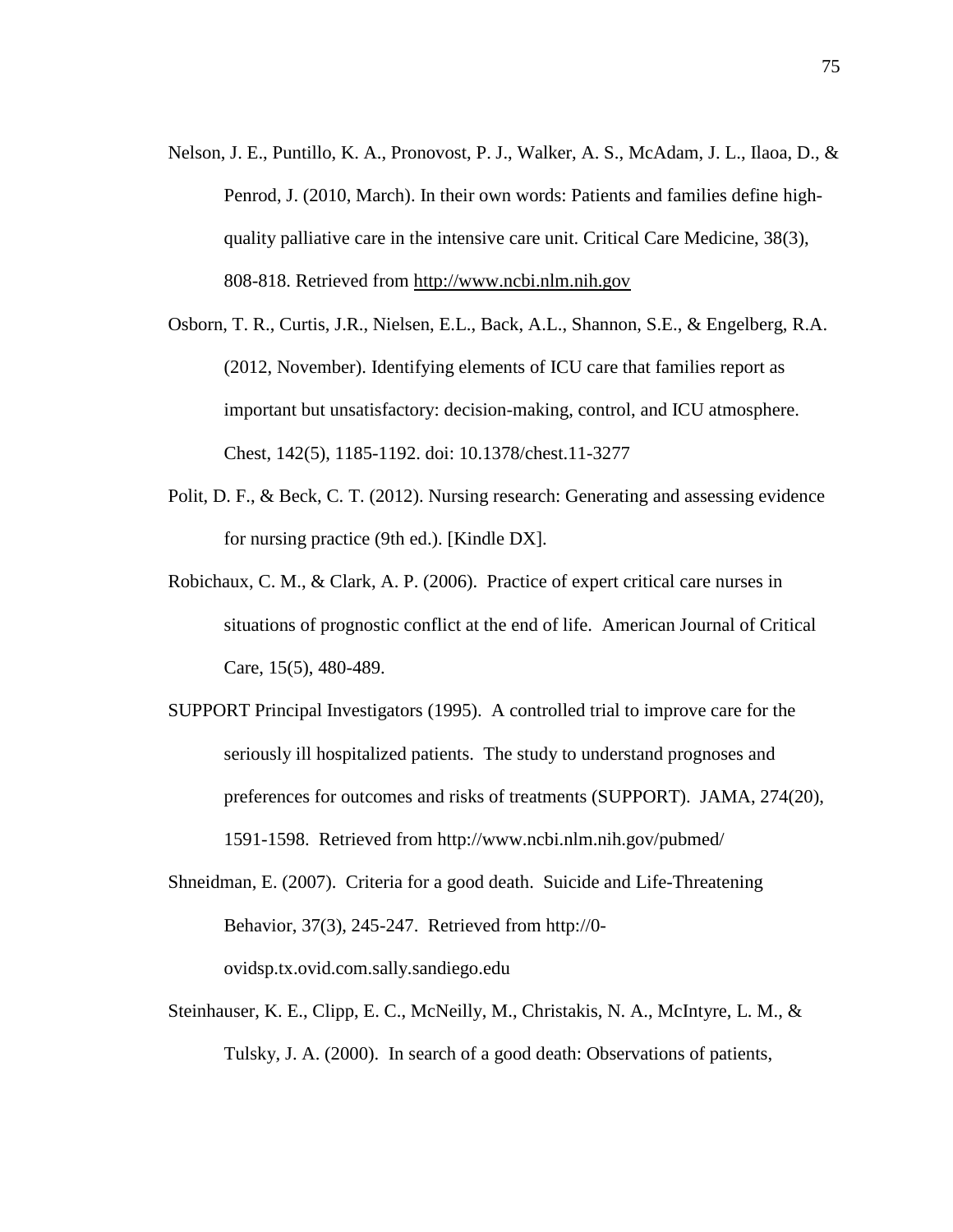families, and providers. Annuals of Internal Medicine, 132(10), 825-832. Retrieved from http://0-ovidsp.tx.ovid.com.sally.sandiego.edu

- Truog, R. D., Campbell, M. L., Curtis, J. R., Haas, C. E., Luce, J. M., Rubenfeld, G. D., ... Kaufman, D. C. (2008). Recommendations for end-of-life care in the intensive care unit: A consensus statement by the American College of Critical Care Medicine. Critical Care Medicine, 36(3), 953-963. http://dx.doi.org/10.1097/CCM.0B013E3181659096
- Van den Broek, J. M., Brunsveld-Reinders, A. H., Zedlitz, A. M., Girbes, A. R., De Jonge, E., & Sesmu Arbous, M. (2015). Questionnaires on family satisfaction in the adult ICU: A systematic review including psychometric properties. Critical Care Medicine, 43(8), 1731-1744.

http://dx.doi.org/10.1097/CCM.0000000000000980

- Wall, R. J., Engelberg, R. A., Downey, L., Heyland, D. K., & Curtis, J. R. (2007). Refinement, scoring, and validation of the Family Satisfaction in the Intensive Care Unit (FS-ICU) survey. Critical Care Medicine, 35(1), 271-279.
- Watts, T. (2012). End-of-life care pathways as tools to promote and support a good death: a critical commentary. European Journal of Cancer Care, 21, 20-30. http://dx.doi.org/10.1111/j.1365.2354.2011.01301.x
- Wiegand, D. L. (2006, March). Withdrawal of life-sustaining therapy after sudden, unexpected life-threatening illness or injury: Interactions between patients' families, healthcare providers, and the healthcare system. American Journal of Critical Care, 15(2), 178-187. Retrieved from http://ajcc.aacnjournals.org/content/15/2/178.long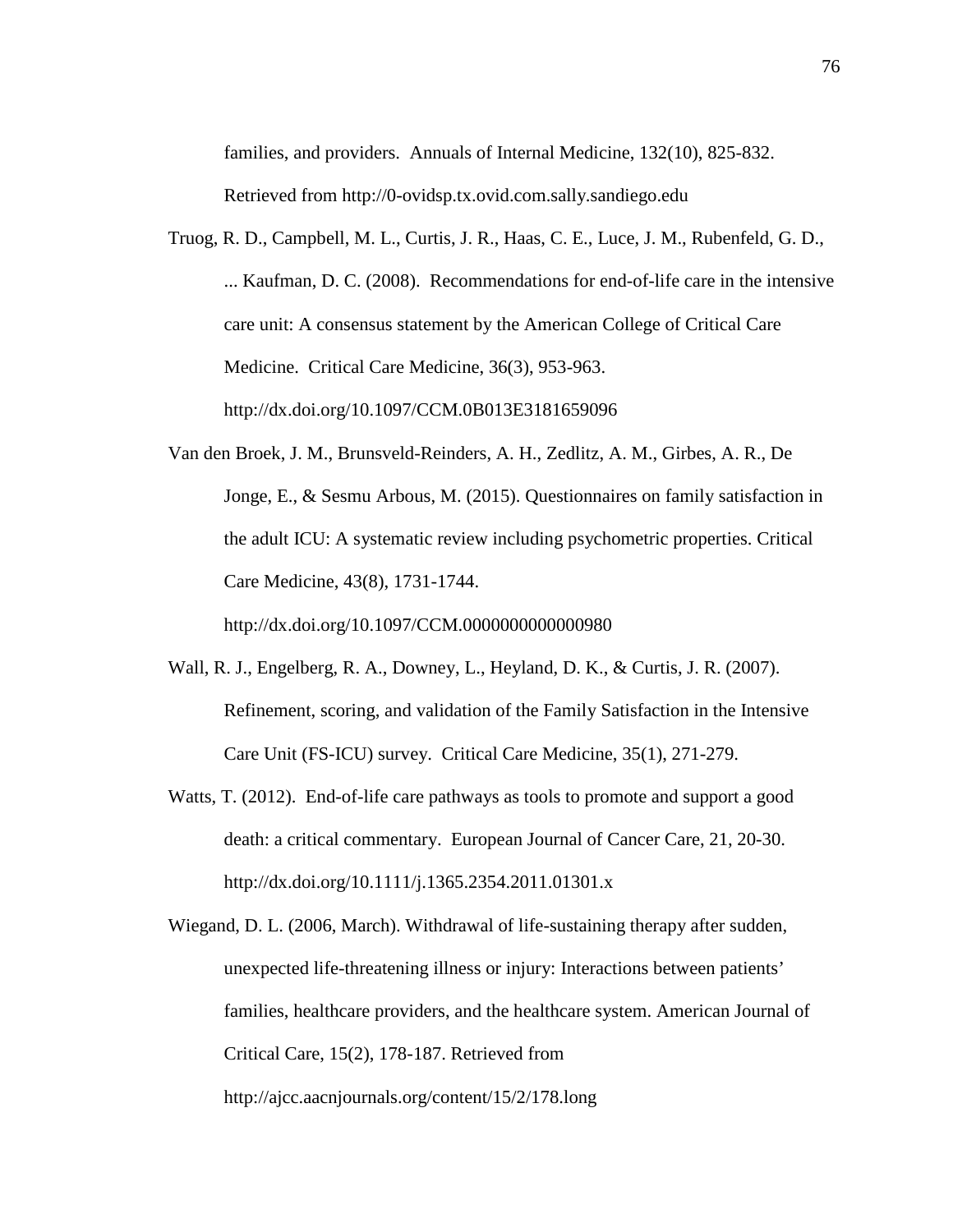Zomorodi, M., & Lynn, M. (2010, March/April). Critical care nurses' values and behaviors with end-of-life care. Journal of Hospice and Palliative Nursing, 12(2), 89-96.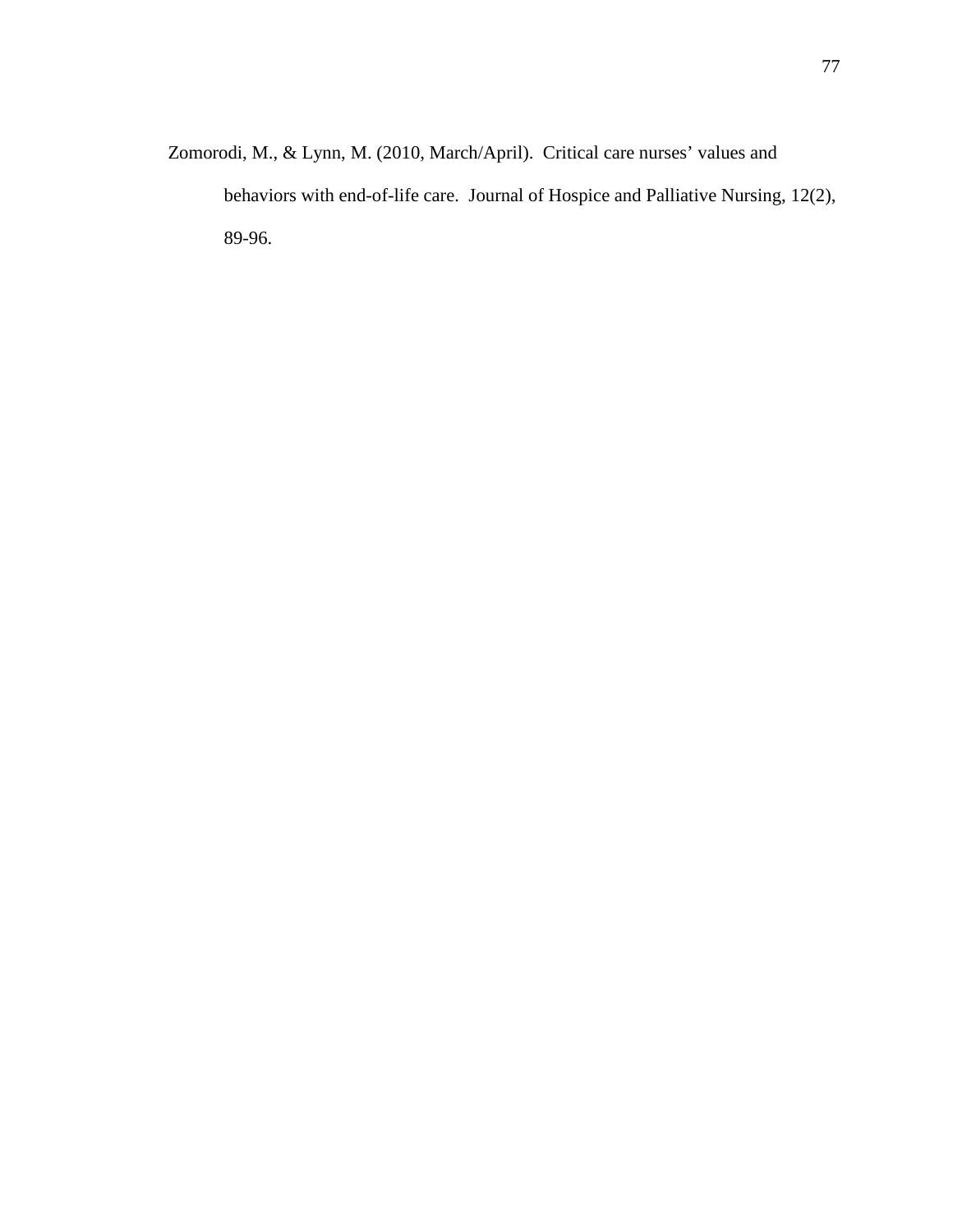### **APPENDIX A Letter of Invitation**

Dear AACN Member,

My name is Deena Drake. I am a Critical Care and Emergency Services Clinical Nurse Specialist and a doctoral candidate at the Hahn School of Nursing at the University of San Diego in Southern California. I am conducting a research study related to End of Life Care as part of the requirements of my doctoral dissertation. This study has been provided oversight by the University of San Diego Institutional Review Board.

You are receiving this study invitation because you are a member of AACN and have either acute or critical care nursing experience. I am inviting you to participate in this study ONLY if you have personal experience of a family member dying after withdrawal of treatment in an Intensive Care Unit (ICU).

The purpose of my research study is to describe the unique perspective of acute and critical care nurses' perceptions of the quality of a family member's death and dying and satisfaction with nursing care, during and after withdrawal of treatment in the ICU. You will be asked to complete two questionnaires, demographic data, and 3 open-ended questions. This can take approximately 20-45 minutes.

Taking part in this study is entirely optional and will be completely anonymous via Survey Monkey. You may decide to quit participating in the study at any time by exiting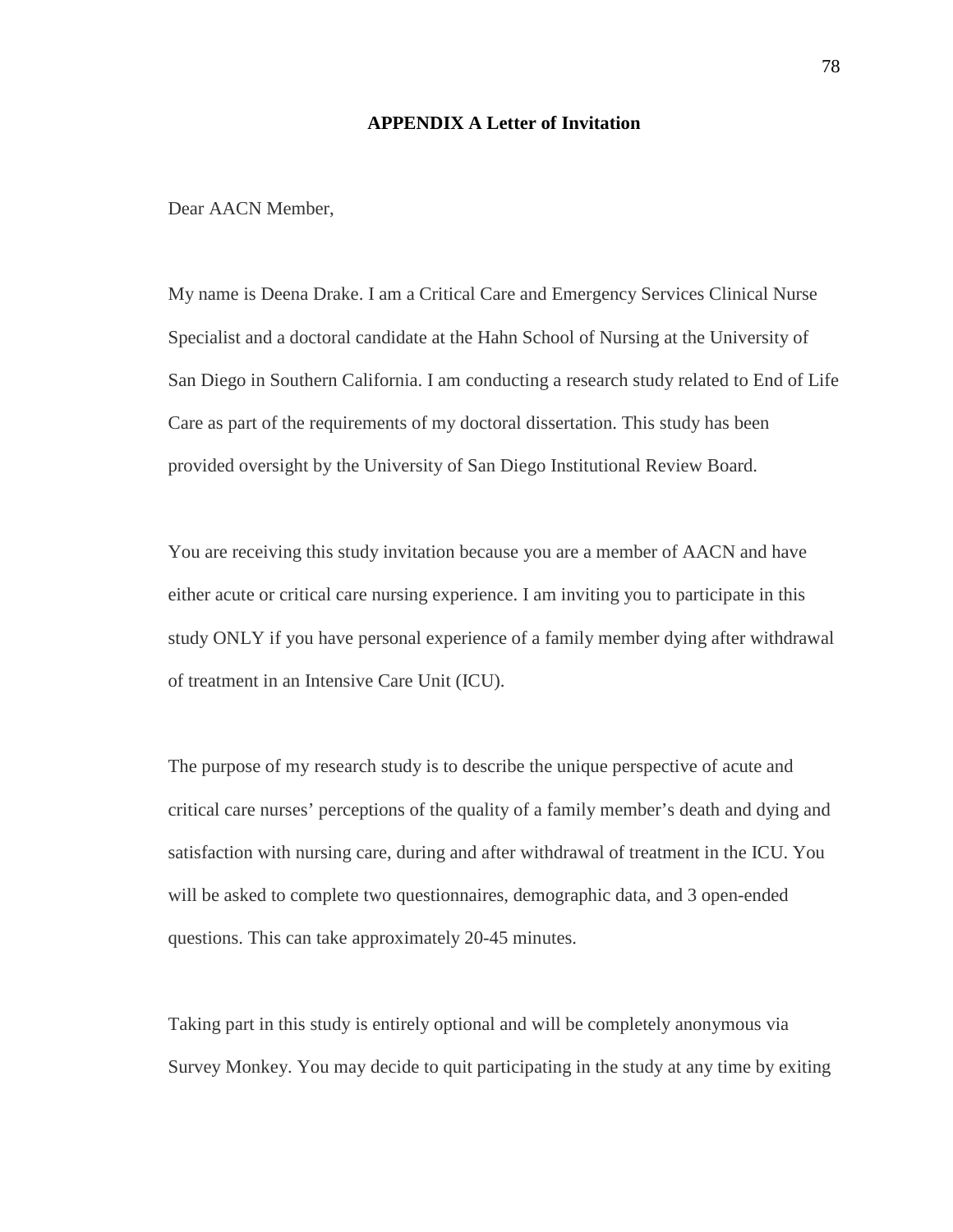the survey. You may also choose not to answer specific questions if you don't know the answer or feel uncomfortable answering.

The risks of participating in this study are minimal but certain questions may cause emotional discomfort or painful memories in regard to your family member's death and dying. Should you wish to speak with anyone about your feelings the National Mental Health Hotline (1-800-273-8255) has trained counselors available 24/7 and can automatically route you to local resources if needed.

I am happy to answer any questions you have about the study. You may contact me by phone at (xxx) xxx-xxxx or at xxxxx $@xxxxxxx$ . You may also contact my chairperson, Dr. Ann Mayo, at xxxxx @xxxxxxxxx.xxx.

Clicking on Next below indicates you agree to participate in this study.

Thank you for your time and participation,

Deena Drake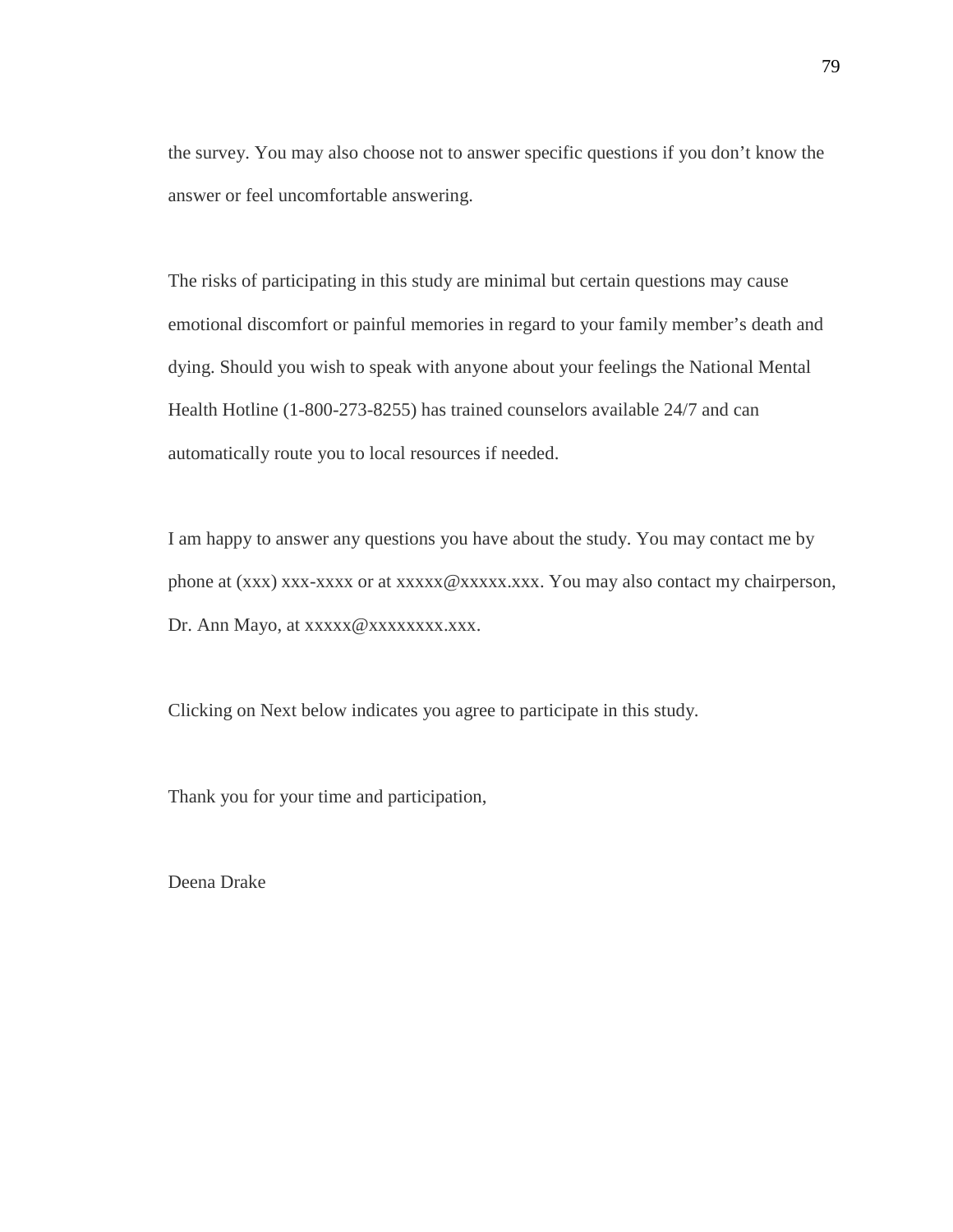# **APPENDIX B Additional Demographic Data**

How many years of nursing experience do you have?

Where is, or has been, the majority of your nursing practice?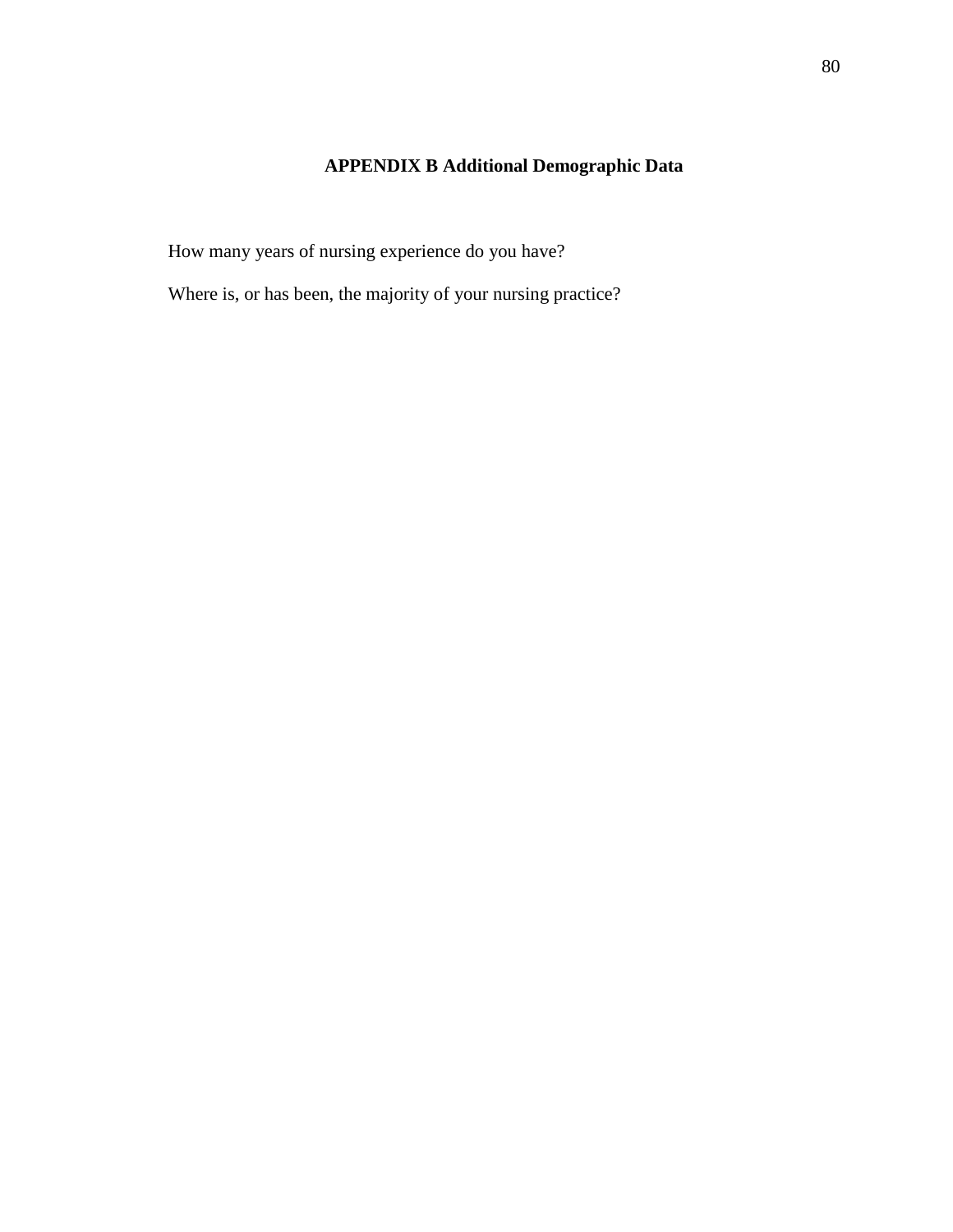**APPENDIX C Institutional Review Board Study Approval**

# **Institutional Review Board Project Action Summary**

|                                                                                                                                        | <b>Action Date:</b> November 16, 2016 | Note: Approval expires one year after this date.               |
|----------------------------------------------------------------------------------------------------------------------------------------|---------------------------------------|----------------------------------------------------------------|
| Type:                                                                                                                                  | New Exempt Review                     | New Full Review _X_New Expedited Review ___Continuation Review |
|                                                                                                                                        | Modification                          |                                                                |
| <b>Action:</b>                                                                                                                         |                                       | _X__Approved ___Approved Pending Modification ___Not Approved  |
| Project Number:<br>Researcher(s):                                                                                                      | 2016-11-091<br>Deena Drake Doc SON    | Dr. Caroline Etland and Dr. Ann Mayo Fac SON                   |
| Family Perceptions of Patient Death and Nursing Care within the Intensive Care Unit<br>Project Title:<br>after Withdrawal of Treatment |                                       |                                                                |

*Note: We send IRB correspondence regarding student research to the faculty advisor,*  who bears the ultimate responsibility for the conduct of the research. We request *that the faculty advisor share this correspondence with the student researcher.*

#### **Modifications Required or Reasons for Non**-**Approval**

None

The next deadline for submitting project proposals to the Provost's Office for full review is N/A. You may submit a project proposal for expedited review at any time.

Dr. Thomas R. Herrinton Administrator, Institutional Review Board University of San Diego xxxxx@xxxxxxxx.xxx 5998 Alcalá Park San Diego, California 92110-2492